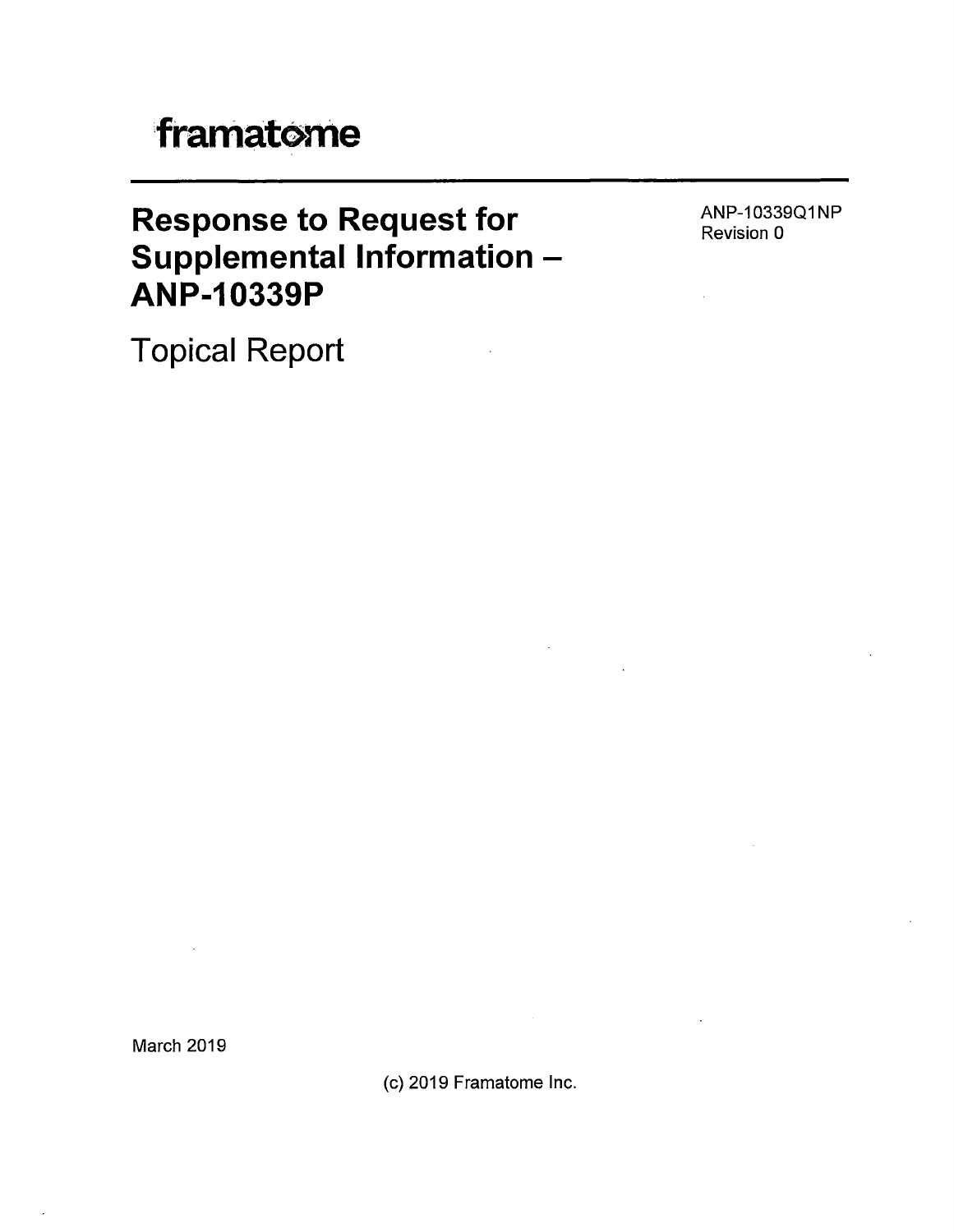**Copyright** © **2019** 

 $\ddot{\phantom{1}}$ 

**Framatome Inc. All Rights Reserved**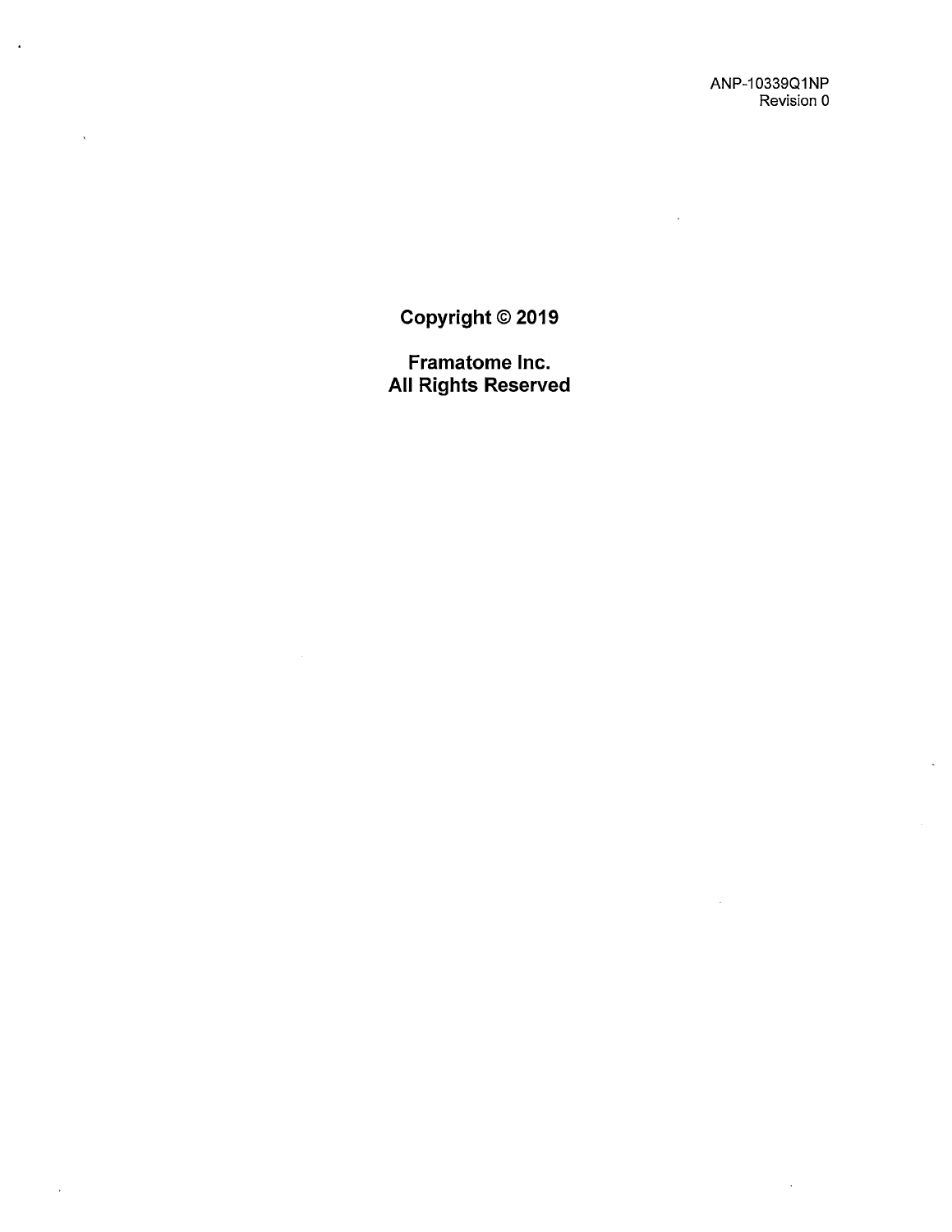$\ddot{\phantom{a}}$ 

 $\mathbb{R}^2$ 

Response to Request for Supplemental Information - ANP-10339P

## **Nature of Changes**

|      | Section(s) |                               |  |
|------|------------|-------------------------------|--|
| Item | or Page(s) | Description and Justification |  |
|      | All        | Initial Issue                 |  |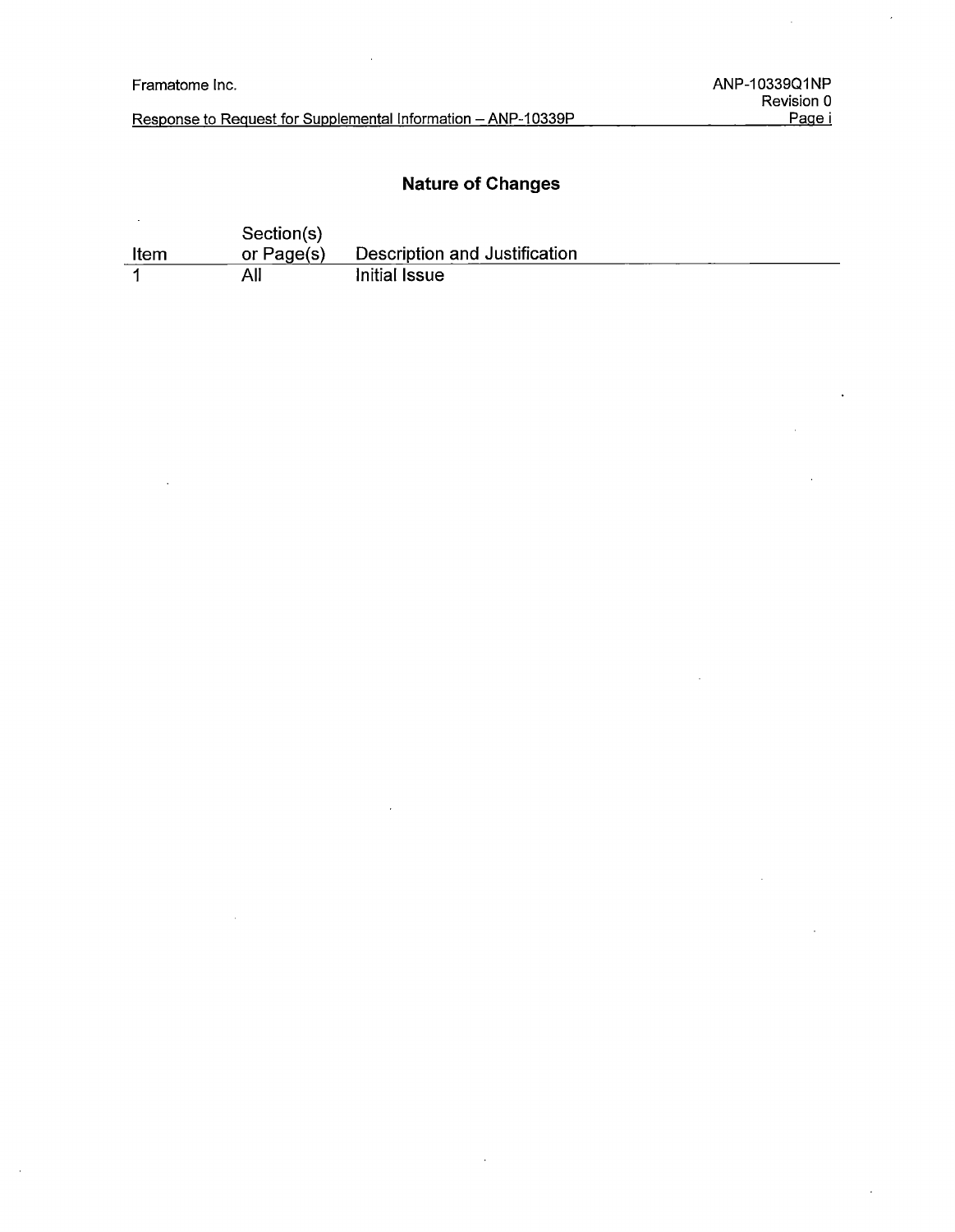Page

 $\bar{\nu}$ 

Response to Request for Supplemental Information - ANP-10339P

## **Contents**

| 1.0 |                                            | REQUEST NO. 1 FOR SUPPLEMENTAL INFORMATION 1-1 |  |  |  |
|-----|--------------------------------------------|------------------------------------------------|--|--|--|
| 2.0 | RESPONSE TO REQUEST NO. 1 FOR SUPPLEMENTAL |                                                |  |  |  |
|     |                                            |                                                |  |  |  |
|     | 2.1                                        |                                                |  |  |  |
|     | 22                                         |                                                |  |  |  |
|     | 2.3                                        |                                                |  |  |  |
|     | 24                                         |                                                |  |  |  |
|     | 2.5                                        |                                                |  |  |  |
|     | 2.6                                        |                                                |  |  |  |
| 3.0 |                                            |                                                |  |  |  |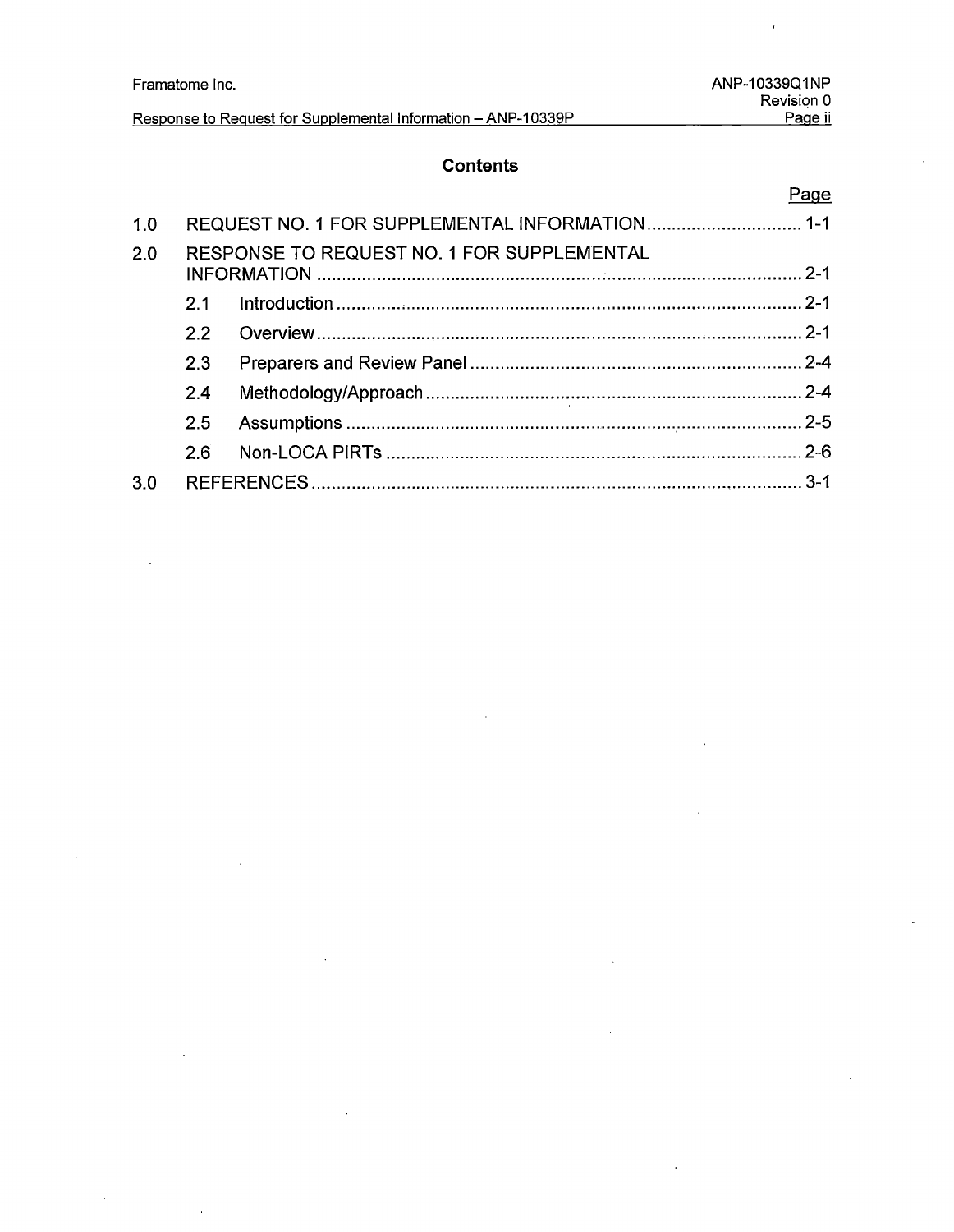| Framatome Inc.                                                | ANP-10339Q1NP          |
|---------------------------------------------------------------|------------------------|
| Response to Request for Supplemental Information - ANP-10339P | Revision 0<br>Page iii |
|                                                               |                        |

## **List of Tables**

| Table 2-5 PIRT for SRP Category 15.5 & 15.6 NSSS System Response  2-55     |  |
|----------------------------------------------------------------------------|--|
| Table 2-6 PIRT for SRP Category 15.1 to 15.6 Core/Subchannel Thermal-      |  |
| Table 2-7 PIRT for SRP Category 15.1 to 15.6 Core Neutronic Response  2-74 |  |
|                                                                            |  |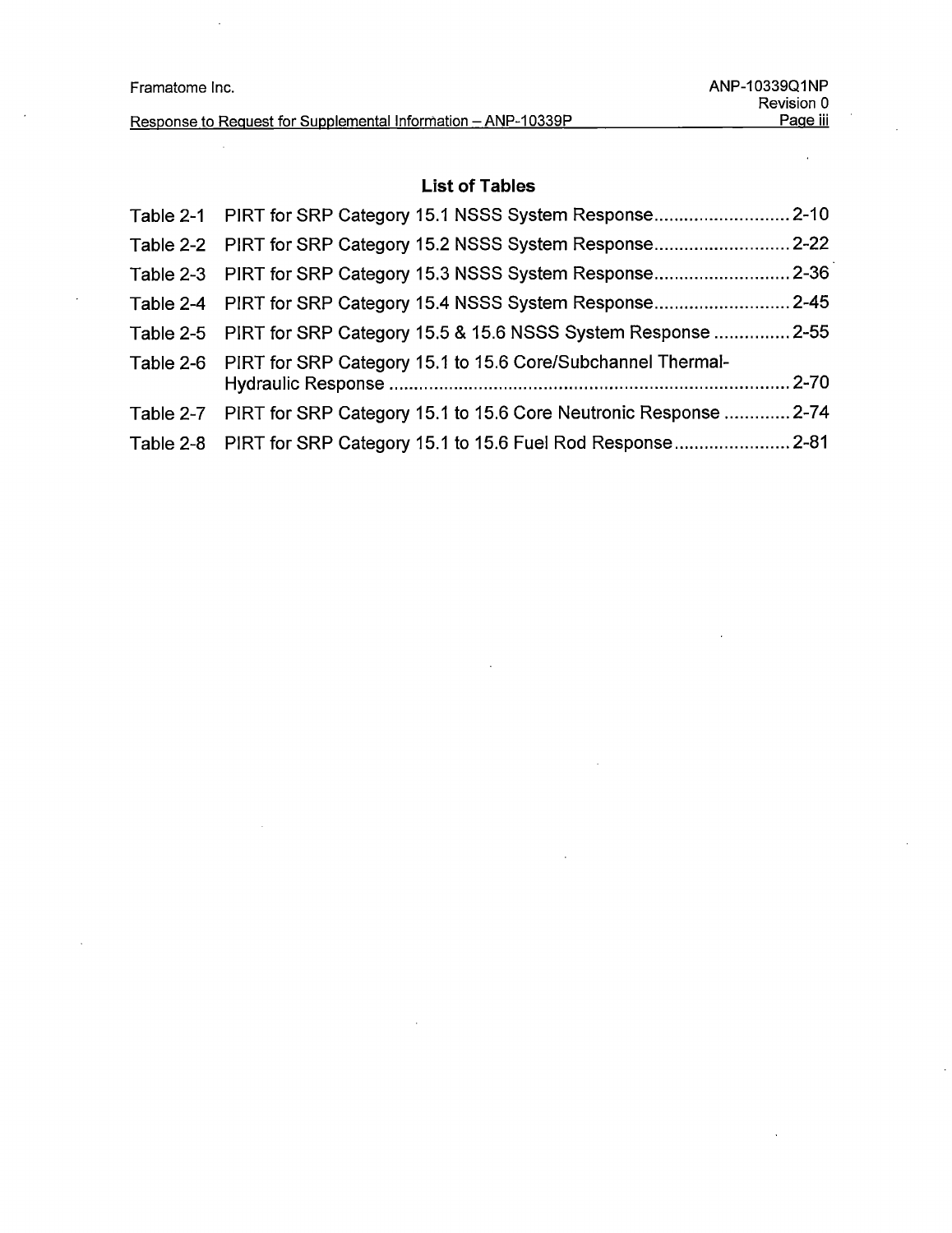$\ddot{\phantom{a}}$ 

 $\ddot{\phantom{a}}$ 

### Response to Request for Supplemental Information - ANP-10339P

## **Nomenclature**

| Acronym      | <b>Definition</b>                                             |
|--------------|---------------------------------------------------------------|
| <b>AC</b>    | <b>Alternating Current</b>                                    |
| <b>ADV</b>   | <b>Atmospheric Dump Valve</b>                                 |
| <b>AFW</b>   | <b>Auxiliary Feedwater</b>                                    |
| <b>AOO</b>   | <b>Anticipated Operational Occurrence</b>                     |
| <b>ARC</b>   | Automatic Rod Control (system)                                |
| <b>ARITA</b> | <b>ARTEMIS / RELAP Integrated Transient Analysis</b>          |
| <b>BOC</b>   | Beginning of (operating) Cycle                                |
| <b>BWR</b>   | <b>Boiling Water Reactor</b>                                  |
| <b>CHF</b>   | <b>Critical Heat Flux</b>                                     |
| <b>CIPS</b>  | <b>Crud Induced Power Shift</b>                               |
| <b>CSAU</b>  | Code Scaling, Applicability, and Uncertainty                  |
| <b>CVCS</b>  | <b>Chemical and Volume Control System</b>                     |
| <b>DNB</b>   | Departure from Nucleate Boiling                               |
| <b>ECCS</b>  | <b>Emergency Core Cooling System</b>                          |
| ED.          | <b>Event Dependent</b>                                        |
| <b>EM</b>    | <b>Evaluation Model</b>                                       |
| <b>EMDAP</b> | <b>Evaluation Model Development and Assessment Process</b>    |
| EOC          | End of (operating) Cycle                                      |
| <b>EOP</b>   | <b>Emergency Operating Procedure</b>                          |
| <b>ESFAS</b> | <b>Engineered Safety Feature Actuation System</b>             |
| <b>FCM</b>   | <b>Fuel Centerline Melt</b>                                   |
| <b>FOGG</b>  | Feed Only Good (Steam) Generator                              |
| <b>FWLB</b>  | <b>Feedwater Line Break</b>                                   |
| <b>GDC</b>   | General Design Criteria (10 CFR 50)                           |
| <b>LCO</b>   | <b>Limiting Condition for Operation</b>                       |
| <b>LOCA</b>  | <b>Loss of Coolant Accident</b>                               |
| <b>LONC</b>  | <b>Loss of Natural Circulation</b>                            |
| <b>LSCM</b>  | <b>Loss of Subcooled Margin</b>                               |
| <b>MFW</b>   | <b>Main Feedwater</b>                                         |
| <b>MSIV</b>  | Main Steam Isolation Valve                                    |
| <b>MSL</b>   | <b>Main Steam Line</b>                                        |
| <b>MSLB</b>  | Main Steam Line Break                                         |
| <b>MSS</b>   | Main Steam System                                             |
| <b>MSSV</b>  | <b>Main Steam Safety Valve</b>                                |
| <b>MTC</b>   | Moderator Temperature Coefficient (of reactivity)             |
| ΝI           | <b>Nuclear Instrumentation</b>                                |
| <b>NRC</b>   | (US) Nuclear Regulatory Commission                            |
| <b>NSSS</b>  | <b>Nuclear Steam Supply System</b>                            |
| <b>OPDT</b>  | Over-Power Delta-T (reactor trip) (Westinghouse plants)       |
| OTDT.        | Over-Temperature Delta-T (reactor trip) (Westinghouse plants) |
| <b>PA</b>    | <b>Postulated Accident</b>                                    |
| PCI          | (Fuel) Pellet/Cladding Interaction                            |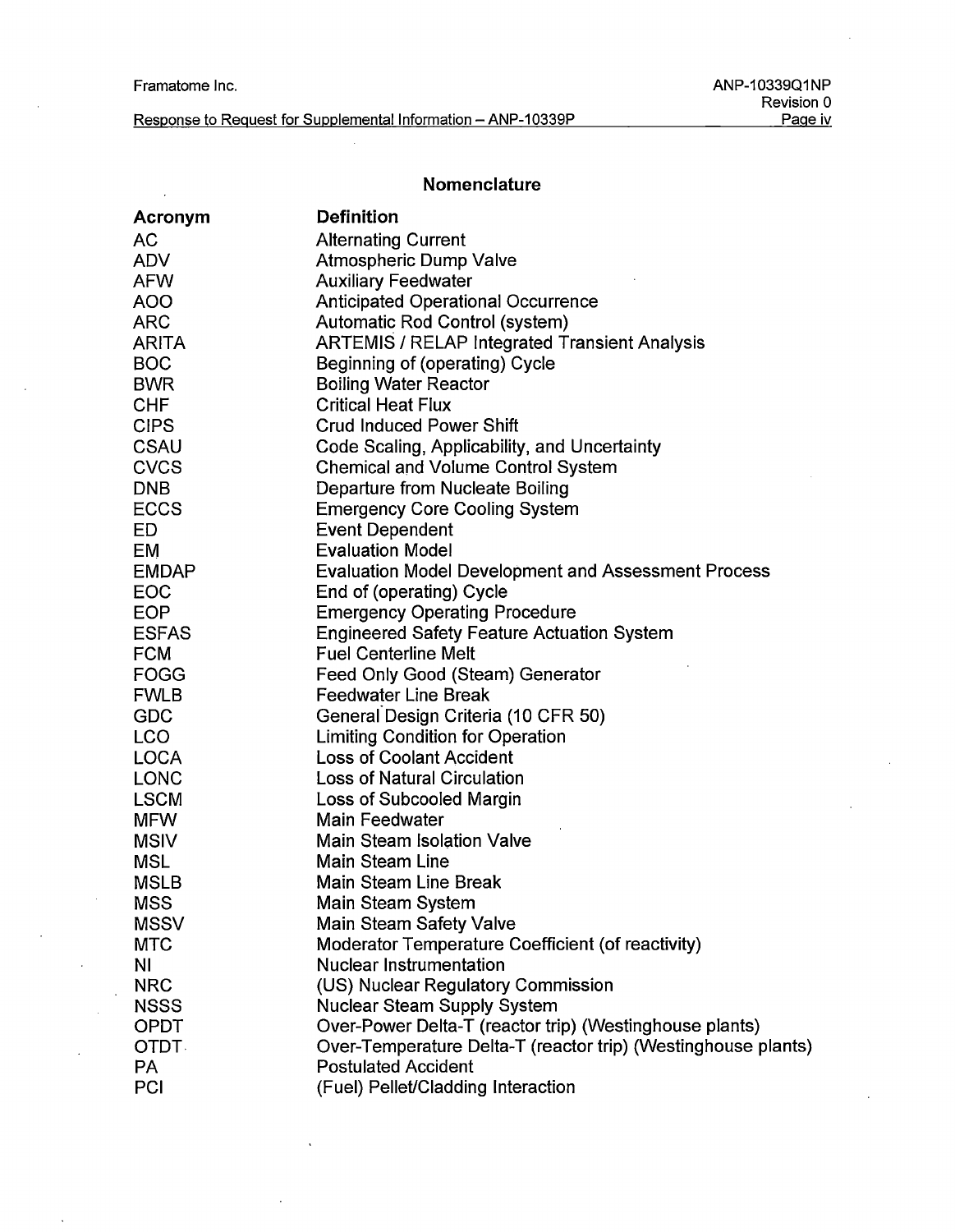$\mathcal{L}$ 

Response to Request for Supplemental Information - ANP-10339P

| Acronym      | <b>Definition</b>                                                     |
|--------------|-----------------------------------------------------------------------|
| <b>PIRT</b>  | Phenomena Identification and Ranking Table                            |
| <b>PORV</b>  | <b>Power Operated Relief Valve</b>                                    |
| <b>PWR</b>   | <b>Pressurized Water Reactor</b>                                      |
| <b>PZRO</b>  | <b>Pressurizer Overfill</b>                                           |
| <b>RCCA</b>  | Rod Cluster Control Assembly (Westinghouse plants)                    |
| <b>RCP</b>   | <b>Reactor Coolant Pump</b>                                           |
| <b>RCS</b>   | <b>Reactor Coolant System</b>                                         |
| <b>RPS</b>   | <b>Reactor Protection System</b>                                      |
| <b>SAFDL</b> | Specified Acceptable Fuel Design Limit                                |
| SG           | <b>Steam Generator</b>                                                |
| SGO          | <b>Steam Generator Overfill</b>                                       |
| <b>SGTR</b>  | <b>Steam Generator Tube Rupture</b>                                   |
| <b>SOTS</b>  | Symmetric Offset (reactor) Trip System (Combustion                    |
|              | Engineering plants)                                                   |
| <b>SRP</b>   | Standard Review Plan (NUREG-0800)                                     |
| <b>TCV</b>   | <b>Turbine Control Valve</b>                                          |
| <b>TGV</b>   | <b>Turbine Governor Valve</b>                                         |
| TM/LP        | Thermal Margin/Low Pressure (reactor trip) (Combustion                |
|              | Engineering plants)                                                   |
| <b>TSV</b>   | <b>Turbine Stop Valve</b>                                             |
| <b>VOPT</b>  | Variable Over-Power (reactor) Trip (Combustion Engineering<br>plants) |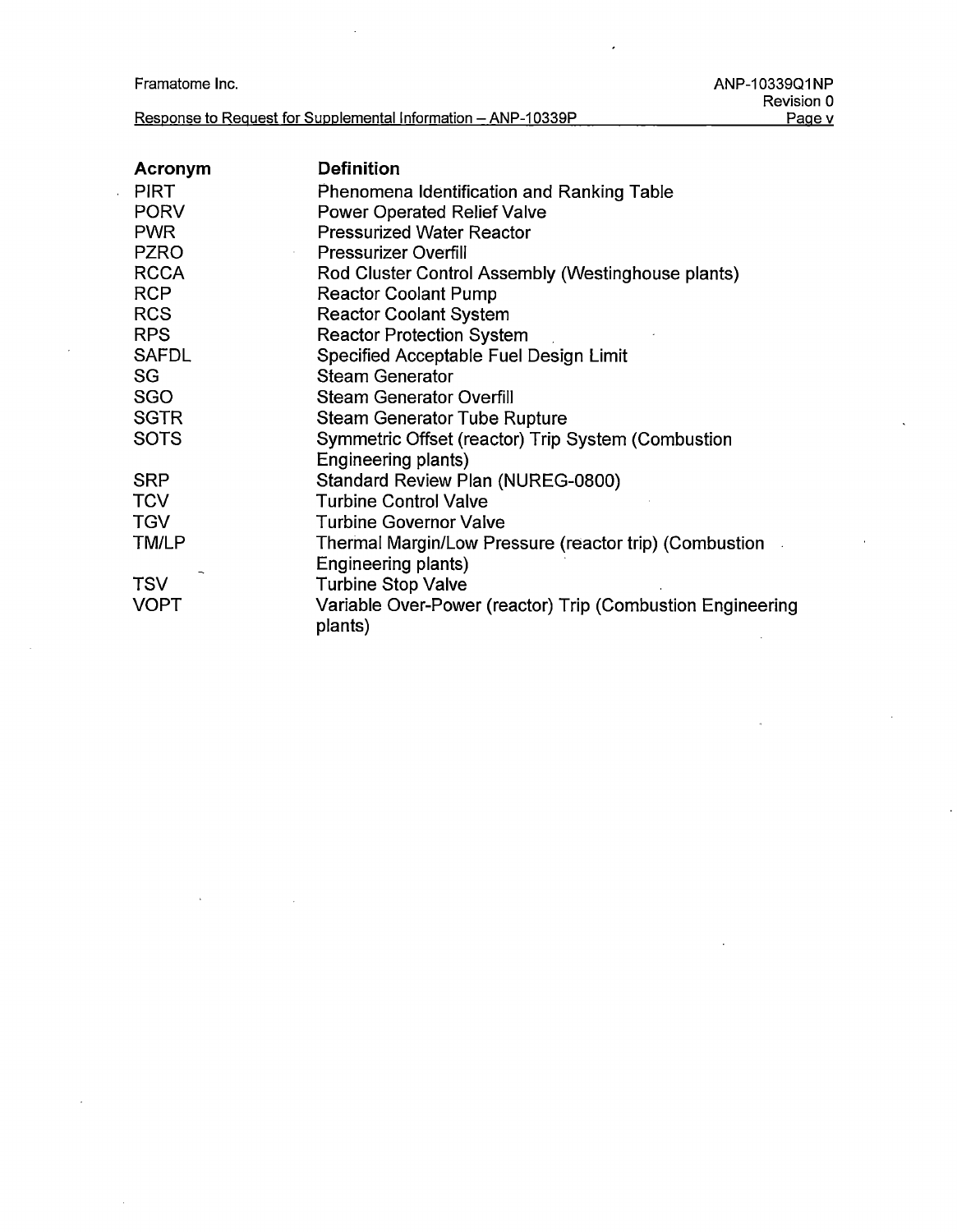#### **1.0 REQUEST NO. 1 FOR SUPPLEMENTAL INFORMATION**

Reference 1 contains the following request for supplemental information regarding Topical Report ANP-10339P, Revision O (Reference 2):

The U.S. Nuclear Regulatory Commission (NRC) staff has identified that there is insufficient technical detail provided within Topical Report ANP-10339P pertaining to the process by which the six event classification phenomena identification and ranking tables (PIRTs) were developed, including all of the phenomena considered for each of the PIRTs, their associated rankings, and the justification for the rankings. This information is necessary for the NRC staff to focus its detailed review efforts in assessing adequacy of the proposed code system and evaluation models to each of the identified non-loss-of-coolant accident event categories in Chapter 15 of the Standard Review Plan (NUREG-0800). Provide information, preferably in a tabulated form, that presents all the phenomena considered across each of the six event-classification PIRTs, the associated ranking of each phenomena (i.e., non-applicable, low, medium, or high), and the justification for each ranking.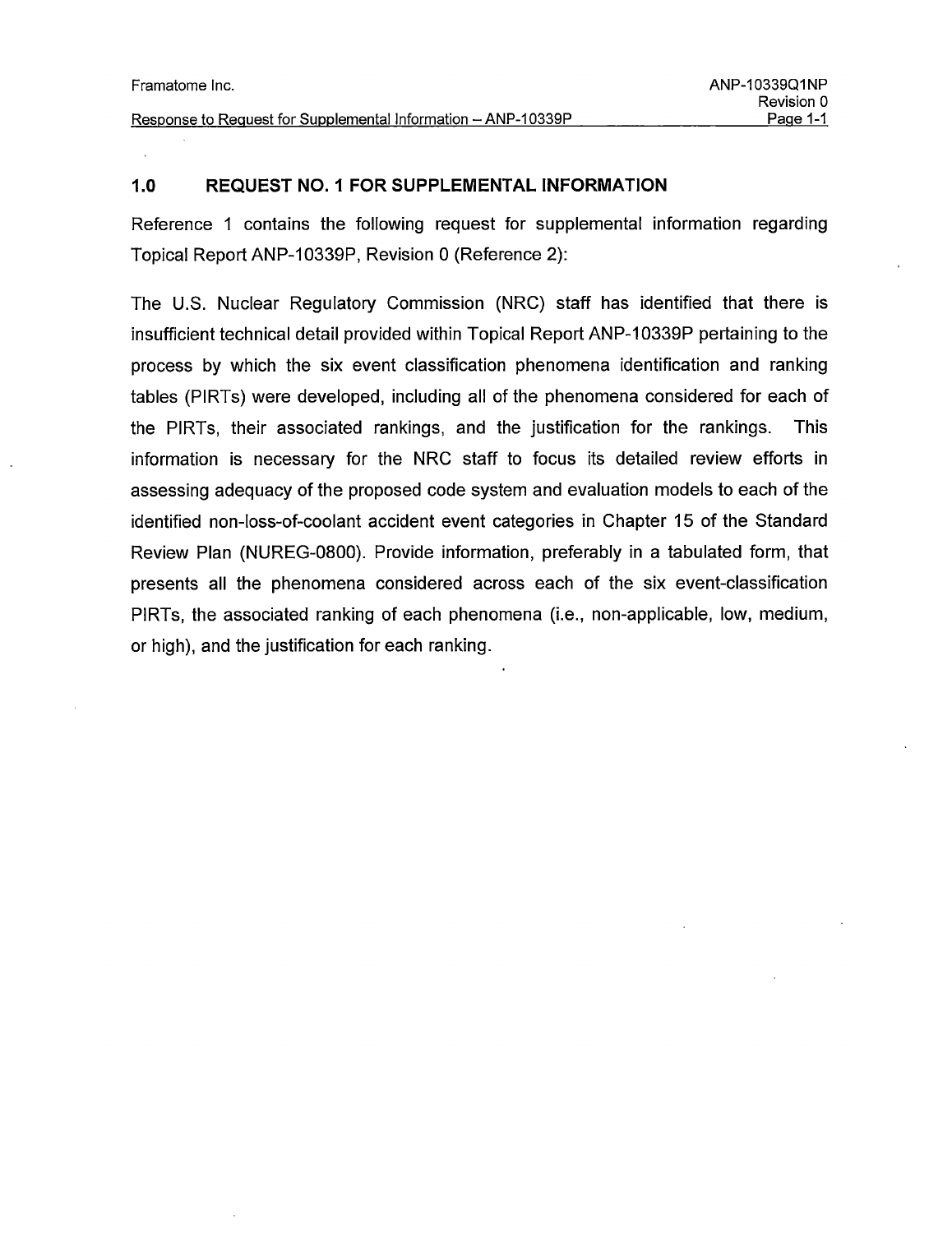#### **2.0 RESPONSE TO REQUEST NO. 1 FOR SUPPLEMENTAL INFORMATION**

#### **2.1 Introduction**

The phenomena identification and ranking tables (PIRTs) for use in the NUREG-0800 (Reference 3) Standard Review Plan (SRP) Chapter 15, non- loss of coolant accident (LOCA) event analyses are described below. PIRTs were developed in support of the topical report ANP-10339P (Reference 2) as presented in Table 2-1 through Table 2-8. The PIRTs summarize the ranking and rationale for the ranking of the processes and phenomena identified for each applicable event category in the SRP. The highly ranked phenomena received the highest attention in terms of fidelity of modeling in the codes considered for the evaluation model (EM). An overview of the PIRT process is provided in Section 2.2 and Section 2.4.

#### **2.2 Overview**

The PIRT process originated as part of the Code Scaling, Applicability, and Uncertainty ' (CSAU) (Reference 4), as a cost-effective method to identify and select the processes and phenomena which dominate a certain transient behavior. In subsequent applications it has been recognized as a generalized application to support the decision-making processes.

The evaluation model development and assessment process (EMDAP) is discussed in Reference 5 and provides guidance for development and review of safety analysis EMs. While the development of the ARTEMIS / RELAP Integrated Transient Analysis (ARITA) methodology as a whole did not follow the EMDAP in the order or detail prescribed in Reference 5, the guiding principles of EMDAP were maintained.

The process of constructing a PIRT is outlined in Reference 5 as part of the EMDAP under Element 1, "Establish Requirements for Evaluation Model Capability." Element 1 of the EMDAP provides the application envelope for the EM by identifying and establishing the importance of the constituent phenomena, processes and key parameters within that envelope. There are four steps in Element 1 of EMDAP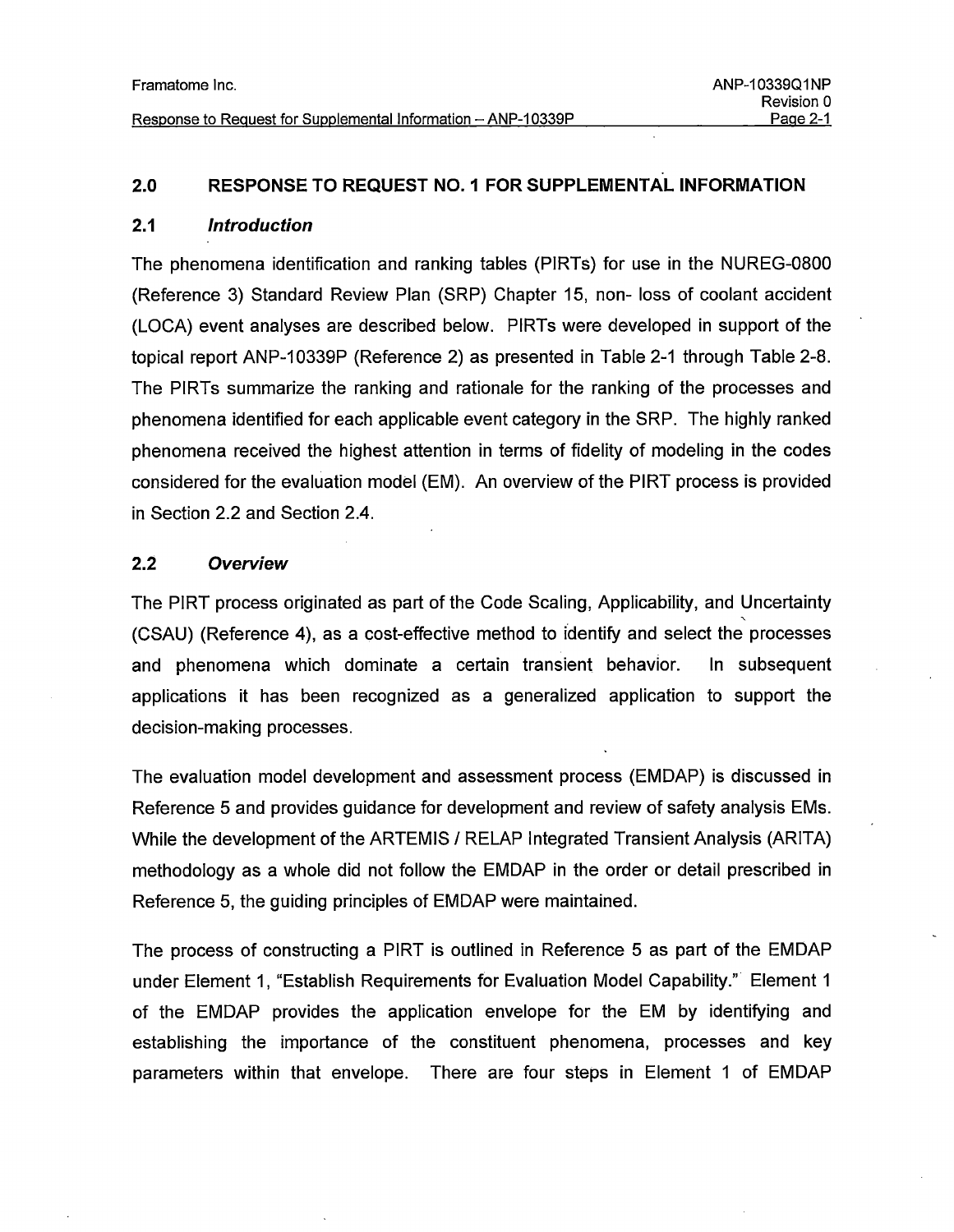(Reference 5, Figure 2). An overview of each of these steps and the main principles are reiterated below:

- Step 1. Specify analysis purpose, transient class and power plant class  $-$  The analysis purpose is important since any given transient can be analyzed for different reasons. For instance, a given event may be analyzed to assess system overpressure or compliance with fuel-related acceptance criteria; thus, the stated purpose influences the subsequent EM development process. The transient class considers the non-LOCA events of SRP Chapter 15 with the purpose of complying with the General Design Criteria (GDC). The definition of the scenarios is dependent on the plant-class as dominant phenomena can vary with reactor design and plant-specific configurations.
- Step 2. Specify the figures of merit  $-$  For the second step, the specific acceptance criteria described in the SRP for non-LOCA events are identified. Surrogate figures of merit can be used during the model development phase, given proper justification.
- Step 3. Identify systems, components, phases, geometries, fields, and processes that should be modeled - Identification of EM characteristics is based on system hierarchical decomposition methods such as those used in the methods for scaling complex systems. Each hierarchical level can be decomposed into constituents at the next level down. A system can be divided into interacting subsystems; each subsystem into interacting modules, each module into interacting constituents, each constituent into interacting phases, each phase characterized by one or multiple geometrical configurations, each phase described by field equations (mass, momentum and energy), each field can be affected by several transport processes.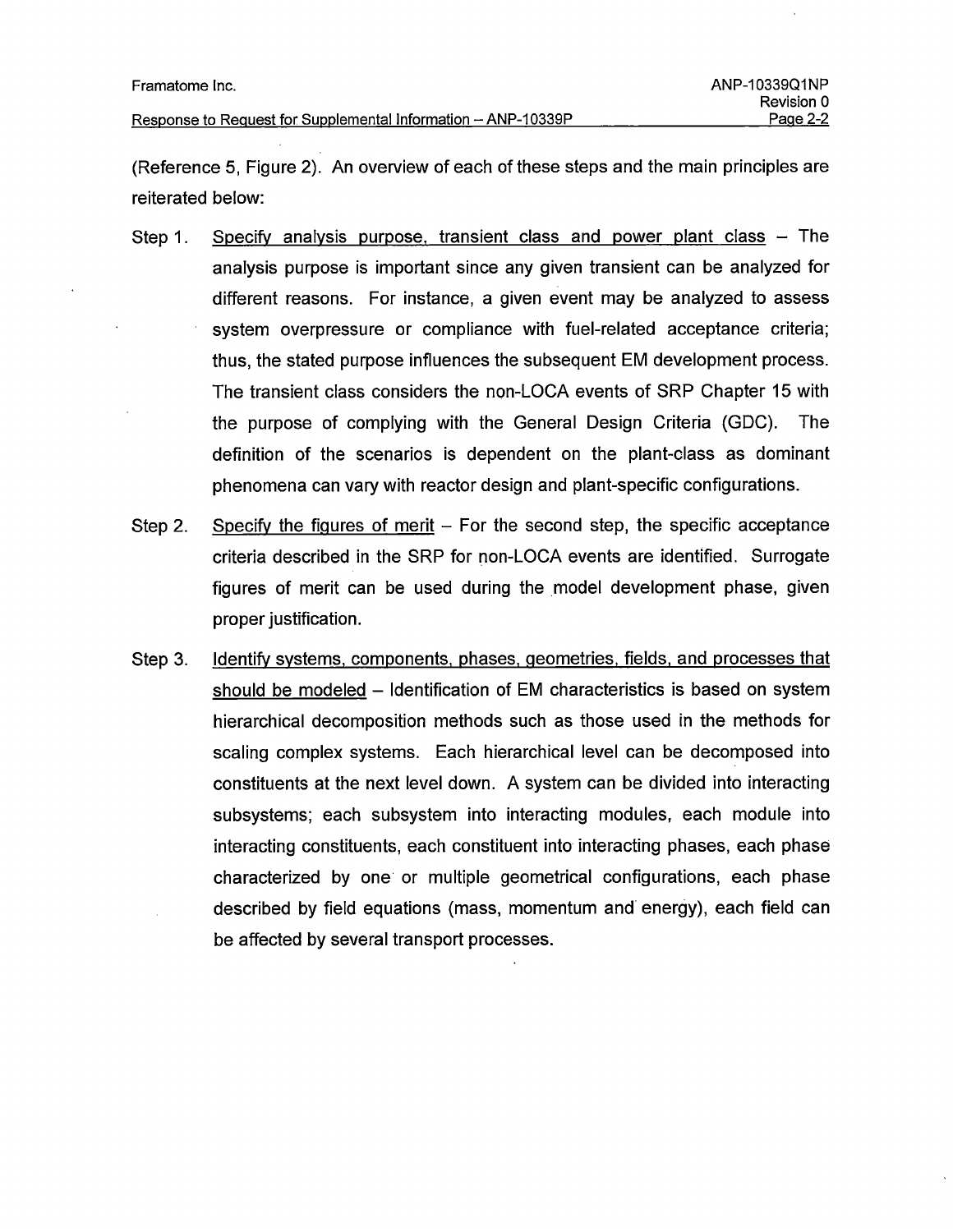Response to Request for Supplemental Information - ANP-10339P

Step 4. Identify and rank key phenomena and processes – Development of the PIRT begins with the process identification in the previous step. The influence of each process and phenomena that occur varies greatly over the duration of a transient. After the identification has been completed, the processes and phenomena are assigned ranks based on their effect on the applicable figures of merit. The phenomena and processes that are highly ranked require greater modeling fidelity. The level of knowledge, or uncertainty regarding each highly ranked process or phenomenon should be assessed as part of the evaluation of the overall uncertainty applicable to the proposed EM with respect to appropriate figures of merit for the event (i.e., the acceptance criteria), or the limited assessment of biases and uncertainties used to determine guidance given as part of the EM for the use of "suitably conservative" input parameters for applications of the EM, if a complete uncertainty analysis is not required.

The entire development process is iterative in nature and can be repeated multiple times, with feedback loops connecting to the other development and assessment activities. Sensitivity studies can be used to help determine the relative importance of phenomena identified· and for final validation as the EM development process is being iterated.

The final versions of the PIRT and EM are frozen for review purposes. The documentation of the PIRT is essential to provide the guidance to the subsequent steps of the development process. The PIRT determines the requirements for the model development, scalability, validation and sensitivity studies, and guides the uncertainty analysis and the assessment of the overall EM adequacy.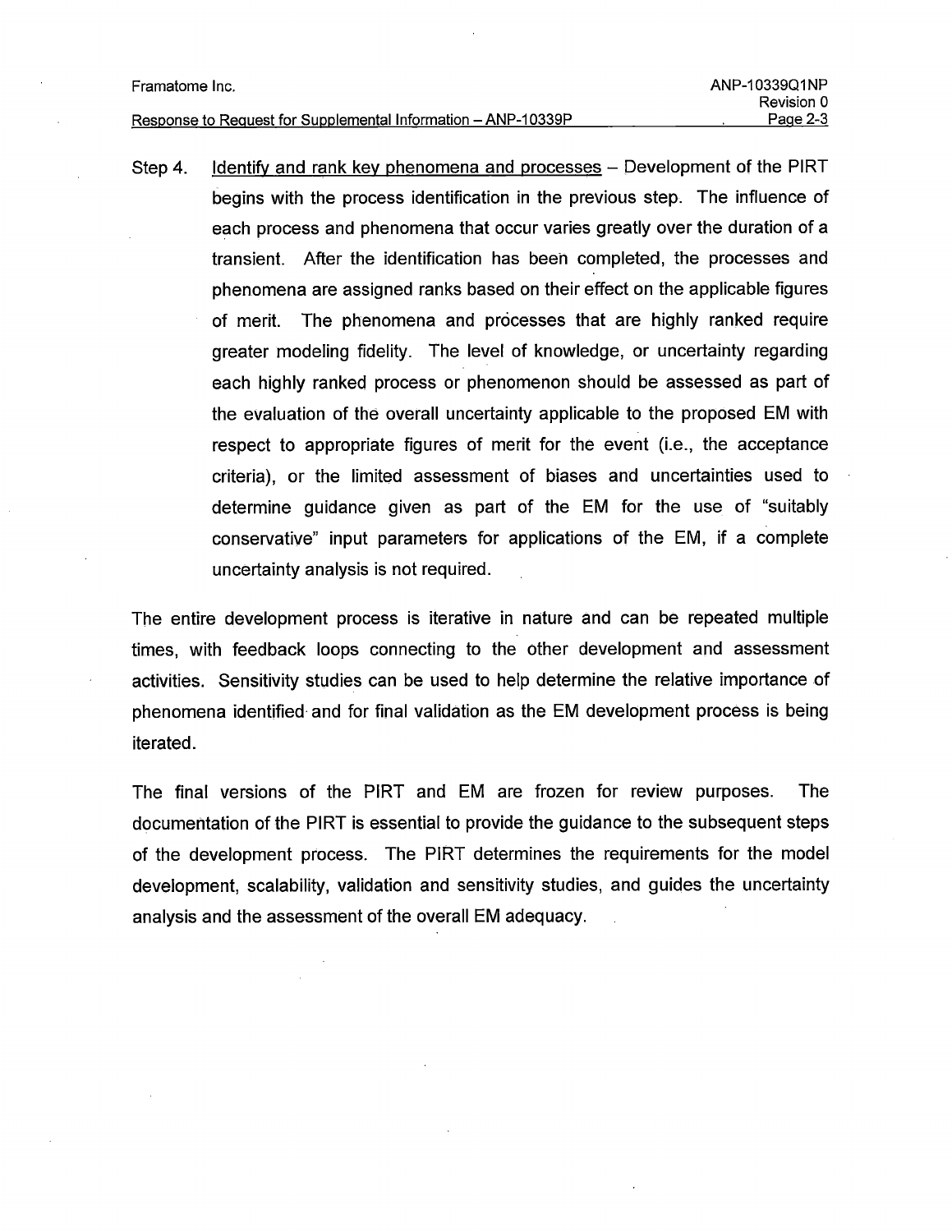#### **2.3 Preparers and Review Panel**

The authors/preparers of the PIRT (those who provided the initial rankings) and PIRT peer/expert review panel members (those who suggested adjustments to the initial rankings, based on a consensus of opinions) were selected based on their technical expertise and background in safety analysis, core design, fuel performance, and methods and code development.

#### **2.4 Methodology/ Approach**

A description of the process used to develop the PIRTs for the SRP Chapter 15 non-LOCA events supported by the ARITA methodology is as follows:

- The issue driving the need, e.g., licensing, operational, programmatic, was defined.
- Specific objectives were defined.
- Hardware and equipment scenarios were defined. A specific range of hardware configurations and specific scenarios were specified.
- Primary evaluation criteria were identified and defined. The primary evaluation criteria are the key figures of merit used to judge the relative importance of each phenomenon. The primary evaluation criteria used were derived from regulatory requirements for SRP Chapter 15 non-LOCA safety analyses acceptance criteria.
- System, components, phases, geometries, fields, and processes that must be modeled were identified. These are identified for the expected range of defined hardware and equipment scenarios.
- All plausible/consequential processes/phenomena were identified. A primary objective of this step was completeness. In addition to preparing the list of phenomena, precise definitions of each phenomenon were developed and documented.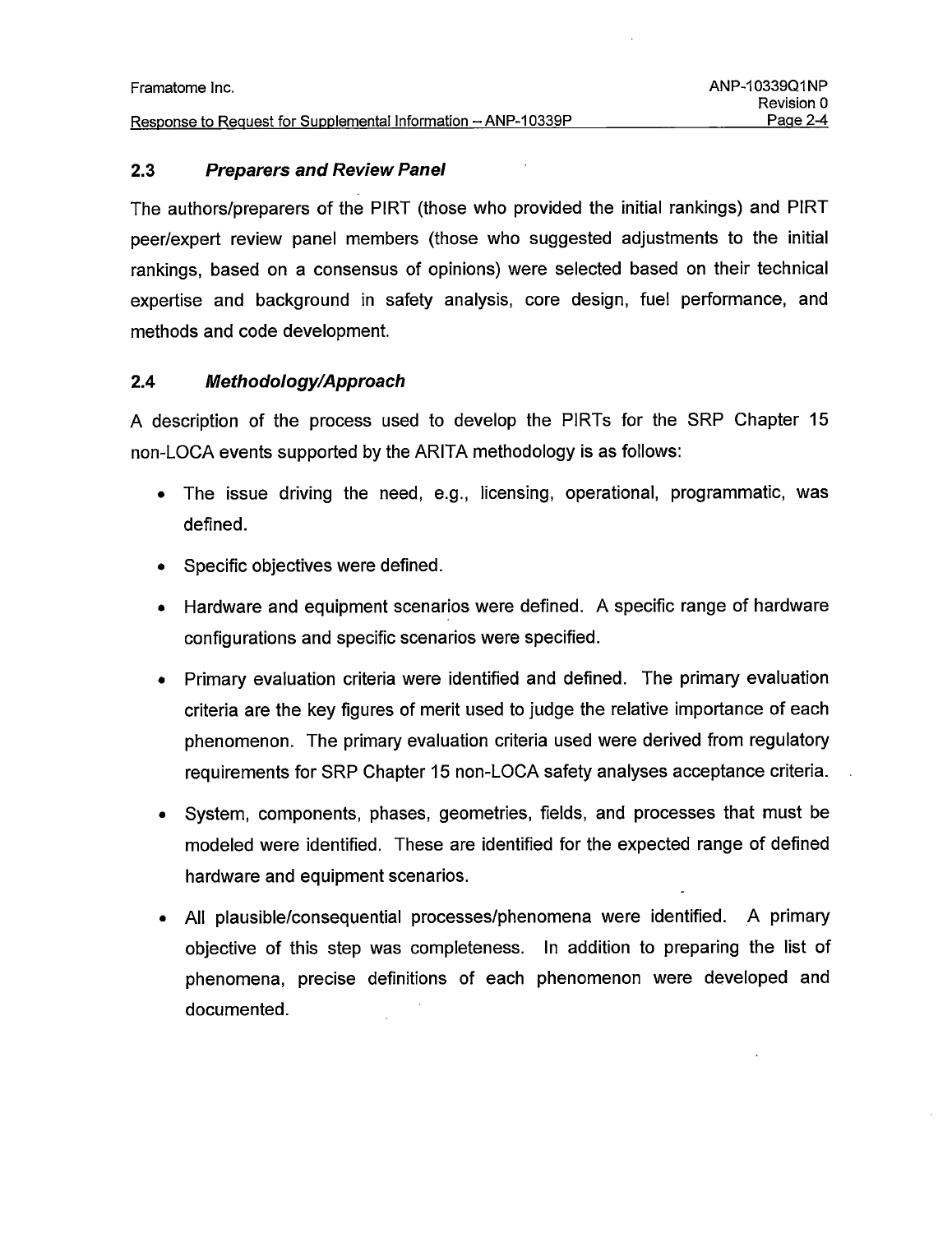• Importance ranking and associated rationale for each process/phenomenon were defined using a High (H), Medium (M), Low (L) ranking scheme. Processes/phenomena that are not applicable to a particular event or acceptance criterion are indicated by "N/A". The processes/phenomena that are ranked "H" or "M" are considered highly ranked. Importance was ranked initially by the preparers from each discipline relative to the primary evaluation criteria. The final ranking represents any adjustments needed to achieve consensus among the panels of discipline expert/peer reviewers to arrive at a single importance rank for a given phenomenon.

#### **2.5 Assumptions**

The following assumptions were made for the development of the PIRTs in Table 2-1 through Table 2-8:

- Event assessments apply to pressurized water reactors (PWR).
- Event assessments are not limited to a bounding event.
- Effects on dose consequences are based on considerations such as the effect a phenomenon may have on the degree of fuel damage or failure and/or steam releases to the atmosphere.
- The entire range of upstream conditions for safety and relief valve critical flows is considered, not just those conditions which are used to size the valves for event simulations.
- Specific codes, code sets and code coupling are not defined by the process used to develop the PIRTs.
- Plant operation is in accordance with established Technical Specifications.
- Operator actions are in accordance with established plant operating procedures.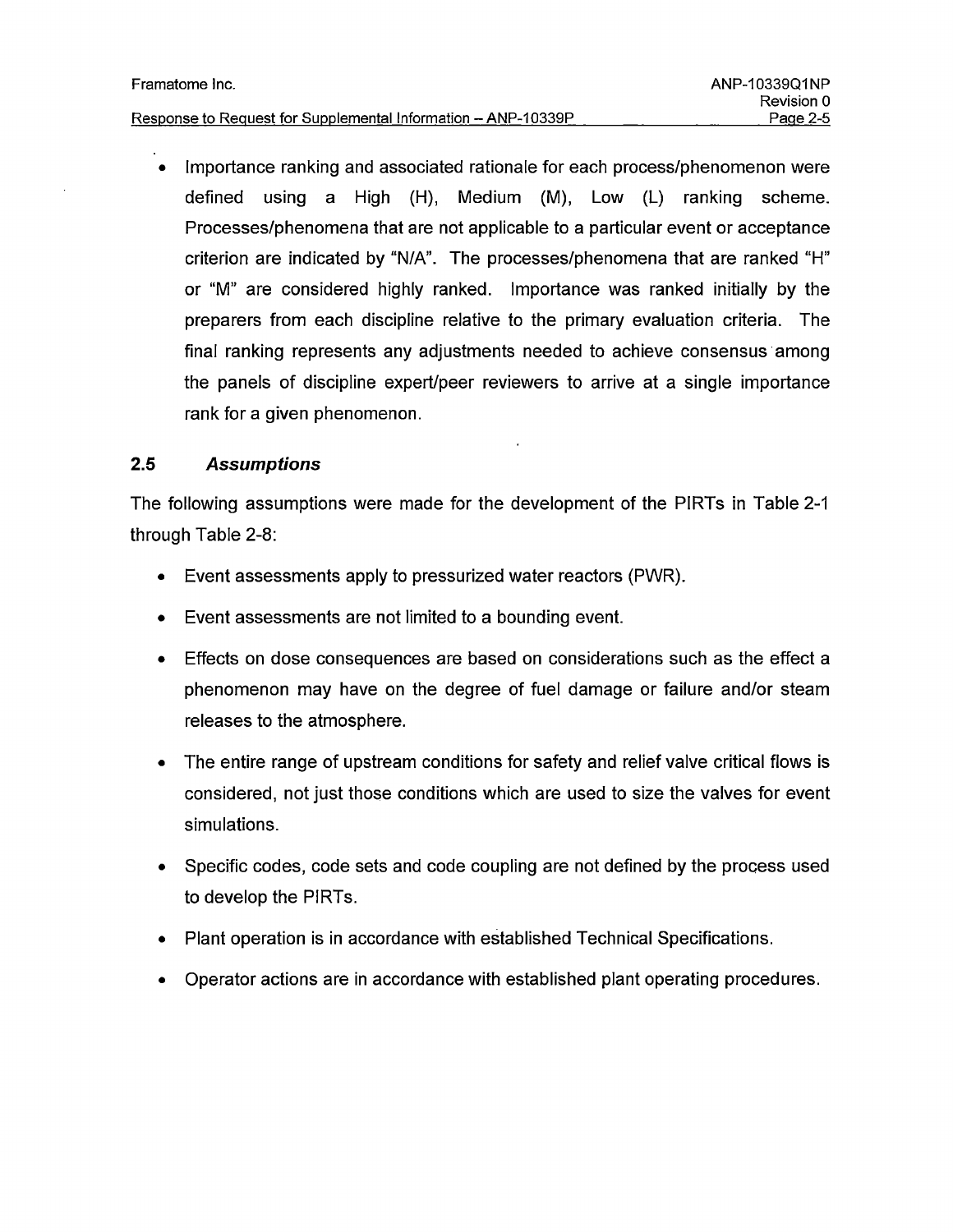#### **2.6 Non-LOCA PIRTs**

PIRTs for the SRP Chapter 15 non-LOCA events supported by the ARITA methodology are given in Table 2-1 through Table 2-8. The PIRTs provide rankings and rationales for the rankings for the identified processes and phenomena that potentially affect each of the supported events. PIRTs that address the nuclear steam supply system (NSSS) system response for each of the event categories are provided in Table 2-1 through Table 2-5. PIRTs related to core/subchannel thermal hydraulics, global and local core neutronics, and fuel rod responses to all categories of events are provided in Table 2-6, Table 2-7 and Table 2-8, respectively.

• SRP 15.1 Increase In Heat Removal by the Secondary System - This category of events results in reactor coolant system (RCS) overcooling with significant core power excursions prior to a reactor trip and the greatest potential for return to power after reactor scram. The power excursions challenge clad departure from nucleate boiling (DNB) and fuel centerline melt (FCM) criteria. Power excursions resulting from an increase in steam flow or excess load (SRP 15.1.3) event can challenge clad strain criteria for some plants and are among the more limiting events with respect to clad strain. Steam system piping failure events inside and outside containment (SRP 15.1.5) challenge radiological releases.

The PIRT for this category of events relative to the NSSS system response in provided in Table 2-1.

• SRP 15.2 Decrease in Heat Removal by the Secondary System - This category of events results in RCS overheating and primarily challenges RCS and secondary system overpressure criteria. Some events can also challenge clad DNB and FCM criteria; however, this challenge is typically not as limiting as other classes of events since the decreases in RCS heat removal cause the primary side coolant to heat up as well as pressurize which tends to offset some of the decrease in critical. heat flux (CHF) margin due to increased RCS temperatures. Since feedwater system pipe breaks (SRP 15.2.8) result in release of SG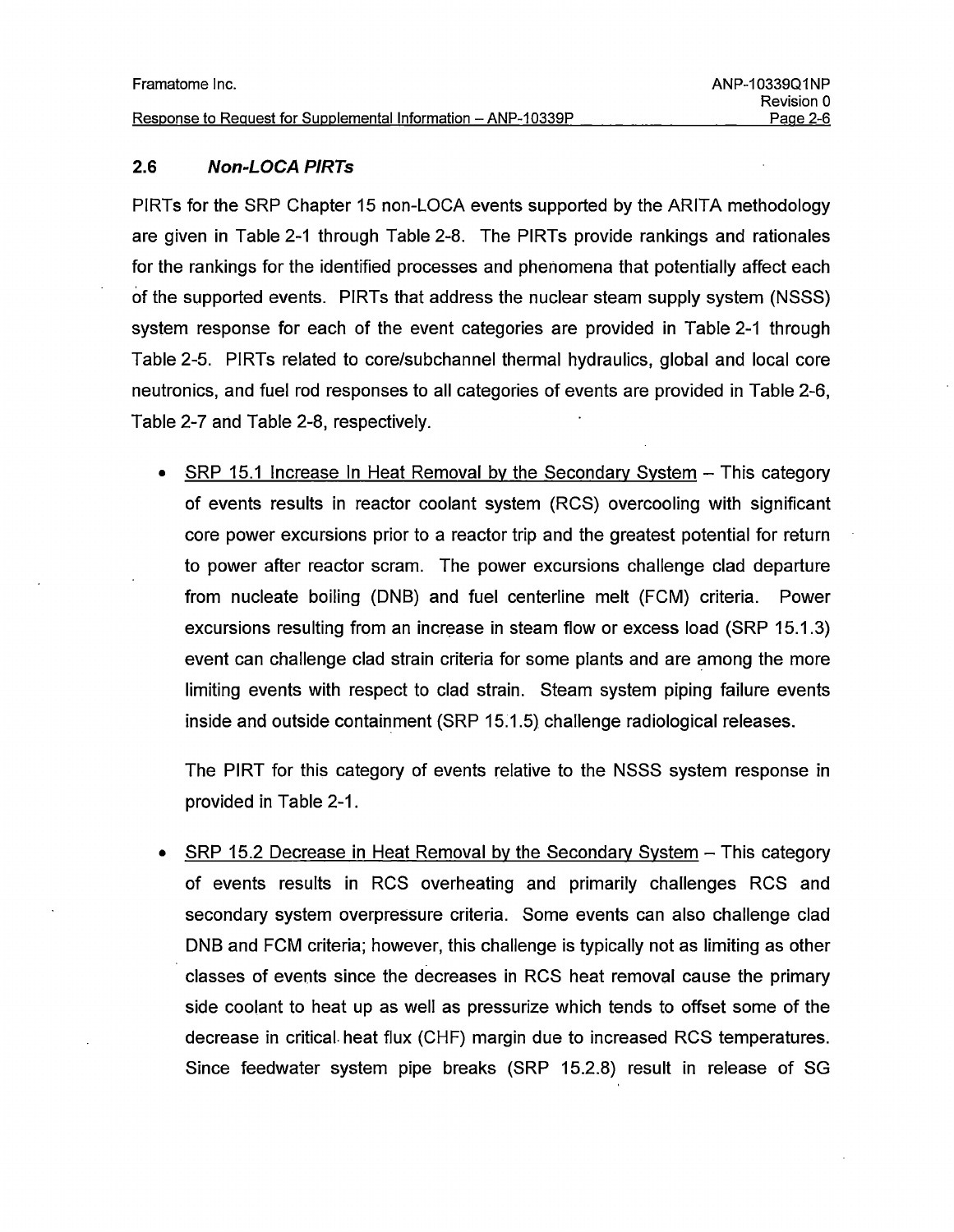secondary fluid, breaks outside containment have radiological consequences. Although SRP 15.2.4 "Closure of Main Steam Isolation Valve" is identified in the SRP as a boiling water reactor (BWR) event, closure of one or more main steam isolation valves (MSIV) is nevertheless included in many PWR plant Chapter 15 evaluations; therefore it was included in the PIRT.

The PIRT for this category of events relative to the NSSS system response in provided in Table 2-2.

• SRP 15.3 Decrease in Reactor Coolant Flow Rate – This category of events primarily challenges clad DNB damage criteria, and to some extent RCS overpressure limit, as reductions in RCS flow cause the RCS coolant to heat up and expand prior to and immediately after the reactor trip. Since significant coolant flow is maintained prior to and immediately after the reactor trip for these events, and there is only a small increase in core power prior to trip if the plant Technical Specifications (TS) allow a positive moderator temperature coefficient (MTC) at beginning of cycle (BOC), the fuel rods are well cooled and the challenge to the FCM and clad strain damage criteria is mild. A small fraction of the fuel rods in the core may experience clad DNB for the reactor coolant pump (RCP) seized rotor (SRP 15.3.3) or shaft break (SRP 15.3.4) events, resulting in clad failure and radiological consequences.

The PIRT for this category of events relative to the NSSS system response in provided in Table 2-3.

• SRP 15.4 Reactivity and Power Distribution Anomalies - With the exceptions of the single rod cluster control assembly (RCCA) withdrawal (SRP 15.4.3) event considered for Westinghouse plants, which is a postulated accident (PA) and therefore allowed to show a limited amount of clad failure due to undergoing DNB, the remaining events are anticipated operational occurrences (AOO) which are not allowed to result in fuel or clad damage (note, RCCA ejection, SRP 15.4.8, is outside of the scope of the ARITA methodology). Several AOOs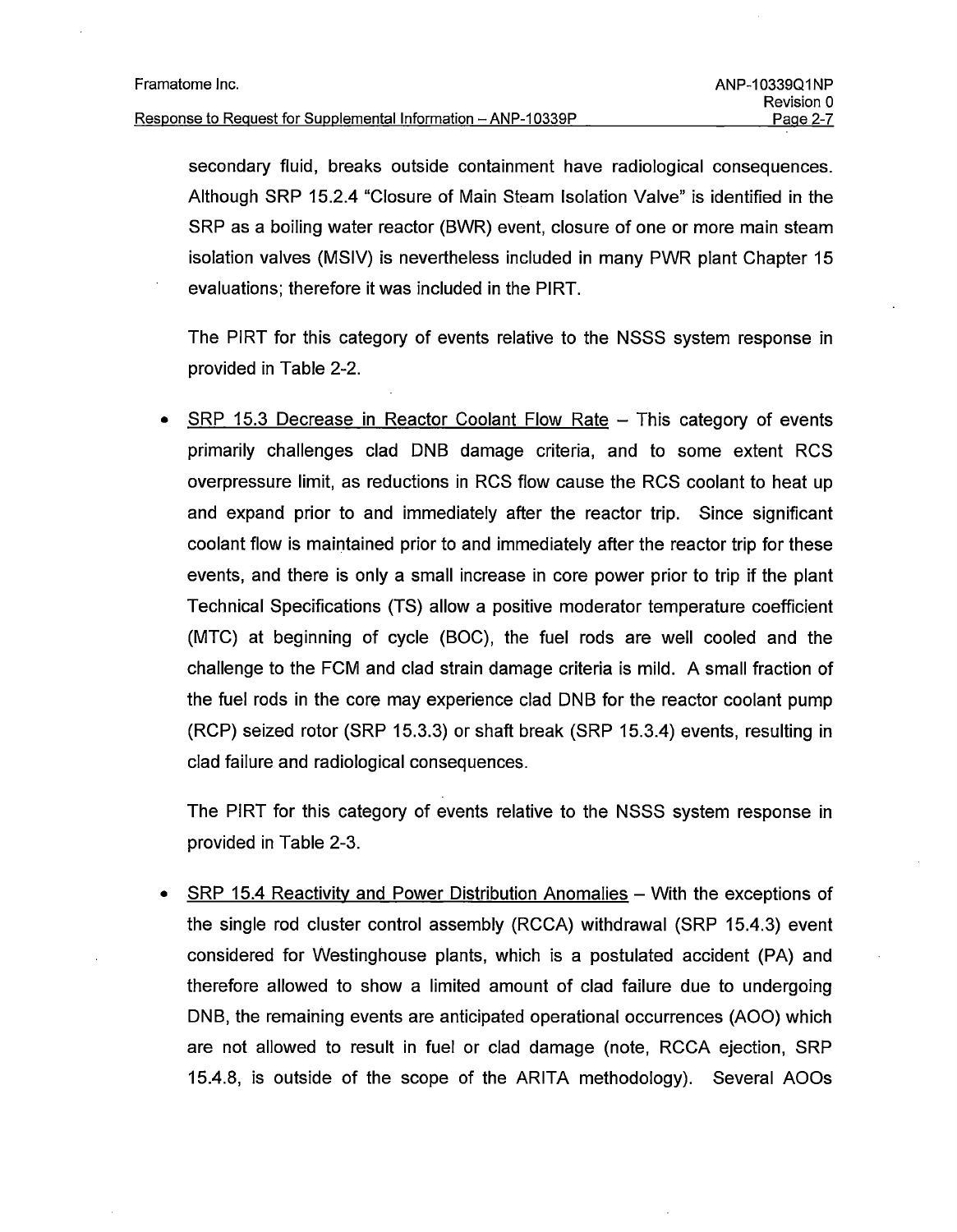| Framatome Inc.                                                | ANP-10339Q1NP |
|---------------------------------------------------------------|---------------|
|                                                               | Revision 0    |
| Response to Request for Supplemental Information - ANP-10339P | Page 2-8      |

challenge clad DNB as well as FCM criteria. The uncontrolled RCCA bank withdrawal events from subcritical (SRP 15.4.1) and at power (SRP 15.4.2) are typically among the limiting AOOs with respect to clad strain limits. Whereas significant core power overshoot may occur for Westinghouse plants operating with automatic rod control mode during a RCCA drop (SRP 15.4.3) event which may also challenge clad strain limits. The potential increase in power during startup of an inactive loop at an incorrect temperature (SRP 15.4.4) is also significant and may challenge clad strain limits. An inactive loop startup (SRP 15.4.4) event is the only asymmetric transient in this category with respect to the RCS coolant conditions. Single RCCA withdrawal (SRP 15.4.3) and improperly loaded fuel assembly (SRP 15.4.7) events can be asymmetric with respect to core power distribution. The power increase resulting from some control bank withdrawal events may be large enough for the RCS and secondary system pressures to rise significantly, although these events typically are less limiting· than other overpressure events.

The Inadvertent Loading and Operation of a Fuel Assembly in an Improper Position (SRP 15.4.7) event is typically not analyzed as a transient but rather is evaluated based on steady-state power distributions. The Chemical and Volume Control System Malfunction that Results in a Decrease of Boron Concentration (SRP 15.4.6) event may challenge DNB and FCM limits in Mode 1 for some plants with automatic rod control systems as the regulating banks may insert as <sup>a</sup> result of the increasing core power and temperature from the boron dilution, resulting in increased radial and/or axial power distributions.

The PIRT for this category of events relative to the NSSS system response in provided in Table 2-4.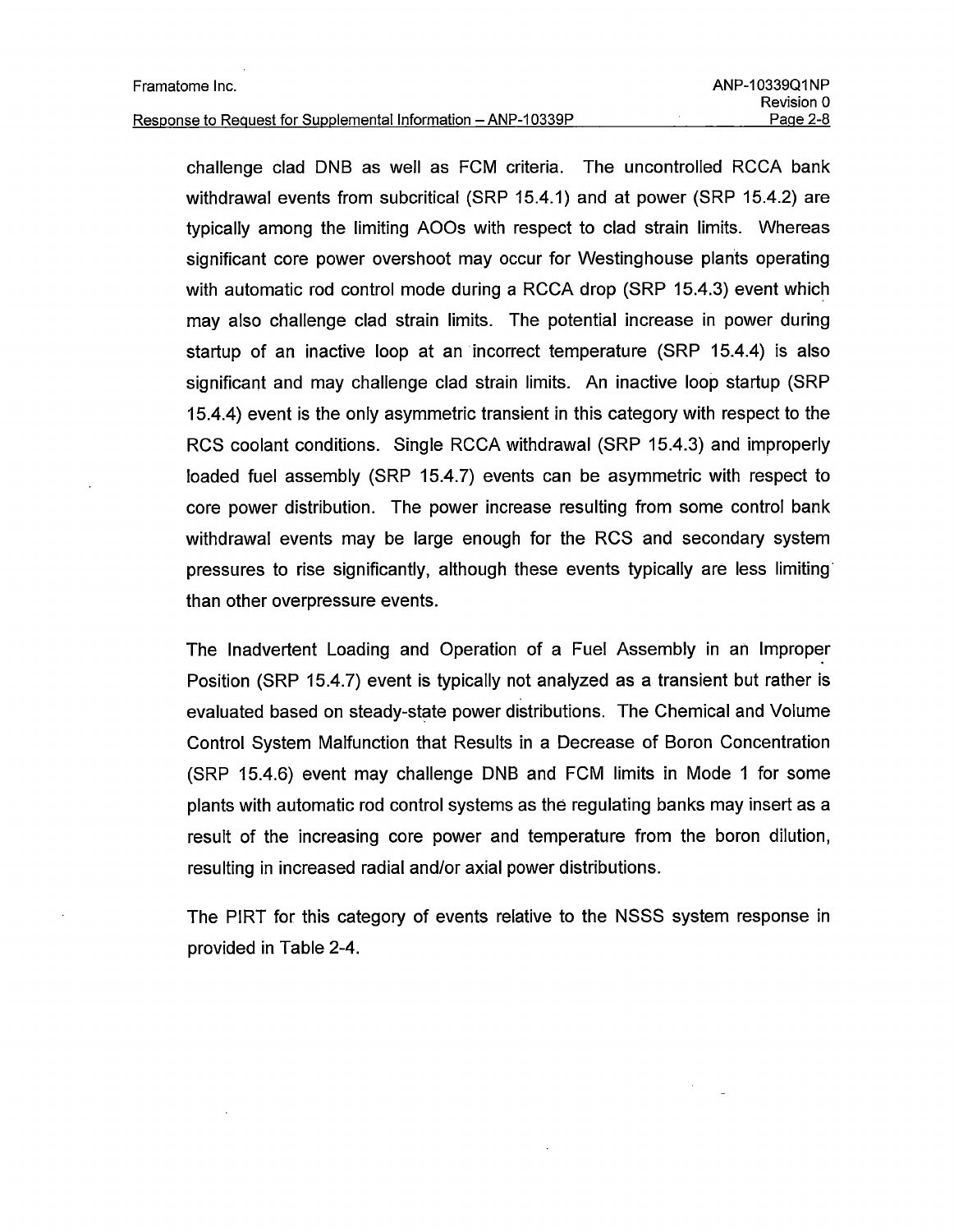#### Response to Request for Supplemental Information - ANP-10339P

• SRP 15.5 and 15.6 Increase & Decrease in Reactor Coolant Inventory - LOCA (SRP 15.6.5) events and Radiological Consequences of Main Steam Line Failure Outside Containment (BWR) (SRP 15.6.4) are excluded from the PIRT since they are not considered to be non-LOCA events for PWRs. The remaining AOOs in SRP 15.5 and SRP 15.6, i.e., Inadvertent Operation of the Emergency Core Cooling System (ECCS) that Increases Reactor Coolant Inventory (SRP 15.5.1 ), Chemical and Volume Control System (CVCS) Malfunction that Increases Reactor Coolant Inventory (SRP 15.5.2), and Inadvertent Opening of a PWR Pressurizer Relief Valve (SRP 15.6.1 ), have rather limited impact on acceptance criteria. RCS depressurization resulting from a SRP 15.6.1 event challenges clad DNB criteria in the short-term and could result in release of steam and/or steam/water mixture to the containment if the event is not terminated by operator action. SRP 15.5.2 events can challenge clad DNB and FCM criteria for some plants via the changes in local core power distribution resulting from automatic control bank motion in response to changes in RCS boron concentration. SRP 15.5.1 and SRP 15.5.2 events increase RCS inventory and pressurizer level which can result in a significant increase in RCS pressure.

The remaining two events, Radiological Consequences of the Failure of Small Lines Carrying Primary Coolant Outside Containment (SRP 15.6.2) and Radiological Consequences of Steam Generator (SG) Tube Failure (SRP 15.6.3), are PAs which primarily challenge radiological consequences. SRP 15.6.3 results in the largest primary to secondary coolant leak of any SRP event, and has significant radiological consequences which are a function of system and human operator response to the event.

The PIRT for this category of events relative to the NSSS system response in provided in Table 2-5.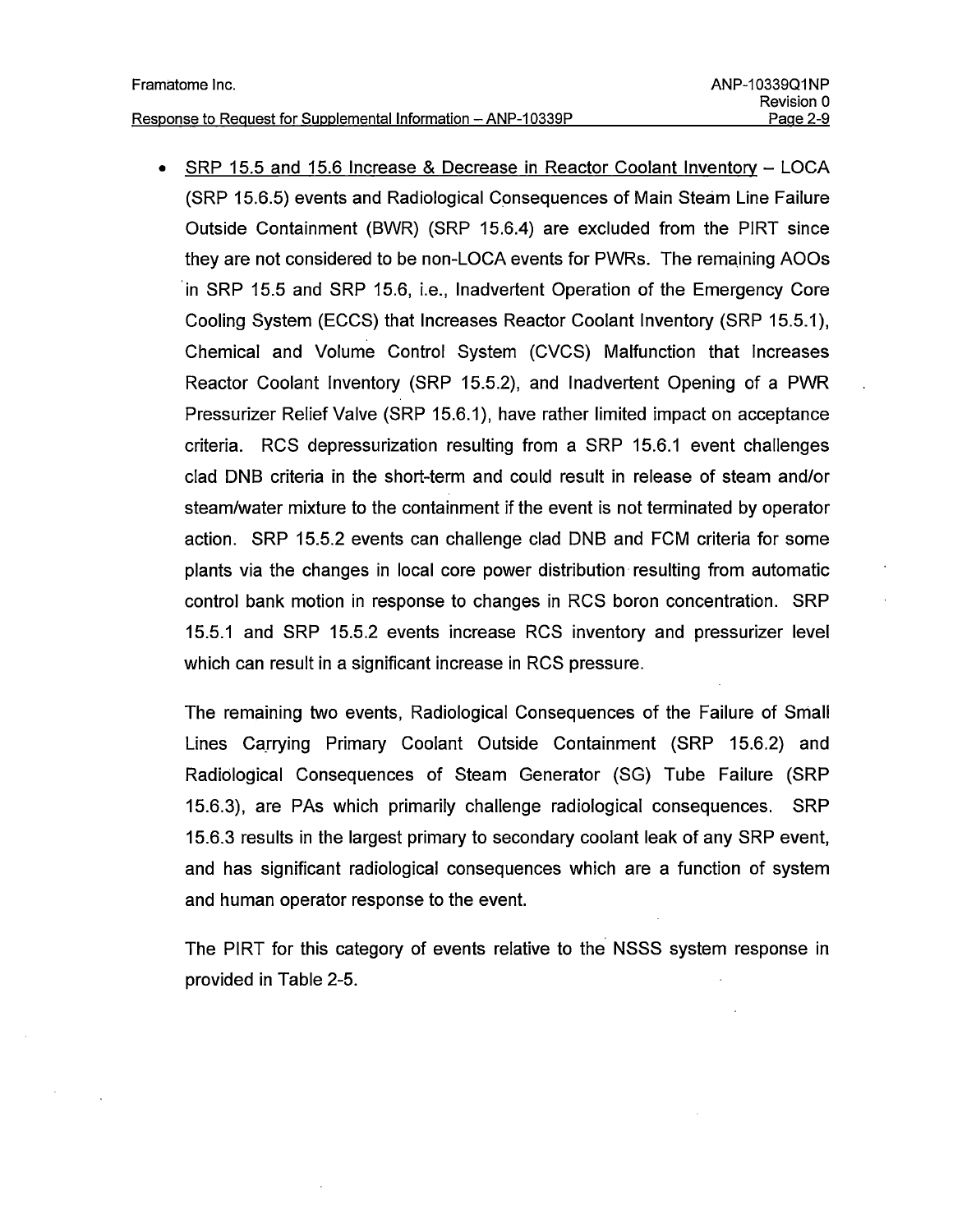## **Table 2-1 PIRT for SRP Category 15.1 NSSS System Response**

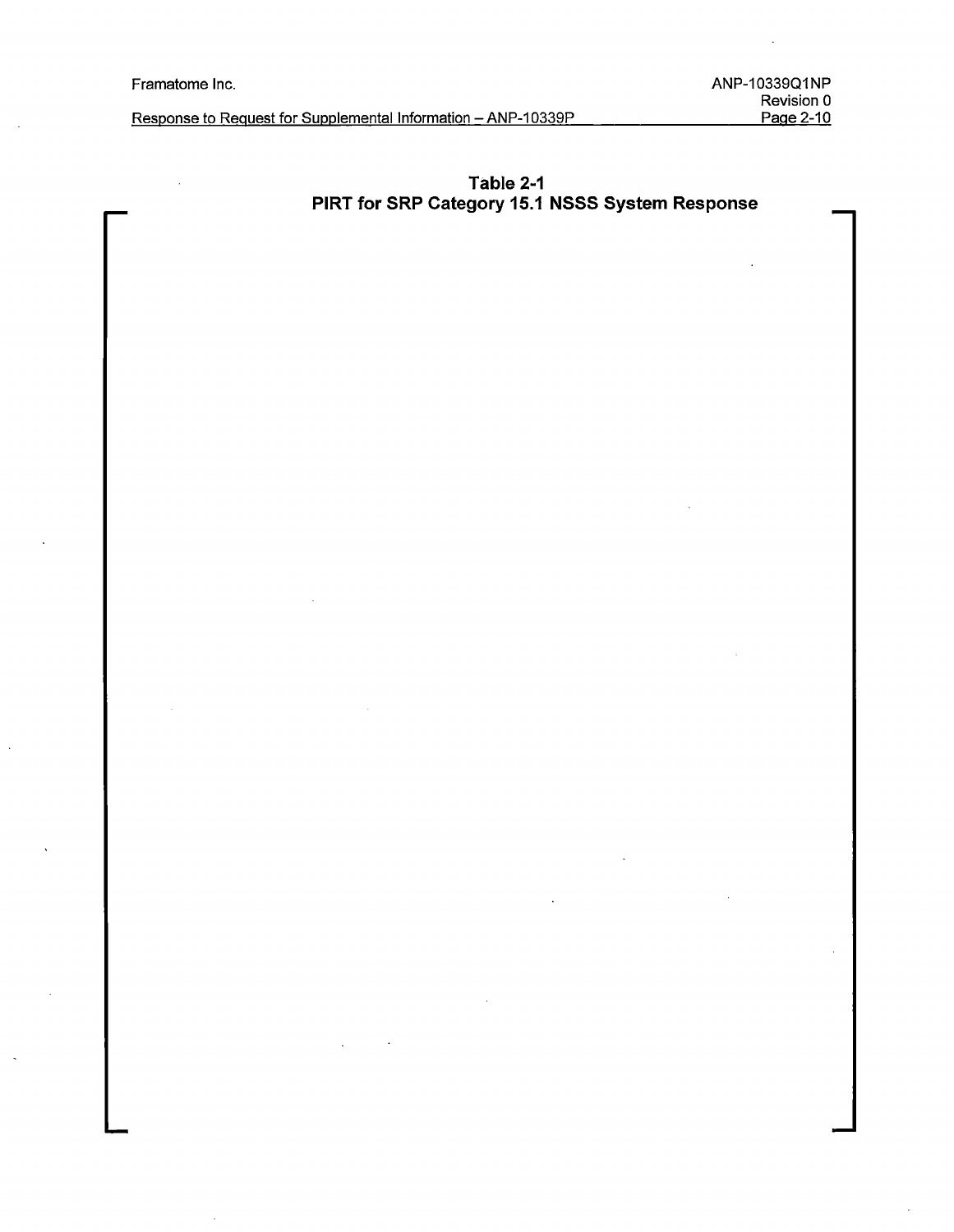Response to Request for Supplemental Information - ANP-10339P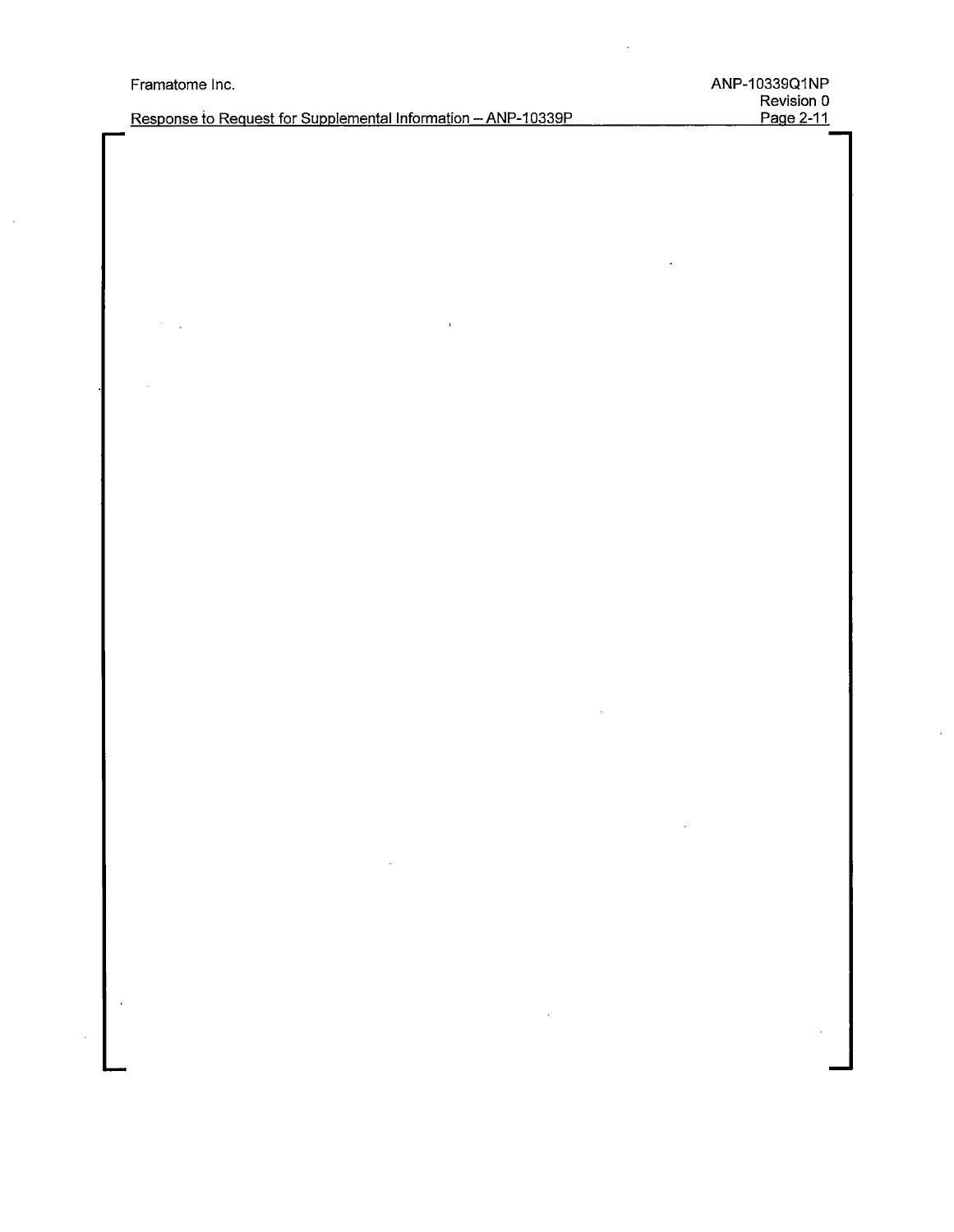|                                                                       |                                                                                                                                                                                                                                                                                                                                                                                                                                                             |                                                                                                                                                                                                                                                                                                                                                                                                                                   | $\mathcal{L}(\mathcal{L}(\mathcal{L}))$ and $\mathcal{L}(\mathcal{L}(\mathcal{L}))$ . The contribution of $\mathcal{L}(\mathcal{L})$ |                                                                                     |
|-----------------------------------------------------------------------|-------------------------------------------------------------------------------------------------------------------------------------------------------------------------------------------------------------------------------------------------------------------------------------------------------------------------------------------------------------------------------------------------------------------------------------------------------------|-----------------------------------------------------------------------------------------------------------------------------------------------------------------------------------------------------------------------------------------------------------------------------------------------------------------------------------------------------------------------------------------------------------------------------------|--------------------------------------------------------------------------------------------------------------------------------------|-------------------------------------------------------------------------------------|
|                                                                       |                                                                                                                                                                                                                                                                                                                                                                                                                                                             |                                                                                                                                                                                                                                                                                                                                                                                                                                   |                                                                                                                                      |                                                                                     |
|                                                                       |                                                                                                                                                                                                                                                                                                                                                                                                                                                             |                                                                                                                                                                                                                                                                                                                                                                                                                                   |                                                                                                                                      | and the control                                                                     |
|                                                                       |                                                                                                                                                                                                                                                                                                                                                                                                                                                             | $\label{eq:2.1} \frac{1}{\sqrt{2}}\int_{\mathbb{R}^3}\frac{1}{\sqrt{2}}\left(\frac{1}{\sqrt{2}}\right)^2\frac{1}{\sqrt{2}}\left(\frac{1}{\sqrt{2}}\right)^2\frac{1}{\sqrt{2}}\left(\frac{1}{\sqrt{2}}\right)^2\frac{1}{\sqrt{2}}\left(\frac{1}{\sqrt{2}}\right)^2\frac{1}{\sqrt{2}}\left(\frac{1}{\sqrt{2}}\right)^2\frac{1}{\sqrt{2}}\frac{1}{\sqrt{2}}\frac{1}{\sqrt{2}}\frac{1}{\sqrt{2}}\frac{1}{\sqrt{2}}\frac{1}{\sqrt{2}}$ |                                                                                                                                      | $\mathcal{L}^{\text{max}}_{\text{max}}$ and $\mathcal{L}^{\text{max}}_{\text{max}}$ |
|                                                                       |                                                                                                                                                                                                                                                                                                                                                                                                                                                             | $\mathcal{L}(\mathcal{L}(\mathcal{L}))$ and $\mathcal{L}(\mathcal{L}(\mathcal{L}))$ and $\mathcal{L}(\mathcal{L}(\mathcal{L}))$ . Then the contribution of $\mathcal{L}(\mathcal{L})$                                                                                                                                                                                                                                             |                                                                                                                                      |                                                                                     |
|                                                                       |                                                                                                                                                                                                                                                                                                                                                                                                                                                             |                                                                                                                                                                                                                                                                                                                                                                                                                                   |                                                                                                                                      |                                                                                     |
|                                                                       |                                                                                                                                                                                                                                                                                                                                                                                                                                                             |                                                                                                                                                                                                                                                                                                                                                                                                                                   |                                                                                                                                      |                                                                                     |
|                                                                       |                                                                                                                                                                                                                                                                                                                                                                                                                                                             |                                                                                                                                                                                                                                                                                                                                                                                                                                   |                                                                                                                                      |                                                                                     |
|                                                                       | $\mathcal{L}(\mathcal{L}(\mathcal{L}(\mathcal{L}(\mathcal{L}(\mathcal{L}(\mathcal{L}(\mathcal{L}(\mathcal{L}(\mathcal{L}(\mathcal{L}(\mathcal{L}(\mathcal{L}(\mathcal{L}(\mathcal{L}(\mathcal{L}(\mathcal{L}(\mathcal{L}(\mathcal{L}(\mathcal{L}(\mathcal{L}(\mathcal{L}(\mathcal{L}(\mathcal{L}(\mathcal{L}(\mathcal{L}(\mathcal{L}(\mathcal{L}(\mathcal{L}(\mathcal{L}(\mathcal{L}(\mathcal{L}(\mathcal{L}(\mathcal{L}(\mathcal{L}(\mathcal{L}(\mathcal{$ |                                                                                                                                                                                                                                                                                                                                                                                                                                   |                                                                                                                                      |                                                                                     |
|                                                                       |                                                                                                                                                                                                                                                                                                                                                                                                                                                             |                                                                                                                                                                                                                                                                                                                                                                                                                                   |                                                                                                                                      |                                                                                     |
|                                                                       |                                                                                                                                                                                                                                                                                                                                                                                                                                                             |                                                                                                                                                                                                                                                                                                                                                                                                                                   |                                                                                                                                      |                                                                                     |
|                                                                       |                                                                                                                                                                                                                                                                                                                                                                                                                                                             |                                                                                                                                                                                                                                                                                                                                                                                                                                   |                                                                                                                                      |                                                                                     |
|                                                                       | $\mathcal{L}_{\text{max}}$ and $\mathcal{L}_{\text{max}}$ . The second state $\mathcal{L}_{\text{max}}$                                                                                                                                                                                                                                                                                                                                                     |                                                                                                                                                                                                                                                                                                                                                                                                                                   |                                                                                                                                      |                                                                                     |
|                                                                       |                                                                                                                                                                                                                                                                                                                                                                                                                                                             |                                                                                                                                                                                                                                                                                                                                                                                                                                   |                                                                                                                                      |                                                                                     |
| $\bullet$ - $\bullet$ - $\bullet$ - $\bullet$ - $\bullet$ - $\bullet$ |                                                                                                                                                                                                                                                                                                                                                                                                                                                             |                                                                                                                                                                                                                                                                                                                                                                                                                                   |                                                                                                                                      |                                                                                     |

 $\mathcal{L}$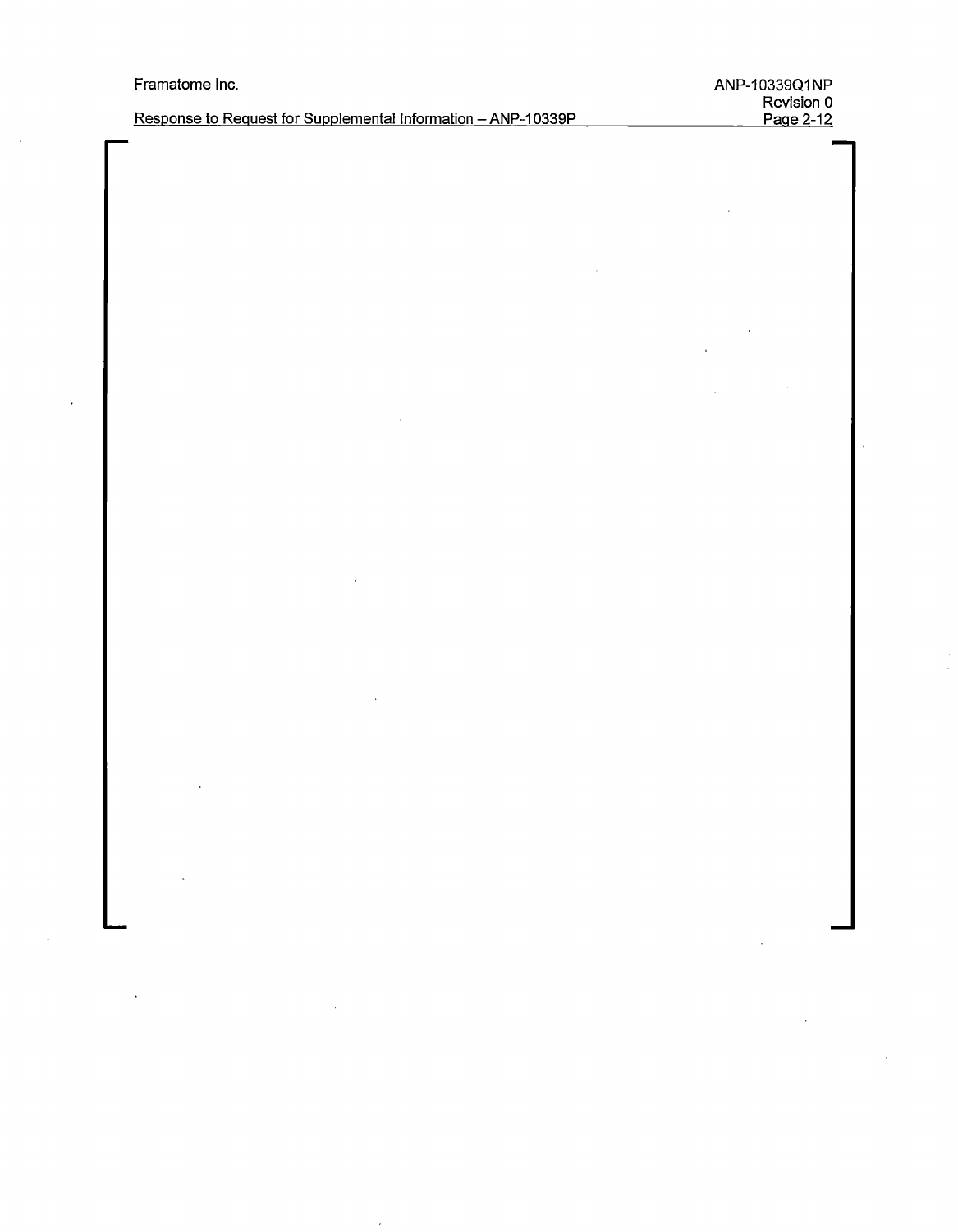$\bar{z}$ 

Response to Request for Supplemental Information - ANP-10339P

 $\ddot{\phantom{a}}$ 

 $\hat{\boldsymbol{\cdot}$ 

 $\ddot{\phantom{1}}$ 

 $\sim$  $\mathbf{r}$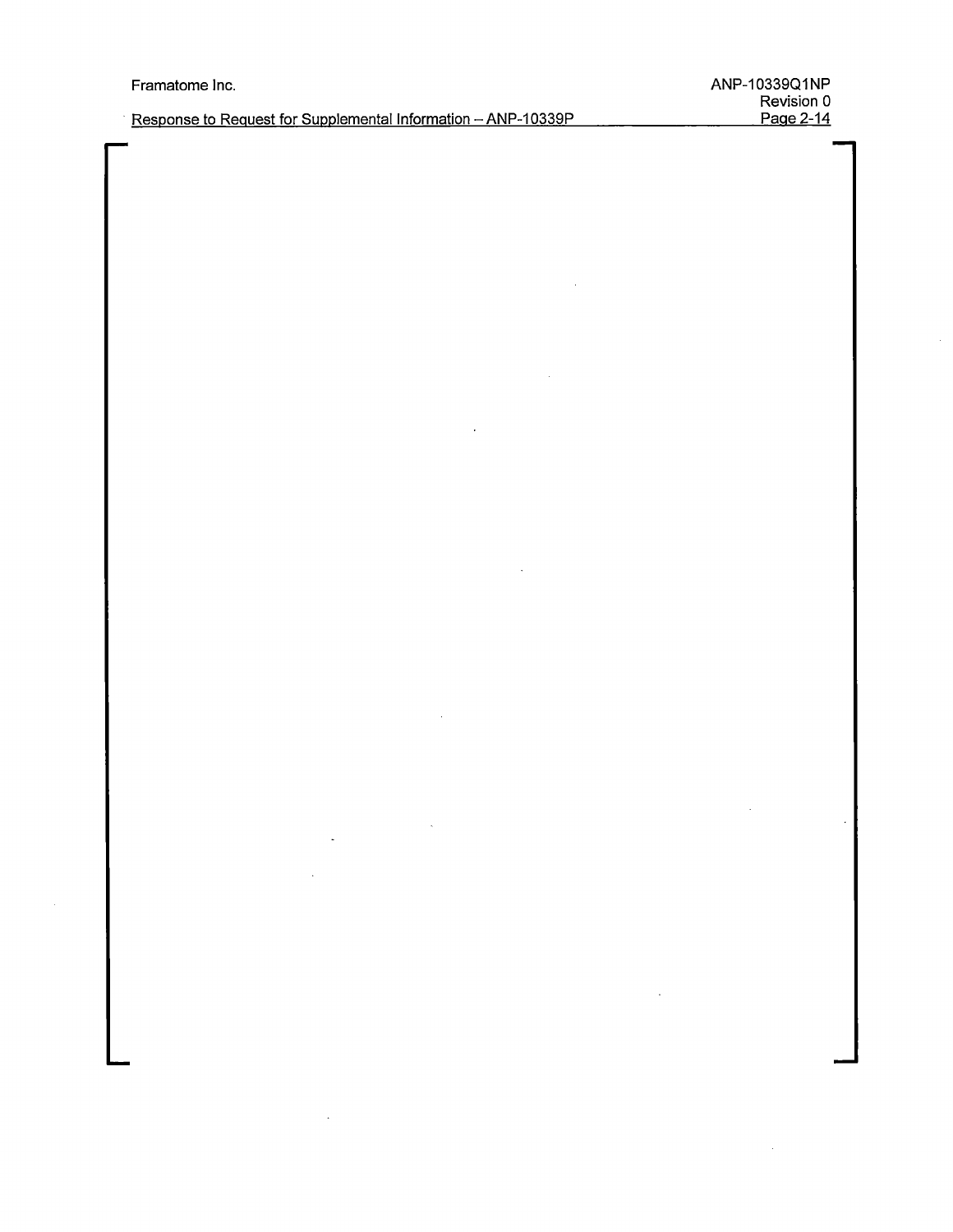| Framatome Inc.                                                | ANP-10339Q1NP<br>Revision 0 |
|---------------------------------------------------------------|-----------------------------|
| Response to Request for Supplemental Information - ANP-10339P | Page 2-15                   |
|                                                               |                             |

 $\mathcal{L}^{\text{max}}_{\text{max}}$  , where  $\mathcal{L}^{\text{max}}_{\text{max}}$ 

 $\label{eq:2.1} \mathcal{L}(\mathcal{L}^{\text{max}}_{\mathcal{L}}(\mathcal{L}^{\text{max}}_{\mathcal{L}}),\mathcal{L}^{\text{max}}_{\mathcal{L}}(\mathcal{L}^{\text{max}}_{\mathcal{L}}))$ 

 $\sim$ 

 $\hat{\mathcal{L}}$ 

 $\sim 10^{-11}$ 

 $\mathcal{A}^{\pm}$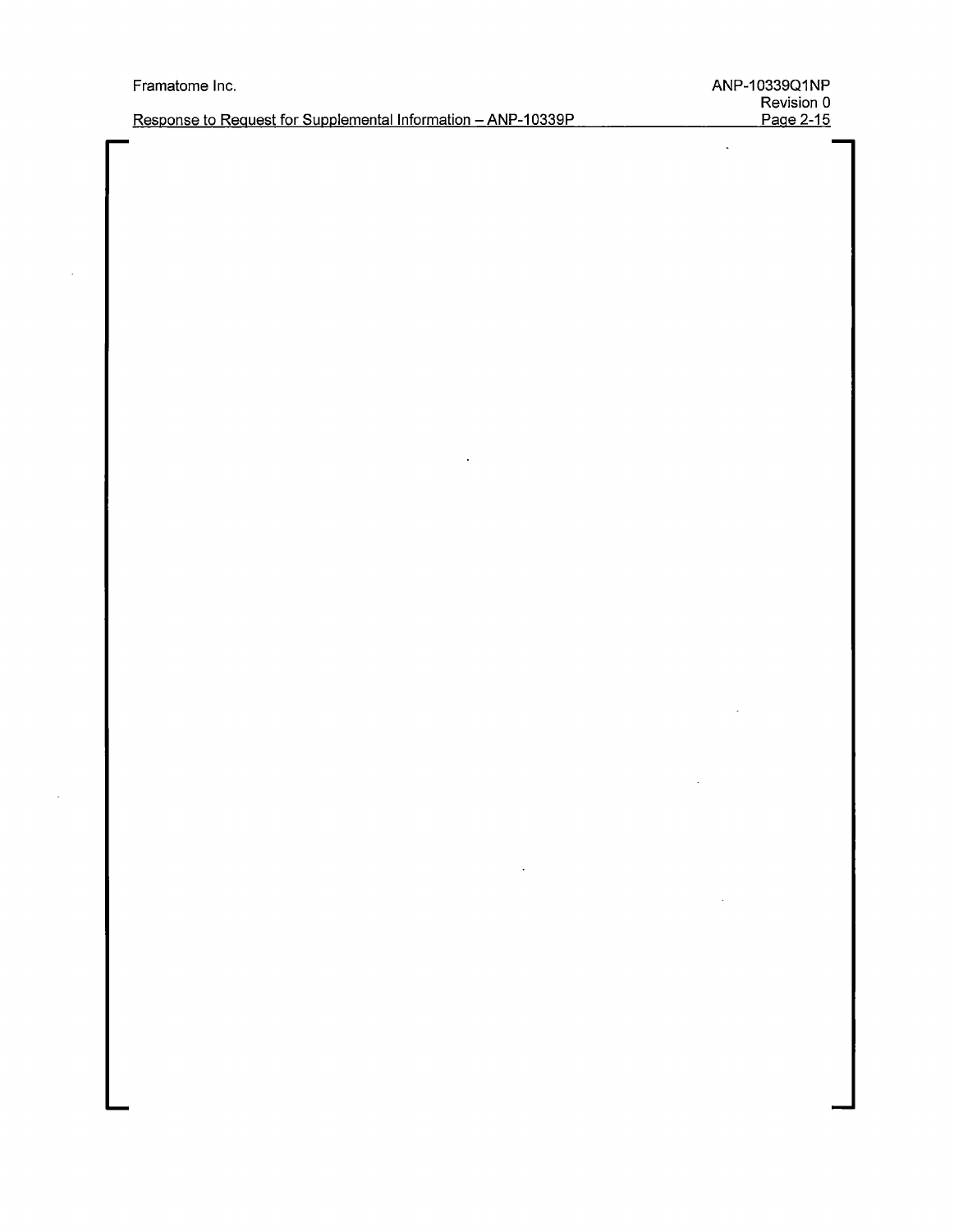$\sim$ 

 $\bar{z}$ 

 $\mathcal{L}_{\mathbf{a}}$ 

 $\overline{a}$ 

 $\sim 100$ 

 $\mathcal{L}$ 

 $\sim 10^{-10}$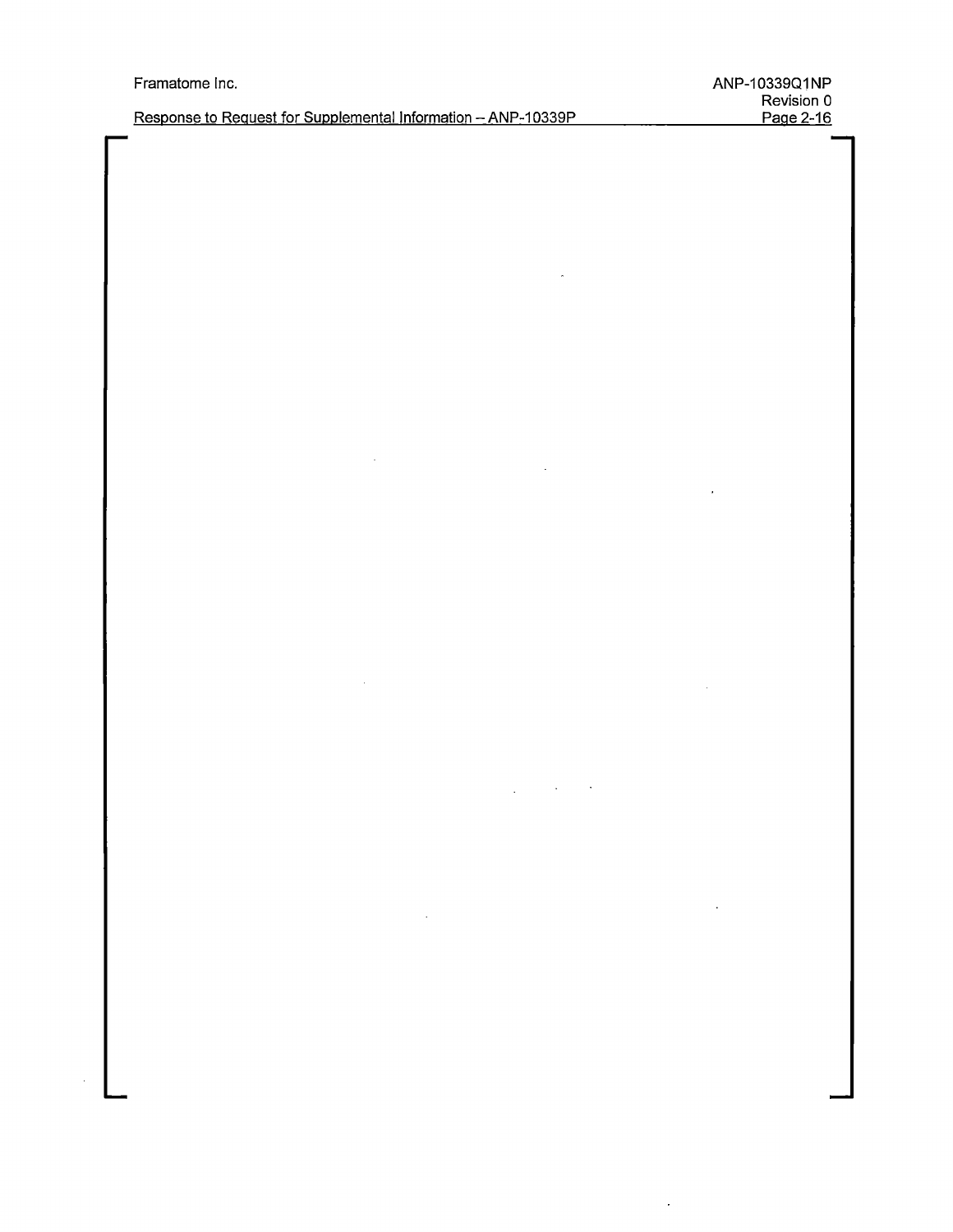|                                                                                                                                                                                                                                                                                                                | Response to Request for Supplemental Information - ANP-10339P                                                                                                                                                                                                                                                  |                                                                                                                                                                          |  |                                                                                                                                      |  |
|----------------------------------------------------------------------------------------------------------------------------------------------------------------------------------------------------------------------------------------------------------------------------------------------------------------|----------------------------------------------------------------------------------------------------------------------------------------------------------------------------------------------------------------------------------------------------------------------------------------------------------------|--------------------------------------------------------------------------------------------------------------------------------------------------------------------------|--|--------------------------------------------------------------------------------------------------------------------------------------|--|
|                                                                                                                                                                                                                                                                                                                |                                                                                                                                                                                                                                                                                                                |                                                                                                                                                                          |  |                                                                                                                                      |  |
|                                                                                                                                                                                                                                                                                                                |                                                                                                                                                                                                                                                                                                                |                                                                                                                                                                          |  |                                                                                                                                      |  |
|                                                                                                                                                                                                                                                                                                                |                                                                                                                                                                                                                                                                                                                |                                                                                                                                                                          |  |                                                                                                                                      |  |
|                                                                                                                                                                                                                                                                                                                |                                                                                                                                                                                                                                                                                                                |                                                                                                                                                                          |  |                                                                                                                                      |  |
|                                                                                                                                                                                                                                                                                                                |                                                                                                                                                                                                                                                                                                                |                                                                                                                                                                          |  |                                                                                                                                      |  |
|                                                                                                                                                                                                                                                                                                                |                                                                                                                                                                                                                                                                                                                |                                                                                                                                                                          |  |                                                                                                                                      |  |
|                                                                                                                                                                                                                                                                                                                |                                                                                                                                                                                                                                                                                                                |                                                                                                                                                                          |  |                                                                                                                                      |  |
|                                                                                                                                                                                                                                                                                                                |                                                                                                                                                                                                                                                                                                                |                                                                                                                                                                          |  |                                                                                                                                      |  |
|                                                                                                                                                                                                                                                                                                                |                                                                                                                                                                                                                                                                                                                |                                                                                                                                                                          |  |                                                                                                                                      |  |
|                                                                                                                                                                                                                                                                                                                |                                                                                                                                                                                                                                                                                                                |                                                                                                                                                                          |  |                                                                                                                                      |  |
|                                                                                                                                                                                                                                                                                                                |                                                                                                                                                                                                                                                                                                                |                                                                                                                                                                          |  |                                                                                                                                      |  |
|                                                                                                                                                                                                                                                                                                                |                                                                                                                                                                                                                                                                                                                |                                                                                                                                                                          |  |                                                                                                                                      |  |
|                                                                                                                                                                                                                                                                                                                |                                                                                                                                                                                                                                                                                                                |                                                                                                                                                                          |  |                                                                                                                                      |  |
|                                                                                                                                                                                                                                                                                                                |                                                                                                                                                                                                                                                                                                                |                                                                                                                                                                          |  |                                                                                                                                      |  |
|                                                                                                                                                                                                                                                                                                                |                                                                                                                                                                                                                                                                                                                |                                                                                                                                                                          |  |                                                                                                                                      |  |
|                                                                                                                                                                                                                                                                                                                |                                                                                                                                                                                                                                                                                                                |                                                                                                                                                                          |  |                                                                                                                                      |  |
|                                                                                                                                                                                                                                                                                                                |                                                                                                                                                                                                                                                                                                                |                                                                                                                                                                          |  |                                                                                                                                      |  |
|                                                                                                                                                                                                                                                                                                                |                                                                                                                                                                                                                                                                                                                |                                                                                                                                                                          |  |                                                                                                                                      |  |
|                                                                                                                                                                                                                                                                                                                |                                                                                                                                                                                                                                                                                                                |                                                                                                                                                                          |  |                                                                                                                                      |  |
|                                                                                                                                                                                                                                                                                                                |                                                                                                                                                                                                                                                                                                                |                                                                                                                                                                          |  |                                                                                                                                      |  |
|                                                                                                                                                                                                                                                                                                                |                                                                                                                                                                                                                                                                                                                |                                                                                                                                                                          |  | $\mathcal{L}(\mathcal{L}(\mathcal{L}))$ and $\mathcal{L}(\mathcal{L}(\mathcal{L}))$ . The contribution of $\mathcal{L}(\mathcal{L})$ |  |
|                                                                                                                                                                                                                                                                                                                |                                                                                                                                                                                                                                                                                                                |                                                                                                                                                                          |  |                                                                                                                                      |  |
| $\label{eq:2.1} \mathcal{L}(\mathcal{L}^{\mathcal{L}}_{\mathcal{L}}(\mathcal{L}^{\mathcal{L}}_{\mathcal{L}})) = \mathcal{L}(\mathcal{L}^{\mathcal{L}}_{\mathcal{L}}(\mathcal{L}^{\mathcal{L}}_{\mathcal{L}})) = \mathcal{L}(\mathcal{L}^{\mathcal{L}}_{\mathcal{L}}(\mathcal{L}^{\mathcal{L}}_{\mathcal{L}}))$ |                                                                                                                                                                                                                                                                                                                |                                                                                                                                                                          |  |                                                                                                                                      |  |
|                                                                                                                                                                                                                                                                                                                |                                                                                                                                                                                                                                                                                                                |                                                                                                                                                                          |  |                                                                                                                                      |  |
|                                                                                                                                                                                                                                                                                                                | $\label{eq:2.1} \mathcal{L}(\mathcal{L}^{\mathcal{L}}_{\mathcal{L}}(\mathcal{L}^{\mathcal{L}}_{\mathcal{L}})) = \mathcal{L}(\mathcal{L}^{\mathcal{L}}_{\mathcal{L}}(\mathcal{L}^{\mathcal{L}}_{\mathcal{L}})) = \mathcal{L}(\mathcal{L}^{\mathcal{L}}_{\mathcal{L}}(\mathcal{L}^{\mathcal{L}}_{\mathcal{L}}))$ |                                                                                                                                                                          |  |                                                                                                                                      |  |
|                                                                                                                                                                                                                                                                                                                |                                                                                                                                                                                                                                                                                                                | $\mathcal{L}(\mathcal{L}^{\mathcal{L}})$ and $\mathcal{L}^{\mathcal{L}}$ and $\mathcal{L}^{\mathcal{L}}$ and $\mathcal{L}^{\mathcal{L}}$ and $\mathcal{L}^{\mathcal{L}}$ |  |                                                                                                                                      |  |
|                                                                                                                                                                                                                                                                                                                |                                                                                                                                                                                                                                                                                                                |                                                                                                                                                                          |  |                                                                                                                                      |  |
|                                                                                                                                                                                                                                                                                                                |                                                                                                                                                                                                                                                                                                                |                                                                                                                                                                          |  |                                                                                                                                      |  |

Framatome Inc.

 $\sim$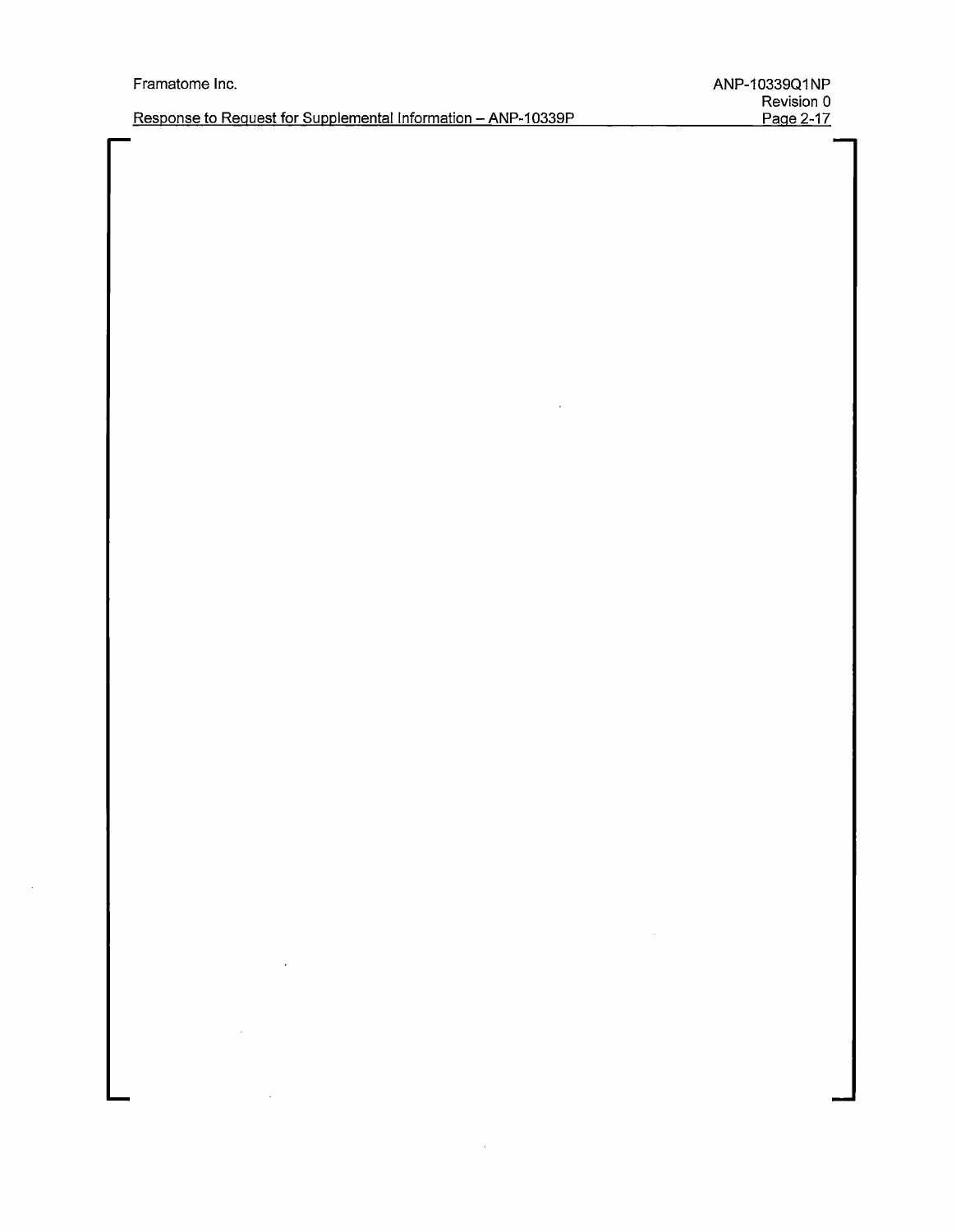Response to Request for Supplemental Information - ANP-10339P

 $\mathcal{L}$ 

ANP-10339Q1NP Revision 0 <u>Page 2-18</u>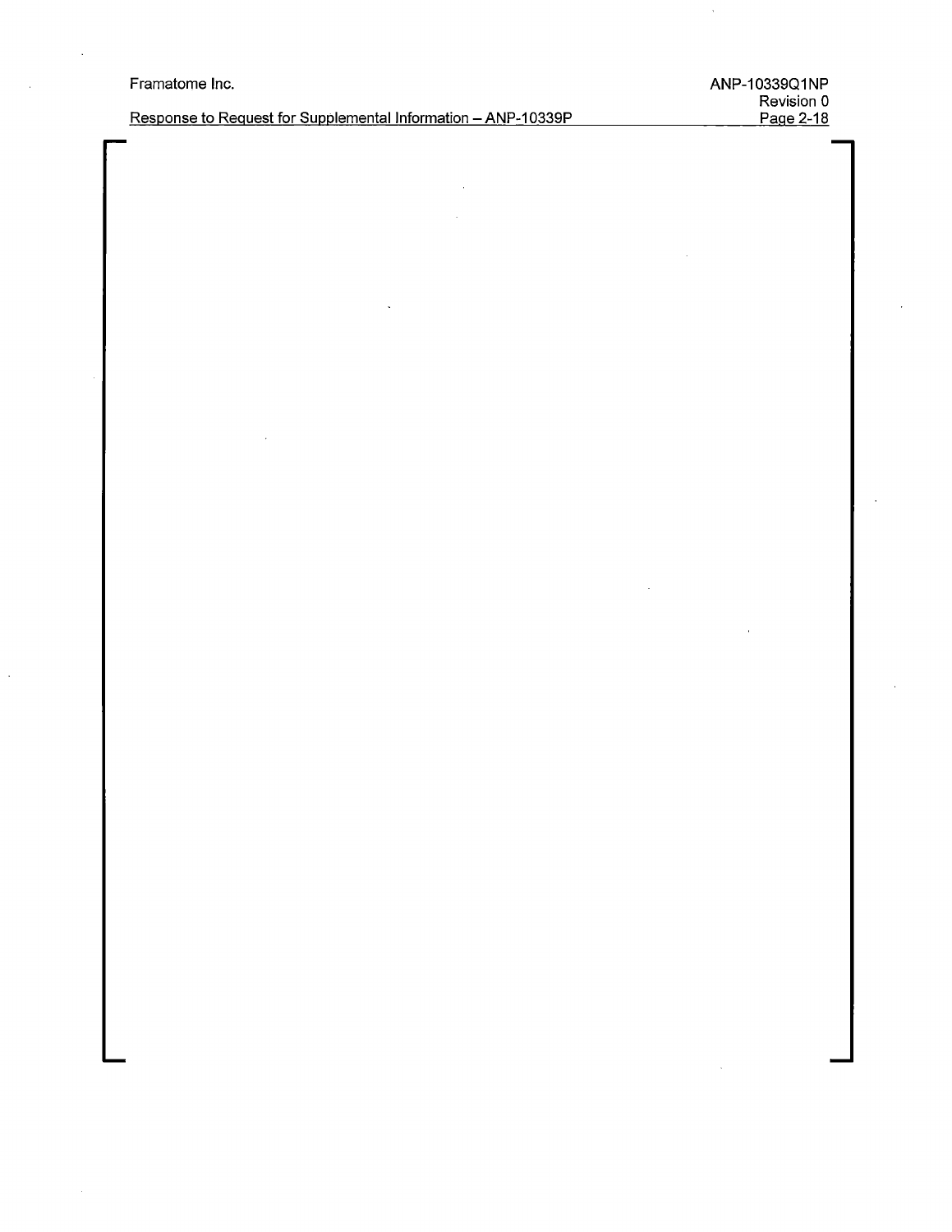|                                                                                                                                                                     |                                                                                                                                                                                                                                                                                                                                                                                                                                                             | $\mathcal{L}(\mathcal{L})$ and $\mathcal{L}(\mathcal{L})$ . |                                                                                                                                                                              |                                                                                                   |    |
|---------------------------------------------------------------------------------------------------------------------------------------------------------------------|-------------------------------------------------------------------------------------------------------------------------------------------------------------------------------------------------------------------------------------------------------------------------------------------------------------------------------------------------------------------------------------------------------------------------------------------------------------|-------------------------------------------------------------|------------------------------------------------------------------------------------------------------------------------------------------------------------------------------|---------------------------------------------------------------------------------------------------|----|
|                                                                                                                                                                     | $\mathcal{L}^{\text{max}}_{\text{max}}$ and $\mathcal{L}^{\text{max}}_{\text{max}}$ and $\mathcal{L}^{\text{max}}_{\text{max}}$                                                                                                                                                                                                                                                                                                                             |                                                             |                                                                                                                                                                              |                                                                                                   | ä, |
|                                                                                                                                                                     |                                                                                                                                                                                                                                                                                                                                                                                                                                                             |                                                             |                                                                                                                                                                              | $\mathcal{L}_{\text{max}}$ and $\mathcal{L}_{\text{max}}$ . The set of $\mathcal{L}_{\text{max}}$ |    |
|                                                                                                                                                                     |                                                                                                                                                                                                                                                                                                                                                                                                                                                             |                                                             |                                                                                                                                                                              |                                                                                                   |    |
|                                                                                                                                                                     |                                                                                                                                                                                                                                                                                                                                                                                                                                                             |                                                             |                                                                                                                                                                              |                                                                                                   |    |
|                                                                                                                                                                     |                                                                                                                                                                                                                                                                                                                                                                                                                                                             |                                                             |                                                                                                                                                                              |                                                                                                   |    |
|                                                                                                                                                                     | $\mathcal{L}(\mathcal{L}(\mathcal{L}(\mathcal{L}(\mathcal{L}(\mathcal{L}(\mathcal{L}(\mathcal{L}(\mathcal{L}(\mathcal{L}(\mathcal{L}(\mathcal{L}(\mathcal{L}(\mathcal{L}(\mathcal{L}(\mathcal{L}(\mathcal{L}(\mathcal{L}(\mathcal{L}(\mathcal{L}(\mathcal{L}(\mathcal{L}(\mathcal{L}(\mathcal{L}(\mathcal{L}(\mathcal{L}(\mathcal{L}(\mathcal{L}(\mathcal{L}(\mathcal{L}(\mathcal{L}(\mathcal{L}(\mathcal{L}(\mathcal{L}(\mathcal{L}(\mathcal{L}(\mathcal{$ |                                                             |                                                                                                                                                                              |                                                                                                   |    |
|                                                                                                                                                                     |                                                                                                                                                                                                                                                                                                                                                                                                                                                             |                                                             |                                                                                                                                                                              |                                                                                                   |    |
|                                                                                                                                                                     |                                                                                                                                                                                                                                                                                                                                                                                                                                                             |                                                             |                                                                                                                                                                              |                                                                                                   |    |
|                                                                                                                                                                     |                                                                                                                                                                                                                                                                                                                                                                                                                                                             |                                                             | $\mathcal{L}^{\mathcal{L}}(\mathcal{L}^{\mathcal{L}})$ and $\mathcal{L}^{\mathcal{L}}(\mathcal{L}^{\mathcal{L}})$ and $\mathcal{L}^{\mathcal{L}}(\mathcal{L}^{\mathcal{L}})$ |                                                                                                   |    |
|                                                                                                                                                                     |                                                                                                                                                                                                                                                                                                                                                                                                                                                             |                                                             |                                                                                                                                                                              |                                                                                                   |    |
|                                                                                                                                                                     |                                                                                                                                                                                                                                                                                                                                                                                                                                                             |                                                             |                                                                                                                                                                              |                                                                                                   |    |
|                                                                                                                                                                     |                                                                                                                                                                                                                                                                                                                                                                                                                                                             |                                                             |                                                                                                                                                                              |                                                                                                   |    |
|                                                                                                                                                                     |                                                                                                                                                                                                                                                                                                                                                                                                                                                             |                                                             |                                                                                                                                                                              |                                                                                                   |    |
|                                                                                                                                                                     |                                                                                                                                                                                                                                                                                                                                                                                                                                                             |                                                             |                                                                                                                                                                              |                                                                                                   |    |
|                                                                                                                                                                     |                                                                                                                                                                                                                                                                                                                                                                                                                                                             |                                                             |                                                                                                                                                                              |                                                                                                   |    |
|                                                                                                                                                                     |                                                                                                                                                                                                                                                                                                                                                                                                                                                             |                                                             |                                                                                                                                                                              |                                                                                                   |    |
|                                                                                                                                                                     |                                                                                                                                                                                                                                                                                                                                                                                                                                                             |                                                             |                                                                                                                                                                              |                                                                                                   |    |
|                                                                                                                                                                     |                                                                                                                                                                                                                                                                                                                                                                                                                                                             |                                                             |                                                                                                                                                                              |                                                                                                   |    |
|                                                                                                                                                                     |                                                                                                                                                                                                                                                                                                                                                                                                                                                             |                                                             | $\mathcal{L}^{\text{max}}_{\text{max}}$ and $\mathcal{L}^{\text{max}}_{\text{max}}$                                                                                          |                                                                                                   |    |
|                                                                                                                                                                     |                                                                                                                                                                                                                                                                                                                                                                                                                                                             |                                                             |                                                                                                                                                                              |                                                                                                   |    |
| $\mathcal{L}_{\mathcal{A}}$ and $\mathcal{L}_{\mathcal{A}}$ and $\mathcal{L}_{\mathcal{A}}$ and $\mathcal{L}_{\mathcal{A}}$<br>$\mathcal{O}(\mathcal{O}(\log n))$ . |                                                                                                                                                                                                                                                                                                                                                                                                                                                             |                                                             |                                                                                                                                                                              |                                                                                                   |    |
|                                                                                                                                                                     |                                                                                                                                                                                                                                                                                                                                                                                                                                                             |                                                             |                                                                                                                                                                              |                                                                                                   |    |
|                                                                                                                                                                     | $\mathcal{L}_{\text{max}}$ and $\mathcal{L}_{\text{max}}$ . The second state $\mathcal{L}_{\text{max}}$                                                                                                                                                                                                                                                                                                                                                     |                                                             |                                                                                                                                                                              |                                                                                                   |    |
|                                                                                                                                                                     |                                                                                                                                                                                                                                                                                                                                                                                                                                                             |                                                             |                                                                                                                                                                              |                                                                                                   |    |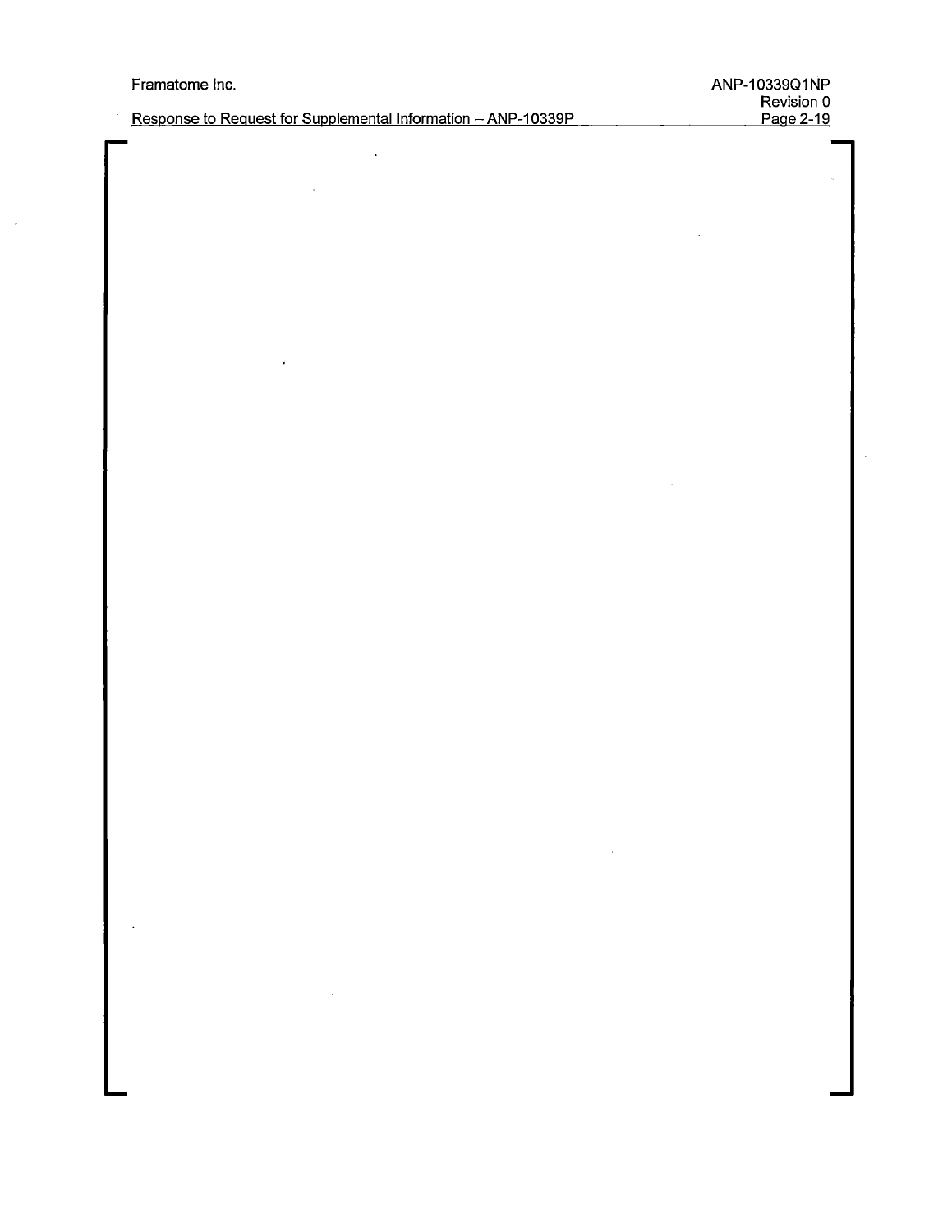$\ddot{\phantom{0}}$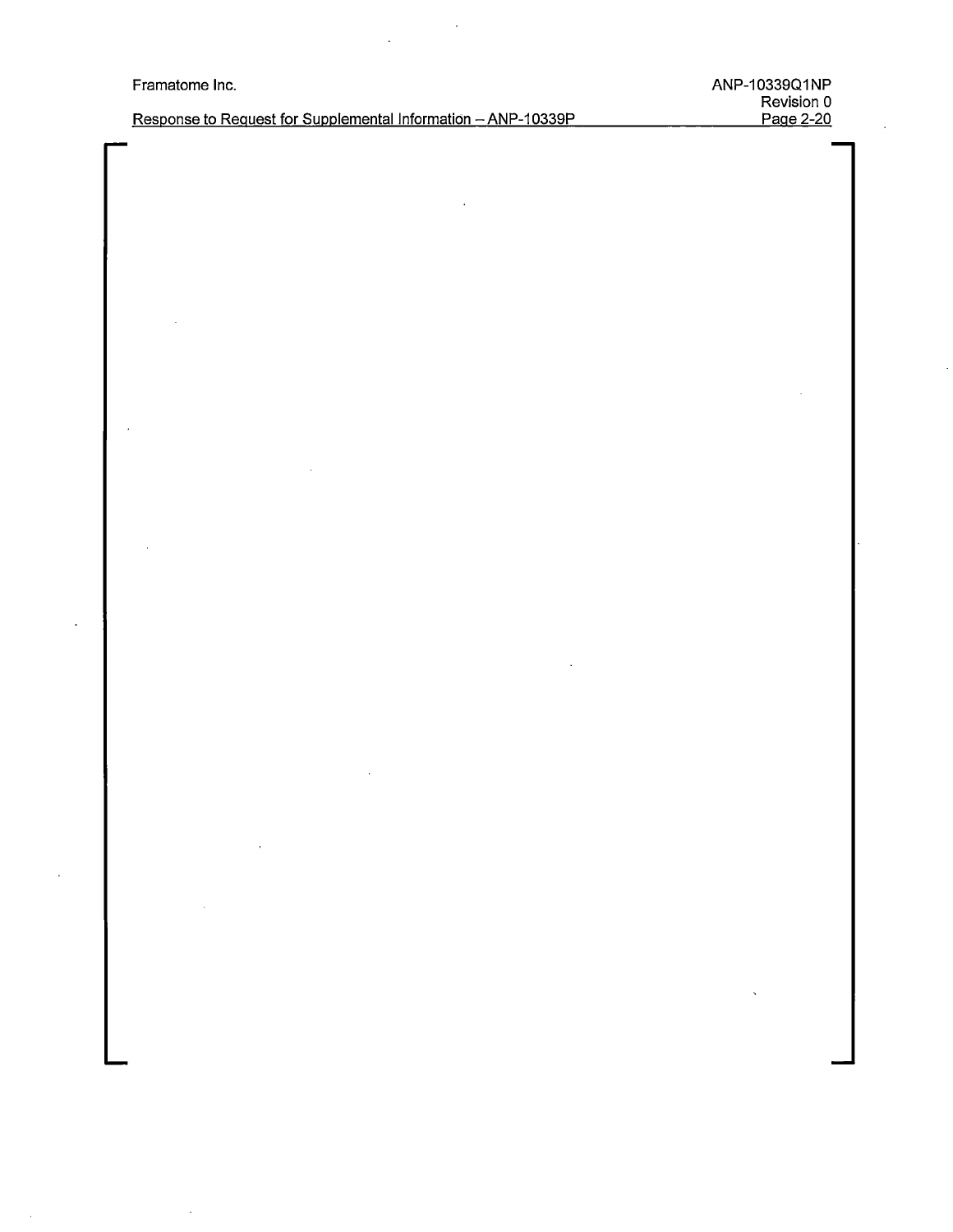Response to Request for Supplemental Information - ANP-10339P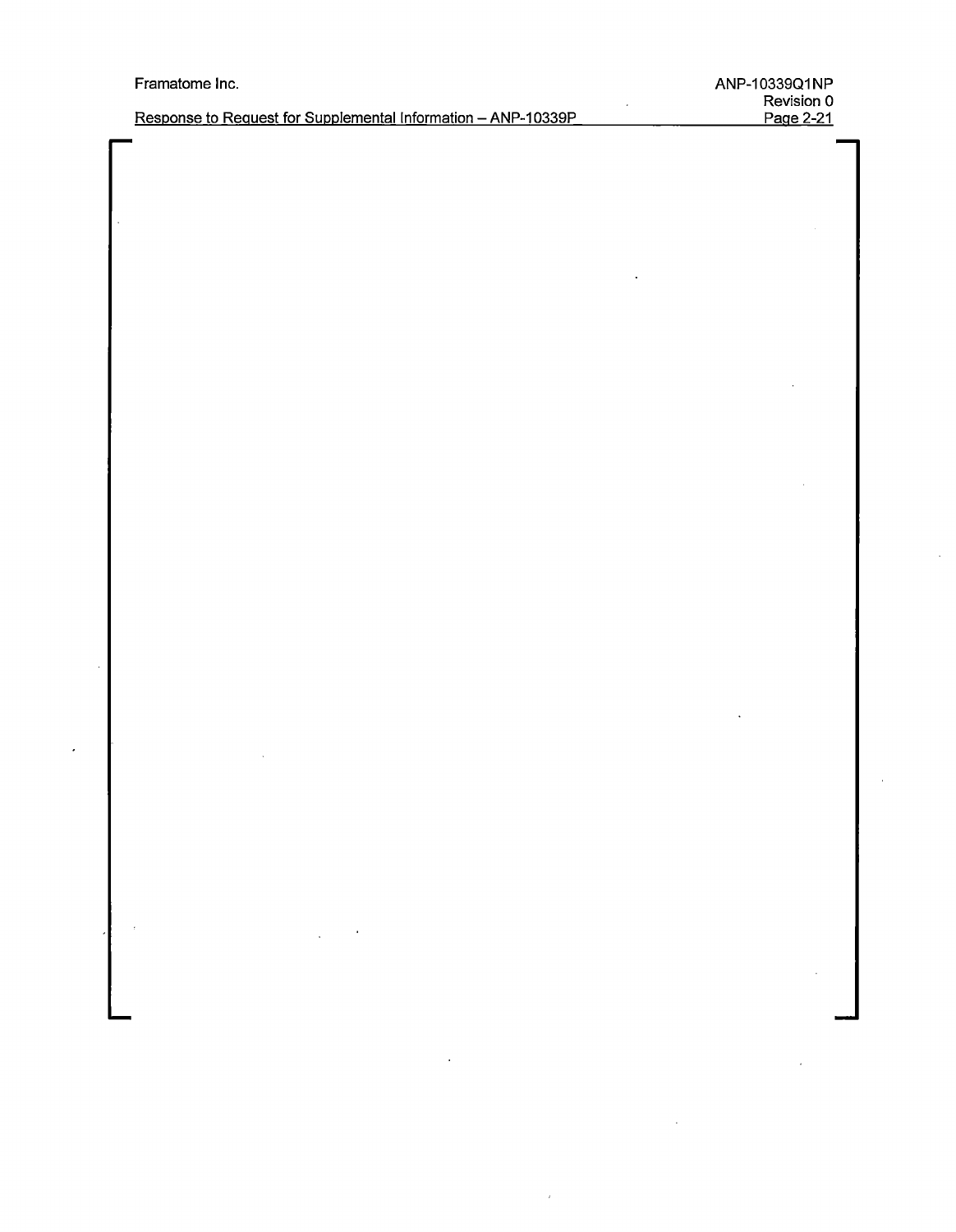Framatome Inc.

ANP-10339Q1 NP Revision 0 Page 2-22

Response to Request for Supplemental Information - ANP-10339P





 $\overline{a}$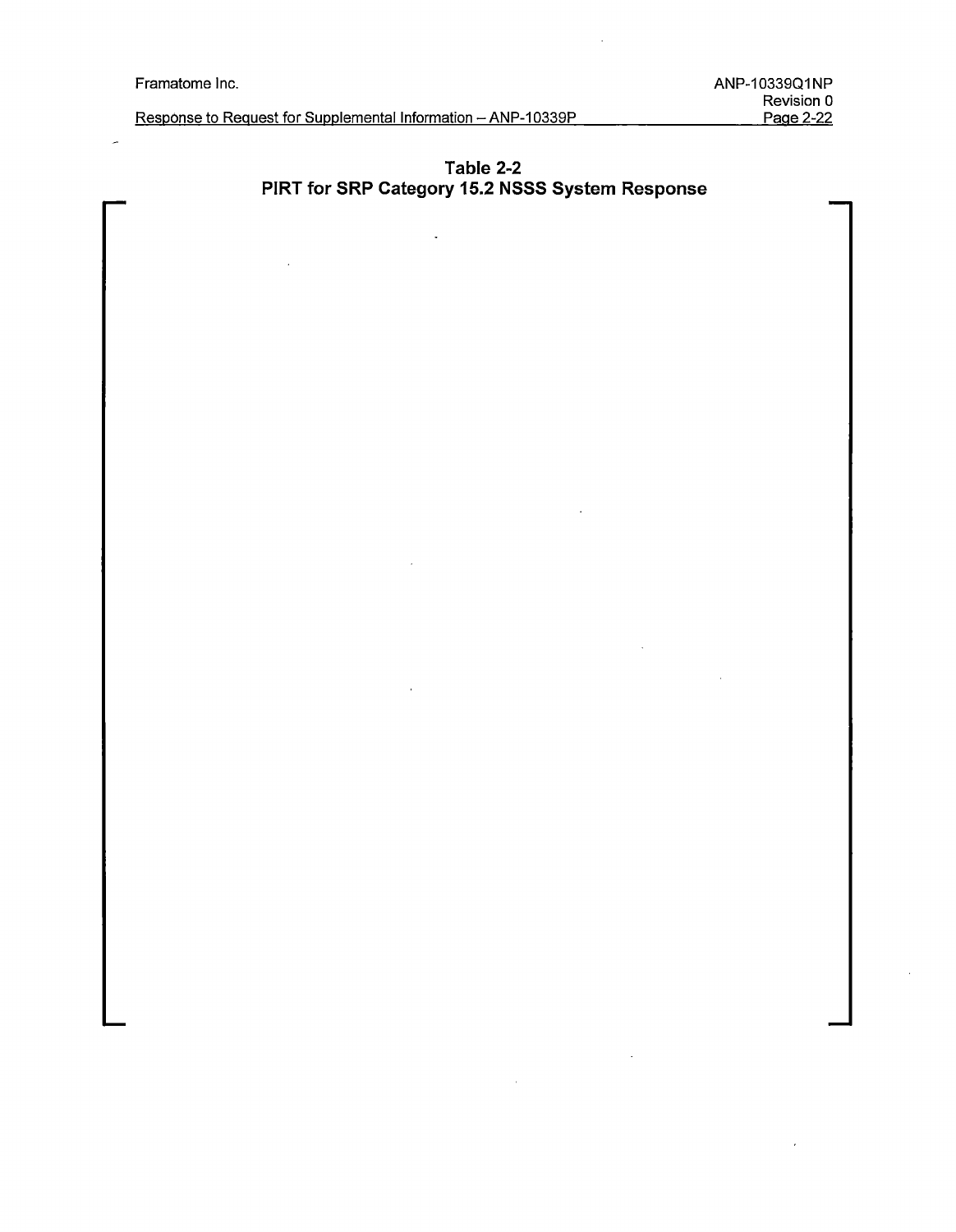Framatome Inc.

 $\sim 10$ 

Response to Request for Supplemental Information - ANP-10339P

 $\sim 10$ 

 $\overline{\mathcal{L}}$ 

 $\sim$   $\sim$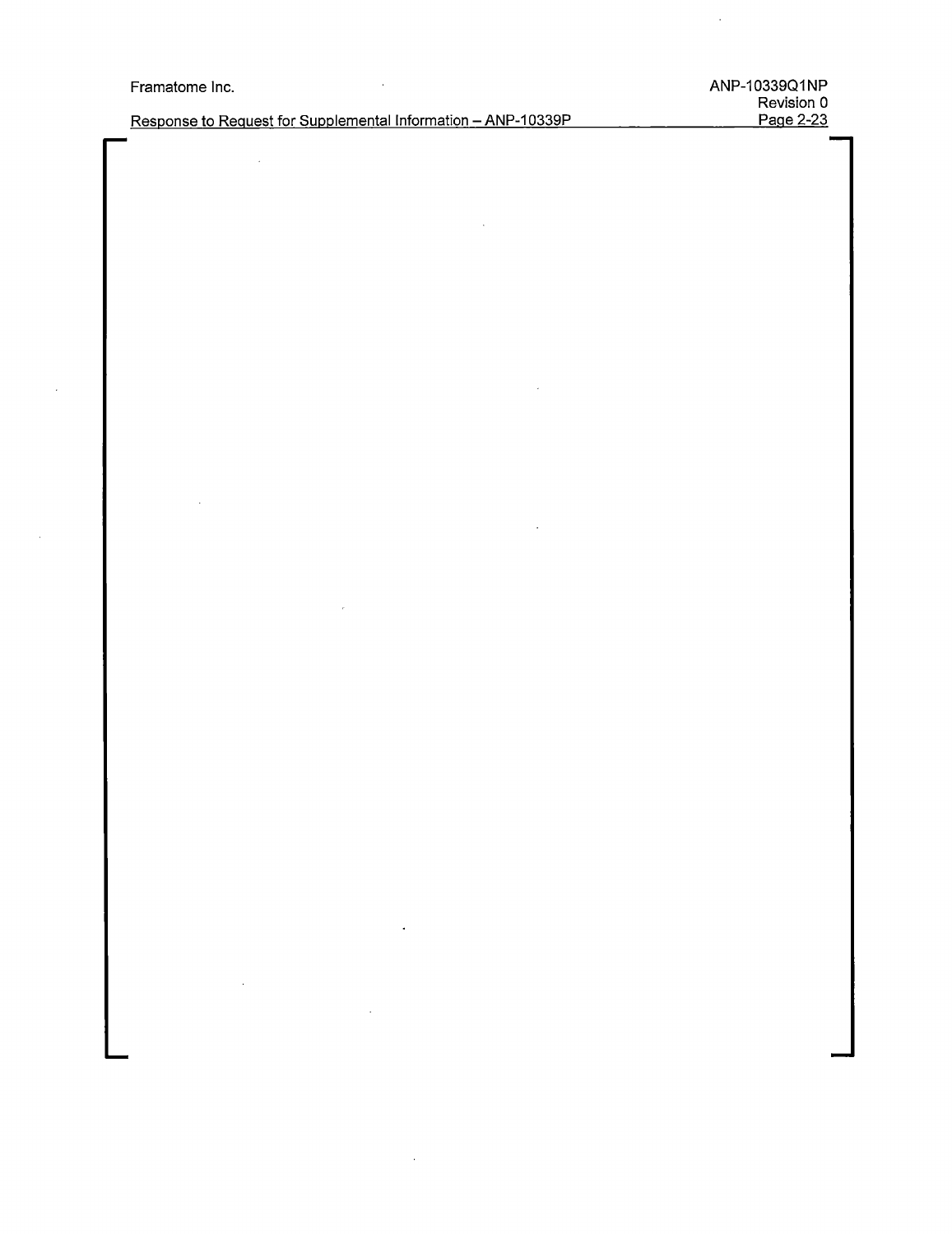| Framatome Inc.                                                | ANP-10339Q1NP |
|---------------------------------------------------------------|---------------|
|                                                               | Revision 0    |
| Response to Request for Supplemental Information - ANP-10339P | Page 2-24     |
|                                                               |               |
|                                                               |               |
|                                                               |               |
|                                                               |               |

 $\label{eq:2.1} \mathcal{L}(\mathcal{L}^{\mathcal{L}}_{\mathcal{L}}(\mathcal{L}^{\mathcal{L}}_{\mathcal{L}})) = \mathcal{L}(\mathcal{L}^{\mathcal{L}}_{\mathcal{L}}(\mathcal{L}^{\mathcal{L}}_{\mathcal{L}})) = \mathcal{L}(\mathcal{L}^{\mathcal{L}}_{\mathcal{L}}(\mathcal{L}^{\mathcal{L}}_{\mathcal{L}}))$ 

 $\label{eq:2.1} \frac{1}{2}\sum_{i=1}^n\frac{1}{2}\sum_{j=1}^n\frac{1}{2}\sum_{j=1}^n\frac{1}{2}\sum_{j=1}^n\frac{1}{2}\sum_{j=1}^n\frac{1}{2}\sum_{j=1}^n\frac{1}{2}\sum_{j=1}^n\frac{1}{2}\sum_{j=1}^n\frac{1}{2}\sum_{j=1}^n\frac{1}{2}\sum_{j=1}^n\frac{1}{2}\sum_{j=1}^n\frac{1}{2}\sum_{j=1}^n\frac{1}{2}\sum_{j=1}^n\frac{1}{2}\sum_{j=1}^n\$ 

 $\sim 10^{-10}$ 

 $\label{eq:2.1} \mathcal{L}(\mathcal{L}^{\text{max}}_{\mathcal{L}}(\mathcal{L}^{\text{max}}_{\mathcal{L}}),\mathcal{L}^{\text{max}}_{\mathcal{L}^{\text{max}}_{\mathcal{L}}})$ 

 $\mathcal{L}^{\mathcal{A}}$ 

 $\sim$   $\sim$ 

 $\label{eq:2.1} \frac{1}{2} \sum_{i=1}^n \frac{1}{2} \sum_{j=1}^n \frac{1}{2} \sum_{j=1}^n \frac{1}{2} \sum_{j=1}^n \frac{1}{2} \sum_{j=1}^n \frac{1}{2} \sum_{j=1}^n \frac{1}{2} \sum_{j=1}^n \frac{1}{2} \sum_{j=1}^n \frac{1}{2} \sum_{j=1}^n \frac{1}{2} \sum_{j=1}^n \frac{1}{2} \sum_{j=1}^n \frac{1}{2} \sum_{j=1}^n \frac{1}{2} \sum_{j=1}^n \frac{$ 

 $\label{eq:2.1} \frac{1}{\sqrt{2}}\int_{\mathbb{R}^3}\frac{1}{\sqrt{2}}\left(\frac{1}{\sqrt{2}}\right)^2\frac{1}{\sqrt{2}}\left(\frac{1}{\sqrt{2}}\right)^2\frac{1}{\sqrt{2}}\left(\frac{1}{\sqrt{2}}\right)^2\frac{1}{\sqrt{2}}\left(\frac{1}{\sqrt{2}}\right)^2\frac{1}{\sqrt{2}}\left(\frac{1}{\sqrt{2}}\right)^2\frac{1}{\sqrt{2}}\frac{1}{\sqrt{2}}\frac{1}{\sqrt{2}}\frac{1}{\sqrt{2}}\frac{1}{\sqrt{2}}\frac{1}{\sqrt{2}}$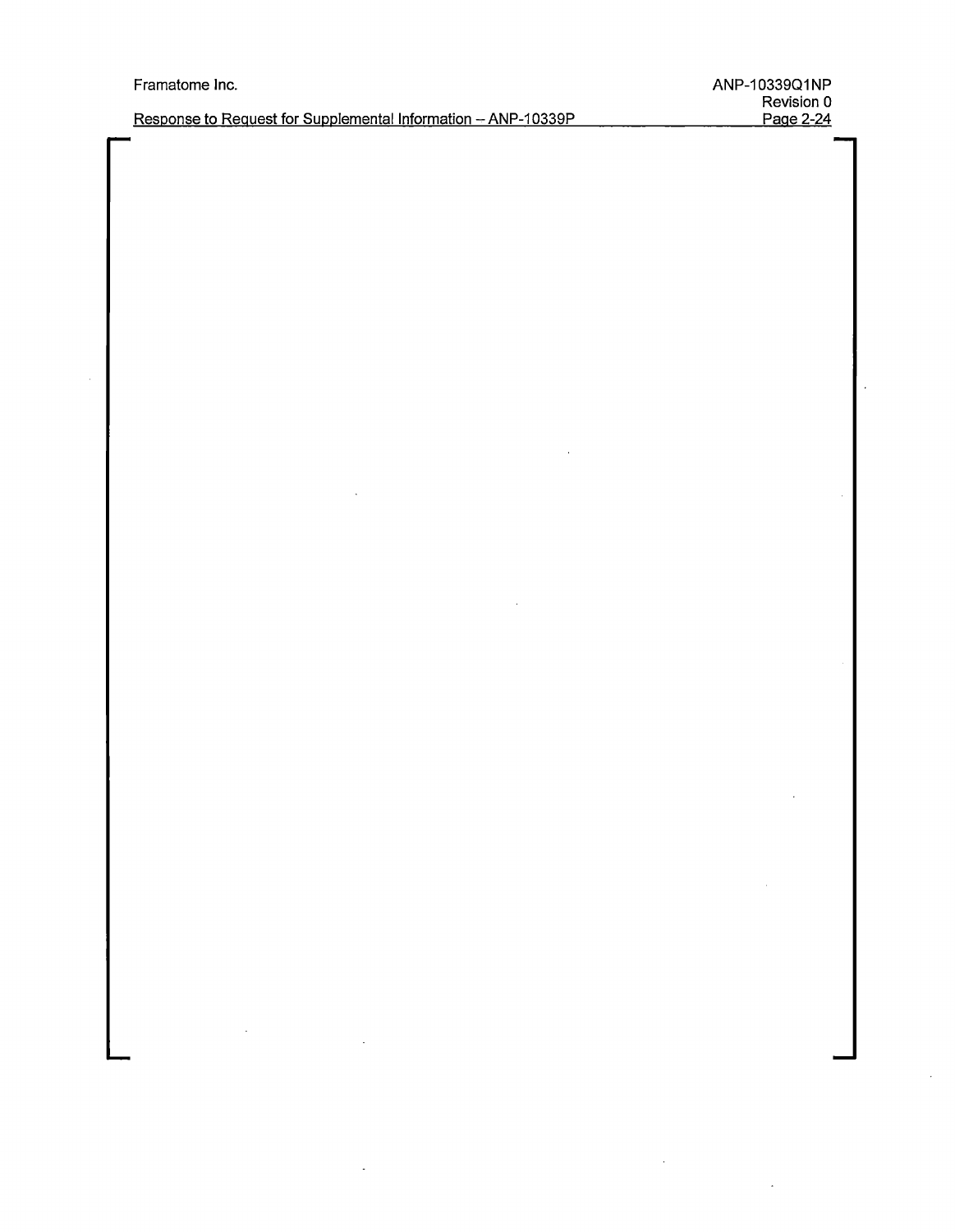Response to Request for Supplemental Information - ANP-10339P

 $\sim$ 

 $\mathcal{A}^{\mathcal{A}}$ 

 $\mathbb{R}^2$ 

 $\mathbb{R}^2$ 

 $\sim$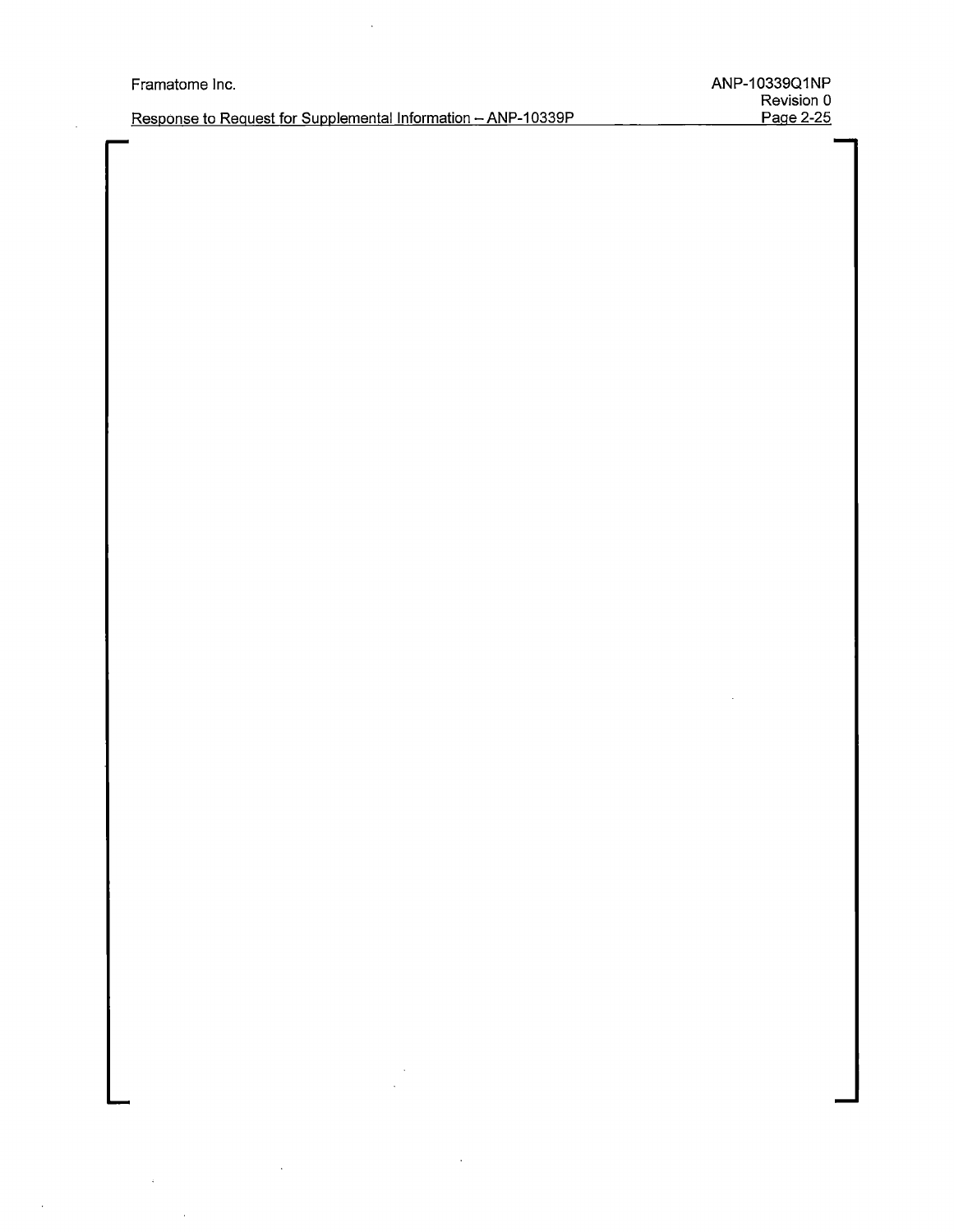| Framatome Inc.<br>Response to Request for Supplemental Information - ANP-10339P                                                    | ANP-10339Q1NP<br>Revision 0 |
|------------------------------------------------------------------------------------------------------------------------------------|-----------------------------|
|                                                                                                                                    | Page 2-26                   |
|                                                                                                                                    |                             |
|                                                                                                                                    |                             |
|                                                                                                                                    |                             |
|                                                                                                                                    |                             |
|                                                                                                                                    |                             |
|                                                                                                                                    |                             |
|                                                                                                                                    |                             |
|                                                                                                                                    |                             |
|                                                                                                                                    |                             |
|                                                                                                                                    |                             |
|                                                                                                                                    |                             |
|                                                                                                                                    |                             |
|                                                                                                                                    |                             |
|                                                                                                                                    |                             |
|                                                                                                                                    |                             |
|                                                                                                                                    |                             |
|                                                                                                                                    |                             |
|                                                                                                                                    |                             |
|                                                                                                                                    |                             |
|                                                                                                                                    |                             |
|                                                                                                                                    |                             |
|                                                                                                                                    |                             |
|                                                                                                                                    |                             |
|                                                                                                                                    |                             |
|                                                                                                                                    |                             |
|                                                                                                                                    |                             |
|                                                                                                                                    |                             |
| $\mathcal{L}_{\text{max}}$ and $\mathcal{L}_{\text{max}}$ . The $\mathcal{L}_{\text{max}}$                                         |                             |
|                                                                                                                                    |                             |
| $\mathcal{L}(\mathcal{L}^{\mathcal{L}})$ and $\mathcal{L}(\mathcal{L}^{\mathcal{L}})$ and $\mathcal{L}(\mathcal{L}^{\mathcal{L}})$ |                             |
|                                                                                                                                    |                             |
|                                                                                                                                    |                             |

 $\mathcal{L}^{\text{max}}$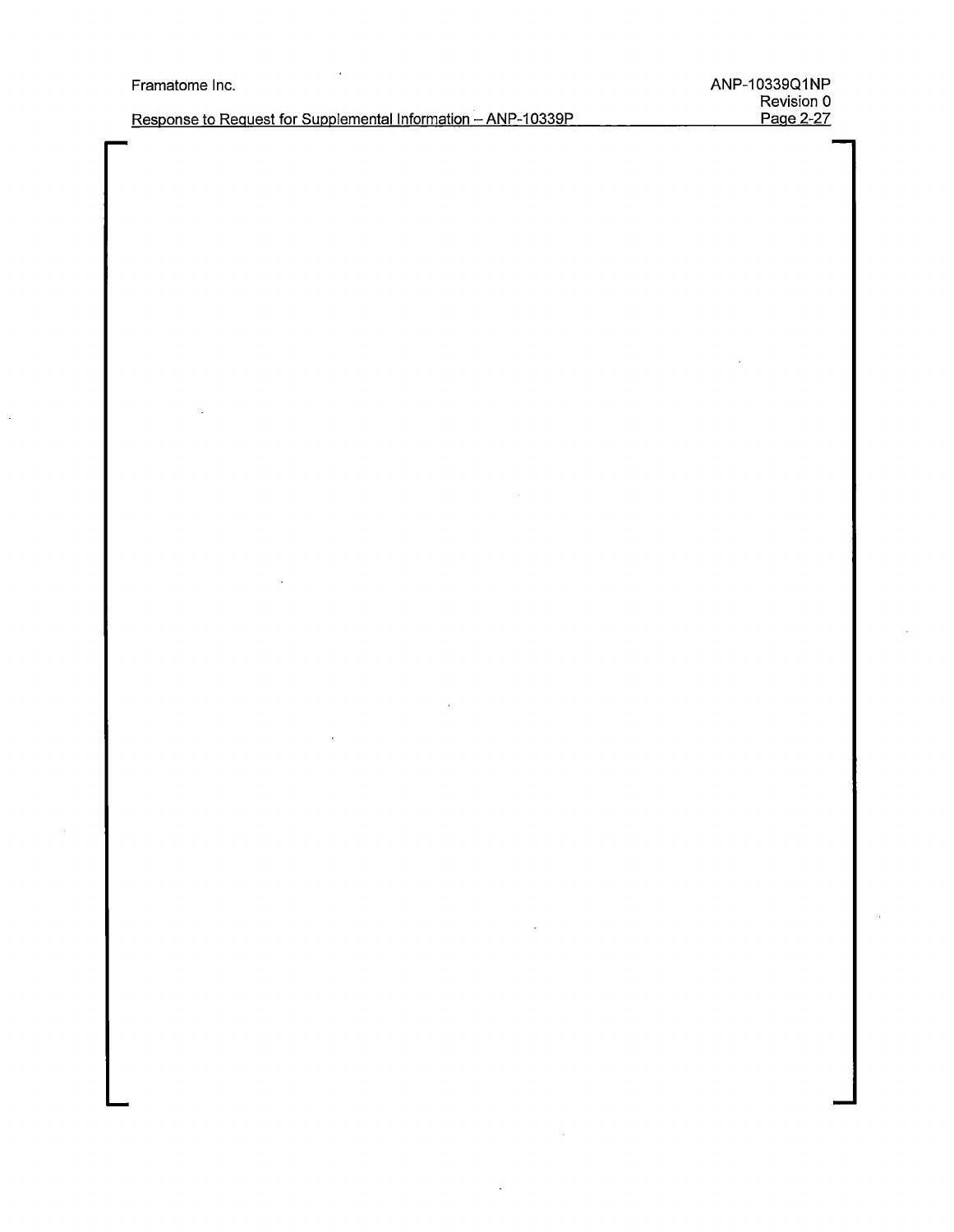| Framatome Inc.<br>Response to Request for Supplemental Information - ANP-10339P | ANP-10339Q1NP<br>Revision 0<br>Page 2-28 |
|---------------------------------------------------------------------------------|------------------------------------------|
|                                                                                 |                                          |
|                                                                                 |                                          |
|                                                                                 |                                          |
|                                                                                 |                                          |
|                                                                                 |                                          |
|                                                                                 |                                          |
|                                                                                 |                                          |
|                                                                                 |                                          |
|                                                                                 |                                          |
|                                                                                 |                                          |
|                                                                                 |                                          |
| $\lambda$                                                                       | $\bar{\gamma}$                           |
|                                                                                 |                                          |
|                                                                                 |                                          |
|                                                                                 |                                          |
|                                                                                 | and the control of                       |

 $\frac{1}{\sqrt{2}}$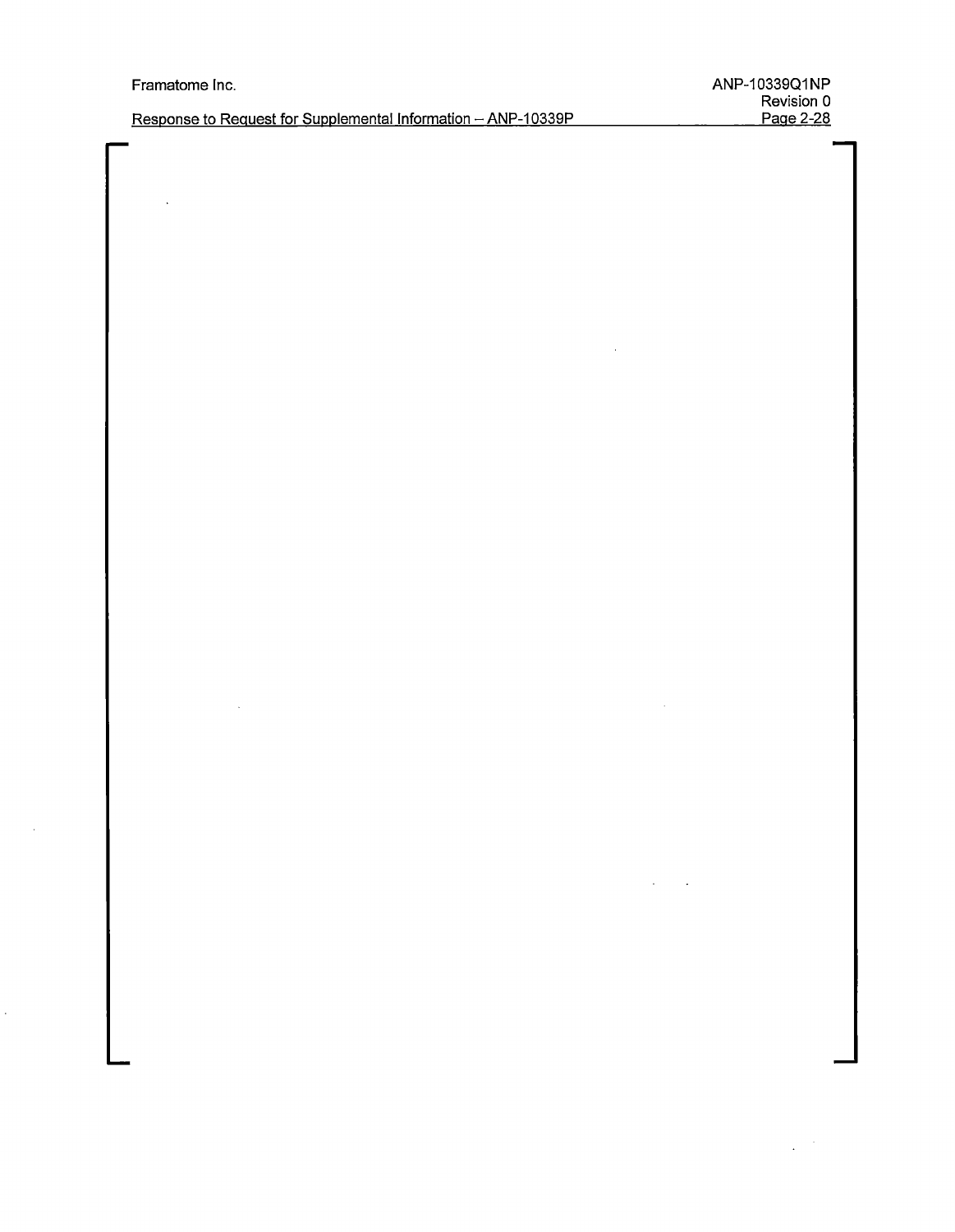$\overline{a}$ 

 $\bar{\mathcal{A}}$ 

 $\bar{\mathcal{A}}$ 

 $\mathbb{Z}$ 

 $\sim$  $\ddot{\phantom{a}}$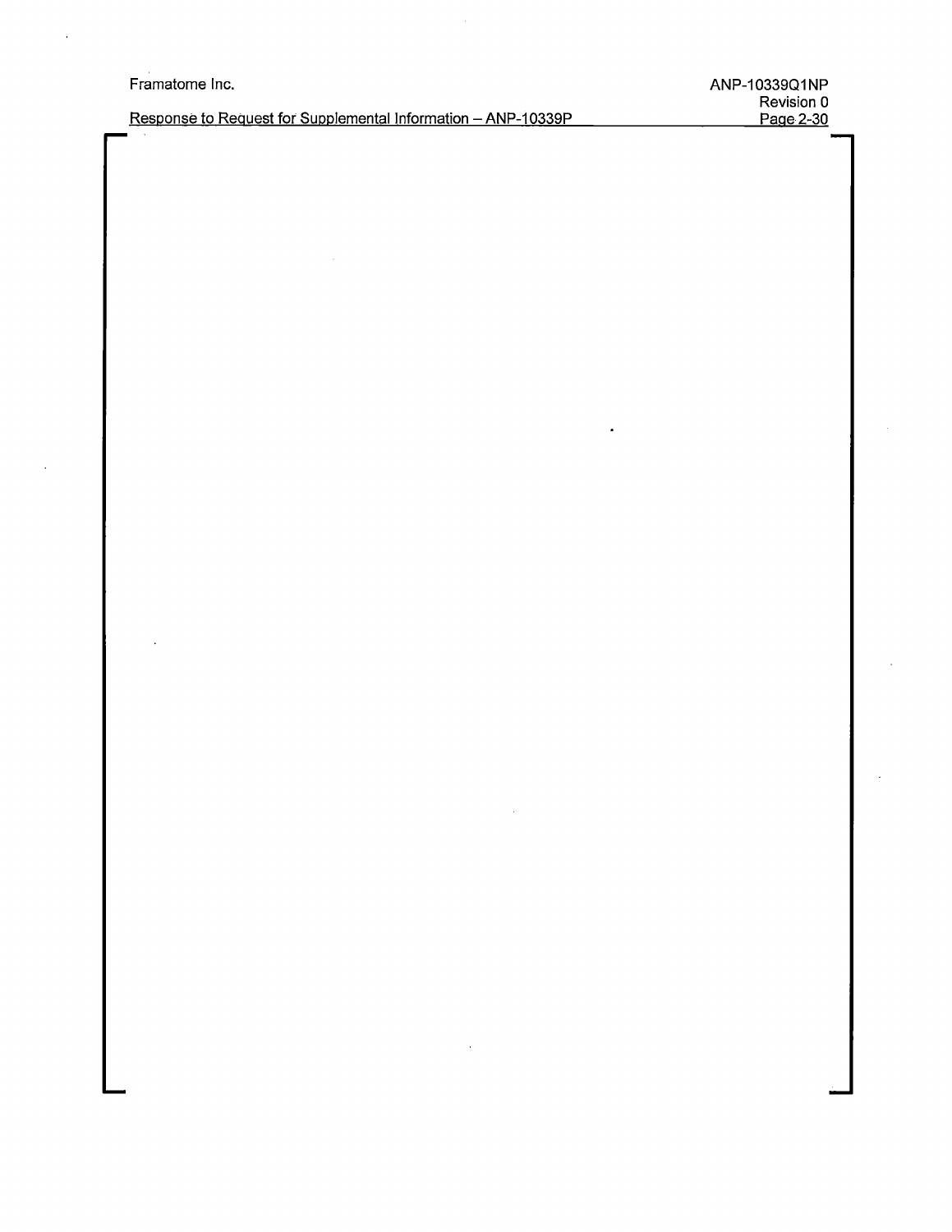| ANP-10339Q1NP<br>Revision 0 |
|-----------------------------|
| Page 2-31                   |
|                             |
|                             |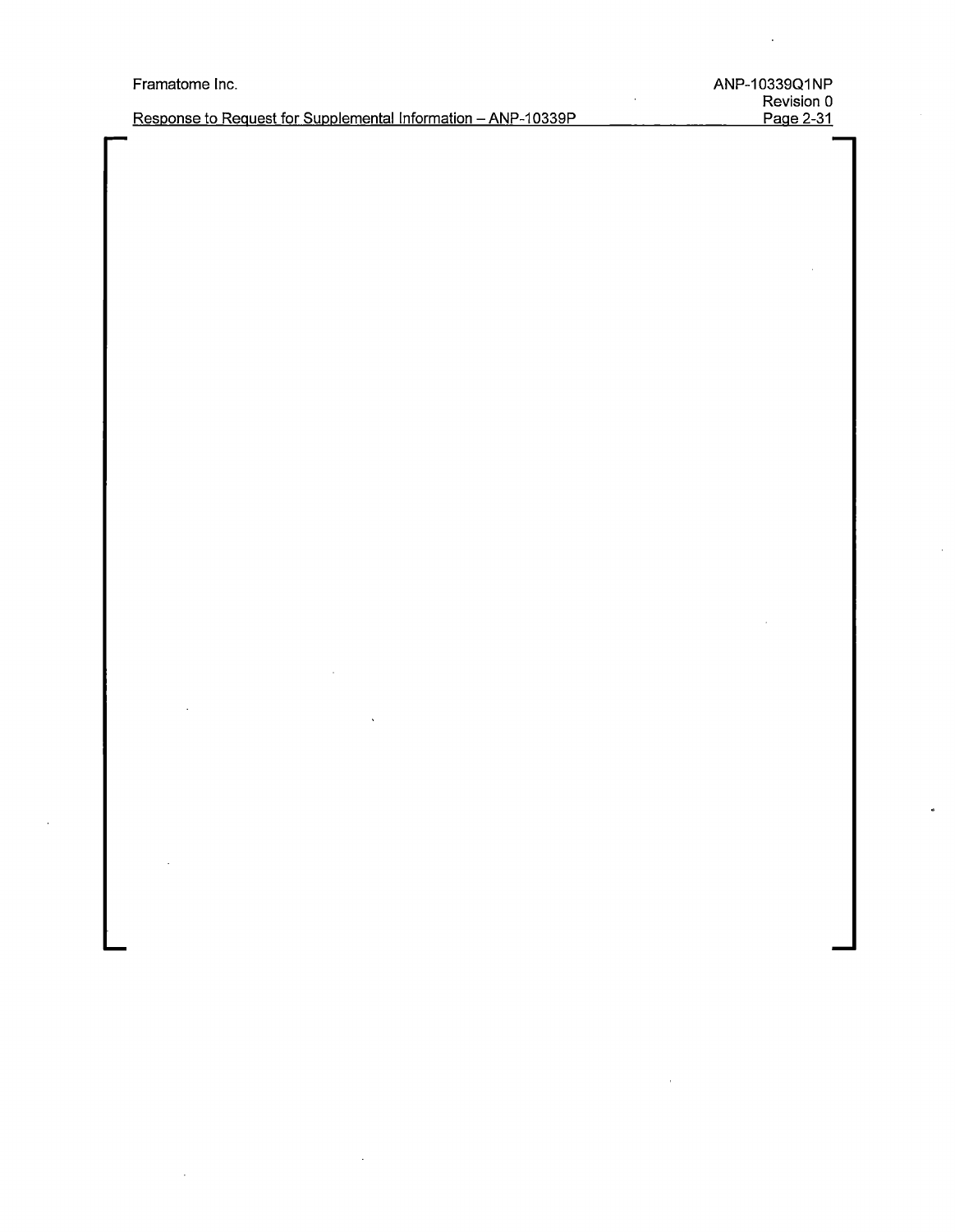$\cdot$ 

Response to Request for Supplemental Information - ANP-10339P

 $\ddot{\phantom{a}}$ 

 $\bar{\mathbf{c}}$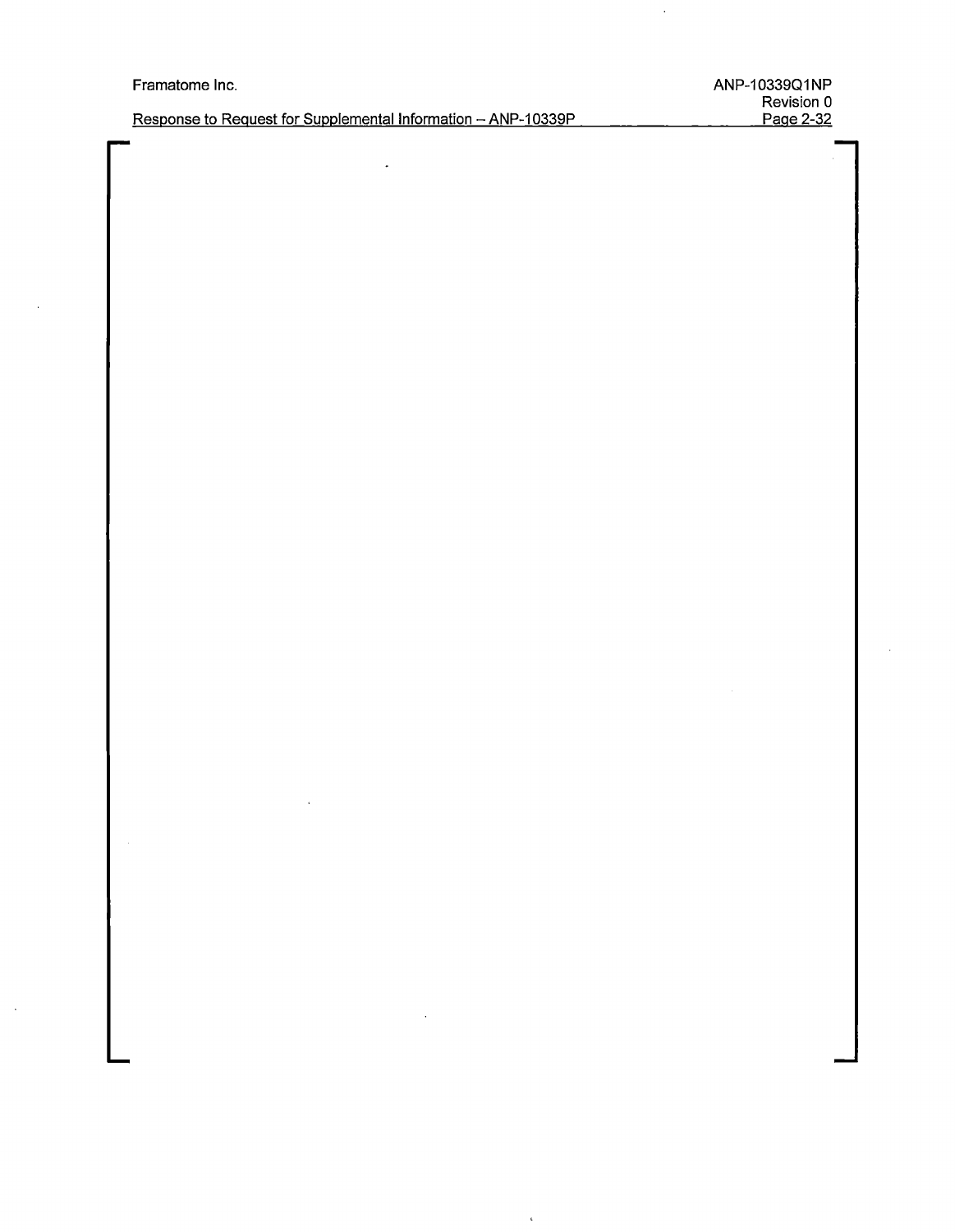$\sim$ 

Response to Request for Supplemental Information - ANP-10339P

 $\sim$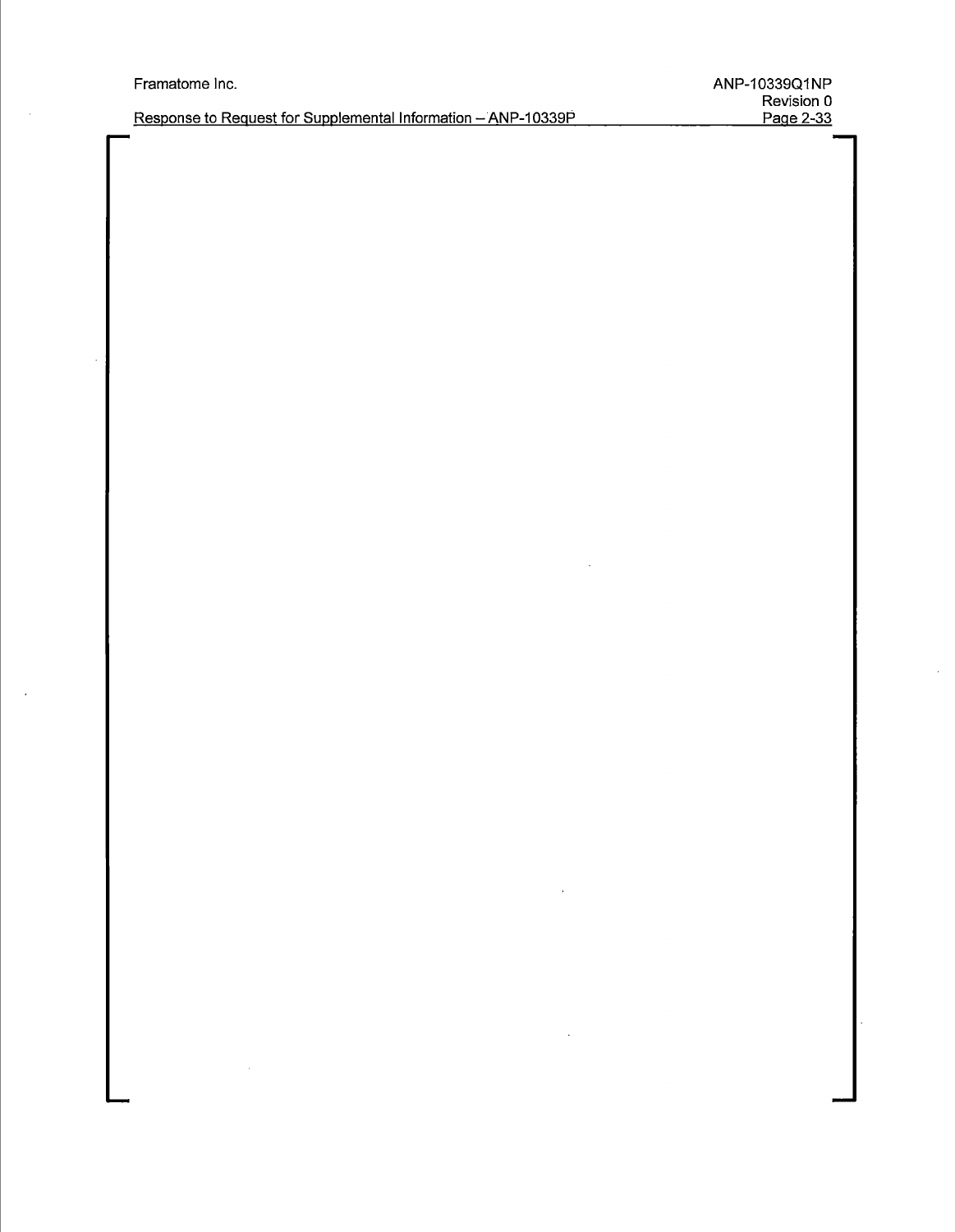$\mathcal{L}$ 

 $\bar{z}$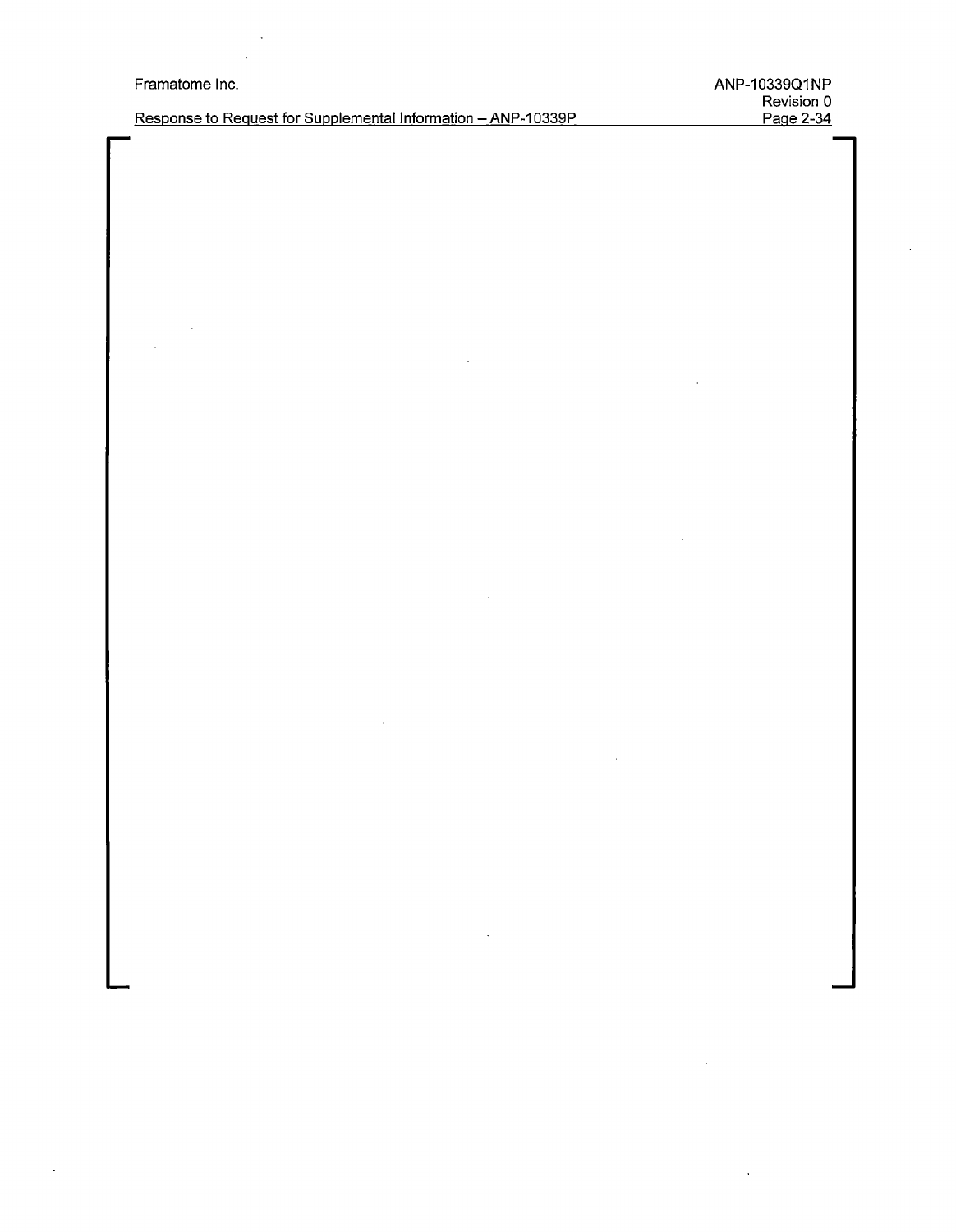$\bar{\mathcal{A}}$ 

 $\bar{\gamma}$ 

 $\mathcal{L}_{\mathcal{L}}$ 

 $\ddot{\phantom{1}}$ 

 $\sim$ 

 $\bar{z}$ 

 $\mathcal{A}^{\mathcal{A}}$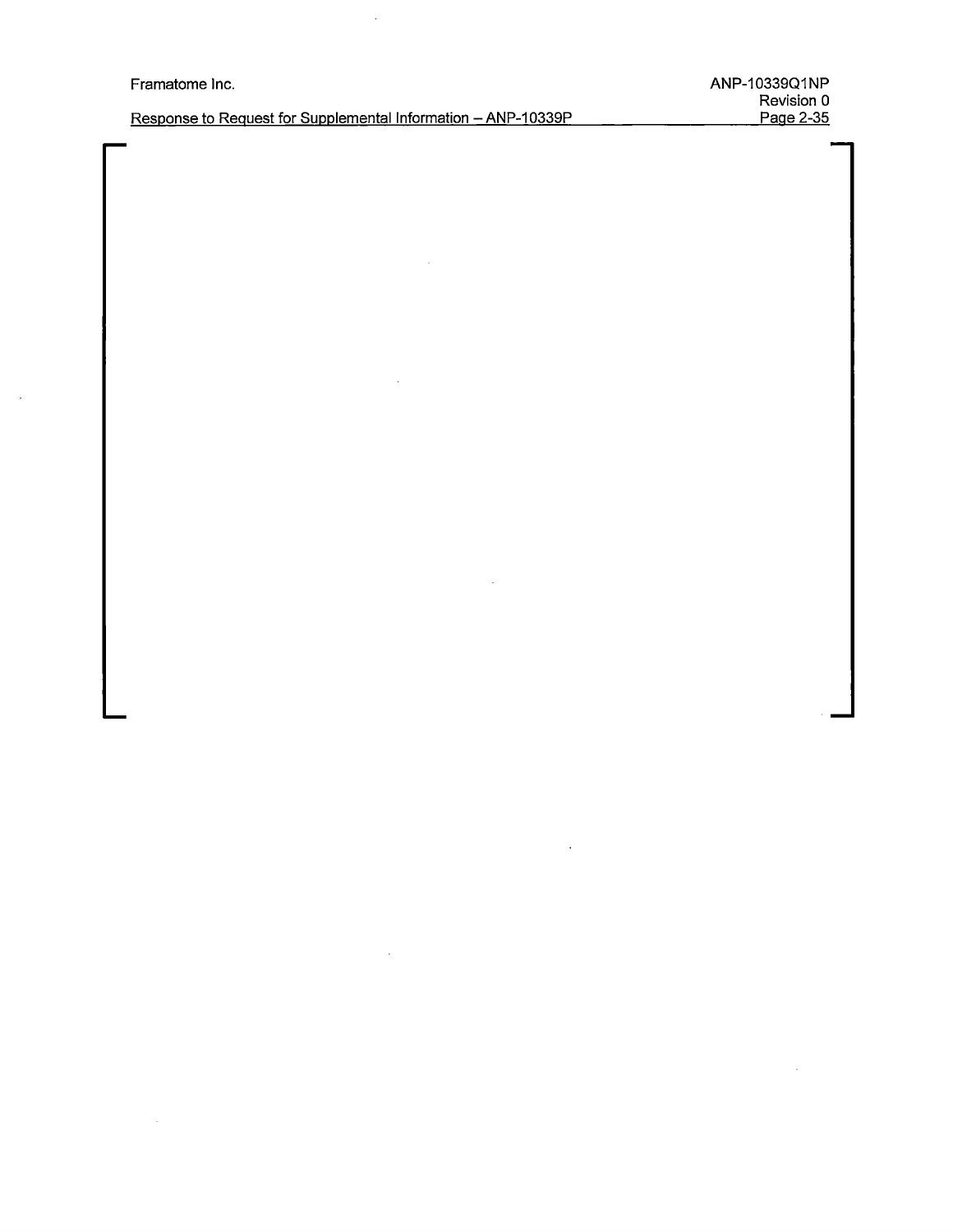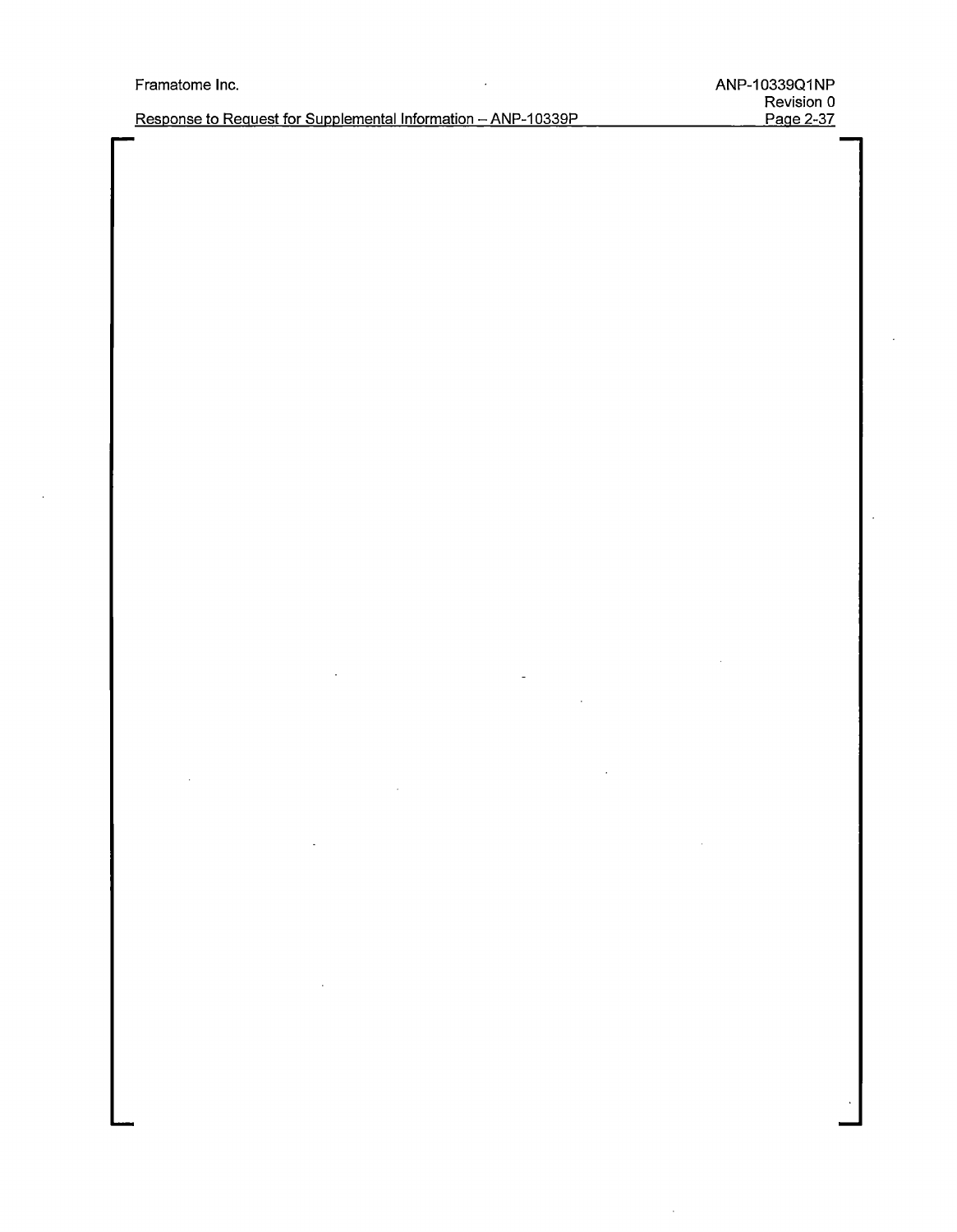$\ddot{\phantom{a}}$ 

Response to Request for Supplemental Information - ANP-10339P

 $\ddot{\phantom{a}}$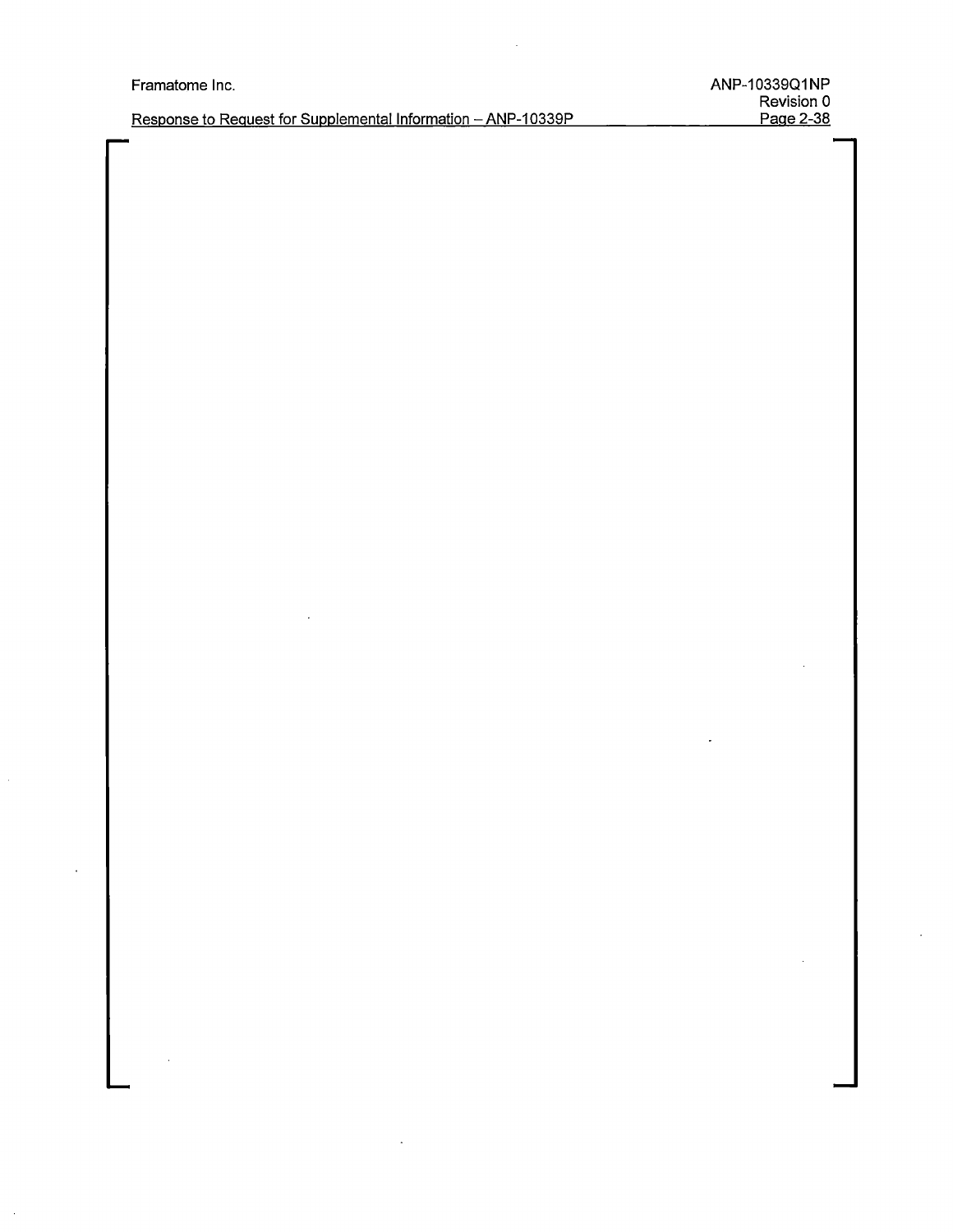l,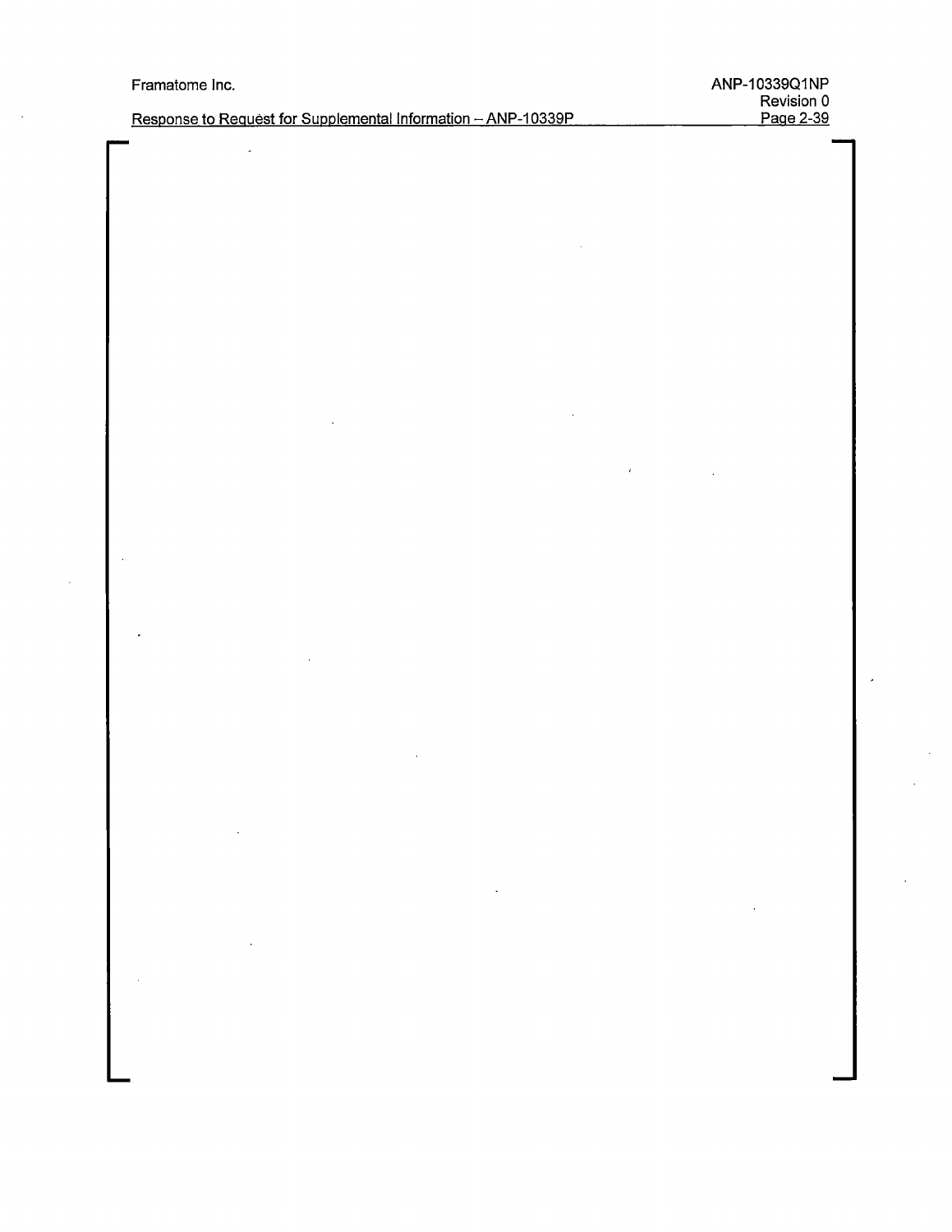|                                                                                             | $\sim 100$                                                                                                                                                                                                                                                                                                                                                                                                                                                  |
|---------------------------------------------------------------------------------------------|-------------------------------------------------------------------------------------------------------------------------------------------------------------------------------------------------------------------------------------------------------------------------------------------------------------------------------------------------------------------------------------------------------------------------------------------------------------|
|                                                                                             |                                                                                                                                                                                                                                                                                                                                                                                                                                                             |
|                                                                                             |                                                                                                                                                                                                                                                                                                                                                                                                                                                             |
|                                                                                             |                                                                                                                                                                                                                                                                                                                                                                                                                                                             |
|                                                                                             |                                                                                                                                                                                                                                                                                                                                                                                                                                                             |
|                                                                                             |                                                                                                                                                                                                                                                                                                                                                                                                                                                             |
|                                                                                             |                                                                                                                                                                                                                                                                                                                                                                                                                                                             |
|                                                                                             |                                                                                                                                                                                                                                                                                                                                                                                                                                                             |
|                                                                                             |                                                                                                                                                                                                                                                                                                                                                                                                                                                             |
|                                                                                             |                                                                                                                                                                                                                                                                                                                                                                                                                                                             |
|                                                                                             |                                                                                                                                                                                                                                                                                                                                                                                                                                                             |
|                                                                                             |                                                                                                                                                                                                                                                                                                                                                                                                                                                             |
|                                                                                             |                                                                                                                                                                                                                                                                                                                                                                                                                                                             |
|                                                                                             | $\mathcal{L}(\mathcal{L}^{\mathcal{L}})$ and $\mathcal{L}^{\mathcal{L}}$ are the set of the set of $\mathcal{L}^{\mathcal{L}}$                                                                                                                                                                                                                                                                                                                              |
|                                                                                             |                                                                                                                                                                                                                                                                                                                                                                                                                                                             |
|                                                                                             |                                                                                                                                                                                                                                                                                                                                                                                                                                                             |
|                                                                                             |                                                                                                                                                                                                                                                                                                                                                                                                                                                             |
|                                                                                             |                                                                                                                                                                                                                                                                                                                                                                                                                                                             |
|                                                                                             |                                                                                                                                                                                                                                                                                                                                                                                                                                                             |
|                                                                                             |                                                                                                                                                                                                                                                                                                                                                                                                                                                             |
|                                                                                             |                                                                                                                                                                                                                                                                                                                                                                                                                                                             |
|                                                                                             | $\mathcal{L}^{\mathcal{L}}(\mathcal{L}^{\mathcal{L}})$ and $\mathcal{L}^{\mathcal{L}}(\mathcal{L}^{\mathcal{L}})$ and $\mathcal{L}^{\mathcal{L}}(\mathcal{L}^{\mathcal{L}})$ . In the contribution of                                                                                                                                                                                                                                                       |
|                                                                                             |                                                                                                                                                                                                                                                                                                                                                                                                                                                             |
|                                                                                             |                                                                                                                                                                                                                                                                                                                                                                                                                                                             |
|                                                                                             |                                                                                                                                                                                                                                                                                                                                                                                                                                                             |
|                                                                                             |                                                                                                                                                                                                                                                                                                                                                                                                                                                             |
|                                                                                             |                                                                                                                                                                                                                                                                                                                                                                                                                                                             |
| $\mathcal{A}^{\mathcal{A}}$ and $\mathcal{A}^{\mathcal{A}}$ and $\mathcal{A}^{\mathcal{A}}$ |                                                                                                                                                                                                                                                                                                                                                                                                                                                             |
|                                                                                             |                                                                                                                                                                                                                                                                                                                                                                                                                                                             |
|                                                                                             |                                                                                                                                                                                                                                                                                                                                                                                                                                                             |
|                                                                                             |                                                                                                                                                                                                                                                                                                                                                                                                                                                             |
|                                                                                             | $\label{eq:2.1} \frac{1}{\sqrt{2}}\int_{\mathbb{R}^3} \frac{1}{\sqrt{2}}\left(\frac{1}{\sqrt{2}}\right)^2\left(\frac{1}{\sqrt{2}}\right)^2\left(\frac{1}{\sqrt{2}}\right)^2\left(\frac{1}{\sqrt{2}}\right)^2\left(\frac{1}{\sqrt{2}}\right)^2\left(\frac{1}{\sqrt{2}}\right)^2\left(\frac{1}{\sqrt{2}}\right)^2\left(\frac{1}{\sqrt{2}}\right)^2\left(\frac{1}{\sqrt{2}}\right)^2\left(\frac{1}{\sqrt{2}}\right)^2\left(\frac{1}{\sqrt{2}}\right)^2\left(\$ |
|                                                                                             |                                                                                                                                                                                                                                                                                                                                                                                                                                                             |
|                                                                                             |                                                                                                                                                                                                                                                                                                                                                                                                                                                             |
|                                                                                             |                                                                                                                                                                                                                                                                                                                                                                                                                                                             |
|                                                                                             |                                                                                                                                                                                                                                                                                                                                                                                                                                                             |
|                                                                                             |                                                                                                                                                                                                                                                                                                                                                                                                                                                             |
|                                                                                             |                                                                                                                                                                                                                                                                                                                                                                                                                                                             |
| $\sim 10^{-10}$                                                                             |                                                                                                                                                                                                                                                                                                                                                                                                                                                             |
| and the state of                                                                            |                                                                                                                                                                                                                                                                                                                                                                                                                                                             |
|                                                                                             |                                                                                                                                                                                                                                                                                                                                                                                                                                                             |
|                                                                                             |                                                                                                                                                                                                                                                                                                                                                                                                                                                             |
|                                                                                             |                                                                                                                                                                                                                                                                                                                                                                                                                                                             |
|                                                                                             |                                                                                                                                                                                                                                                                                                                                                                                                                                                             |
|                                                                                             |                                                                                                                                                                                                                                                                                                                                                                                                                                                             |
|                                                                                             |                                                                                                                                                                                                                                                                                                                                                                                                                                                             |
|                                                                                             |                                                                                                                                                                                                                                                                                                                                                                                                                                                             |
|                                                                                             |                                                                                                                                                                                                                                                                                                                                                                                                                                                             |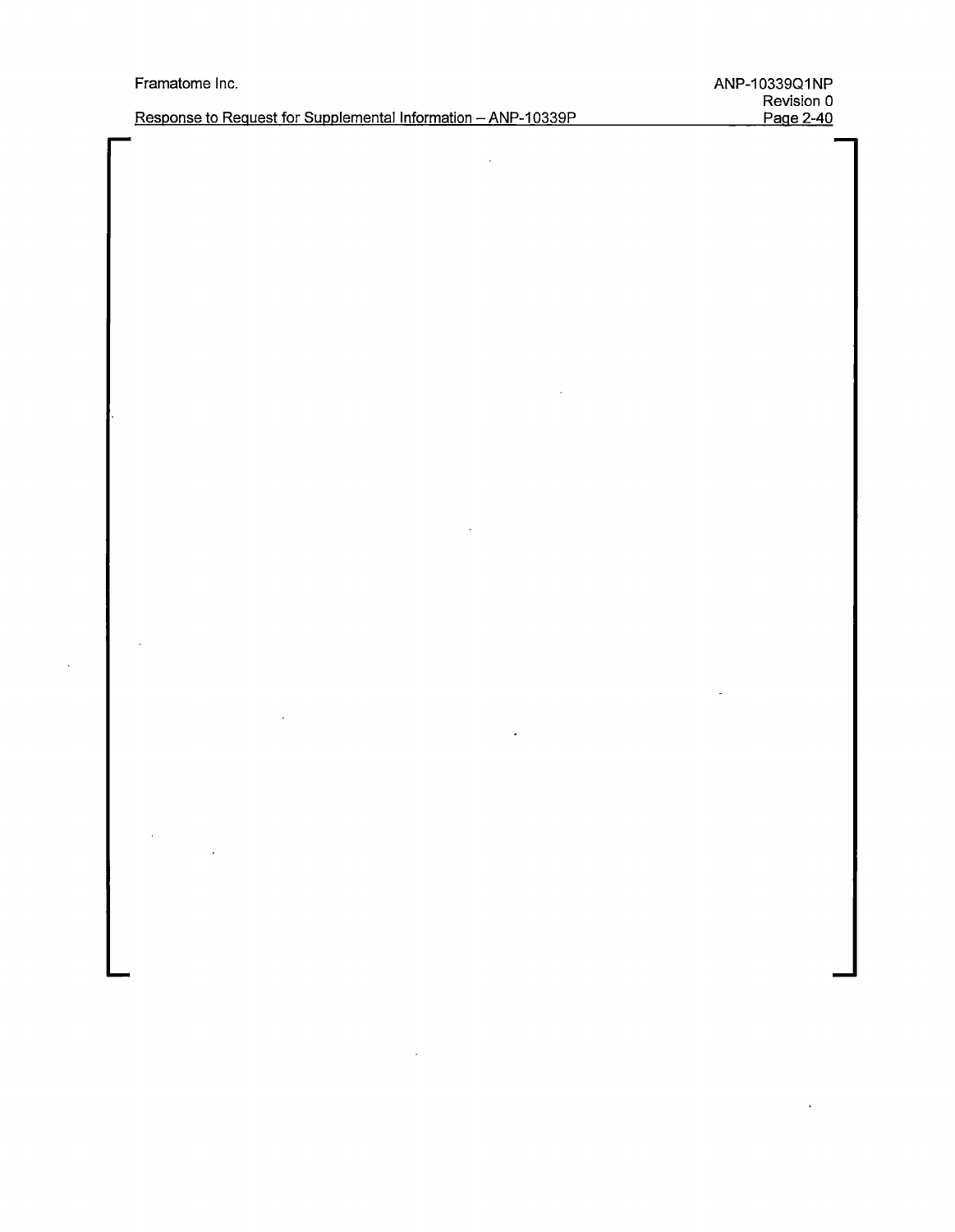| Framatome Inc.                                                | ANP-10339Q1NP<br>Revision 0 |
|---------------------------------------------------------------|-----------------------------|
| Response to Request for Supplemental Information - ANP-10339P | Page 2-41                   |
|                                                               |                             |

 $\mathcal{L}(\mathcal{L})$  and  $\mathcal{L}(\mathcal{L})$  and  $\mathcal{L}(\mathcal{L})$  and  $\mathcal{L}(\mathcal{L})$  and  $\mathcal{L}(\mathcal{L})$ 

 $\mathcal{L}(\mathcal{L})$  and  $\mathcal{L}(\mathcal{L})$  . The set of  $\mathcal{L}(\mathcal{L})$ 

 $\mathcal{L}_{\text{max}}$  and  $\mathcal{L}_{\text{max}}$ 

 $\label{eq:2.1} \mathcal{L}(\mathcal{L}^{\mathcal{L}}_{\mathcal{L}}(\mathcal{L}^{\mathcal{L}}_{\mathcal{L}})) = \mathcal{L}(\mathcal{L}^{\mathcal{L}}_{\mathcal{L}}(\mathcal{L}^{\mathcal{L}}_{\mathcal{L}})) = \mathcal{L}(\mathcal{L}^{\mathcal{L}}_{\mathcal{L}}(\mathcal{L}^{\mathcal{L}}_{\mathcal{L}}))$ 

 $\mathcal{L}(\mathcal{L}^{\text{max}})$  and  $\mathcal{L}(\mathcal{L}^{\text{max}})$ 

 $\frac{1}{2}$ 

 $\hat{\boldsymbol{\beta}}$ 

 $\mathcal{L}^{\text{max}}_{\text{max}}$  and  $\mathcal{L}^{\text{max}}_{\text{max}}$ 

 $\bar{\psi}$ 

 $\label{eq:2.1} \frac{1}{\sqrt{2}}\int_{\mathbb{R}^3}\frac{1}{\sqrt{2}}\left(\frac{1}{\sqrt{2}}\right)^2\left(\frac{1}{\sqrt{2}}\right)^2\left(\frac{1}{\sqrt{2}}\right)^2\left(\frac{1}{\sqrt{2}}\right)^2\left(\frac{1}{\sqrt{2}}\right)^2\left(\frac{1}{\sqrt{2}}\right)^2\left(\frac{1}{\sqrt{2}}\right)^2.$ 

 $\label{eq:2.1} \frac{1}{\sqrt{2}}\int_{\mathbb{R}^3}\frac{1}{\sqrt{2}}\left(\frac{1}{\sqrt{2}}\right)^2\frac{1}{\sqrt{2}}\left(\frac{1}{\sqrt{2}}\right)^2\frac{1}{\sqrt{2}}\left(\frac{1}{\sqrt{2}}\right)^2\frac{1}{\sqrt{2}}\left(\frac{1}{\sqrt{2}}\right)^2.$ 

 $\sim 10$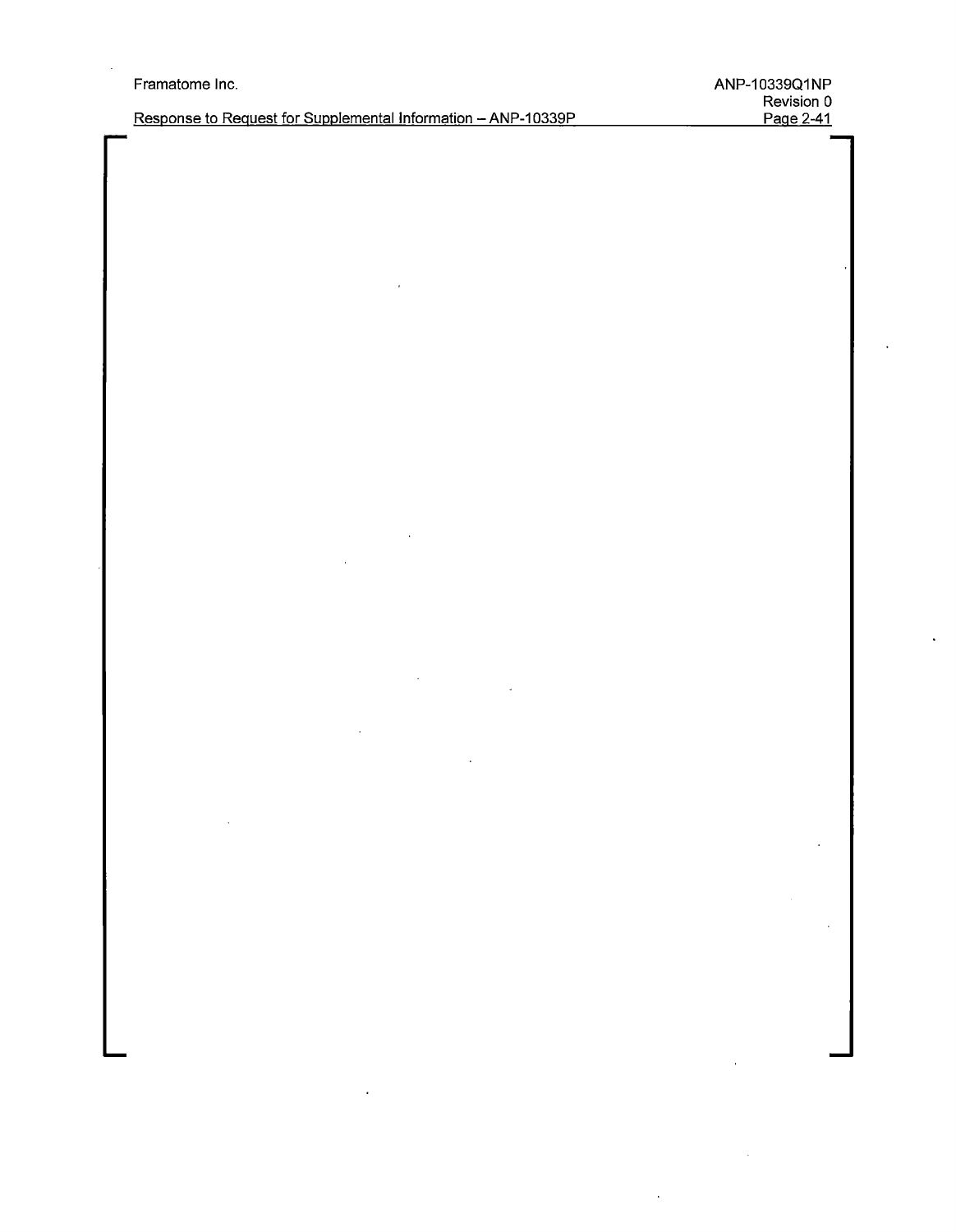$\bar{\mathcal{A}}$ 

 $\sim 10^{-11}$ 

 $\mathbf{r}$ 

 $\sim 10$ 

 $\sim$   $\sim$ 

 $\bar{\mathcal{A}}$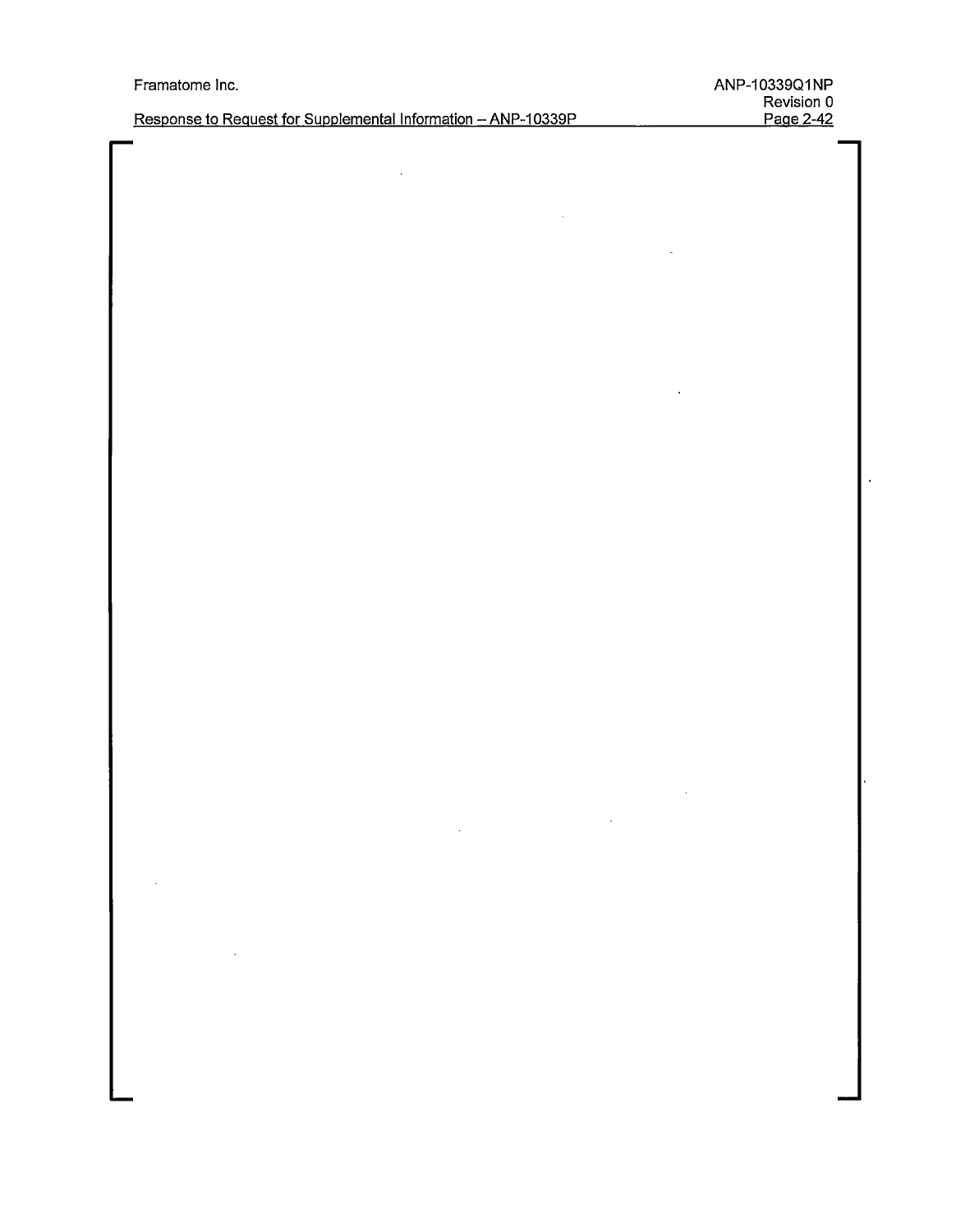$\sim$  .

 $\mathcal{L}_{\mathcal{A}}$ 

 $\ddot{\phantom{a}}$  $\overline{a}$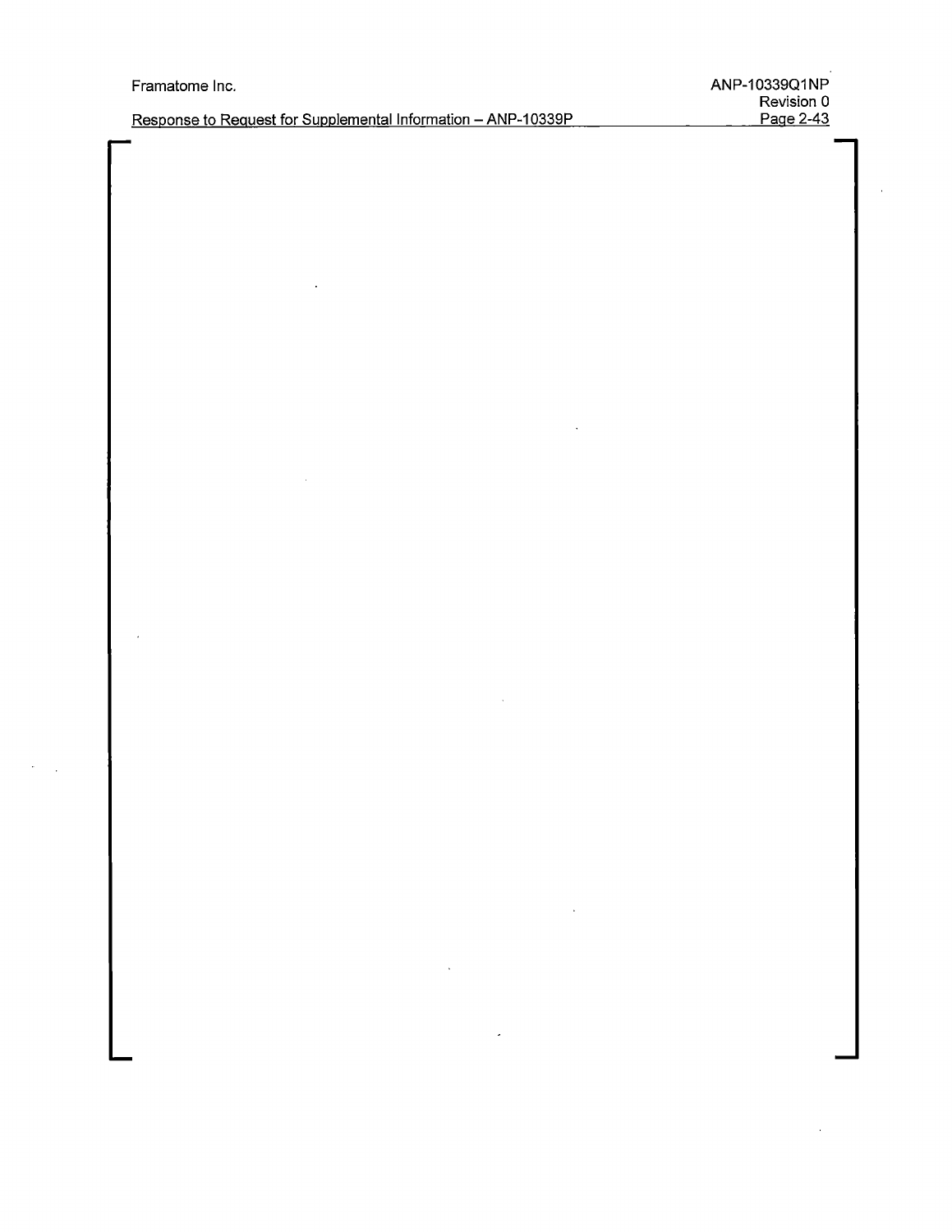| $\mathcal{L}(\mathcal{A})$ and $\mathcal{L}(\mathcal{A})$ and $\mathcal{L}(\mathcal{A})$<br>$\mathcal{L}(\mathcal{L}^{\mathcal{L}})$ and $\mathcal{L}^{\mathcal{L}}$ and $\mathcal{L}^{\mathcal{L}}$ and $\mathcal{L}^{\mathcal{L}}$ |                                                                                                                                      |  |
|--------------------------------------------------------------------------------------------------------------------------------------------------------------------------------------------------------------------------------------|--------------------------------------------------------------------------------------------------------------------------------------|--|
|                                                                                                                                                                                                                                      |                                                                                                                                      |  |
|                                                                                                                                                                                                                                      |                                                                                                                                      |  |
|                                                                                                                                                                                                                                      |                                                                                                                                      |  |
|                                                                                                                                                                                                                                      |                                                                                                                                      |  |
|                                                                                                                                                                                                                                      |                                                                                                                                      |  |
|                                                                                                                                                                                                                                      |                                                                                                                                      |  |
|                                                                                                                                                                                                                                      |                                                                                                                                      |  |
|                                                                                                                                                                                                                                      |                                                                                                                                      |  |
|                                                                                                                                                                                                                                      | $\mathcal{L}(\mathcal{L}(\mathcal{L}))$ and $\mathcal{L}(\mathcal{L}(\mathcal{L}))$ . The contribution of $\mathcal{L}(\mathcal{L})$ |  |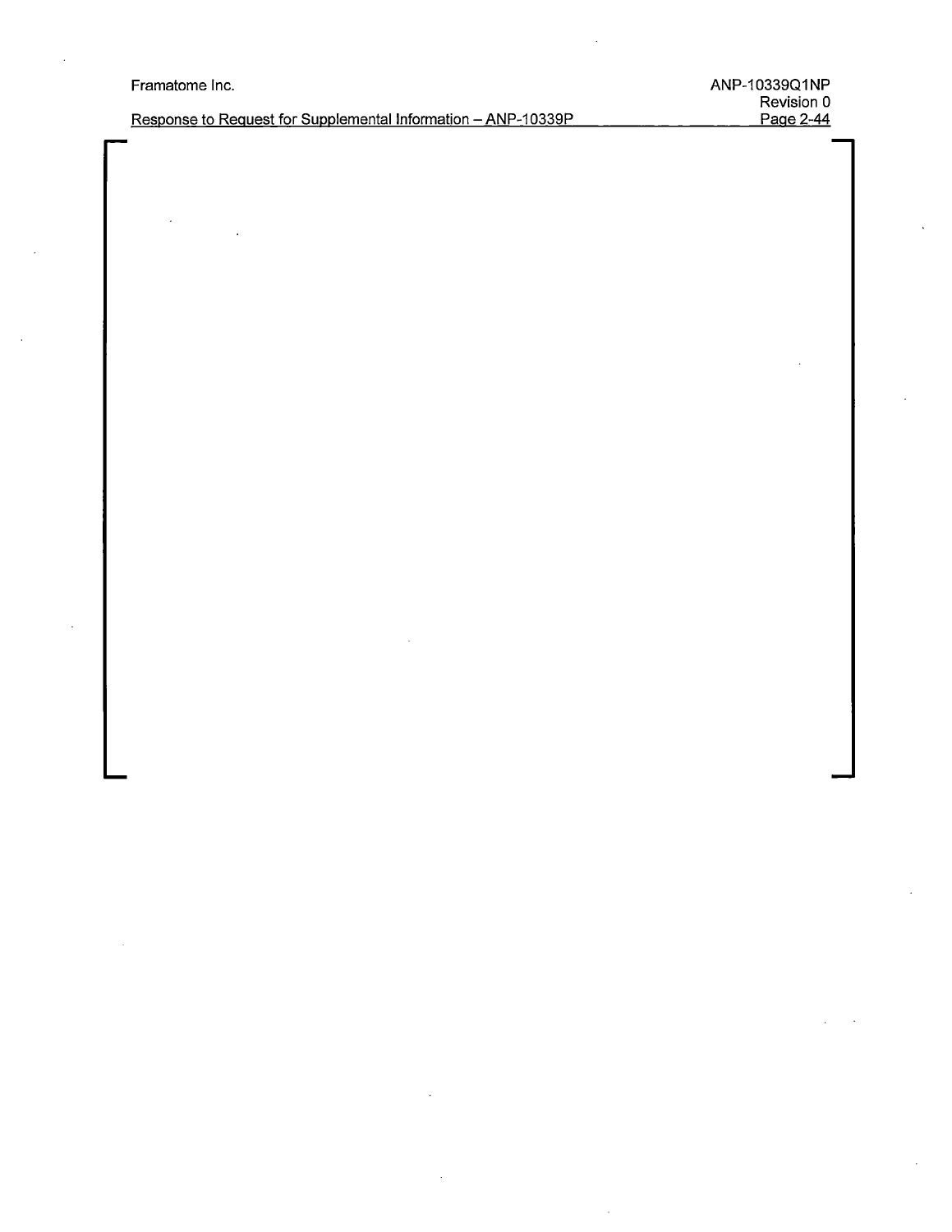## **Table 2-4 PIRT for SRP Category 15.4 NSSS System Response**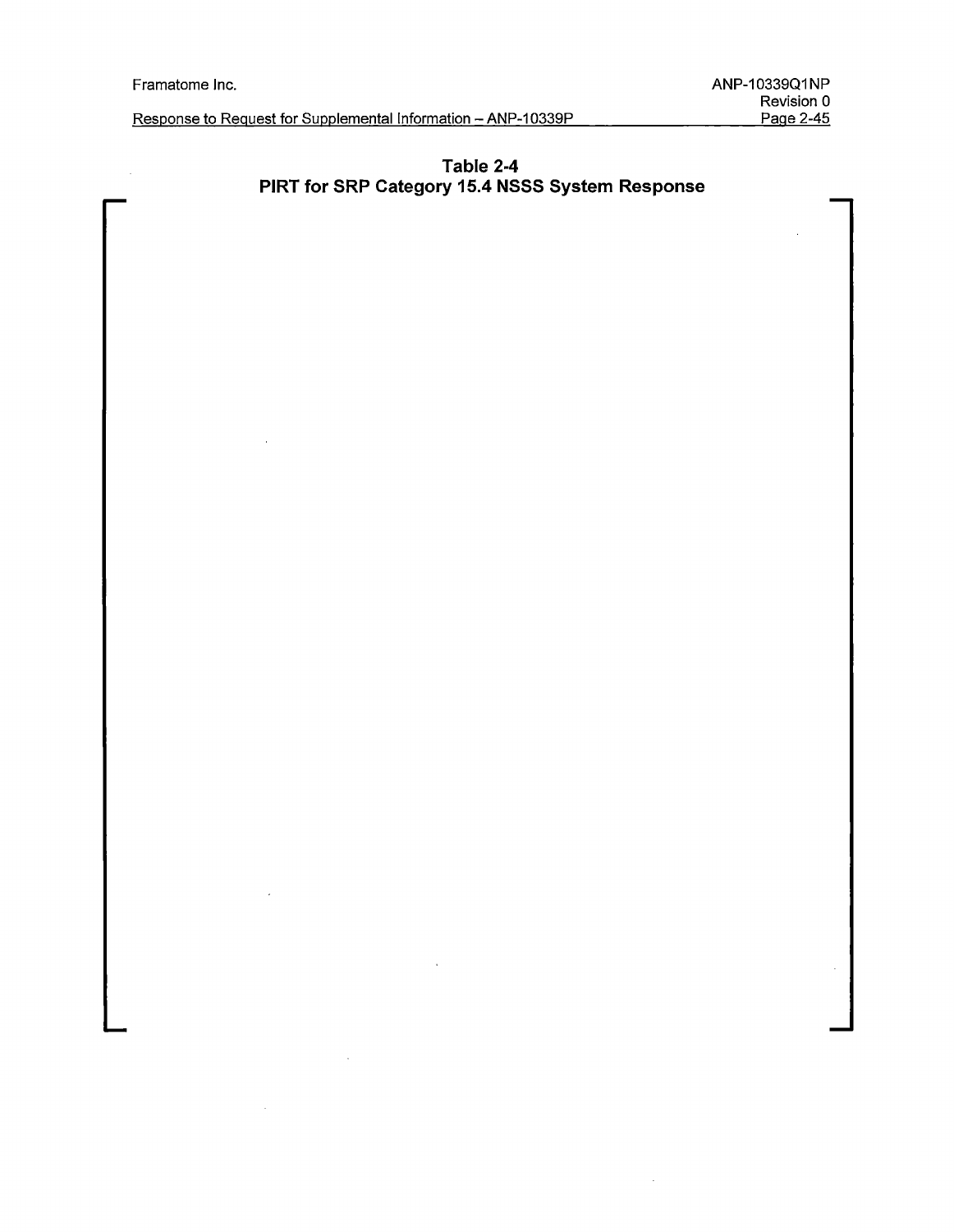$\cdot$ 

Response to Request for Supplemental Information - ANP-10339P

 $\mathbb{R}^2$ 

 $\mathcal{L}_{\rm{eff}}$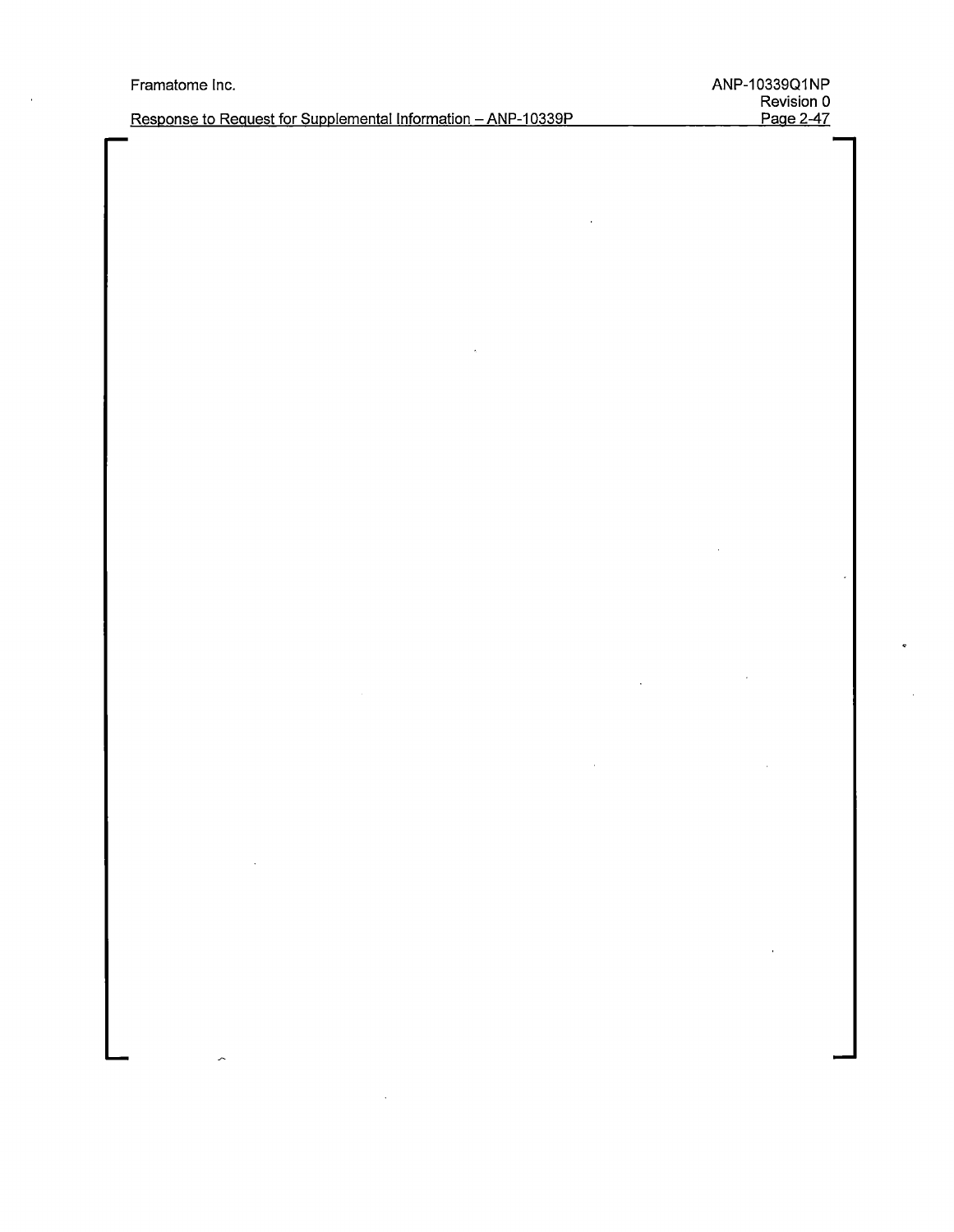$\mathcal{L}$ 

 $\bar{\mathcal{A}}$ 

 $\bar{\mathcal{A}}$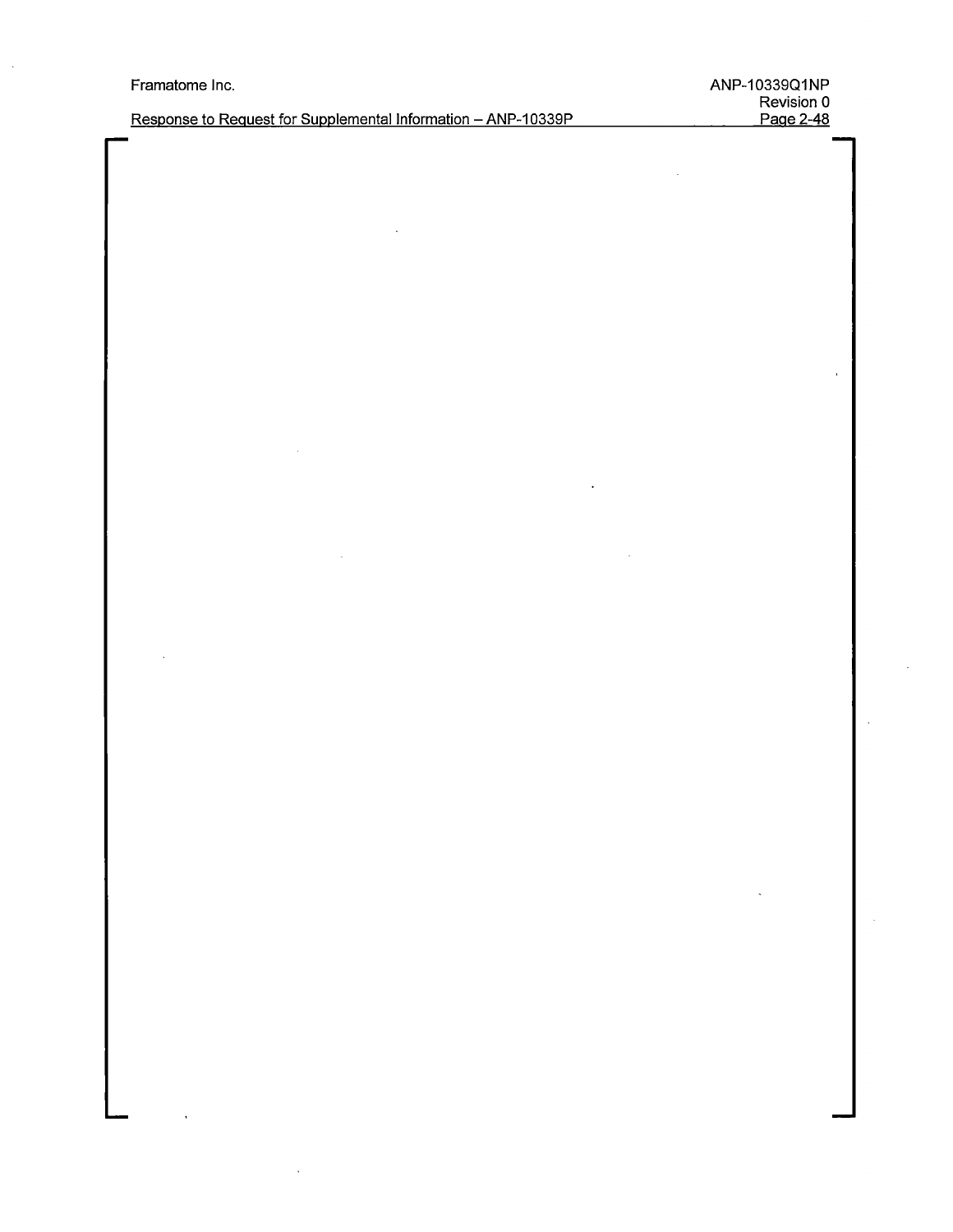$\sim$ 

 $\label{eq:2} \frac{1}{\sqrt{2}}\int_{0}^{\infty}\frac{1}{\sqrt{2\pi}}\left(\frac{1}{\sqrt{2}}\right)^{2}d\theta.$ 

 $\mathcal{A}$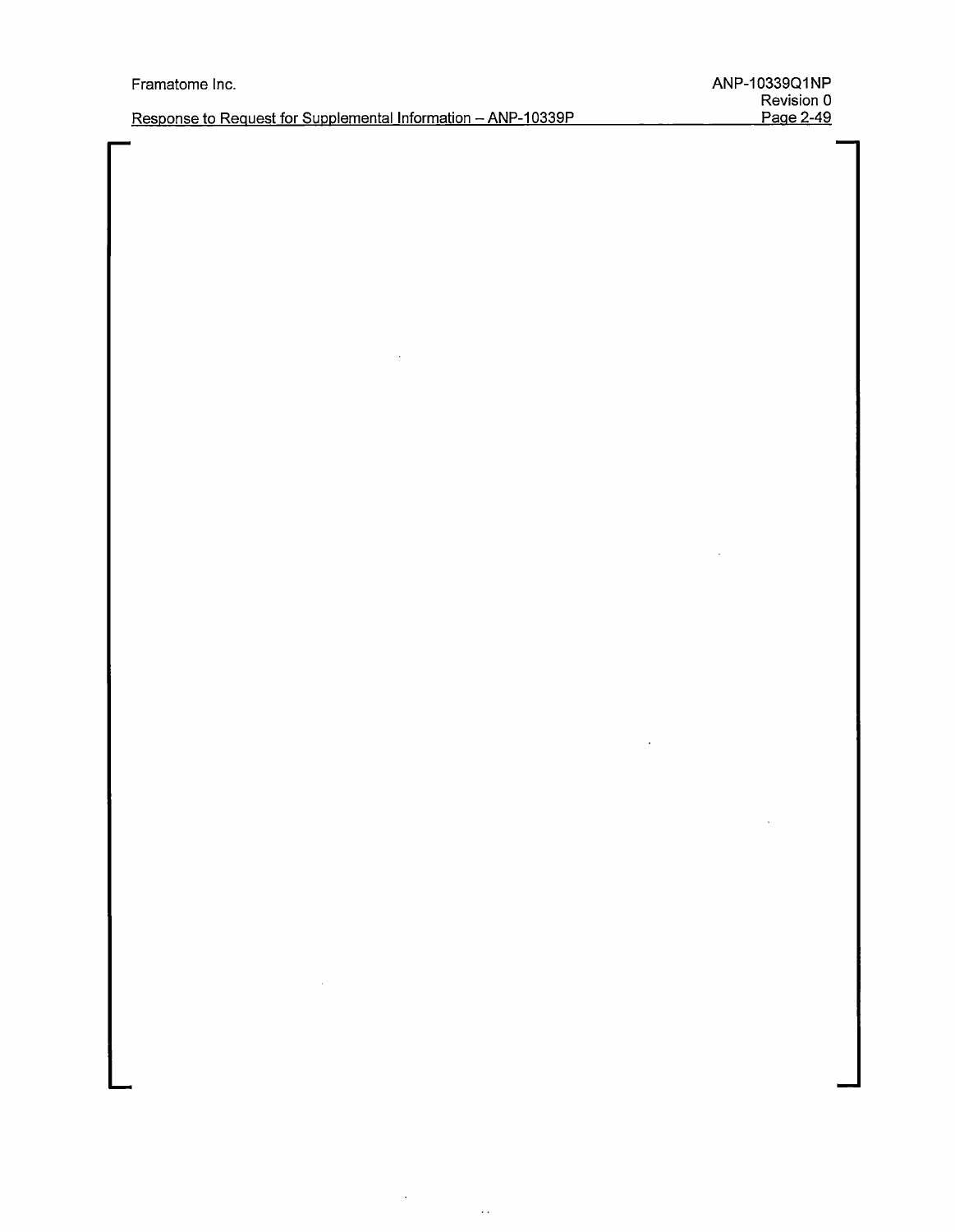$\bar{z}$ 

 $\mathcal{L}^{\mathcal{A}}$ 

| and the state of the state                                                                                                                                                                                                                                                                                                                                                                                                                                  |                              |
|-------------------------------------------------------------------------------------------------------------------------------------------------------------------------------------------------------------------------------------------------------------------------------------------------------------------------------------------------------------------------------------------------------------------------------------------------------------|------------------------------|
|                                                                                                                                                                                                                                                                                                                                                                                                                                                             |                              |
|                                                                                                                                                                                                                                                                                                                                                                                                                                                             |                              |
| $\mathcal{L}(\mathcal{L}(\mathcal{L}(\mathcal{L}(\mathcal{L}(\mathcal{L}(\mathcal{L}(\mathcal{L}(\mathcal{L}(\mathcal{L}(\mathcal{L}(\mathcal{L}(\mathcal{L}(\mathcal{L}(\mathcal{L}(\mathcal{L}(\mathcal{L}(\mathcal{L}(\mathcal{L}(\mathcal{L}(\mathcal{L}(\mathcal{L}(\mathcal{L}(\mathcal{L}(\mathcal{L}(\mathcal{L}(\mathcal{L}(\mathcal{L}(\mathcal{L}(\mathcal{L}(\mathcal{L}(\mathcal{L}(\mathcal{L}(\mathcal{L}(\mathcal{L}(\mathcal{L}(\mathcal{$ |                              |
| $\label{eq:2.1} \mathcal{L}(\mathcal{A}) = \mathcal{L}(\mathcal{A}) = \mathcal{L}(\mathcal{A}) = \mathcal{L}(\mathcal{A}) = \mathcal{L}(\mathcal{A})$                                                                                                                                                                                                                                                                                                       |                              |
|                                                                                                                                                                                                                                                                                                                                                                                                                                                             |                              |
|                                                                                                                                                                                                                                                                                                                                                                                                                                                             | $\mathcal{L}(\mathcal{F})$ . |
|                                                                                                                                                                                                                                                                                                                                                                                                                                                             |                              |
|                                                                                                                                                                                                                                                                                                                                                                                                                                                             |                              |
|                                                                                                                                                                                                                                                                                                                                                                                                                                                             |                              |
|                                                                                                                                                                                                                                                                                                                                                                                                                                                             |                              |
| $\label{eq:2.1} \frac{1}{2}\sum_{i=1}^n\frac{1}{2}\sum_{j=1}^n\frac{1}{2}\sum_{j=1}^n\frac{1}{2}\sum_{j=1}^n\frac{1}{2}\sum_{j=1}^n\frac{1}{2}\sum_{j=1}^n\frac{1}{2}\sum_{j=1}^n\frac{1}{2}\sum_{j=1}^n\frac{1}{2}\sum_{j=1}^n\frac{1}{2}\sum_{j=1}^n\frac{1}{2}\sum_{j=1}^n\frac{1}{2}\sum_{j=1}^n\frac{1}{2}\sum_{j=1}^n\frac{1}{2}\sum_{j=1}^n\$                                                                                                        | $\sim$                       |
|                                                                                                                                                                                                                                                                                                                                                                                                                                                             |                              |
| ł,                                                                                                                                                                                                                                                                                                                                                                                                                                                          |                              |
| $\blacksquare$                                                                                                                                                                                                                                                                                                                                                                                                                                              |                              |
|                                                                                                                                                                                                                                                                                                                                                                                                                                                             |                              |

 $\mathcal{L}$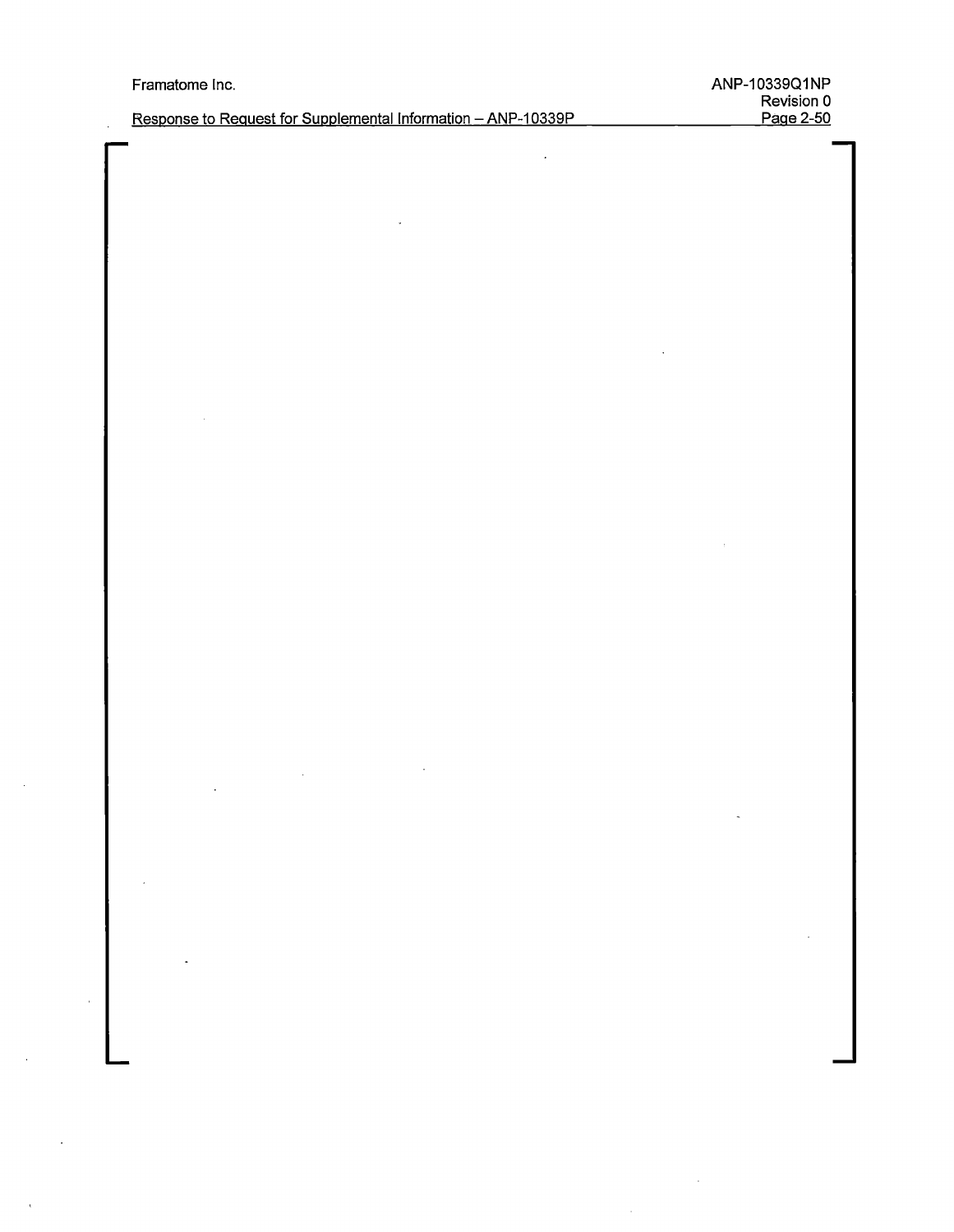Framatome Inc.

Response to Request for Supplemental Information - ANP-10339P

 $\bar{z}$ 

 $\bar{z}$  $\sim$  $\mathbb{R}^2$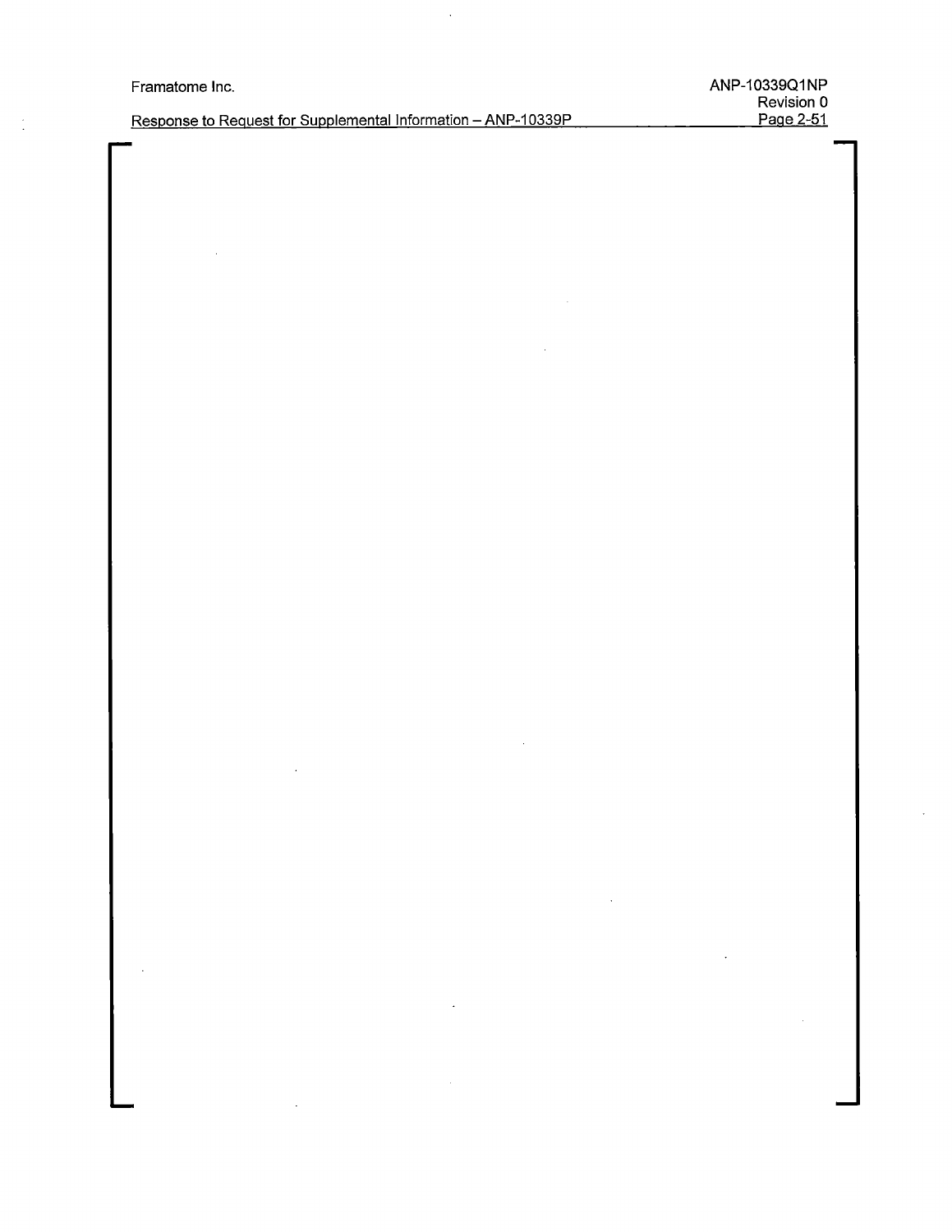т.

|                                                                                                                                                                                                                                                                                                                |  | $\label{eq:2.1} \mathcal{L}_{\mathcal{A}}(x) = \mathcal{L}_{\mathcal{A}}(x) + \mathcal{L}_{\mathcal{A}}(x) + \mathcal{L}_{\mathcal{A}}(x)$                                                                                                                          |                                                                                                                                                                                                                                                                                                                                                              |
|----------------------------------------------------------------------------------------------------------------------------------------------------------------------------------------------------------------------------------------------------------------------------------------------------------------|--|---------------------------------------------------------------------------------------------------------------------------------------------------------------------------------------------------------------------------------------------------------------------|--------------------------------------------------------------------------------------------------------------------------------------------------------------------------------------------------------------------------------------------------------------------------------------------------------------------------------------------------------------|
|                                                                                                                                                                                                                                                                                                                |  | $\mathcal{L}^{\mathcal{L}}(\mathcal{L}^{\mathcal{L}})$ and $\mathcal{L}^{\mathcal{L}}(\mathcal{L}^{\mathcal{L}})$ and $\mathcal{L}^{\mathcal{L}}(\mathcal{L}^{\mathcal{L}})$                                                                                        |                                                                                                                                                                                                                                                                                                                                                              |
|                                                                                                                                                                                                                                                                                                                |  |                                                                                                                                                                                                                                                                     |                                                                                                                                                                                                                                                                                                                                                              |
|                                                                                                                                                                                                                                                                                                                |  |                                                                                                                                                                                                                                                                     |                                                                                                                                                                                                                                                                                                                                                              |
|                                                                                                                                                                                                                                                                                                                |  |                                                                                                                                                                                                                                                                     |                                                                                                                                                                                                                                                                                                                                                              |
|                                                                                                                                                                                                                                                                                                                |  |                                                                                                                                                                                                                                                                     |                                                                                                                                                                                                                                                                                                                                                              |
|                                                                                                                                                                                                                                                                                                                |  |                                                                                                                                                                                                                                                                     |                                                                                                                                                                                                                                                                                                                                                              |
|                                                                                                                                                                                                                                                                                                                |  |                                                                                                                                                                                                                                                                     |                                                                                                                                                                                                                                                                                                                                                              |
|                                                                                                                                                                                                                                                                                                                |  | $\mathcal{L}^{\text{max}}_{\text{max}}$ , where $\mathcal{L}^{\text{max}}_{\text{max}}$                                                                                                                                                                             |                                                                                                                                                                                                                                                                                                                                                              |
| $\label{eq:2.1} \mathcal{L}(\mathcal{L}^{\mathcal{L}}_{\mathcal{L}}(\mathcal{L}^{\mathcal{L}}_{\mathcal{L}})) = \mathcal{L}(\mathcal{L}^{\mathcal{L}}_{\mathcal{L}}(\mathcal{L}^{\mathcal{L}}_{\mathcal{L}})) = \mathcal{L}(\mathcal{L}^{\mathcal{L}}_{\mathcal{L}}(\mathcal{L}^{\mathcal{L}}_{\mathcal{L}}))$ |  | $\label{eq:2.1} \frac{1}{\sqrt{2}}\int_{\mathbb{R}^3}\frac{1}{\sqrt{2}}\left(\frac{1}{\sqrt{2}}\right)^2\frac{1}{\sqrt{2}}\left(\frac{1}{\sqrt{2}}\right)^2\frac{1}{\sqrt{2}}\left(\frac{1}{\sqrt{2}}\right)^2\frac{1}{\sqrt{2}}\left(\frac{1}{\sqrt{2}}\right)^2.$ |                                                                                                                                                                                                                                                                                                                                                              |
|                                                                                                                                                                                                                                                                                                                |  |                                                                                                                                                                                                                                                                     | $\label{eq:2.1} \frac{1}{2} \sum_{i=1}^n \frac{1}{2} \sum_{j=1}^n \frac{1}{2} \sum_{j=1}^n \frac{1}{2} \sum_{j=1}^n \frac{1}{2} \sum_{j=1}^n \frac{1}{2} \sum_{j=1}^n \frac{1}{2} \sum_{j=1}^n \frac{1}{2} \sum_{j=1}^n \frac{1}{2} \sum_{j=1}^n \frac{1}{2} \sum_{j=1}^n \frac{1}{2} \sum_{j=1}^n \frac{1}{2} \sum_{j=1}^n \frac{1}{2} \sum_{j=1}^n \frac{$ |
|                                                                                                                                                                                                                                                                                                                |  |                                                                                                                                                                                                                                                                     |                                                                                                                                                                                                                                                                                                                                                              |
|                                                                                                                                                                                                                                                                                                                |  |                                                                                                                                                                                                                                                                     |                                                                                                                                                                                                                                                                                                                                                              |
|                                                                                                                                                                                                                                                                                                                |  |                                                                                                                                                                                                                                                                     |                                                                                                                                                                                                                                                                                                                                                              |
|                                                                                                                                                                                                                                                                                                                |  |                                                                                                                                                                                                                                                                     |                                                                                                                                                                                                                                                                                                                                                              |

 $\sim$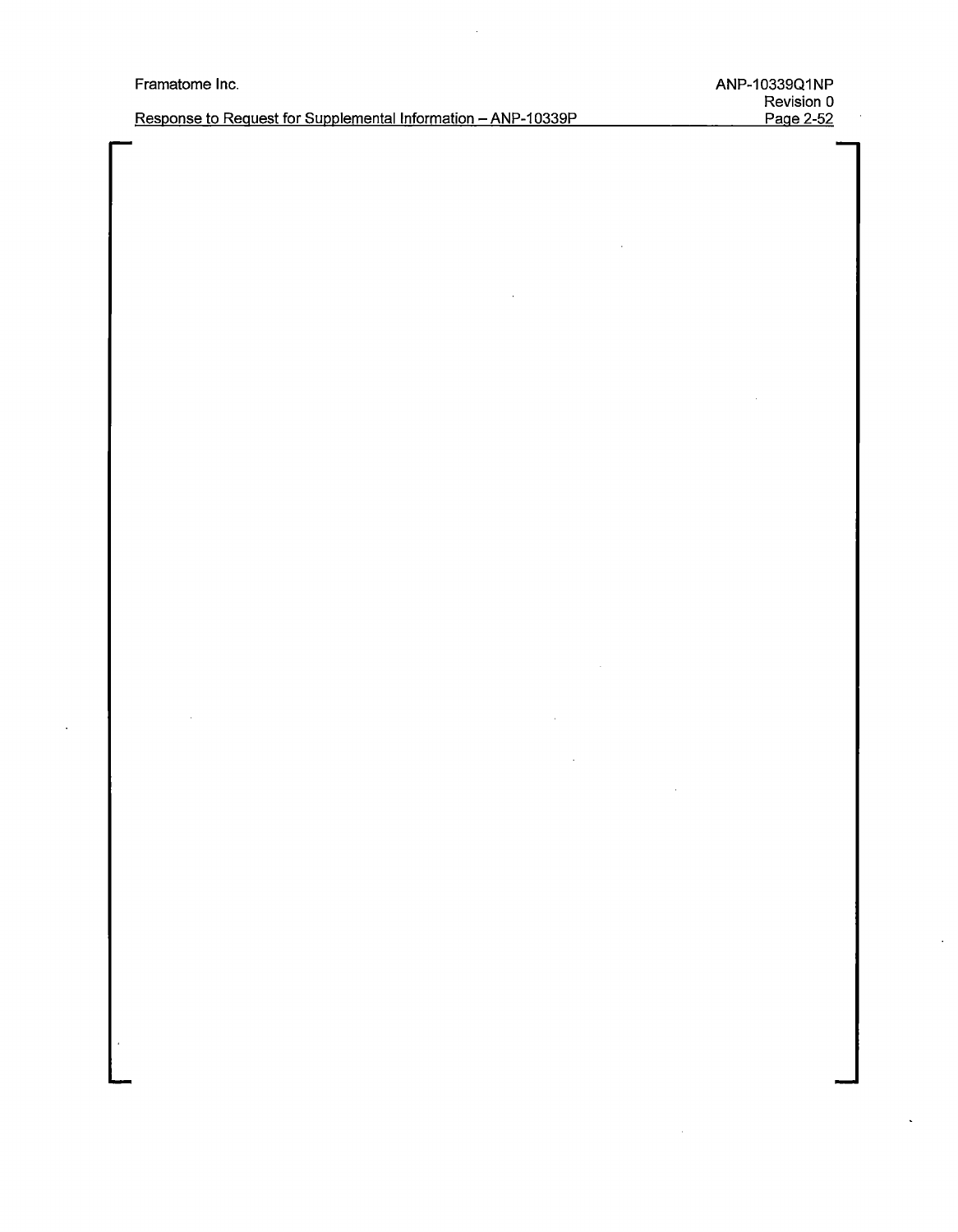|                                                                                                                                                                                                                                                                                                                                                              | $\mathcal{L}^{\text{max}}_{\text{max}}$ , $\mathcal{L}^{\text{max}}_{\text{max}}$                                                                        | $\label{eq:2.1} \mathcal{L}(\mathcal{L}^{\mathcal{L}}_{\mathcal{L}}(\mathcal{L}^{\mathcal{L}}_{\mathcal{L}})) \leq \mathcal{L}(\mathcal{L}^{\mathcal{L}}_{\mathcal{L}}(\mathcal{L}^{\mathcal{L}}_{\mathcal{L}})) \leq \mathcal{L}(\mathcal{L}^{\mathcal{L}}_{\mathcal{L}}(\mathcal{L}^{\mathcal{L}}_{\mathcal{L}}))$ |                                                                                                                                                                                                                                                                                                              |
|--------------------------------------------------------------------------------------------------------------------------------------------------------------------------------------------------------------------------------------------------------------------------------------------------------------------------------------------------------------|----------------------------------------------------------------------------------------------------------------------------------------------------------|----------------------------------------------------------------------------------------------------------------------------------------------------------------------------------------------------------------------------------------------------------------------------------------------------------------------|--------------------------------------------------------------------------------------------------------------------------------------------------------------------------------------------------------------------------------------------------------------------------------------------------------------|
|                                                                                                                                                                                                                                                                                                                                                              |                                                                                                                                                          |                                                                                                                                                                                                                                                                                                                      |                                                                                                                                                                                                                                                                                                              |
|                                                                                                                                                                                                                                                                                                                                                              |                                                                                                                                                          |                                                                                                                                                                                                                                                                                                                      |                                                                                                                                                                                                                                                                                                              |
|                                                                                                                                                                                                                                                                                                                                                              |                                                                                                                                                          |                                                                                                                                                                                                                                                                                                                      |                                                                                                                                                                                                                                                                                                              |
|                                                                                                                                                                                                                                                                                                                                                              |                                                                                                                                                          |                                                                                                                                                                                                                                                                                                                      |                                                                                                                                                                                                                                                                                                              |
|                                                                                                                                                                                                                                                                                                                                                              | $\mathcal{L}(\mathcal{L}(\mathcal{L}))$ and $\mathcal{L}(\mathcal{L}(\mathcal{L}))$ . The contribution of the contribution of $\mathcal{L}(\mathcal{L})$ |                                                                                                                                                                                                                                                                                                                      |                                                                                                                                                                                                                                                                                                              |
| $\label{eq:2.1} \frac{1}{2} \sum_{i=1}^n \frac{1}{2} \sum_{i=1}^n \frac{1}{2} \sum_{i=1}^n \frac{1}{2} \sum_{i=1}^n \frac{1}{2} \sum_{i=1}^n \frac{1}{2} \sum_{i=1}^n \frac{1}{2} \sum_{i=1}^n \frac{1}{2} \sum_{i=1}^n \frac{1}{2} \sum_{i=1}^n \frac{1}{2} \sum_{i=1}^n \frac{1}{2} \sum_{i=1}^n \frac{1}{2} \sum_{i=1}^n \frac{1}{2} \sum_{i=1}^n \frac{$ |                                                                                                                                                          |                                                                                                                                                                                                                                                                                                                      |                                                                                                                                                                                                                                                                                                              |
|                                                                                                                                                                                                                                                                                                                                                              |                                                                                                                                                          |                                                                                                                                                                                                                                                                                                                      |                                                                                                                                                                                                                                                                                                              |
|                                                                                                                                                                                                                                                                                                                                                              |                                                                                                                                                          |                                                                                                                                                                                                                                                                                                                      |                                                                                                                                                                                                                                                                                                              |
|                                                                                                                                                                                                                                                                                                                                                              |                                                                                                                                                          |                                                                                                                                                                                                                                                                                                                      |                                                                                                                                                                                                                                                                                                              |
|                                                                                                                                                                                                                                                                                                                                                              |                                                                                                                                                          |                                                                                                                                                                                                                                                                                                                      |                                                                                                                                                                                                                                                                                                              |
|                                                                                                                                                                                                                                                                                                                                                              |                                                                                                                                                          |                                                                                                                                                                                                                                                                                                                      |                                                                                                                                                                                                                                                                                                              |
|                                                                                                                                                                                                                                                                                                                                                              |                                                                                                                                                          |                                                                                                                                                                                                                                                                                                                      |                                                                                                                                                                                                                                                                                                              |
|                                                                                                                                                                                                                                                                                                                                                              |                                                                                                                                                          |                                                                                                                                                                                                                                                                                                                      | $\label{eq:2.1} \mathcal{L}(\mathcal{L}^{\text{max}}_{\mathcal{L}}(\mathcal{L}^{\text{max}}_{\mathcal{L}}))\leq \mathcal{L}(\mathcal{L}^{\text{max}}_{\mathcal{L}}(\mathcal{L}^{\text{max}}_{\mathcal{L}}))\leq \mathcal{L}(\mathcal{L}^{\text{max}}_{\mathcal{L}}(\mathcal{L}^{\text{max}}_{\mathcal{L}}))$ |
|                                                                                                                                                                                                                                                                                                                                                              |                                                                                                                                                          |                                                                                                                                                                                                                                                                                                                      |                                                                                                                                                                                                                                                                                                              |
|                                                                                                                                                                                                                                                                                                                                                              |                                                                                                                                                          |                                                                                                                                                                                                                                                                                                                      |                                                                                                                                                                                                                                                                                                              |
|                                                                                                                                                                                                                                                                                                                                                              |                                                                                                                                                          |                                                                                                                                                                                                                                                                                                                      |                                                                                                                                                                                                                                                                                                              |
|                                                                                                                                                                                                                                                                                                                                                              |                                                                                                                                                          |                                                                                                                                                                                                                                                                                                                      | $\mathcal{L}^{\mathcal{L}}(\mathcal{L}^{\mathcal{L}})$ and $\mathcal{L}^{\mathcal{L}}(\mathcal{L}^{\mathcal{L}})$ . The contribution                                                                                                                                                                         |
|                                                                                                                                                                                                                                                                                                                                                              |                                                                                                                                                          |                                                                                                                                                                                                                                                                                                                      |                                                                                                                                                                                                                                                                                                              |
|                                                                                                                                                                                                                                                                                                                                                              |                                                                                                                                                          | $\mathcal{L}(\mathcal{L}(\mathcal{L}))$ and $\mathcal{L}(\mathcal{L}(\mathcal{L}))$ . The set of $\mathcal{L}(\mathcal{L})$                                                                                                                                                                                          |                                                                                                                                                                                                                                                                                                              |
|                                                                                                                                                                                                                                                                                                                                                              |                                                                                                                                                          |                                                                                                                                                                                                                                                                                                                      |                                                                                                                                                                                                                                                                                                              |
| $\sim 200$ km s $^{-1}$                                                                                                                                                                                                                                                                                                                                      | $\mathcal{L}^{\text{max}}_{\text{max}}$                                                                                                                  |                                                                                                                                                                                                                                                                                                                      |                                                                                                                                                                                                                                                                                                              |
|                                                                                                                                                                                                                                                                                                                                                              |                                                                                                                                                          |                                                                                                                                                                                                                                                                                                                      |                                                                                                                                                                                                                                                                                                              |
|                                                                                                                                                                                                                                                                                                                                                              |                                                                                                                                                          |                                                                                                                                                                                                                                                                                                                      |                                                                                                                                                                                                                                                                                                              |
|                                                                                                                                                                                                                                                                                                                                                              |                                                                                                                                                          |                                                                                                                                                                                                                                                                                                                      |                                                                                                                                                                                                                                                                                                              |
|                                                                                                                                                                                                                                                                                                                                                              |                                                                                                                                                          |                                                                                                                                                                                                                                                                                                                      |                                                                                                                                                                                                                                                                                                              |
|                                                                                                                                                                                                                                                                                                                                                              |                                                                                                                                                          |                                                                                                                                                                                                                                                                                                                      |                                                                                                                                                                                                                                                                                                              |
|                                                                                                                                                                                                                                                                                                                                                              |                                                                                                                                                          |                                                                                                                                                                                                                                                                                                                      |                                                                                                                                                                                                                                                                                                              |
|                                                                                                                                                                                                                                                                                                                                                              |                                                                                                                                                          |                                                                                                                                                                                                                                                                                                                      |                                                                                                                                                                                                                                                                                                              |
|                                                                                                                                                                                                                                                                                                                                                              |                                                                                                                                                          |                                                                                                                                                                                                                                                                                                                      |                                                                                                                                                                                                                                                                                                              |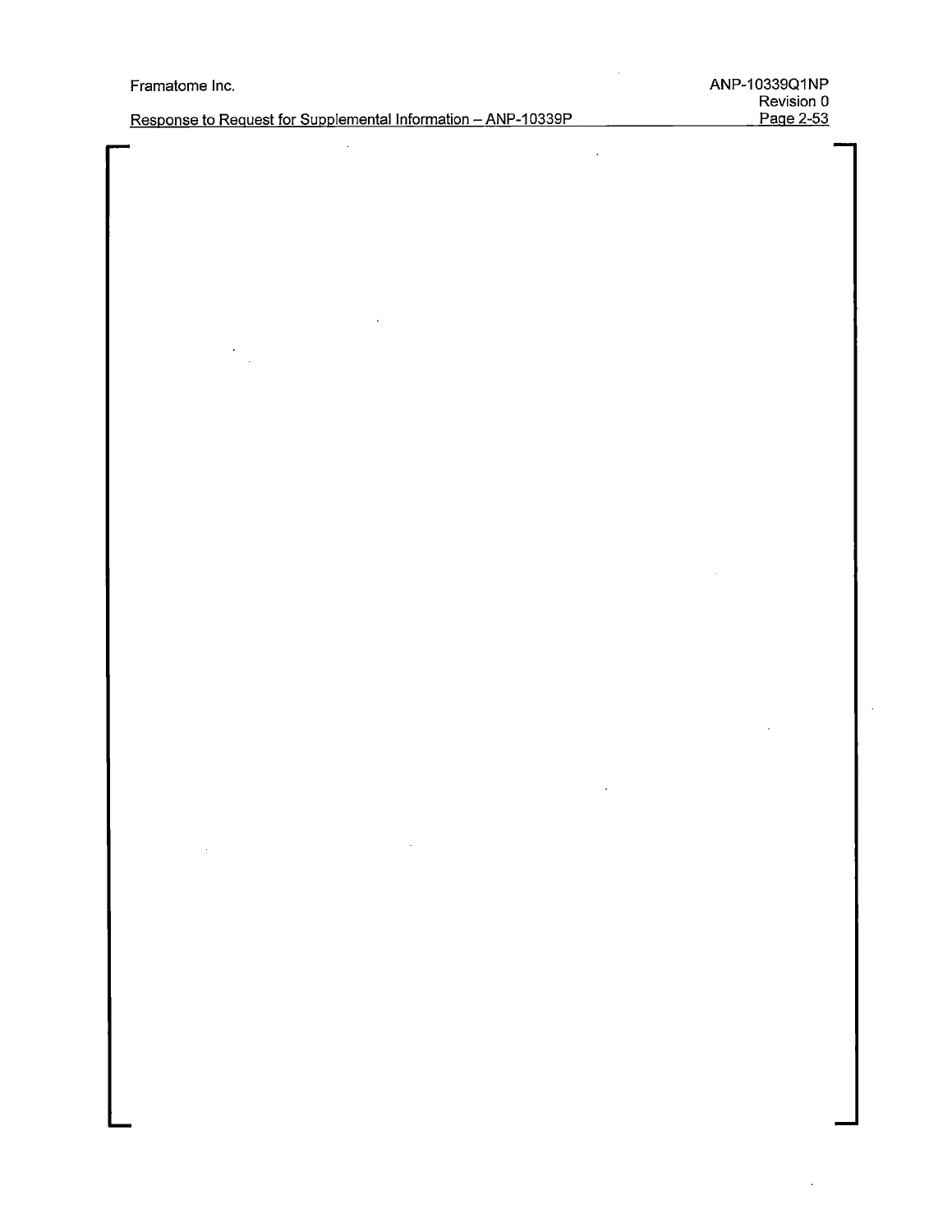| Framatome Inc.<br>Response to Request for Supplemental Information - ANP-10339P                                                                                                                                                                                                                                                                                                                                                                             | ANP-10339Q1NP<br>Revision 0<br>Page 2-54 |
|-------------------------------------------------------------------------------------------------------------------------------------------------------------------------------------------------------------------------------------------------------------------------------------------------------------------------------------------------------------------------------------------------------------------------------------------------------------|------------------------------------------|
|                                                                                                                                                                                                                                                                                                                                                                                                                                                             |                                          |
|                                                                                                                                                                                                                                                                                                                                                                                                                                                             |                                          |
|                                                                                                                                                                                                                                                                                                                                                                                                                                                             |                                          |
|                                                                                                                                                                                                                                                                                                                                                                                                                                                             |                                          |
|                                                                                                                                                                                                                                                                                                                                                                                                                                                             |                                          |
|                                                                                                                                                                                                                                                                                                                                                                                                                                                             |                                          |
|                                                                                                                                                                                                                                                                                                                                                                                                                                                             |                                          |
|                                                                                                                                                                                                                                                                                                                                                                                                                                                             |                                          |
|                                                                                                                                                                                                                                                                                                                                                                                                                                                             |                                          |
|                                                                                                                                                                                                                                                                                                                                                                                                                                                             |                                          |
|                                                                                                                                                                                                                                                                                                                                                                                                                                                             |                                          |
|                                                                                                                                                                                                                                                                                                                                                                                                                                                             |                                          |
|                                                                                                                                                                                                                                                                                                                                                                                                                                                             |                                          |
|                                                                                                                                                                                                                                                                                                                                                                                                                                                             |                                          |
| $\ddot{\phantom{a}}$                                                                                                                                                                                                                                                                                                                                                                                                                                        |                                          |
|                                                                                                                                                                                                                                                                                                                                                                                                                                                             |                                          |
|                                                                                                                                                                                                                                                                                                                                                                                                                                                             |                                          |
|                                                                                                                                                                                                                                                                                                                                                                                                                                                             |                                          |
|                                                                                                                                                                                                                                                                                                                                                                                                                                                             |                                          |
| $\mathcal{L}(\mathcal{L}^{\mathcal{L}})$ and $\mathcal{L}(\mathcal{L}^{\mathcal{L}})$ and $\mathcal{L}(\mathcal{L}^{\mathcal{L}})$ and $\mathcal{L}(\mathcal{L}^{\mathcal{L}})$                                                                                                                                                                                                                                                                             |                                          |
|                                                                                                                                                                                                                                                                                                                                                                                                                                                             |                                          |
| $\mathcal{L}(\mathcal{L}(\mathcal{L}))$ and $\mathcal{L}(\mathcal{L}(\mathcal{L}))$ . The contribution of the set of $\mathcal{L}(\mathcal{L})$                                                                                                                                                                                                                                                                                                             | and the control of the state             |
|                                                                                                                                                                                                                                                                                                                                                                                                                                                             |                                          |
| $\mathcal{L}(\mathcal{L}(\mathcal{L}(\mathcal{L}(\mathcal{L}(\mathcal{L}(\mathcal{L}(\mathcal{L}(\mathcal{L}(\mathcal{L}(\mathcal{L}(\mathcal{L}(\mathcal{L}(\mathcal{L}(\mathcal{L}(\mathcal{L}(\mathcal{L}(\mathcal{L}(\mathcal{L}(\mathcal{L}(\mathcal{L}(\mathcal{L}(\mathcal{L}(\mathcal{L}(\mathcal{L}(\mathcal{L}(\mathcal{L}(\mathcal{L}(\mathcal{L}(\mathcal{L}(\mathcal{L}(\mathcal{L}(\mathcal{L}(\mathcal{L}(\mathcal{L}(\mathcal{L}(\mathcal{$ |                                          |
|                                                                                                                                                                                                                                                                                                                                                                                                                                                             |                                          |
|                                                                                                                                                                                                                                                                                                                                                                                                                                                             |                                          |
|                                                                                                                                                                                                                                                                                                                                                                                                                                                             |                                          |
|                                                                                                                                                                                                                                                                                                                                                                                                                                                             |                                          |

 $\mathcal{A}_{\mathcal{A}}$ 

 $\sim 30$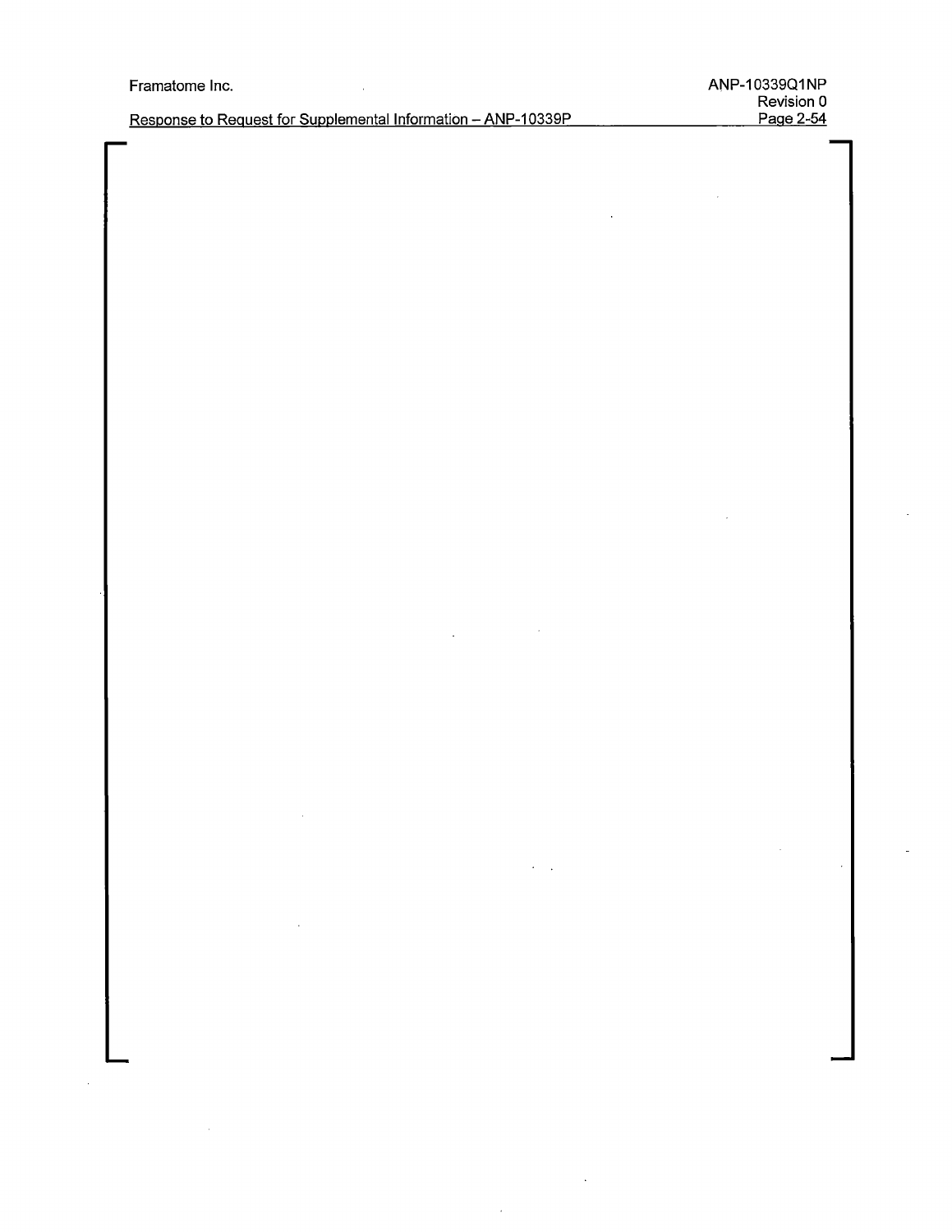

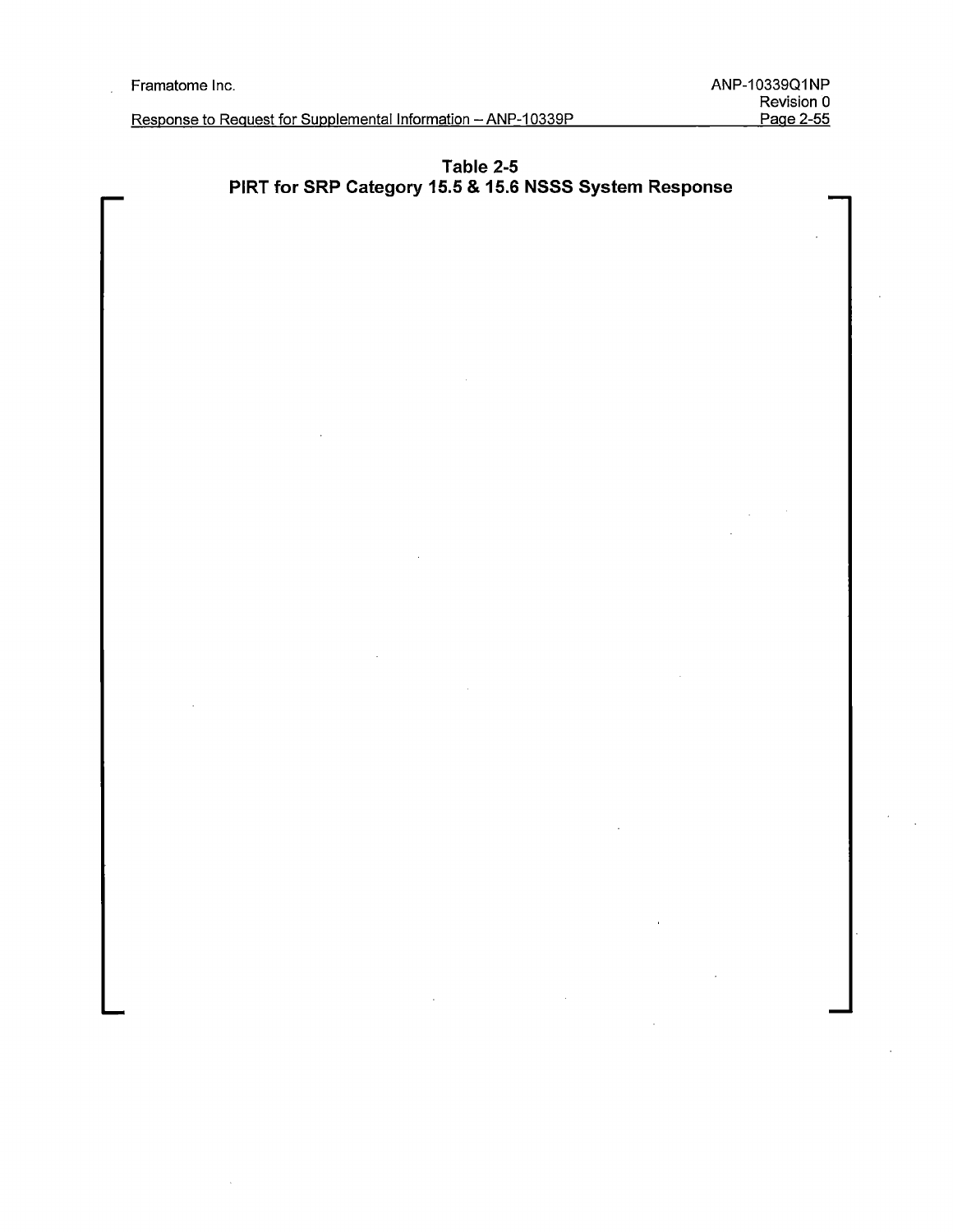$\bar{\mathcal{A}}$ 

 $\ddot{\phantom{a}}$ 

 $\bar{\star}$ 

 $\sim 10^7$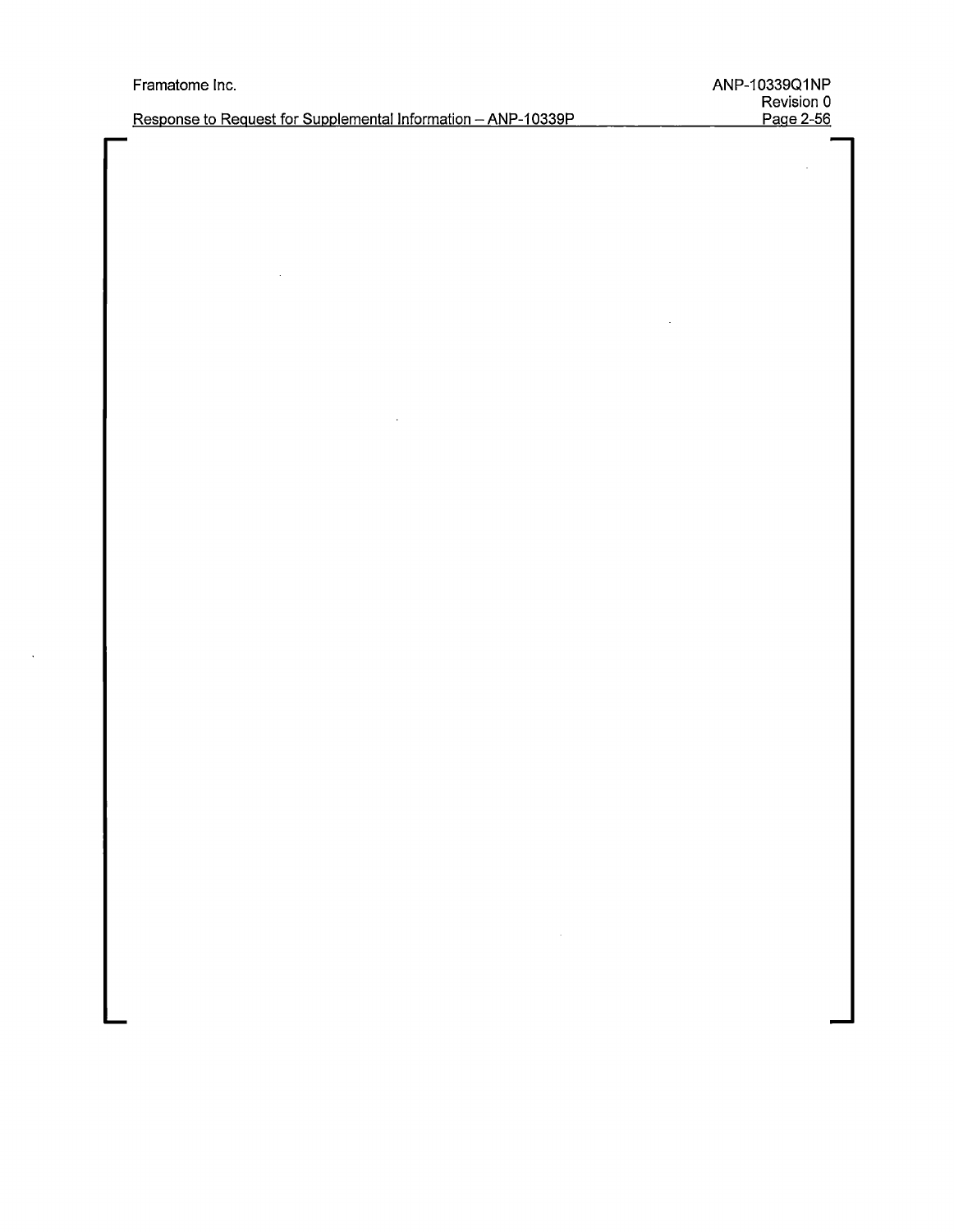| Framatome Inc.                                                | ANP-10339Q |
|---------------------------------------------------------------|------------|
|                                                               | Revisi     |
| Response to Request for Supplemental Information – ANP-10339P | Page 2     |
|                                                               |            |
|                                                               |            |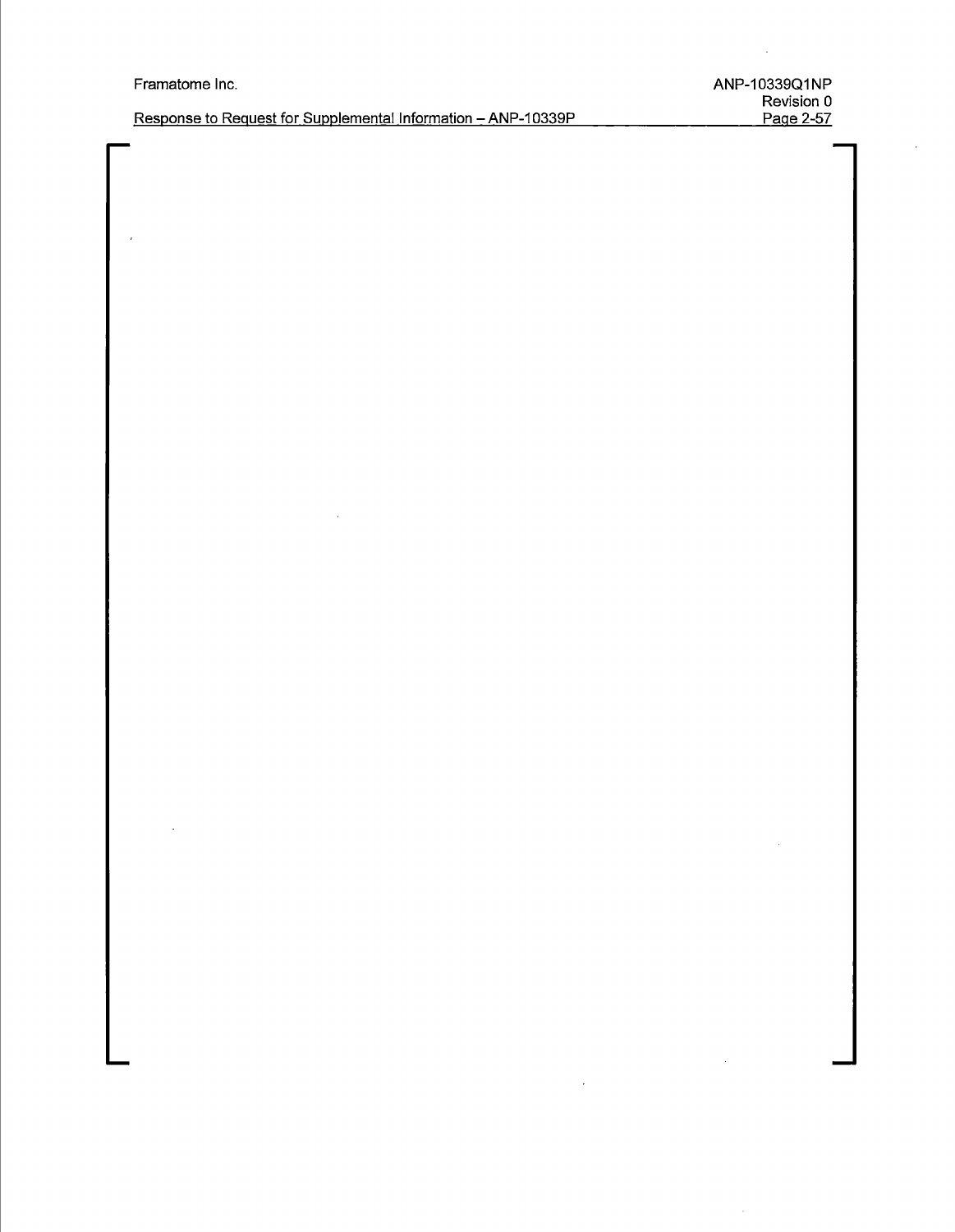$\sim$ 

 $\bar{z}$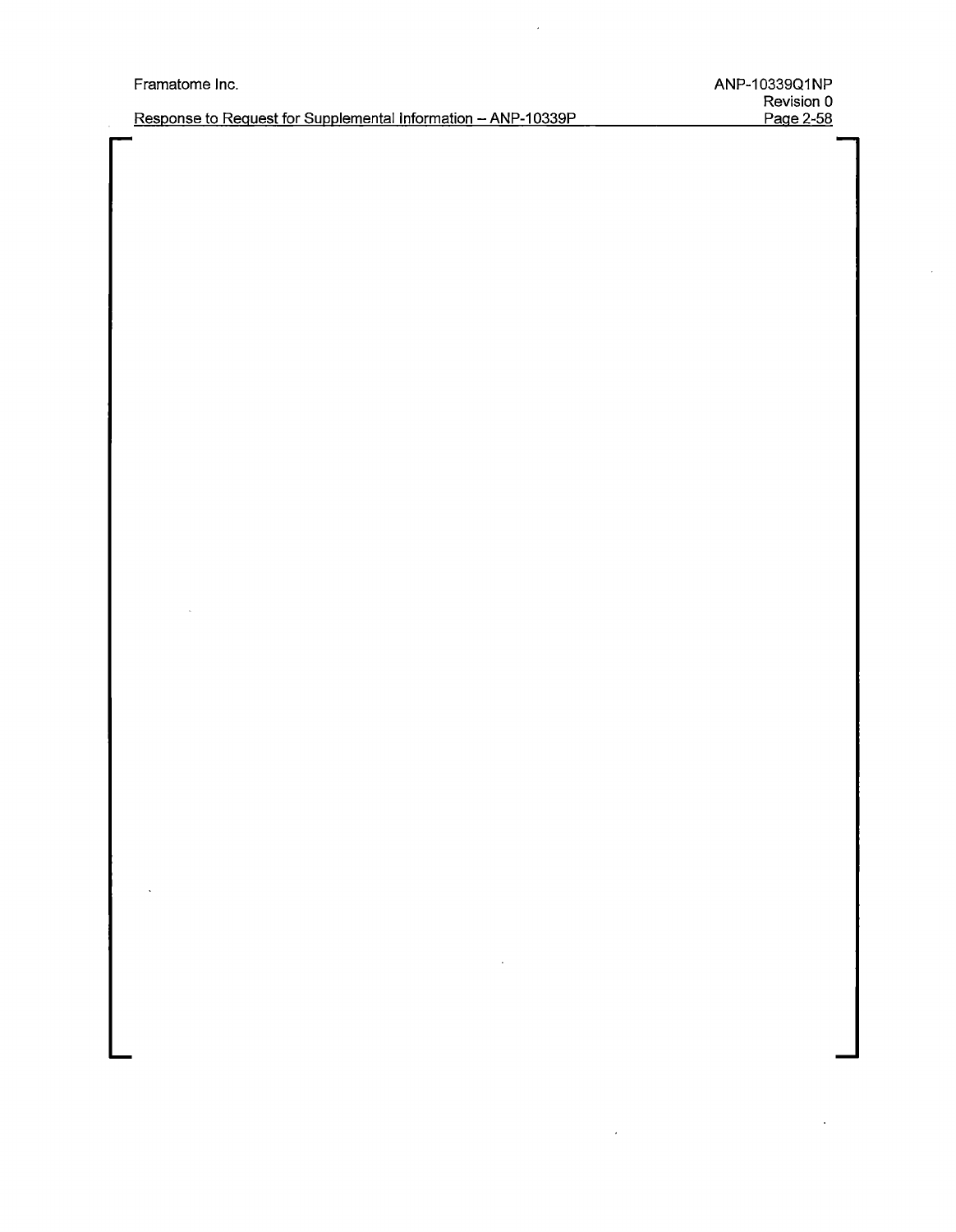$\bar{z}$ 

Response to Request for Supplemental Information - ANP-10339P

| $\label{eq:2.1} \mathcal{L}(\mathcal{L}^{\mathcal{L}}_{\mathcal{L}}(\mathcal{L}^{\mathcal{L}}_{\mathcal{L}})) = \mathcal{L}(\mathcal{L}^{\mathcal{L}}_{\mathcal{L}}(\mathcal{L}^{\mathcal{L}}_{\mathcal{L}})) = \mathcal{L}(\mathcal{L}^{\mathcal{L}}_{\mathcal{L}}(\mathcal{L}^{\mathcal{L}}_{\mathcal{L}}))$<br>$\mathcal{L}(\mathcal{L}^{\mathcal{L}})$ and $\mathcal{L}^{\mathcal{L}}$ are the set of the set of the set of $\mathcal{L}^{\mathcal{L}}$ | the control of the state of the control<br>$\mathcal{L}(\mathcal{L}(\mathcal{L}))$ and $\mathcal{L}(\mathcal{L}(\mathcal{L}))$ . The contribution of the set of $\mathcal{L}(\mathcal{L})$                                                                                                                                                                                                                                                              |                            |
|-------------------------------------------------------------------------------------------------------------------------------------------------------------------------------------------------------------------------------------------------------------------------------------------------------------------------------------------------------------------------------------------------------------------------------------------------------------|---------------------------------------------------------------------------------------------------------------------------------------------------------------------------------------------------------------------------------------------------------------------------------------------------------------------------------------------------------------------------------------------------------------------------------------------------------|----------------------------|
|                                                                                                                                                                                                                                                                                                                                                                                                                                                             |                                                                                                                                                                                                                                                                                                                                                                                                                                                         |                            |
|                                                                                                                                                                                                                                                                                                                                                                                                                                                             | $\label{eq:2.1} \mathcal{L}_{\mathcal{A}}(x) = \mathcal{L}_{\mathcal{A}}(x) \mathcal{L}_{\mathcal{A}}(x) = \mathcal{L}_{\mathcal{A}}(x) \mathcal{L}_{\mathcal{A}}(x)$                                                                                                                                                                                                                                                                                   |                            |
| $\label{eq:2.1} \frac{1}{\sqrt{2}}\left(\frac{1}{\sqrt{2}}\right)^{2} \left(\frac{1}{\sqrt{2}}\right)^{2} \left(\frac{1}{\sqrt{2}}\right)^{2} \left(\frac{1}{\sqrt{2}}\right)^{2} \left(\frac{1}{\sqrt{2}}\right)^{2} \left(\frac{1}{\sqrt{2}}\right)^{2} \left(\frac{1}{\sqrt{2}}\right)^{2} \left(\frac{1}{\sqrt{2}}\right)^{2} \left(\frac{1}{\sqrt{2}}\right)^{2} \left(\frac{1}{\sqrt{2}}\right)^{2} \left(\frac{1}{\sqrt{2}}\right)^{2} \left(\$      | $\mathcal{L}(\mathcal{L}(\mathcal{L}))$ and $\mathcal{L}(\mathcal{L}(\mathcal{L}))$ and $\mathcal{L}(\mathcal{L}(\mathcal{L}))$ . The contribution of the contribution of $\mathcal{L}(\mathcal{L})$<br>$\mathcal{L}(\mathcal{L}(\mathcal{L}))$ and the contract of the contract of the contract of the contract of the contract of the contract of the contract of the contract of the contract of the contract of the contract of the contract of the |                            |
|                                                                                                                                                                                                                                                                                                                                                                                                                                                             |                                                                                                                                                                                                                                                                                                                                                                                                                                                         | and the state of the state |
|                                                                                                                                                                                                                                                                                                                                                                                                                                                             |                                                                                                                                                                                                                                                                                                                                                                                                                                                         |                            |
|                                                                                                                                                                                                                                                                                                                                                                                                                                                             |                                                                                                                                                                                                                                                                                                                                                                                                                                                         |                            |
|                                                                                                                                                                                                                                                                                                                                                                                                                                                             |                                                                                                                                                                                                                                                                                                                                                                                                                                                         |                            |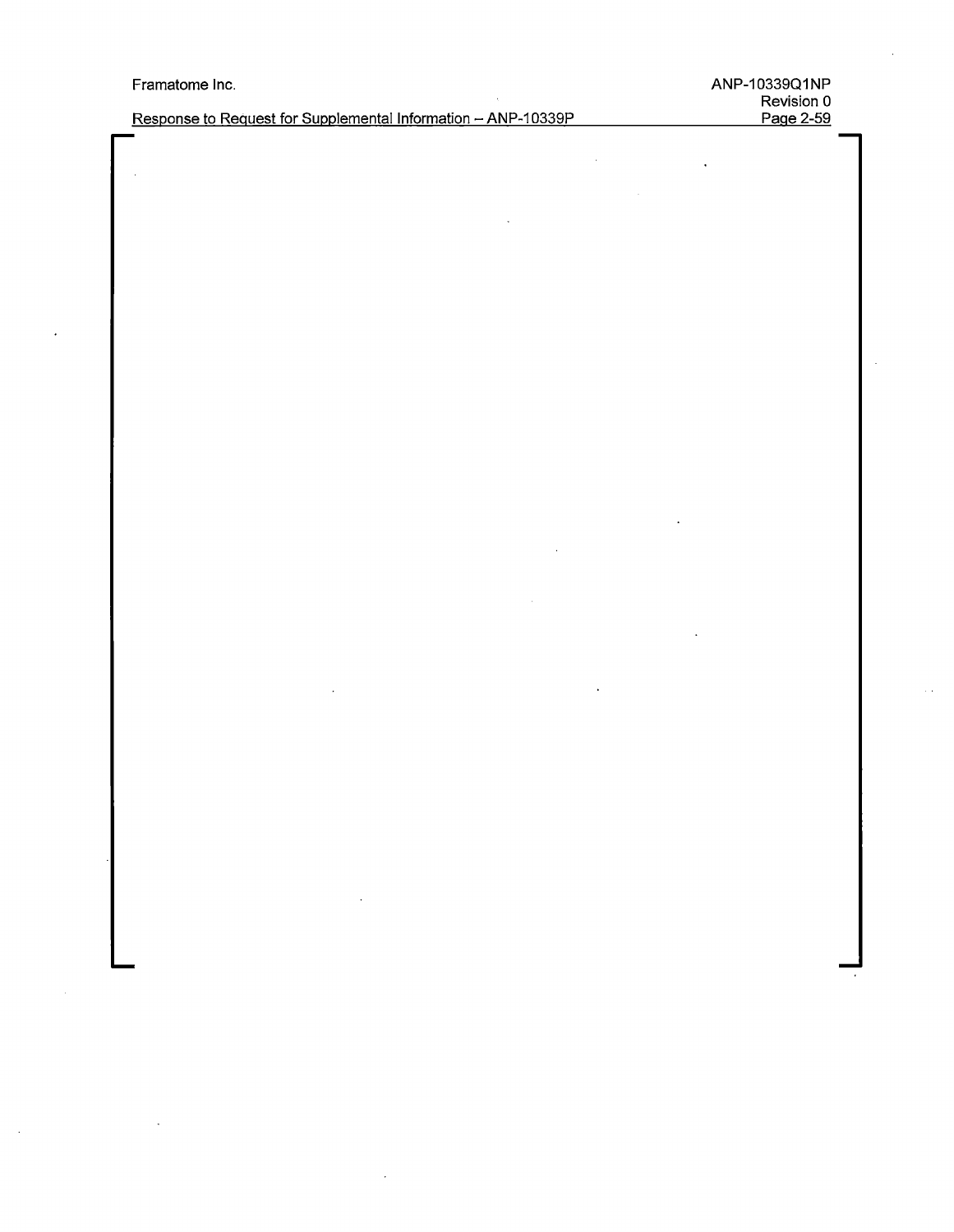| Framatome Inc.                                                | ANP-10339Q1NP |
|---------------------------------------------------------------|---------------|
|                                                               | Revision 0    |
| Response to Request for Supplemental Information - ANP-10339P | Page 2-60     |
|                                                               |               |

 $\overline{a}$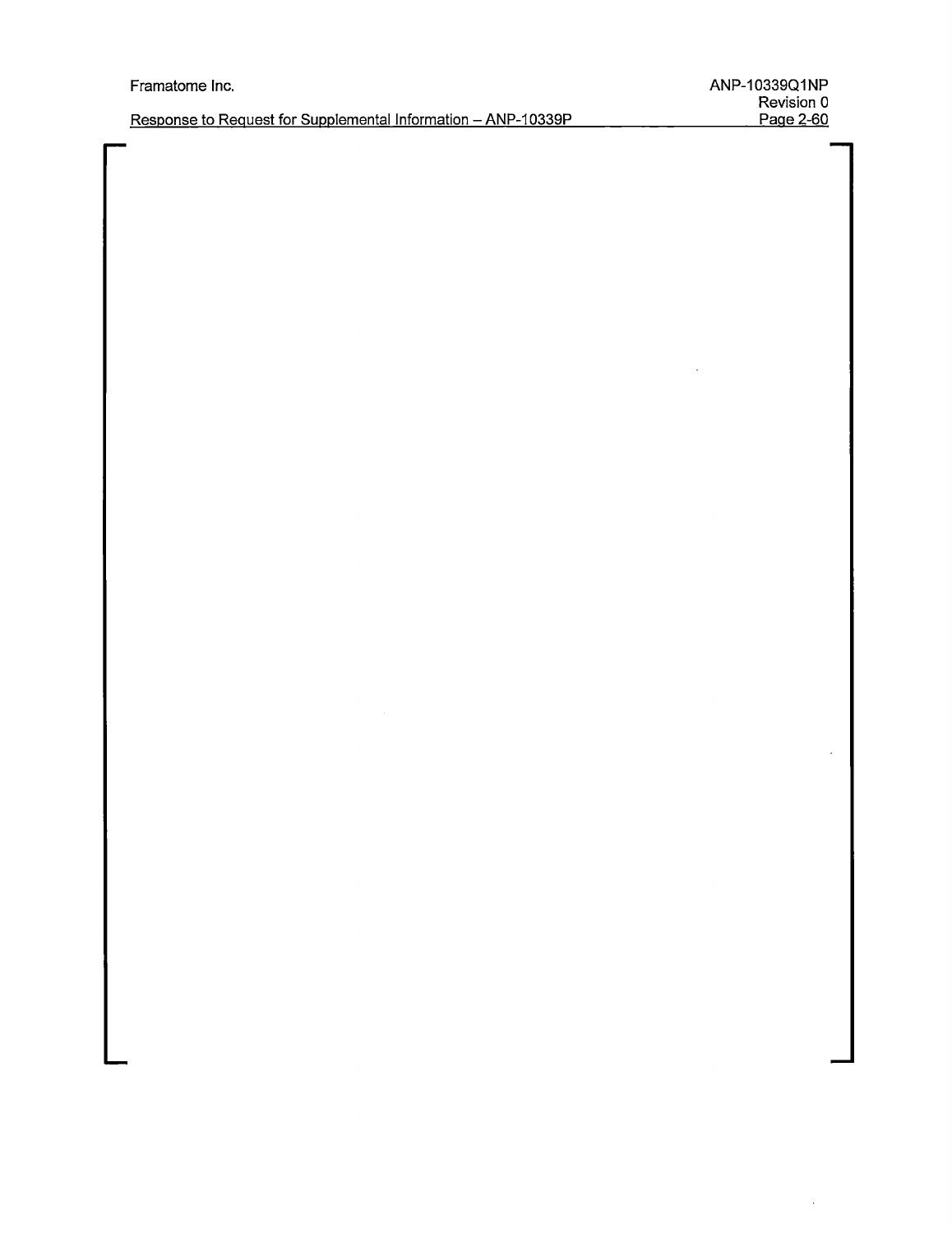$\mathcal{A}^{\mathcal{A}}$ 

 $\bar{z}$ 

 $\bar{a}$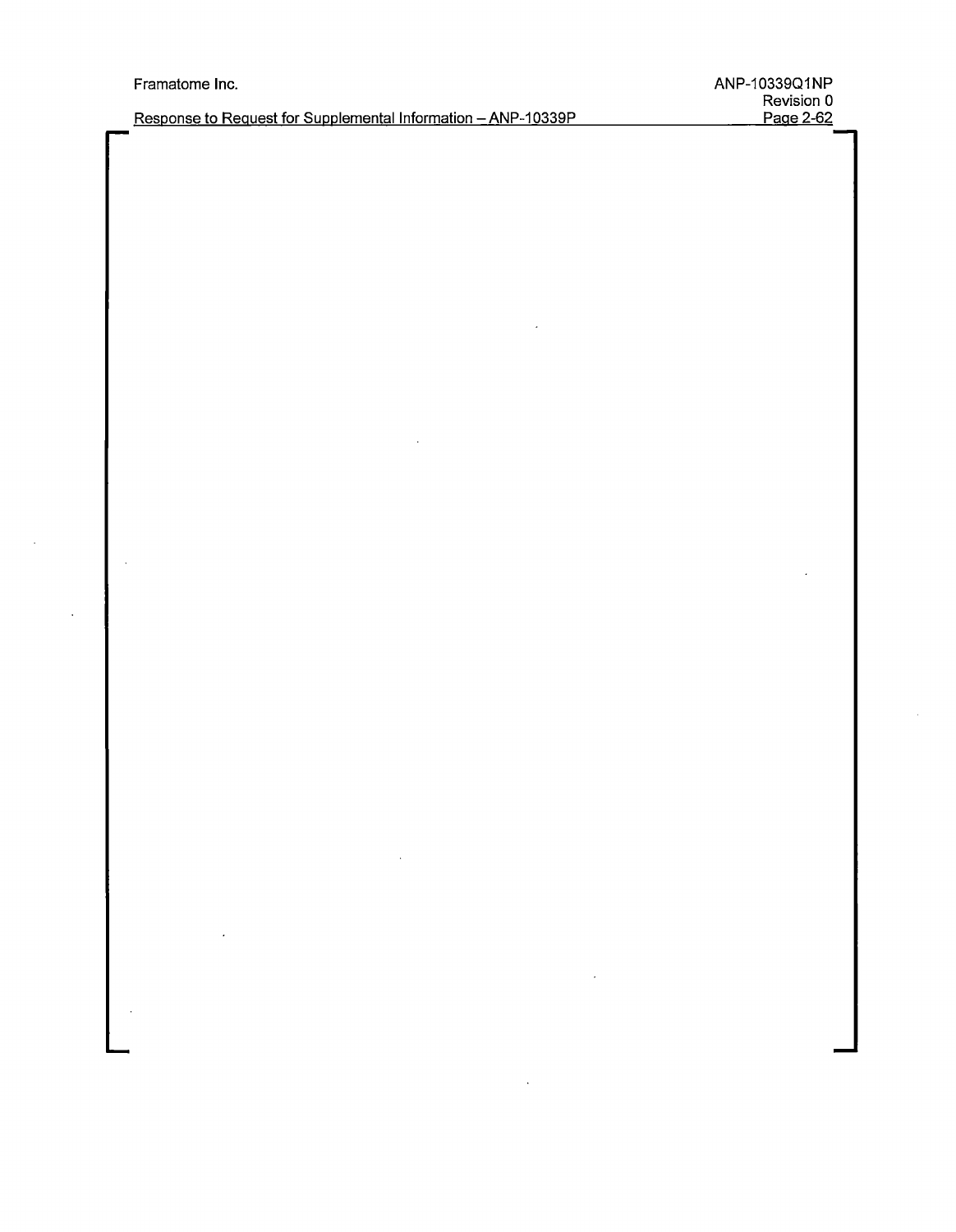| Framatome Inc.                                                | $\ddot{\phantom{a}}$ | ANP-10339Q1NP<br>Revision 0 |
|---------------------------------------------------------------|----------------------|-----------------------------|
| Response to Request for Supplemental Information - ANP-10339P |                      | Page 2-63                   |
|                                                               |                      |                             |
|                                                               |                      |                             |
|                                                               |                      |                             |
|                                                               |                      |                             |
|                                                               |                      |                             |
|                                                               |                      |                             |
|                                                               |                      |                             |
|                                                               |                      |                             |
|                                                               |                      |                             |

 $\ddot{\phantom{0}}$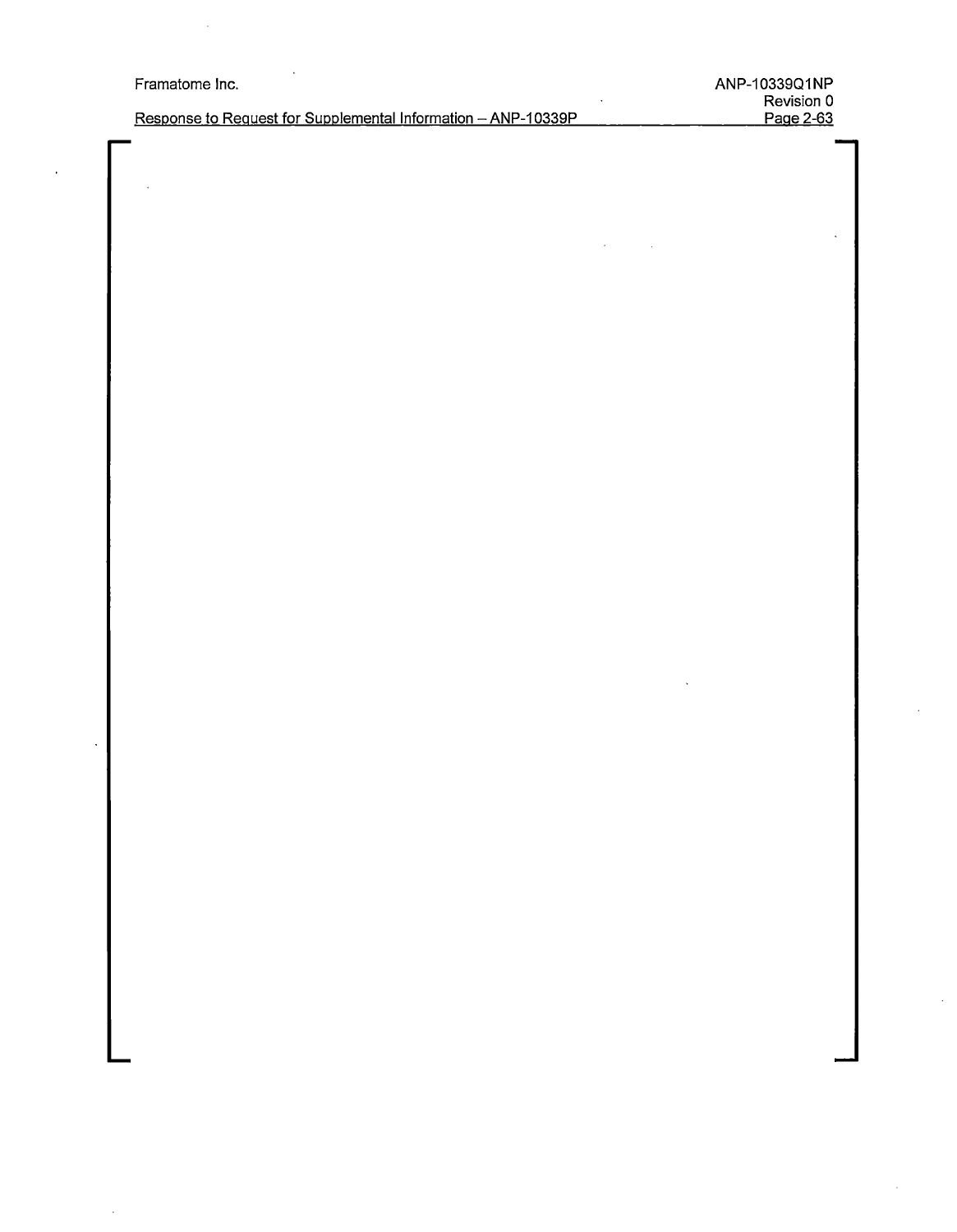| Framatome Inc.                                                                                                                                                                                                                                                                                                                                                                                                                                            | ANP-10339Q1NP                                                                                                                                                                                                                                                                                                                                                                                                                                               |
|-----------------------------------------------------------------------------------------------------------------------------------------------------------------------------------------------------------------------------------------------------------------------------------------------------------------------------------------------------------------------------------------------------------------------------------------------------------|-------------------------------------------------------------------------------------------------------------------------------------------------------------------------------------------------------------------------------------------------------------------------------------------------------------------------------------------------------------------------------------------------------------------------------------------------------------|
| Response to Request for Supplemental Information - ANP-10339P                                                                                                                                                                                                                                                                                                                                                                                             | Revision 0<br>Page 2-64                                                                                                                                                                                                                                                                                                                                                                                                                                     |
|                                                                                                                                                                                                                                                                                                                                                                                                                                                           |                                                                                                                                                                                                                                                                                                                                                                                                                                                             |
|                                                                                                                                                                                                                                                                                                                                                                                                                                                           |                                                                                                                                                                                                                                                                                                                                                                                                                                                             |
|                                                                                                                                                                                                                                                                                                                                                                                                                                                           |                                                                                                                                                                                                                                                                                                                                                                                                                                                             |
|                                                                                                                                                                                                                                                                                                                                                                                                                                                           |                                                                                                                                                                                                                                                                                                                                                                                                                                                             |
|                                                                                                                                                                                                                                                                                                                                                                                                                                                           |                                                                                                                                                                                                                                                                                                                                                                                                                                                             |
|                                                                                                                                                                                                                                                                                                                                                                                                                                                           |                                                                                                                                                                                                                                                                                                                                                                                                                                                             |
|                                                                                                                                                                                                                                                                                                                                                                                                                                                           |                                                                                                                                                                                                                                                                                                                                                                                                                                                             |
|                                                                                                                                                                                                                                                                                                                                                                                                                                                           |                                                                                                                                                                                                                                                                                                                                                                                                                                                             |
|                                                                                                                                                                                                                                                                                                                                                                                                                                                           |                                                                                                                                                                                                                                                                                                                                                                                                                                                             |
|                                                                                                                                                                                                                                                                                                                                                                                                                                                           |                                                                                                                                                                                                                                                                                                                                                                                                                                                             |
|                                                                                                                                                                                                                                                                                                                                                                                                                                                           |                                                                                                                                                                                                                                                                                                                                                                                                                                                             |
|                                                                                                                                                                                                                                                                                                                                                                                                                                                           |                                                                                                                                                                                                                                                                                                                                                                                                                                                             |
|                                                                                                                                                                                                                                                                                                                                                                                                                                                           |                                                                                                                                                                                                                                                                                                                                                                                                                                                             |
|                                                                                                                                                                                                                                                                                                                                                                                                                                                           |                                                                                                                                                                                                                                                                                                                                                                                                                                                             |
|                                                                                                                                                                                                                                                                                                                                                                                                                                                           |                                                                                                                                                                                                                                                                                                                                                                                                                                                             |
|                                                                                                                                                                                                                                                                                                                                                                                                                                                           |                                                                                                                                                                                                                                                                                                                                                                                                                                                             |
|                                                                                                                                                                                                                                                                                                                                                                                                                                                           |                                                                                                                                                                                                                                                                                                                                                                                                                                                             |
|                                                                                                                                                                                                                                                                                                                                                                                                                                                           |                                                                                                                                                                                                                                                                                                                                                                                                                                                             |
|                                                                                                                                                                                                                                                                                                                                                                                                                                                           |                                                                                                                                                                                                                                                                                                                                                                                                                                                             |
|                                                                                                                                                                                                                                                                                                                                                                                                                                                           |                                                                                                                                                                                                                                                                                                                                                                                                                                                             |
|                                                                                                                                                                                                                                                                                                                                                                                                                                                           |                                                                                                                                                                                                                                                                                                                                                                                                                                                             |
|                                                                                                                                                                                                                                                                                                                                                                                                                                                           |                                                                                                                                                                                                                                                                                                                                                                                                                                                             |
|                                                                                                                                                                                                                                                                                                                                                                                                                                                           |                                                                                                                                                                                                                                                                                                                                                                                                                                                             |
|                                                                                                                                                                                                                                                                                                                                                                                                                                                           |                                                                                                                                                                                                                                                                                                                                                                                                                                                             |
|                                                                                                                                                                                                                                                                                                                                                                                                                                                           |                                                                                                                                                                                                                                                                                                                                                                                                                                                             |
|                                                                                                                                                                                                                                                                                                                                                                                                                                                           |                                                                                                                                                                                                                                                                                                                                                                                                                                                             |
|                                                                                                                                                                                                                                                                                                                                                                                                                                                           |                                                                                                                                                                                                                                                                                                                                                                                                                                                             |
|                                                                                                                                                                                                                                                                                                                                                                                                                                                           |                                                                                                                                                                                                                                                                                                                                                                                                                                                             |
|                                                                                                                                                                                                                                                                                                                                                                                                                                                           |                                                                                                                                                                                                                                                                                                                                                                                                                                                             |
|                                                                                                                                                                                                                                                                                                                                                                                                                                                           |                                                                                                                                                                                                                                                                                                                                                                                                                                                             |
|                                                                                                                                                                                                                                                                                                                                                                                                                                                           |                                                                                                                                                                                                                                                                                                                                                                                                                                                             |
|                                                                                                                                                                                                                                                                                                                                                                                                                                                           |                                                                                                                                                                                                                                                                                                                                                                                                                                                             |
|                                                                                                                                                                                                                                                                                                                                                                                                                                                           |                                                                                                                                                                                                                                                                                                                                                                                                                                                             |
|                                                                                                                                                                                                                                                                                                                                                                                                                                                           |                                                                                                                                                                                                                                                                                                                                                                                                                                                             |
|                                                                                                                                                                                                                                                                                                                                                                                                                                                           | $\mathcal{L}(\mathcal{L}(\mathcal{L}(\mathcal{L}(\mathcal{L}(\mathcal{L}(\mathcal{L}(\mathcal{L}(\mathcal{L}(\mathcal{L}(\mathcal{L}(\mathcal{L}(\mathcal{L}(\mathcal{L}(\mathcal{L}(\mathcal{L}(\mathcal{L}(\mathcal{L}(\mathcal{L}(\mathcal{L}(\mathcal{L}(\mathcal{L}(\mathcal{L}(\mathcal{L}(\mathcal{L}(\mathcal{L}(\mathcal{L}(\mathcal{L}(\mathcal{L}(\mathcal{L}(\mathcal{L}(\mathcal{L}(\mathcal{L}(\mathcal{L}(\mathcal{L}(\mathcal{L}(\mathcal{$ |
|                                                                                                                                                                                                                                                                                                                                                                                                                                                           |                                                                                                                                                                                                                                                                                                                                                                                                                                                             |
|                                                                                                                                                                                                                                                                                                                                                                                                                                                           |                                                                                                                                                                                                                                                                                                                                                                                                                                                             |
| $\mathcal{O}(\mathcal{A})$ and $\mathcal{O}(\mathcal{A})$ . The set                                                                                                                                                                                                                                                                                                                                                                                       |                                                                                                                                                                                                                                                                                                                                                                                                                                                             |
|                                                                                                                                                                                                                                                                                                                                                                                                                                                           |                                                                                                                                                                                                                                                                                                                                                                                                                                                             |
|                                                                                                                                                                                                                                                                                                                                                                                                                                                           |                                                                                                                                                                                                                                                                                                                                                                                                                                                             |
|                                                                                                                                                                                                                                                                                                                                                                                                                                                           |                                                                                                                                                                                                                                                                                                                                                                                                                                                             |
| $\mathcal{L}(\mathcal{L}^{\mathcal{L}})$ and $\mathcal{L}^{\mathcal{L}}$ are the set of the set of $\mathcal{L}^{\mathcal{L}}$                                                                                                                                                                                                                                                                                                                            |                                                                                                                                                                                                                                                                                                                                                                                                                                                             |
| $\mathcal{L}(\mathcal{L}^{\mathcal{L}}(\mathcal{L}^{\mathcal{L}}(\mathcal{L}^{\mathcal{L}}(\mathcal{L}^{\mathcal{L}}(\mathcal{L}^{\mathcal{L}}(\mathcal{L}^{\mathcal{L}}(\mathcal{L}^{\mathcal{L}}(\mathcal{L}^{\mathcal{L}}(\mathcal{L}^{\mathcal{L}}(\mathcal{L}^{\mathcal{L}}(\mathcal{L}^{\mathcal{L}}(\mathcal{L}^{\mathcal{L}}(\mathcal{L}^{\mathcal{L}}(\mathcal{L}^{\mathcal{L}}(\mathcal{L}^{\mathcal{L}}(\mathcal{L}^{\mathcal{L}}(\mathcal{L}$ |                                                                                                                                                                                                                                                                                                                                                                                                                                                             |
|                                                                                                                                                                                                                                                                                                                                                                                                                                                           |                                                                                                                                                                                                                                                                                                                                                                                                                                                             |
|                                                                                                                                                                                                                                                                                                                                                                                                                                                           |                                                                                                                                                                                                                                                                                                                                                                                                                                                             |
|                                                                                                                                                                                                                                                                                                                                                                                                                                                           |                                                                                                                                                                                                                                                                                                                                                                                                                                                             |

 $\hat{\boldsymbol{\epsilon}}$ 

 $\mathcal{A}^{\mathcal{A}}$ 

 $\ddot{\phantom{a}}$ 

 $\ddot{\phantom{a}}$ 

 $\ddot{\phantom{a}}$ 

 $\hat{\boldsymbol{\cdot}$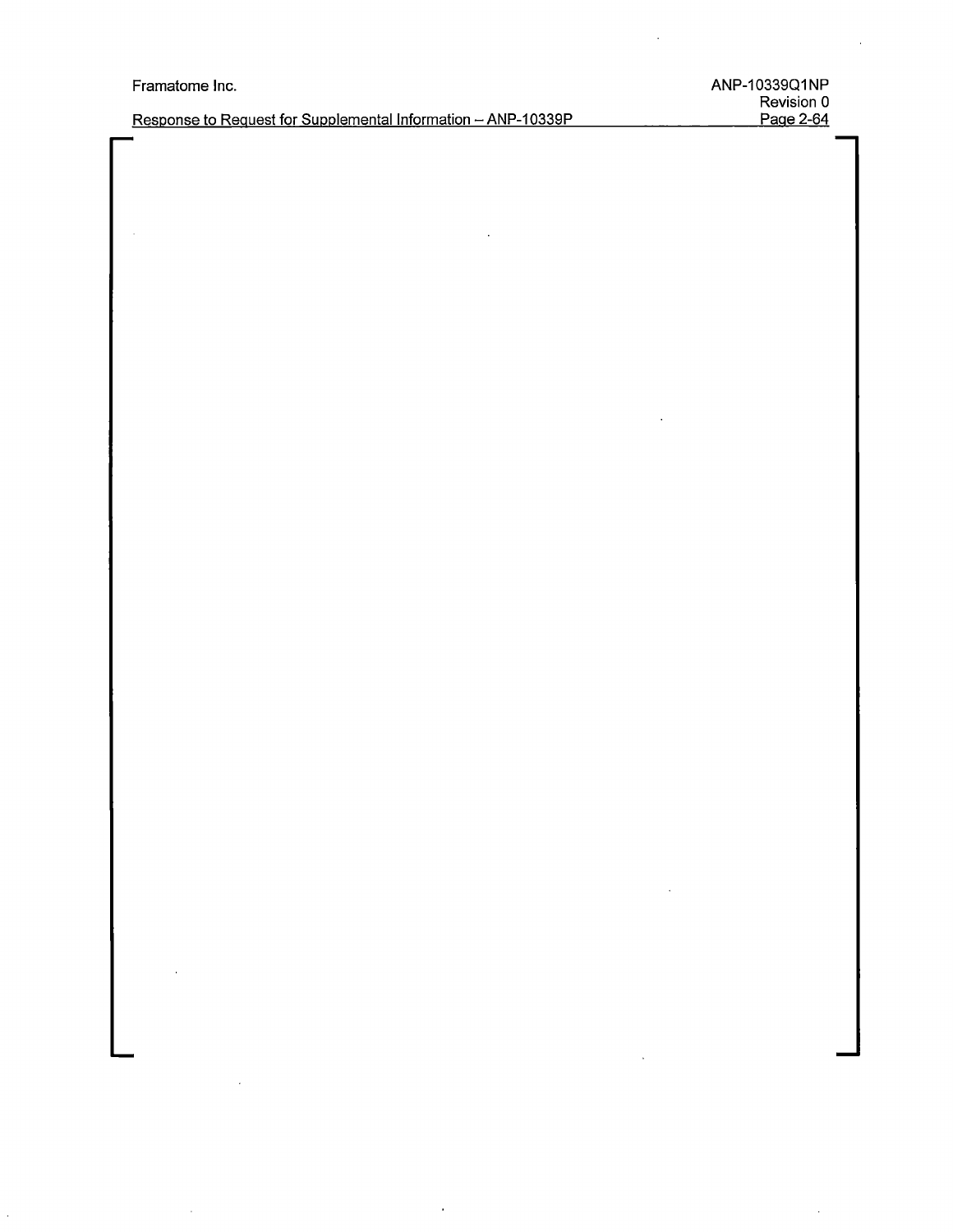| Framatome Inc.                                                | ANP-10339Q1NP<br>Revision 0 |
|---------------------------------------------------------------|-----------------------------|
| Response to Request for Supplemental Information - ANP-10339P | Page 2-65                   |
|                                                               |                             |
|                                                               |                             |
|                                                               |                             |
|                                                               |                             |
|                                                               |                             |
|                                                               |                             |
|                                                               |                             |
|                                                               |                             |

 $\mathcal{L}(\mathcal{A})$  and  $\mathcal{L}(\mathcal{A})$  .

 $\mathcal{L}_{\text{eff}}$ 

 $\mathcal{L}^{\text{max}}_{\text{max}}$  . The  $\mathcal{L}^{\text{max}}_{\text{max}}$ 

 $\label{eq:2.1} \frac{1}{\sqrt{2}}\int_{\mathbb{R}^3}\frac{1}{\sqrt{2}}\left(\frac{1}{\sqrt{2}}\right)^2\frac{1}{\sqrt{2}}\left(\frac{1}{\sqrt{2}}\right)^2\frac{1}{\sqrt{2}}\left(\frac{1}{\sqrt{2}}\right)^2\frac{1}{\sqrt{2}}\left(\frac{1}{\sqrt{2}}\right)^2\frac{1}{\sqrt{2}}\left(\frac{1}{\sqrt{2}}\right)^2\frac{1}{\sqrt{2}}\frac{1}{\sqrt{2}}\frac{1}{\sqrt{2}}\frac{1}{\sqrt{2}}\frac{1}{\sqrt{2}}\frac{1}{\sqrt{2}}$ 

 $\hat{\mathcal{L}}$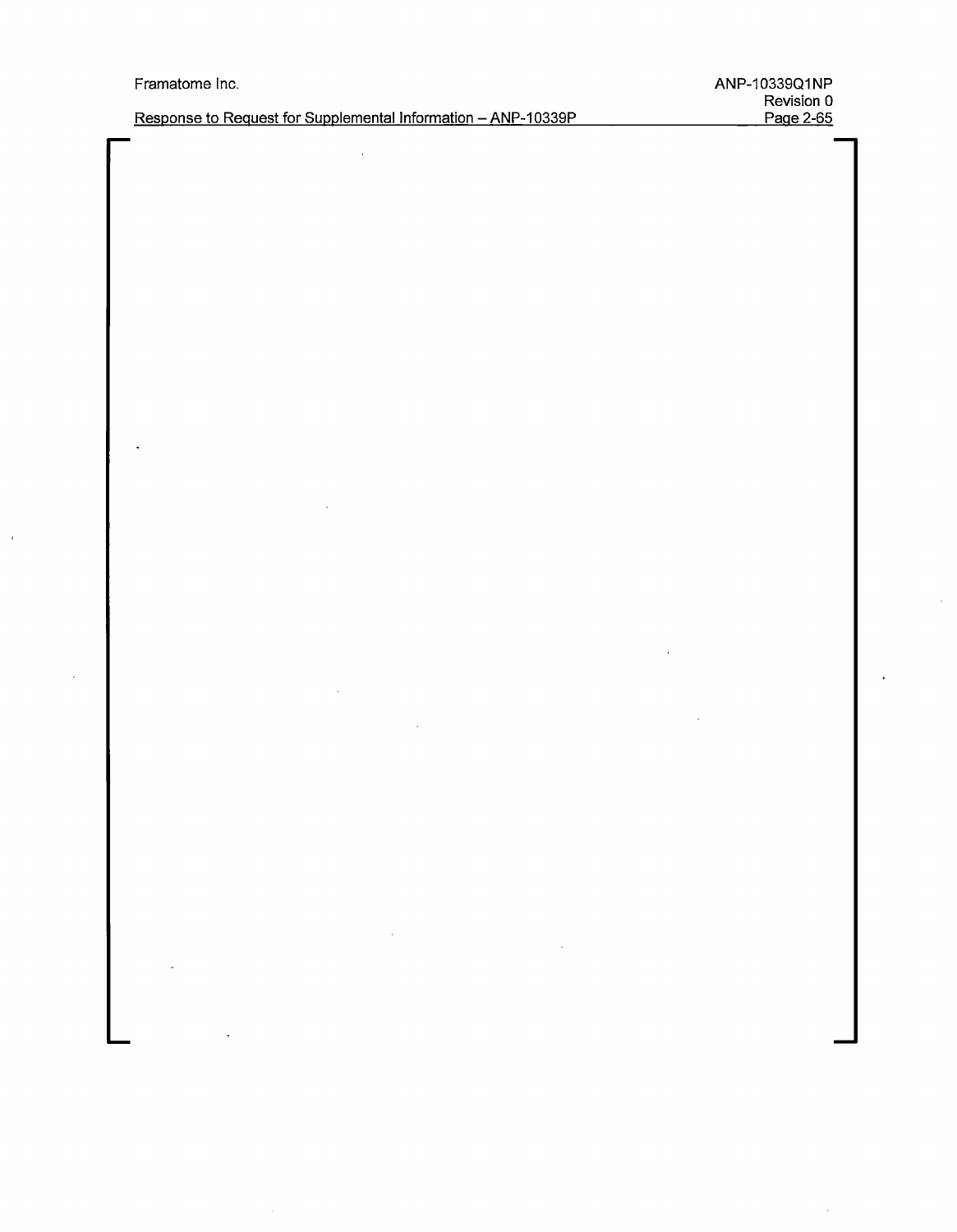| Framatome Inc.                                                | ANP-10339Q1NP<br>Revision 0 |
|---------------------------------------------------------------|-----------------------------|
| Response to Request for Supplemental Information - ANP-10339P | Page 2-66                   |
|                                                               |                             |

 $\mathcal{L}(\mathcal{L}^{\mathcal{L}})$  and  $\mathcal{L}(\mathcal{L}^{\mathcal{L}})$  . The contribution of the  $\mathcal{L}^{\mathcal{L}}$ 

 $\label{eq:2.1} \mathcal{L}(\mathcal{L}^{\mathcal{L}}_{\mathcal{L}}(\mathcal{L}^{\mathcal{L}}_{\mathcal{L}})) = \mathcal{L}(\mathcal{L}^{\mathcal{L}}_{\mathcal{L}}(\mathcal{L}^{\mathcal{L}}_{\mathcal{L}})) = \mathcal{L}(\mathcal{L}^{\mathcal{L}}_{\mathcal{L}}(\mathcal{L}^{\mathcal{L}}_{\mathcal{L}}))$ 

 $\label{eq:2.1} \mathcal{L}(\mathcal{L}^{\text{max}}_{\mathcal{L}}(\mathcal{L}^{\text{max}}_{\mathcal{L}}),\mathcal{L}^{\text{max}}_{\mathcal{L}}(\mathcal{L}^{\text{max}}_{\mathcal{L}}))$ 

 $\sim 10^{-1}$ 

ł,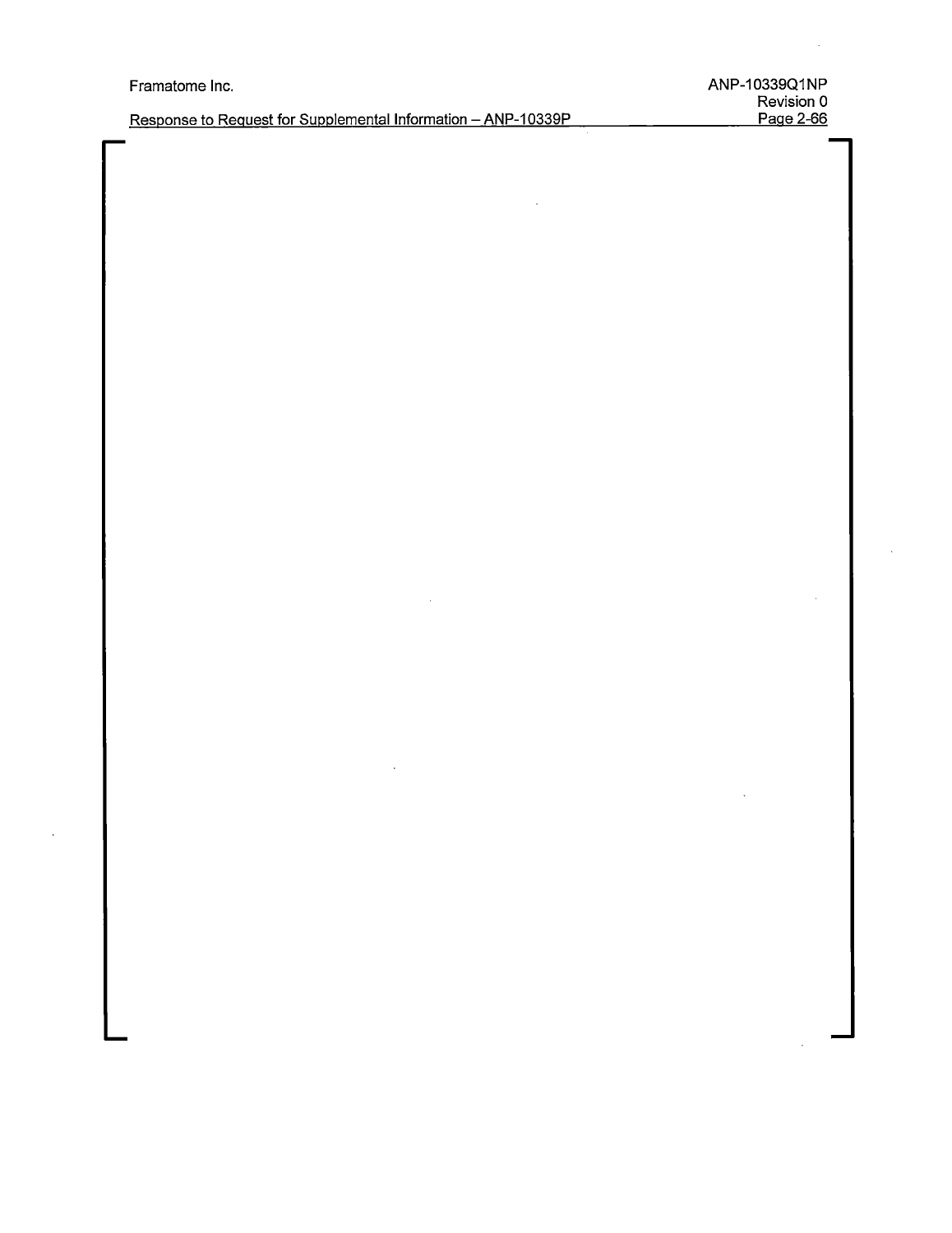$\bar{\mathcal{A}}$ 

Response to Request for Supplemental Information - ANP-10339P

 $\bar{A}$ 

 $\sim 10^{11}$  km s  $^{-1}$ 

 $\bar{\mathcal{A}}$ 

 $\sim 50$  km  $^{-1}$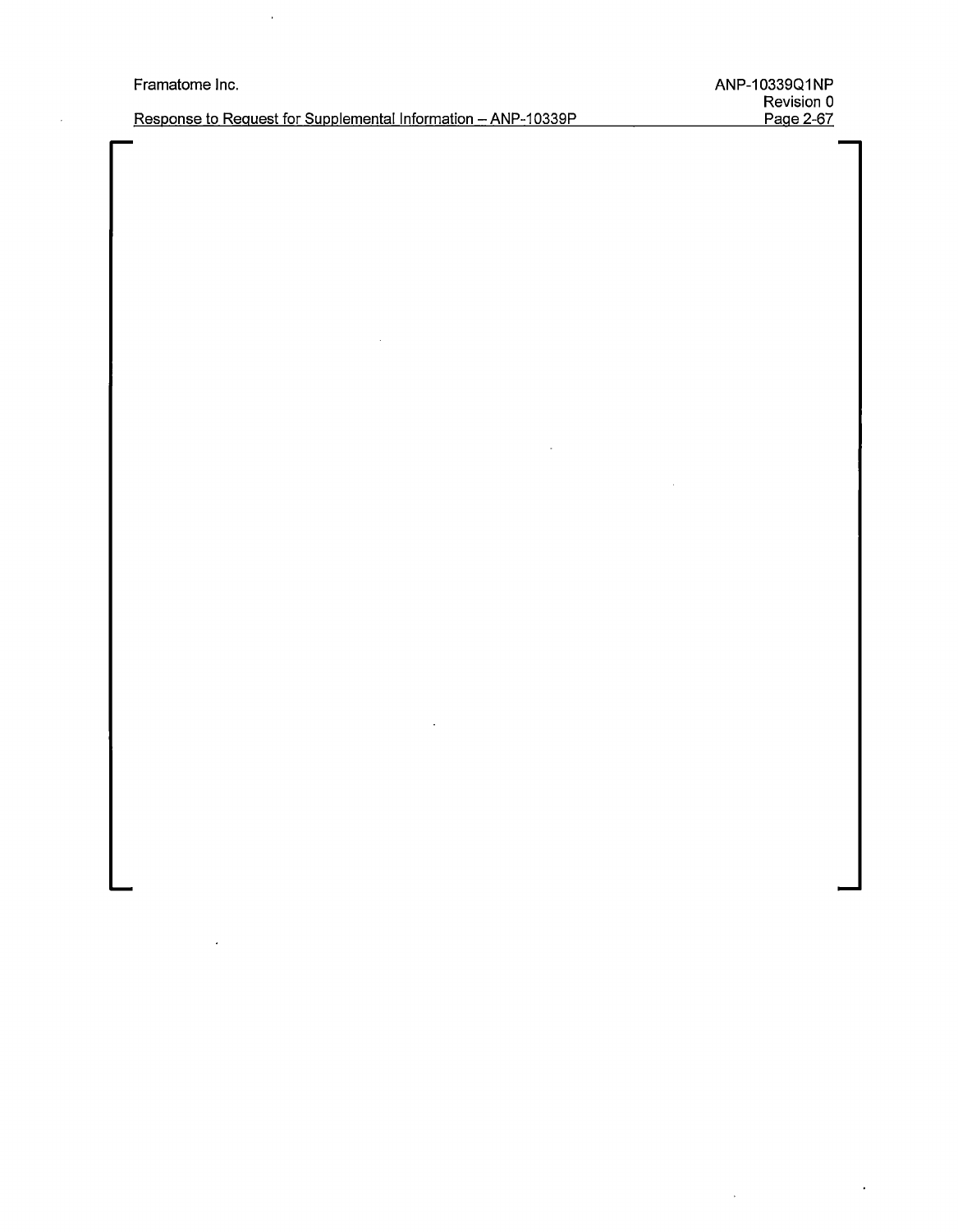| Framatome Inc.                                                | ANP-10339Q1NP           |
|---------------------------------------------------------------|-------------------------|
| Response to Request for Supplemental Information - ANP-10339P | Revision 0<br>Page 2-68 |
|                                                               |                         |

í,

 $\ddot{\phantom{a}}$ 

 $\cdot$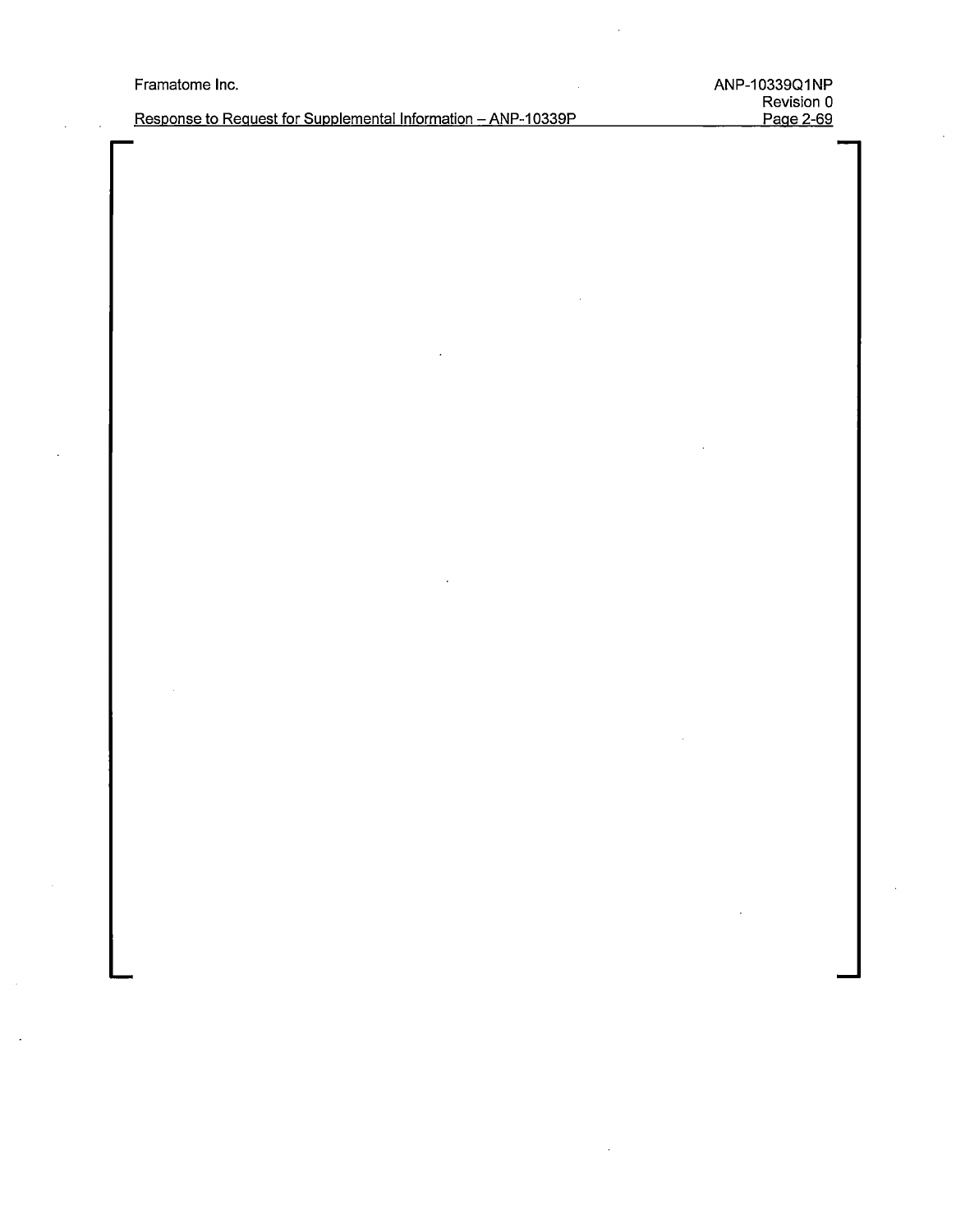Response to Request for Supplemental Information - ANP-10339P

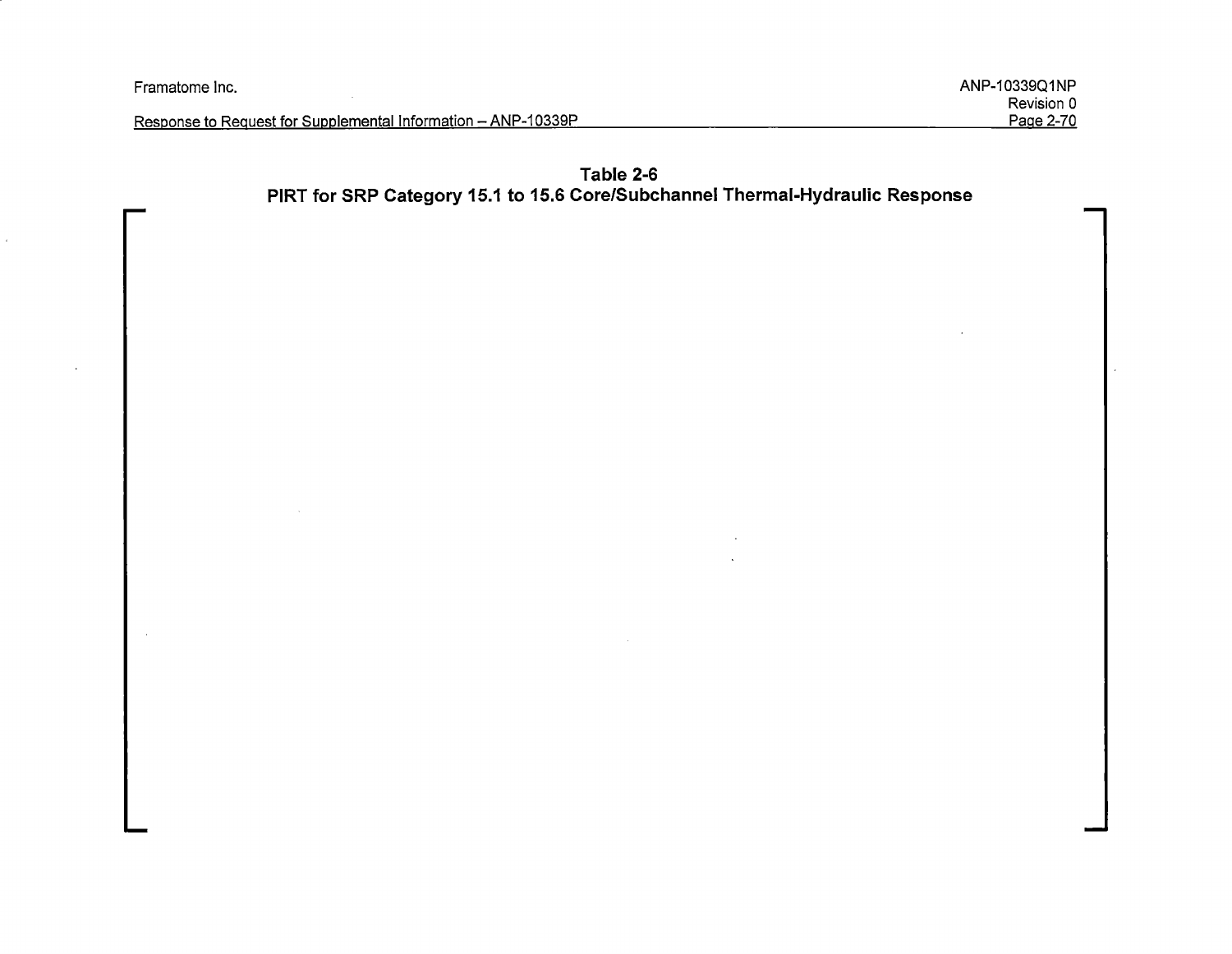$\sim$ 

Response to Request for Supplemental Information - ANP-10339P

ANP-10339Q1NP Revision 0 <u>Page 2-71</u>

 $\mathcal{A}$ 

 $\mathbf{r}$ 

| $\label{eq:2.1} \frac{d}{dt} \left( \frac{d}{dt} \right) = \frac{d}{dt} \left( \frac{d}{dt} \right) = \frac{d}{dt} \left( \frac{d}{dt} \right) = \frac{d}{dt} \left( \frac{d}{dt} \right) = \frac{d}{dt} \left( \frac{d}{dt} \right) = \frac{d}{dt} \left( \frac{d}{dt} \right) = \frac{d}{dt} \left( \frac{d}{dt} \right) = \frac{d}{dt} \left( \frac{d}{dt} \right) = \frac{d}{dt} \left( \frac{d}{dt} \right) = \frac{d}{dt} \left( \frac{d}{dt} \right) = \$ |  |
|------------------------------------------------------------------------------------------------------------------------------------------------------------------------------------------------------------------------------------------------------------------------------------------------------------------------------------------------------------------------------------------------------------------------------------------------------------------|--|
|                                                                                                                                                                                                                                                                                                                                                                                                                                                                  |  |
|                                                                                                                                                                                                                                                                                                                                                                                                                                                                  |  |
|                                                                                                                                                                                                                                                                                                                                                                                                                                                                  |  |
|                                                                                                                                                                                                                                                                                                                                                                                                                                                                  |  |
|                                                                                                                                                                                                                                                                                                                                                                                                                                                                  |  |
|                                                                                                                                                                                                                                                                                                                                                                                                                                                                  |  |
|                                                                                                                                                                                                                                                                                                                                                                                                                                                                  |  |
|                                                                                                                                                                                                                                                                                                                                                                                                                                                                  |  |
|                                                                                                                                                                                                                                                                                                                                                                                                                                                                  |  |
|                                                                                                                                                                                                                                                                                                                                                                                                                                                                  |  |
|                                                                                                                                                                                                                                                                                                                                                                                                                                                                  |  |
|                                                                                                                                                                                                                                                                                                                                                                                                                                                                  |  |
|                                                                                                                                                                                                                                                                                                                                                                                                                                                                  |  |
|                                                                                                                                                                                                                                                                                                                                                                                                                                                                  |  |
|                                                                                                                                                                                                                                                                                                                                                                                                                                                                  |  |
|                                                                                                                                                                                                                                                                                                                                                                                                                                                                  |  |
|                                                                                                                                                                                                                                                                                                                                                                                                                                                                  |  |
|                                                                                                                                                                                                                                                                                                                                                                                                                                                                  |  |
| $\mathcal{L}^{\mathcal{L}}(\mathcal{L}^{\mathcal{L}})$ and $\mathcal{L}^{\mathcal{L}}(\mathcal{L}^{\mathcal{L}})$ and $\mathcal{L}^{\mathcal{L}}(\mathcal{L}^{\mathcal{L}})$ . In the case of                                                                                                                                                                                                                                                                    |  |
|                                                                                                                                                                                                                                                                                                                                                                                                                                                                  |  |
|                                                                                                                                                                                                                                                                                                                                                                                                                                                                  |  |
|                                                                                                                                                                                                                                                                                                                                                                                                                                                                  |  |
|                                                                                                                                                                                                                                                                                                                                                                                                                                                                  |  |
| $\mathcal{L}(\mathcal{L}(\mathcal{L}(\mathcal{L}(\mathcal{L}(\mathcal{L}(\mathcal{L}(\mathcal{L}(\mathcal{L}(\mathcal{L}(\mathcal{L}(\mathcal{L}(\mathcal{L}(\mathcal{L}(\mathcal{L}(\mathcal{L}(\mathcal{L}(\mathcal{L}(\mathcal{L}(\mathcal{L}(\mathcal{L}(\mathcal{L}(\mathcal{L}(\mathcal{L}(\mathcal{L}(\mathcal{L}(\mathcal{L}(\mathcal{L}(\mathcal{L}(\mathcal{L}(\mathcal{L}(\mathcal{L}(\mathcal{L}(\mathcal{L}(\mathcal{L}(\mathcal{L}(\mathcal{$      |  |
|                                                                                                                                                                                                                                                                                                                                                                                                                                                                  |  |
|                                                                                                                                                                                                                                                                                                                                                                                                                                                                  |  |
|                                                                                                                                                                                                                                                                                                                                                                                                                                                                  |  |
|                                                                                                                                                                                                                                                                                                                                                                                                                                                                  |  |
|                                                                                                                                                                                                                                                                                                                                                                                                                                                                  |  |
|                                                                                                                                                                                                                                                                                                                                                                                                                                                                  |  |
|                                                                                                                                                                                                                                                                                                                                                                                                                                                                  |  |
|                                                                                                                                                                                                                                                                                                                                                                                                                                                                  |  |
|                                                                                                                                                                                                                                                                                                                                                                                                                                                                  |  |
|                                                                                                                                                                                                                                                                                                                                                                                                                                                                  |  |
|                                                                                                                                                                                                                                                                                                                                                                                                                                                                  |  |
|                                                                                                                                                                                                                                                                                                                                                                                                                                                                  |  |
|                                                                                                                                                                                                                                                                                                                                                                                                                                                                  |  |
|                                                                                                                                                                                                                                                                                                                                                                                                                                                                  |  |
|                                                                                                                                                                                                                                                                                                                                                                                                                                                                  |  |
|                                                                                                                                                                                                                                                                                                                                                                                                                                                                  |  |
|                                                                                                                                                                                                                                                                                                                                                                                                                                                                  |  |
|                                                                                                                                                                                                                                                                                                                                                                                                                                                                  |  |
|                                                                                                                                                                                                                                                                                                                                                                                                                                                                  |  |
|                                                                                                                                                                                                                                                                                                                                                                                                                                                                  |  |
|                                                                                                                                                                                                                                                                                                                                                                                                                                                                  |  |
|                                                                                                                                                                                                                                                                                                                                                                                                                                                                  |  |
|                                                                                                                                                                                                                                                                                                                                                                                                                                                                  |  |
|                                                                                                                                                                                                                                                                                                                                                                                                                                                                  |  |
|                                                                                                                                                                                                                                                                                                                                                                                                                                                                  |  |
|                                                                                                                                                                                                                                                                                                                                                                                                                                                                  |  |
|                                                                                                                                                                                                                                                                                                                                                                                                                                                                  |  |
|                                                                                                                                                                                                                                                                                                                                                                                                                                                                  |  |
|                                                                                                                                                                                                                                                                                                                                                                                                                                                                  |  |

 $\mathcal{L}_{\mathbf{r}}$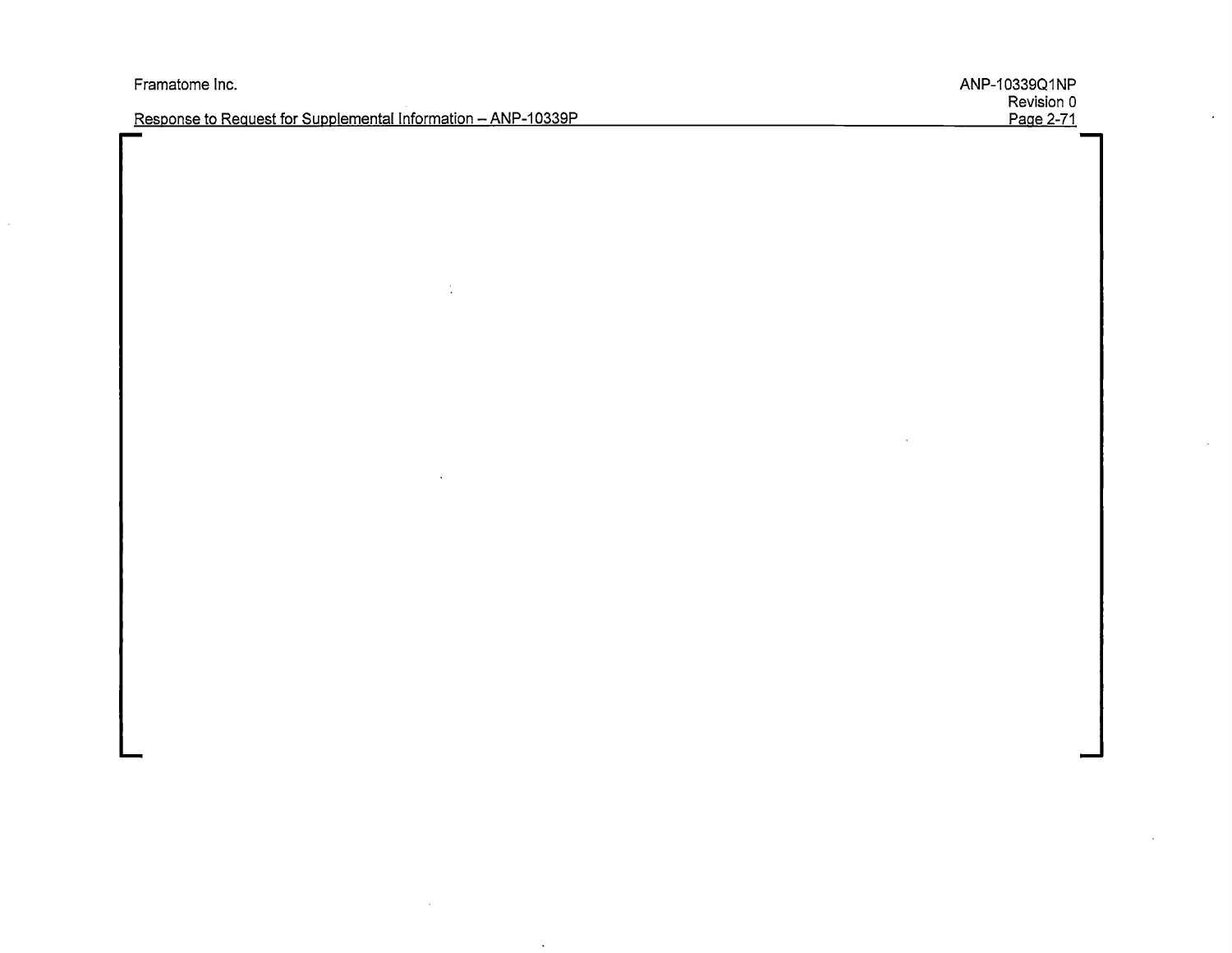| Framatome Inc. |  |
|----------------|--|
|----------------|--|

 $\ddot{\phantom{a}}$ 

 $\bar{A}$ 

 $\sim$ 

<u>Response to Request for Supplemental Information – ANP-10339P\_</u>

┓

 $\tilde{\phantom{a}}$ 

 $\hat{\mathbf{v}}$ 

|                                                                                                                                       | $\mathcal{L}^{\mathcal{L}}(\mathcal{A})$ .                                                                                                                                                                                                                                                                                                                                                                                                                  |                                                                                                                                                                                                                                                                                                                                                                                                                                                             |
|---------------------------------------------------------------------------------------------------------------------------------------|-------------------------------------------------------------------------------------------------------------------------------------------------------------------------------------------------------------------------------------------------------------------------------------------------------------------------------------------------------------------------------------------------------------------------------------------------------------|-------------------------------------------------------------------------------------------------------------------------------------------------------------------------------------------------------------------------------------------------------------------------------------------------------------------------------------------------------------------------------------------------------------------------------------------------------------|
| $\epsilon$ .                                                                                                                          |                                                                                                                                                                                                                                                                                                                                                                                                                                                             |                                                                                                                                                                                                                                                                                                                                                                                                                                                             |
|                                                                                                                                       |                                                                                                                                                                                                                                                                                                                                                                                                                                                             |                                                                                                                                                                                                                                                                                                                                                                                                                                                             |
|                                                                                                                                       |                                                                                                                                                                                                                                                                                                                                                                                                                                                             |                                                                                                                                                                                                                                                                                                                                                                                                                                                             |
| $\mathcal{O}(\mathcal{O}_\mathcal{O})$ . The second contribution of the second contribution of $\mathcal{O}(\mathcal{O}_\mathcal{O})$ |                                                                                                                                                                                                                                                                                                                                                                                                                                                             |                                                                                                                                                                                                                                                                                                                                                                                                                                                             |
|                                                                                                                                       |                                                                                                                                                                                                                                                                                                                                                                                                                                                             |                                                                                                                                                                                                                                                                                                                                                                                                                                                             |
|                                                                                                                                       |                                                                                                                                                                                                                                                                                                                                                                                                                                                             |                                                                                                                                                                                                                                                                                                                                                                                                                                                             |
|                                                                                                                                       |                                                                                                                                                                                                                                                                                                                                                                                                                                                             |                                                                                                                                                                                                                                                                                                                                                                                                                                                             |
|                                                                                                                                       |                                                                                                                                                                                                                                                                                                                                                                                                                                                             |                                                                                                                                                                                                                                                                                                                                                                                                                                                             |
|                                                                                                                                       |                                                                                                                                                                                                                                                                                                                                                                                                                                                             |                                                                                                                                                                                                                                                                                                                                                                                                                                                             |
|                                                                                                                                       |                                                                                                                                                                                                                                                                                                                                                                                                                                                             |                                                                                                                                                                                                                                                                                                                                                                                                                                                             |
|                                                                                                                                       |                                                                                                                                                                                                                                                                                                                                                                                                                                                             |                                                                                                                                                                                                                                                                                                                                                                                                                                                             |
|                                                                                                                                       |                                                                                                                                                                                                                                                                                                                                                                                                                                                             |                                                                                                                                                                                                                                                                                                                                                                                                                                                             |
|                                                                                                                                       |                                                                                                                                                                                                                                                                                                                                                                                                                                                             |                                                                                                                                                                                                                                                                                                                                                                                                                                                             |
|                                                                                                                                       |                                                                                                                                                                                                                                                                                                                                                                                                                                                             |                                                                                                                                                                                                                                                                                                                                                                                                                                                             |
|                                                                                                                                       |                                                                                                                                                                                                                                                                                                                                                                                                                                                             |                                                                                                                                                                                                                                                                                                                                                                                                                                                             |
|                                                                                                                                       |                                                                                                                                                                                                                                                                                                                                                                                                                                                             |                                                                                                                                                                                                                                                                                                                                                                                                                                                             |
|                                                                                                                                       |                                                                                                                                                                                                                                                                                                                                                                                                                                                             |                                                                                                                                                                                                                                                                                                                                                                                                                                                             |
|                                                                                                                                       |                                                                                                                                                                                                                                                                                                                                                                                                                                                             |                                                                                                                                                                                                                                                                                                                                                                                                                                                             |
|                                                                                                                                       | $\mathcal{L}(\mathcal{L}(\mathcal{L}(\mathcal{L}(\mathcal{L}(\mathcal{L}(\mathcal{L}(\mathcal{L}(\mathcal{L}(\mathcal{L}(\mathcal{L}(\mathcal{L}(\mathcal{L}(\mathcal{L}(\mathcal{L}(\mathcal{L}(\mathcal{L}(\mathcal{L}(\mathcal{L}(\mathcal{L}(\mathcal{L}(\mathcal{L}(\mathcal{L}(\mathcal{L}(\mathcal{L}(\mathcal{L}(\mathcal{L}(\mathcal{L}(\mathcal{L}(\mathcal{L}(\mathcal{L}(\mathcal{L}(\mathcal{L}(\mathcal{L}(\mathcal{L}(\mathcal{L}(\mathcal{$ |                                                                                                                                                                                                                                                                                                                                                                                                                                                             |
|                                                                                                                                       |                                                                                                                                                                                                                                                                                                                                                                                                                                                             |                                                                                                                                                                                                                                                                                                                                                                                                                                                             |
|                                                                                                                                       |                                                                                                                                                                                                                                                                                                                                                                                                                                                             |                                                                                                                                                                                                                                                                                                                                                                                                                                                             |
|                                                                                                                                       |                                                                                                                                                                                                                                                                                                                                                                                                                                                             |                                                                                                                                                                                                                                                                                                                                                                                                                                                             |
|                                                                                                                                       |                                                                                                                                                                                                                                                                                                                                                                                                                                                             |                                                                                                                                                                                                                                                                                                                                                                                                                                                             |
|                                                                                                                                       | $\mathcal{L}(\mathcal{L}(\mathcal{L}))$ and $\mathcal{L}(\mathcal{L}(\mathcal{L}))$ . The contribution of the contribution of the contribution of $\mathcal{L}(\mathcal{L})$                                                                                                                                                                                                                                                                                |                                                                                                                                                                                                                                                                                                                                                                                                                                                             |
|                                                                                                                                       |                                                                                                                                                                                                                                                                                                                                                                                                                                                             |                                                                                                                                                                                                                                                                                                                                                                                                                                                             |
|                                                                                                                                       | $\mathcal{O}(\mathcal{O}_\mathcal{O})$ . The contract of the contract of the contract of the contract of the contract of the contract of the contract of the contract of the contract of the contract of the contract of the contract of the co                                                                                                                                                                                                             |                                                                                                                                                                                                                                                                                                                                                                                                                                                             |
|                                                                                                                                       |                                                                                                                                                                                                                                                                                                                                                                                                                                                             | $\mathcal{L}(\mathcal{L}(\mathcal{L}(\mathcal{L}(\mathcal{L}(\mathcal{L}(\mathcal{L}(\mathcal{L}(\mathcal{L}(\mathcal{L}(\mathcal{L}(\mathcal{L}(\mathcal{L}(\mathcal{L}(\mathcal{L}(\mathcal{L}(\mathcal{L}(\mathcal{L}(\mathcal{L}(\mathcal{L}(\mathcal{L}(\mathcal{L}(\mathcal{L}(\mathcal{L}(\mathcal{L}(\mathcal{L}(\mathcal{L}(\mathcal{L}(\mathcal{L}(\mathcal{L}(\mathcal{L}(\mathcal{L}(\mathcal{L}(\mathcal{L}(\mathcal{L}(\mathcal{L}(\mathcal{$ |
|                                                                                                                                       |                                                                                                                                                                                                                                                                                                                                                                                                                                                             |                                                                                                                                                                                                                                                                                                                                                                                                                                                             |
|                                                                                                                                       |                                                                                                                                                                                                                                                                                                                                                                                                                                                             |                                                                                                                                                                                                                                                                                                                                                                                                                                                             |
|                                                                                                                                       |                                                                                                                                                                                                                                                                                                                                                                                                                                                             |                                                                                                                                                                                                                                                                                                                                                                                                                                                             |
|                                                                                                                                       |                                                                                                                                                                                                                                                                                                                                                                                                                                                             |                                                                                                                                                                                                                                                                                                                                                                                                                                                             |
|                                                                                                                                       |                                                                                                                                                                                                                                                                                                                                                                                                                                                             |                                                                                                                                                                                                                                                                                                                                                                                                                                                             |
|                                                                                                                                       |                                                                                                                                                                                                                                                                                                                                                                                                                                                             |                                                                                                                                                                                                                                                                                                                                                                                                                                                             |
|                                                                                                                                       | $\mathcal{L}(\mathcal{L}(\mathcal{L}))$ and $\mathcal{L}(\mathcal{L}(\mathcal{L}))$ . The contribution of $\mathcal{L}(\mathcal{L})$                                                                                                                                                                                                                                                                                                                        |                                                                                                                                                                                                                                                                                                                                                                                                                                                             |
|                                                                                                                                       |                                                                                                                                                                                                                                                                                                                                                                                                                                                             | $\sim 100$ km s $^{-1}$                                                                                                                                                                                                                                                                                                                                                                                                                                     |
|                                                                                                                                       |                                                                                                                                                                                                                                                                                                                                                                                                                                                             |                                                                                                                                                                                                                                                                                                                                                                                                                                                             |
|                                                                                                                                       |                                                                                                                                                                                                                                                                                                                                                                                                                                                             |                                                                                                                                                                                                                                                                                                                                                                                                                                                             |
|                                                                                                                                       |                                                                                                                                                                                                                                                                                                                                                                                                                                                             |                                                                                                                                                                                                                                                                                                                                                                                                                                                             |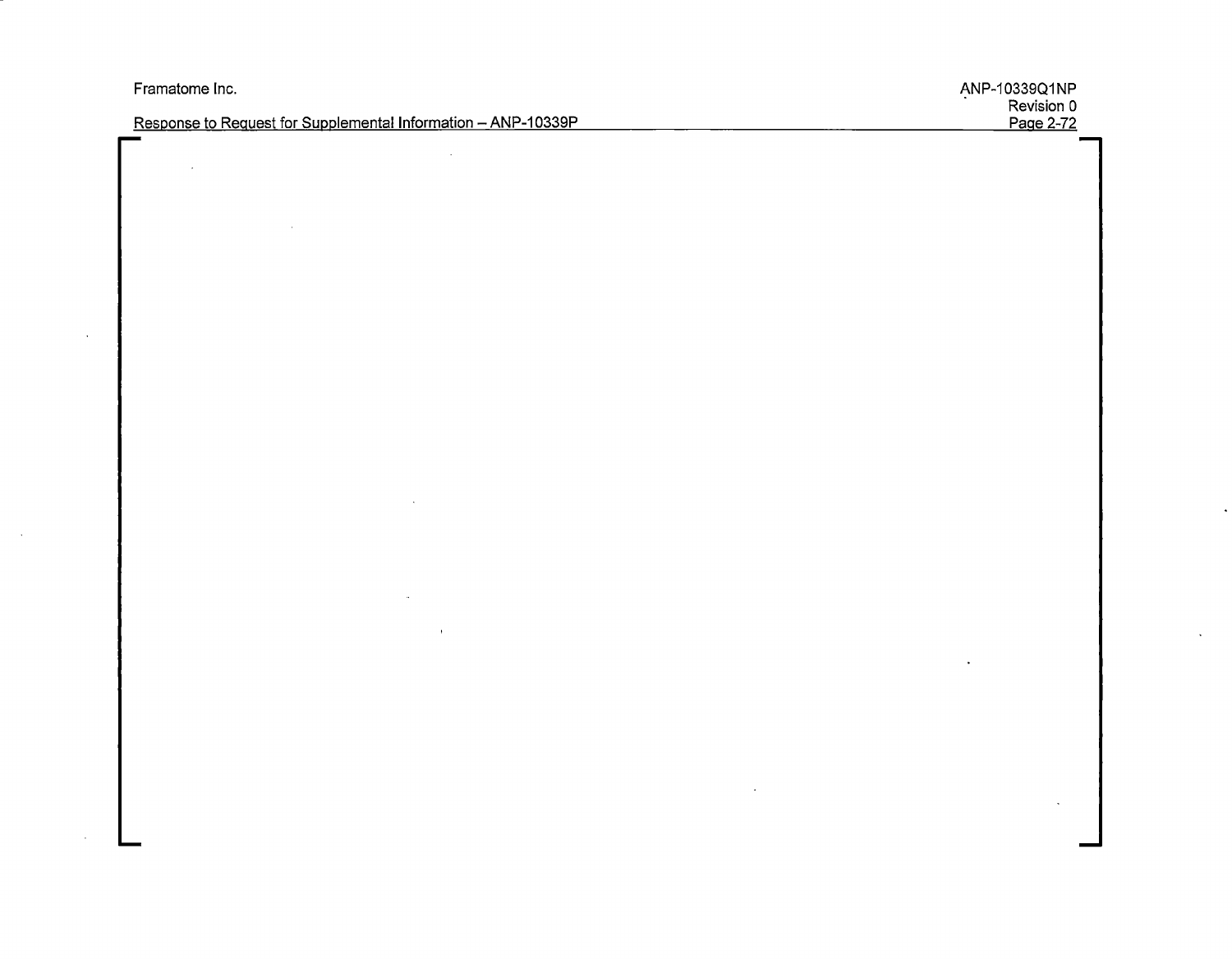| Framatome Inc.                                                | ANP-10339Q1NP<br>Revision 0 |
|---------------------------------------------------------------|-----------------------------|
| Response to Request for Supplemental Information - ANP-10339P | Page 2-73                   |
|                                                               |                             |
| $\bullet$                                                     |                             |
|                                                               |                             |
|                                                               |                             |
|                                                               |                             |

the contract of the contract of the contract of

 $\mathcal{L}(\mathcal{A})$  and  $\mathcal{L}(\mathcal{A})$  are the set of the set of  $\mathcal{L}(\mathcal{A})$ 

 $\mathcal{L}(\mathcal{L}(\mathcal{L}))$  and  $\mathcal{L}(\mathcal{L}(\mathcal{L}))$  . The contribution of  $\mathcal{L}(\mathcal{L})$ 

 $\mathcal{L}^{\text{max}}_{\text{max}}$ 

 $\mathcal{L}(\mathcal{L})$  and  $\mathcal{L}(\mathcal{L})$  are the set of the set of the set of  $\mathcal{L}(\mathcal{L})$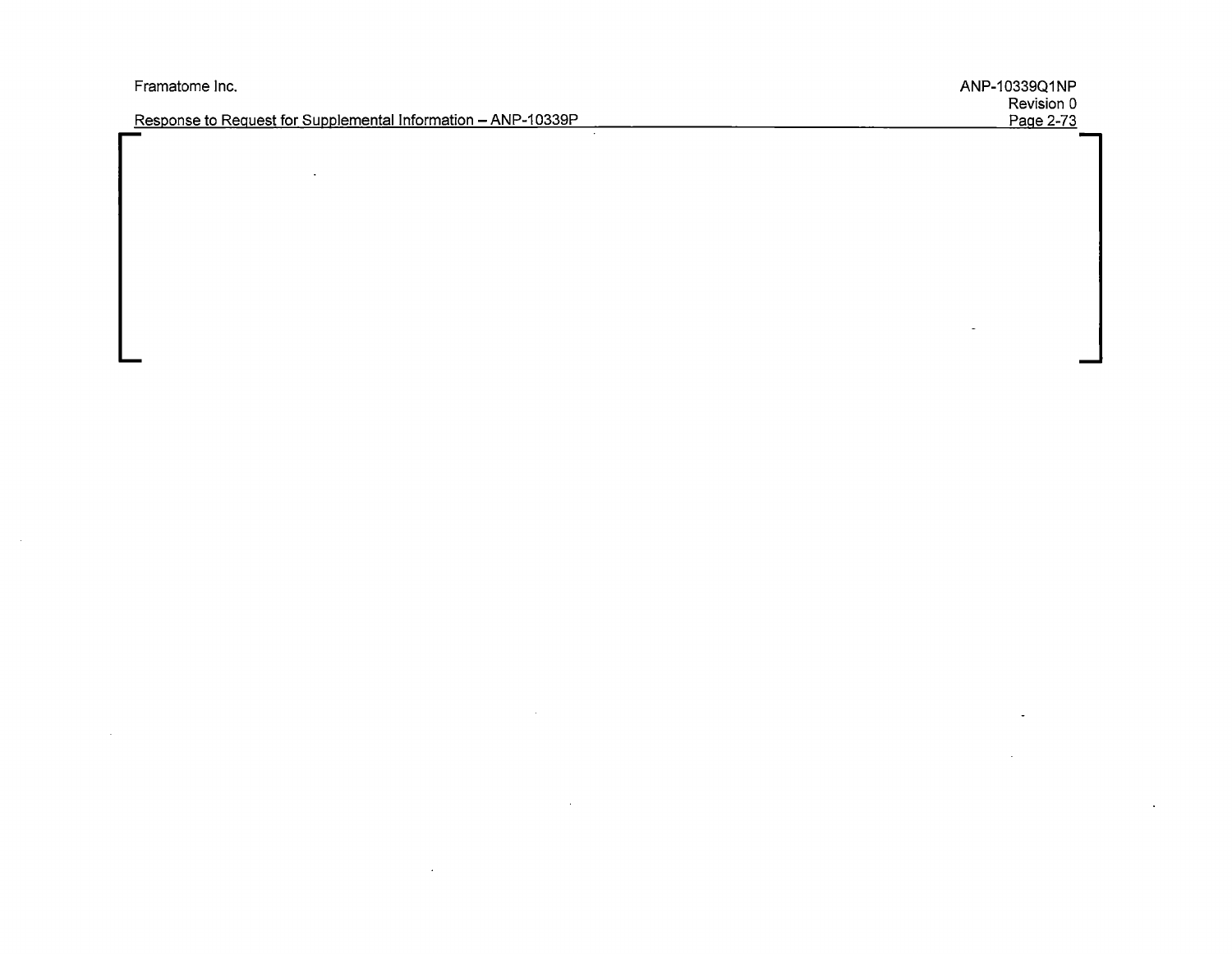| Framatome Inc. |  |
|----------------|--|
|----------------|--|

Response to Request for Supplemental Information - ANP-10339P

 $\ddot{\phantom{a}}$  .

ANP-10339Q1NP Revision 0 Page 2-74

**Table 2-7 PIRT for SRP Category 15.1 to 15.6 Core Neutronic Response**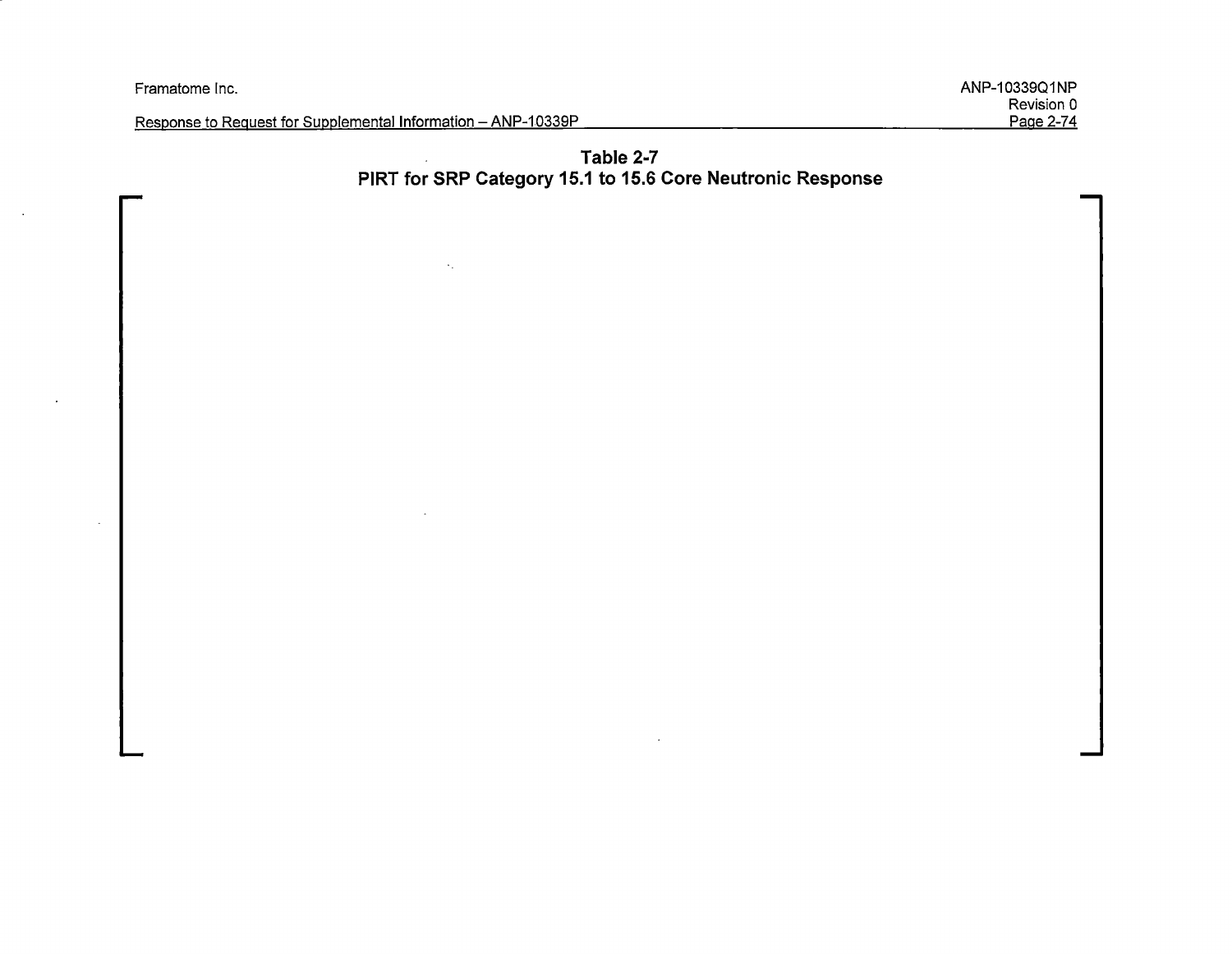$\Delta$ 

 $\blacksquare$ 

 $\sim$ 

 $\sim$ 

Response to Request for Supplemental Information - ANP-10339P

ANP-10339Q1NP Revision 0 Page 2-75

|                           |                                                                                                                                                                                                                                                                                                                                                                                                                                                             |                                                                                 | and the state of the                      |  |
|---------------------------|-------------------------------------------------------------------------------------------------------------------------------------------------------------------------------------------------------------------------------------------------------------------------------------------------------------------------------------------------------------------------------------------------------------------------------------------------------------|---------------------------------------------------------------------------------|-------------------------------------------|--|
|                           |                                                                                                                                                                                                                                                                                                                                                                                                                                                             |                                                                                 |                                           |  |
|                           |                                                                                                                                                                                                                                                                                                                                                                                                                                                             |                                                                                 |                                           |  |
|                           |                                                                                                                                                                                                                                                                                                                                                                                                                                                             |                                                                                 |                                           |  |
|                           | the contract of the contract of the contract of the contract of                                                                                                                                                                                                                                                                                                                                                                                             |                                                                                 |                                           |  |
|                           |                                                                                                                                                                                                                                                                                                                                                                                                                                                             |                                                                                 |                                           |  |
|                           | the contract of the state of the contract                                                                                                                                                                                                                                                                                                                                                                                                                   |                                                                                 |                                           |  |
|                           |                                                                                                                                                                                                                                                                                                                                                                                                                                                             |                                                                                 |                                           |  |
|                           | $\mathcal{L}(\mathcal{L}(\mathcal{L}(\mathcal{L}(\mathcal{L}(\mathcal{L}(\mathcal{L}(\mathcal{L}(\mathcal{L}(\mathcal{L}(\mathcal{L}(\mathcal{L}(\mathcal{L}(\mathcal{L}(\mathcal{L}(\mathcal{L}(\mathcal{L}(\mathcal{L}(\mathcal{L}(\mathcal{L}(\mathcal{L}(\mathcal{L}(\mathcal{L}(\mathcal{L}(\mathcal{L}(\mathcal{L}(\mathcal{L}(\mathcal{L}(\mathcal{L}(\mathcal{L}(\mathcal{L}(\mathcal{L}(\mathcal{L}(\mathcal{L}(\mathcal{L}(\mathcal{L}(\mathcal{$ |                                                                                 | the control of the control of the control |  |
|                           |                                                                                                                                                                                                                                                                                                                                                                                                                                                             |                                                                                 |                                           |  |
|                           |                                                                                                                                                                                                                                                                                                                                                                                                                                                             | the contract of the contract of the contract of the contract of the contract of |                                           |  |
|                           |                                                                                                                                                                                                                                                                                                                                                                                                                                                             |                                                                                 |                                           |  |
|                           |                                                                                                                                                                                                                                                                                                                                                                                                                                                             |                                                                                 |                                           |  |
| <b>Service Contractor</b> |                                                                                                                                                                                                                                                                                                                                                                                                                                                             | the contract of the contract of the contract of the                             |                                           |  |
|                           |                                                                                                                                                                                                                                                                                                                                                                                                                                                             |                                                                                 |                                           |  |
|                           |                                                                                                                                                                                                                                                                                                                                                                                                                                                             |                                                                                 |                                           |  |
|                           |                                                                                                                                                                                                                                                                                                                                                                                                                                                             |                                                                                 |                                           |  |
|                           |                                                                                                                                                                                                                                                                                                                                                                                                                                                             |                                                                                 |                                           |  |
|                           |                                                                                                                                                                                                                                                                                                                                                                                                                                                             |                                                                                 |                                           |  |
|                           |                                                                                                                                                                                                                                                                                                                                                                                                                                                             |                                                                                 |                                           |  |
|                           |                                                                                                                                                                                                                                                                                                                                                                                                                                                             |                                                                                 |                                           |  |
|                           |                                                                                                                                                                                                                                                                                                                                                                                                                                                             |                                                                                 |                                           |  |
|                           |                                                                                                                                                                                                                                                                                                                                                                                                                                                             |                                                                                 |                                           |  |
|                           |                                                                                                                                                                                                                                                                                                                                                                                                                                                             |                                                                                 |                                           |  |
|                           |                                                                                                                                                                                                                                                                                                                                                                                                                                                             |                                                                                 |                                           |  |
|                           |                                                                                                                                                                                                                                                                                                                                                                                                                                                             |                                                                                 |                                           |  |
|                           |                                                                                                                                                                                                                                                                                                                                                                                                                                                             |                                                                                 |                                           |  |
|                           |                                                                                                                                                                                                                                                                                                                                                                                                                                                             | the contract of the contract of the contract of                                 |                                           |  |
|                           |                                                                                                                                                                                                                                                                                                                                                                                                                                                             |                                                                                 |                                           |  |
|                           |                                                                                                                                                                                                                                                                                                                                                                                                                                                             |                                                                                 |                                           |  |
|                           |                                                                                                                                                                                                                                                                                                                                                                                                                                                             |                                                                                 |                                           |  |
|                           |                                                                                                                                                                                                                                                                                                                                                                                                                                                             |                                                                                 |                                           |  |
|                           |                                                                                                                                                                                                                                                                                                                                                                                                                                                             |                                                                                 |                                           |  |
|                           |                                                                                                                                                                                                                                                                                                                                                                                                                                                             |                                                                                 |                                           |  |
|                           |                                                                                                                                                                                                                                                                                                                                                                                                                                                             |                                                                                 |                                           |  |
|                           |                                                                                                                                                                                                                                                                                                                                                                                                                                                             |                                                                                 |                                           |  |
|                           |                                                                                                                                                                                                                                                                                                                                                                                                                                                             |                                                                                 |                                           |  |
|                           |                                                                                                                                                                                                                                                                                                                                                                                                                                                             |                                                                                 |                                           |  |
|                           |                                                                                                                                                                                                                                                                                                                                                                                                                                                             |                                                                                 |                                           |  |
|                           |                                                                                                                                                                                                                                                                                                                                                                                                                                                             |                                                                                 |                                           |  |
|                           |                                                                                                                                                                                                                                                                                                                                                                                                                                                             |                                                                                 |                                           |  |
|                           |                                                                                                                                                                                                                                                                                                                                                                                                                                                             |                                                                                 |                                           |  |
|                           |                                                                                                                                                                                                                                                                                                                                                                                                                                                             |                                                                                 |                                           |  |
|                           |                                                                                                                                                                                                                                                                                                                                                                                                                                                             |                                                                                 |                                           |  |
|                           |                                                                                                                                                                                                                                                                                                                                                                                                                                                             |                                                                                 |                                           |  |
|                           |                                                                                                                                                                                                                                                                                                                                                                                                                                                             |                                                                                 |                                           |  |
|                           |                                                                                                                                                                                                                                                                                                                                                                                                                                                             |                                                                                 |                                           |  |
|                           |                                                                                                                                                                                                                                                                                                                                                                                                                                                             |                                                                                 |                                           |  |
|                           |                                                                                                                                                                                                                                                                                                                                                                                                                                                             |                                                                                 |                                           |  |

 $\mathcal{L}$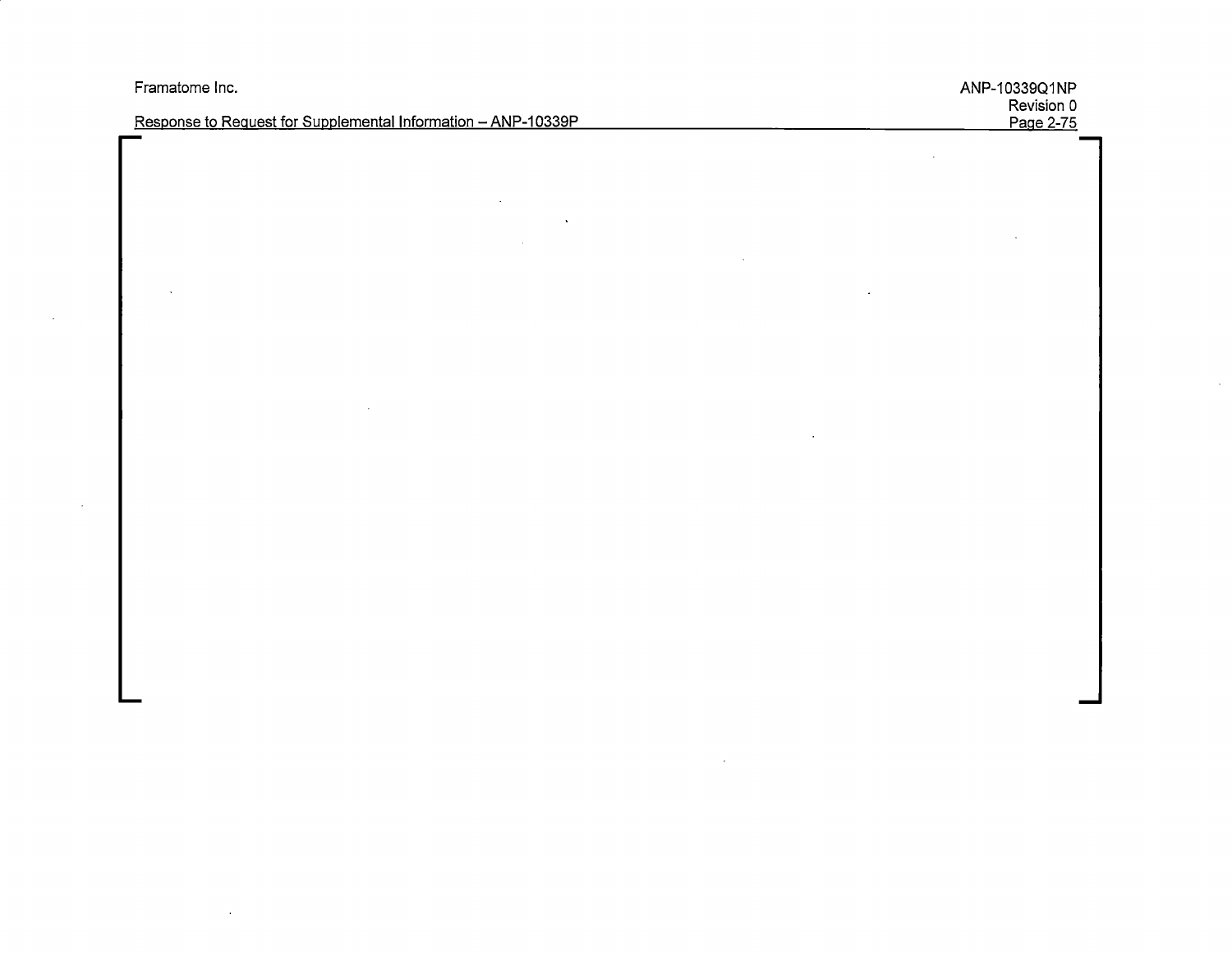| Framatome Inc. |  |
|----------------|--|
|----------------|--|

 $\sim$ 

Response to Request for Supplemental Information - ANP-10339P

┑

 $\overline{\phantom{a}}$ 

| $\mathcal{L}(\mathcal{L}(\mathcal{L}(\mathcal{L}(\mathcal{L}(\mathcal{L}(\mathcal{L}(\mathcal{L}(\mathcal{L}(\mathcal{L}(\mathcal{L}(\mathcal{L}(\mathcal{L}(\mathcal{L}(\mathcal{L}(\mathcal{L}(\mathcal{L}(\mathcal{L}(\mathcal{L}(\mathcal{L}(\mathcal{L}(\mathcal{L}(\mathcal{L}(\mathcal{L}(\mathcal{L}(\mathcal{L}(\mathcal{L}(\mathcal{L}(\mathcal{L}(\mathcal{L}(\mathcal{L}(\mathcal{L}(\mathcal{L}(\mathcal{L}(\mathcal{L}(\mathcal{L}(\mathcal{$ |                                                                                                                                                                                                                                                                                                                                                                                                                                                             |                                   |  |
|-------------------------------------------------------------------------------------------------------------------------------------------------------------------------------------------------------------------------------------------------------------------------------------------------------------------------------------------------------------------------------------------------------------------------------------------------------------|-------------------------------------------------------------------------------------------------------------------------------------------------------------------------------------------------------------------------------------------------------------------------------------------------------------------------------------------------------------------------------------------------------------------------------------------------------------|-----------------------------------|--|
|                                                                                                                                                                                                                                                                                                                                                                                                                                                             |                                                                                                                                                                                                                                                                                                                                                                                                                                                             | the control of the control of the |  |
|                                                                                                                                                                                                                                                                                                                                                                                                                                                             |                                                                                                                                                                                                                                                                                                                                                                                                                                                             |                                   |  |
|                                                                                                                                                                                                                                                                                                                                                                                                                                                             | $\mathcal{L}(\mathcal{L}(\mathcal{L}))$ and the contribution of the contribution of the contribution of the contribution of the contribution of the contribution of the contribution of the contribution of the contribution of the contribution                                                                                                                                                                                                            |                                   |  |
|                                                                                                                                                                                                                                                                                                                                                                                                                                                             | $\mathcal{L}(\mathcal{L}(\mathcal{L}(\mathcal{L}(\mathcal{L}(\mathcal{L}(\mathcal{L}(\mathcal{L}(\mathcal{L}(\mathcal{L}(\mathcal{L}(\mathcal{L}(\mathcal{L}(\mathcal{L}(\mathcal{L}(\mathcal{L}(\mathcal{L}(\mathcal{L}(\mathcal{L}(\mathcal{L}(\mathcal{L}(\mathcal{L}(\mathcal{L}(\mathcal{L}(\mathcal{L}(\mathcal{L}(\mathcal{L}(\mathcal{L}(\mathcal{L}(\mathcal{L}(\mathcal{L}(\mathcal{L}(\mathcal{L}(\mathcal{L}(\mathcal{L}(\mathcal{L}(\mathcal{$ |                                   |  |
|                                                                                                                                                                                                                                                                                                                                                                                                                                                             |                                                                                                                                                                                                                                                                                                                                                                                                                                                             |                                   |  |
|                                                                                                                                                                                                                                                                                                                                                                                                                                                             |                                                                                                                                                                                                                                                                                                                                                                                                                                                             |                                   |  |
|                                                                                                                                                                                                                                                                                                                                                                                                                                                             | $\label{eq:2.1} \frac{1}{2} \sum_{i=1}^n \frac{1}{2} \sum_{j=1}^n \frac{1}{2} \sum_{j=1}^n \frac{1}{2} \sum_{j=1}^n \frac{1}{2} \sum_{j=1}^n \frac{1}{2} \sum_{j=1}^n \frac{1}{2} \sum_{j=1}^n \frac{1}{2} \sum_{j=1}^n \frac{1}{2} \sum_{j=1}^n \frac{1}{2} \sum_{j=1}^n \frac{1}{2} \sum_{j=1}^n \frac{1}{2} \sum_{j=1}^n \frac{1}{2} \sum_{j=1}^n \frac{$                                                                                                |                                   |  |
| $\label{eq:2.1} \mathcal{L}(\mathcal{L}(\mathcal{L})) = \mathcal{L}(\mathcal{L}(\mathcal{L})) = \mathcal{L}(\mathcal{L}(\mathcal{L})) = \mathcal{L}(\mathcal{L}(\mathcal{L}))$                                                                                                                                                                                                                                                                              |                                                                                                                                                                                                                                                                                                                                                                                                                                                             |                                   |  |
| $\mathcal{L}(\mathcal{L}(\mathcal{L}))$ and $\mathcal{L}(\mathcal{L}(\mathcal{L}))$ . The contribution of $\mathcal{L}(\mathcal{L})$                                                                                                                                                                                                                                                                                                                        |                                                                                                                                                                                                                                                                                                                                                                                                                                                             |                                   |  |
|                                                                                                                                                                                                                                                                                                                                                                                                                                                             |                                                                                                                                                                                                                                                                                                                                                                                                                                                             |                                   |  |
|                                                                                                                                                                                                                                                                                                                                                                                                                                                             |                                                                                                                                                                                                                                                                                                                                                                                                                                                             |                                   |  |
|                                                                                                                                                                                                                                                                                                                                                                                                                                                             |                                                                                                                                                                                                                                                                                                                                                                                                                                                             |                                   |  |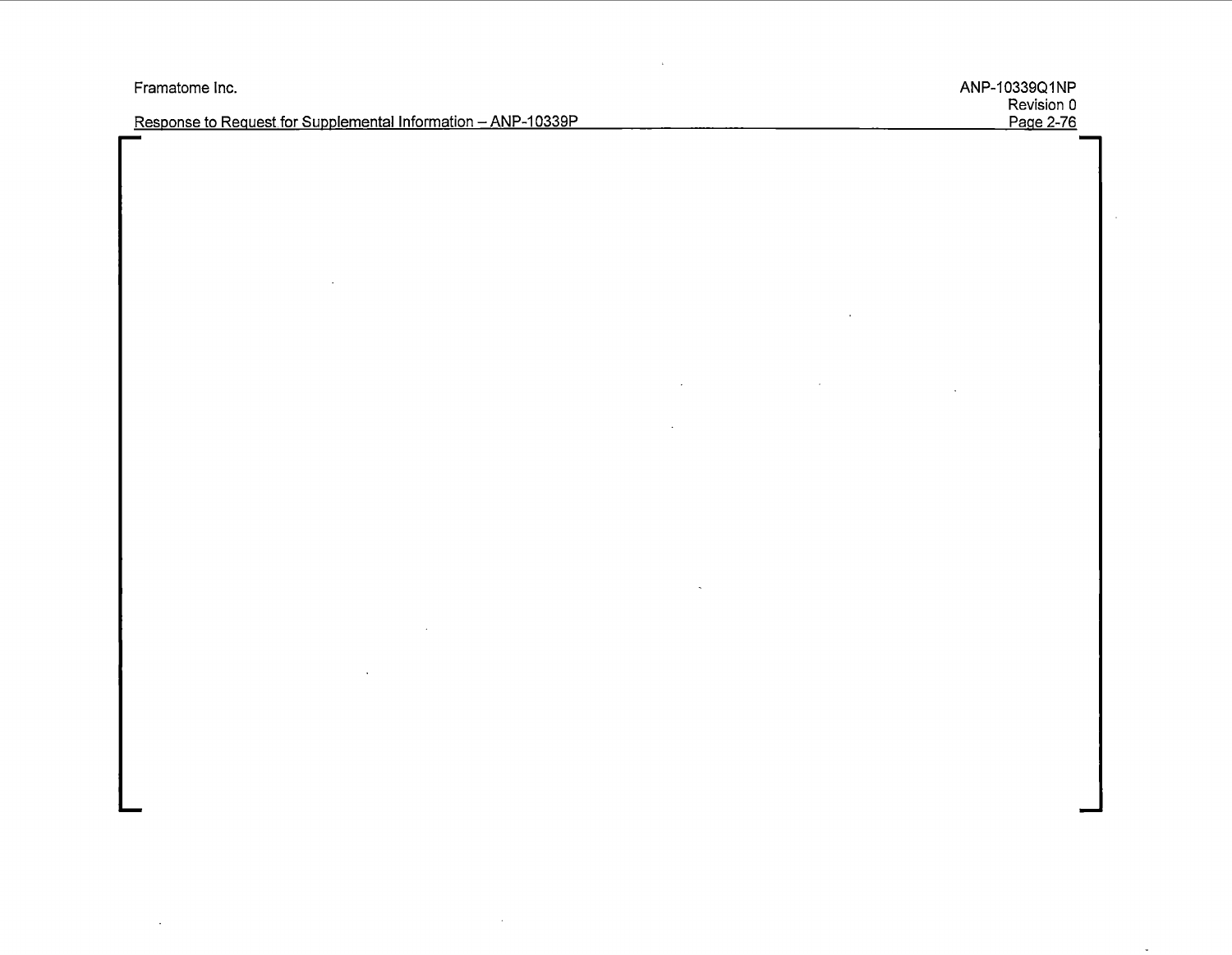| Framatome Inc. |  |
|----------------|--|
|----------------|--|

Response to Request for Supplemental Information - ANP-10339P

ANP-10339Q1 NP Revision 0 Page 2-77

|                                                                                                                                                                                                                                                                                                                                                                                                                                                             | the control of the control of the control                                                                                                                                                                                                                                                                                                                                                                                                                   |                                                                                                                                                                                             |
|-------------------------------------------------------------------------------------------------------------------------------------------------------------------------------------------------------------------------------------------------------------------------------------------------------------------------------------------------------------------------------------------------------------------------------------------------------------|-------------------------------------------------------------------------------------------------------------------------------------------------------------------------------------------------------------------------------------------------------------------------------------------------------------------------------------------------------------------------------------------------------------------------------------------------------------|---------------------------------------------------------------------------------------------------------------------------------------------------------------------------------------------|
|                                                                                                                                                                                                                                                                                                                                                                                                                                                             |                                                                                                                                                                                                                                                                                                                                                                                                                                                             | $\label{eq:2.1} \mathcal{L}(\mathcal{L}^{\text{max}}_{\mathcal{L}}(\mathcal{L}^{\text{max}}_{\mathcal{L}}),\mathcal{L}^{\text{max}}_{\mathcal{L}}(\mathcal{L}^{\text{max}}_{\mathcal{L}}))$ |
|                                                                                                                                                                                                                                                                                                                                                                                                                                                             |                                                                                                                                                                                                                                                                                                                                                                                                                                                             |                                                                                                                                                                                             |
|                                                                                                                                                                                                                                                                                                                                                                                                                                                             |                                                                                                                                                                                                                                                                                                                                                                                                                                                             |                                                                                                                                                                                             |
|                                                                                                                                                                                                                                                                                                                                                                                                                                                             |                                                                                                                                                                                                                                                                                                                                                                                                                                                             |                                                                                                                                                                                             |
|                                                                                                                                                                                                                                                                                                                                                                                                                                                             |                                                                                                                                                                                                                                                                                                                                                                                                                                                             |                                                                                                                                                                                             |
|                                                                                                                                                                                                                                                                                                                                                                                                                                                             |                                                                                                                                                                                                                                                                                                                                                                                                                                                             |                                                                                                                                                                                             |
|                                                                                                                                                                                                                                                                                                                                                                                                                                                             |                                                                                                                                                                                                                                                                                                                                                                                                                                                             |                                                                                                                                                                                             |
|                                                                                                                                                                                                                                                                                                                                                                                                                                                             |                                                                                                                                                                                                                                                                                                                                                                                                                                                             |                                                                                                                                                                                             |
|                                                                                                                                                                                                                                                                                                                                                                                                                                                             |                                                                                                                                                                                                                                                                                                                                                                                                                                                             |                                                                                                                                                                                             |
|                                                                                                                                                                                                                                                                                                                                                                                                                                                             |                                                                                                                                                                                                                                                                                                                                                                                                                                                             |                                                                                                                                                                                             |
|                                                                                                                                                                                                                                                                                                                                                                                                                                                             |                                                                                                                                                                                                                                                                                                                                                                                                                                                             |                                                                                                                                                                                             |
|                                                                                                                                                                                                                                                                                                                                                                                                                                                             |                                                                                                                                                                                                                                                                                                                                                                                                                                                             |                                                                                                                                                                                             |
|                                                                                                                                                                                                                                                                                                                                                                                                                                                             |                                                                                                                                                                                                                                                                                                                                                                                                                                                             |                                                                                                                                                                                             |
|                                                                                                                                                                                                                                                                                                                                                                                                                                                             |                                                                                                                                                                                                                                                                                                                                                                                                                                                             |                                                                                                                                                                                             |
|                                                                                                                                                                                                                                                                                                                                                                                                                                                             |                                                                                                                                                                                                                                                                                                                                                                                                                                                             |                                                                                                                                                                                             |
|                                                                                                                                                                                                                                                                                                                                                                                                                                                             |                                                                                                                                                                                                                                                                                                                                                                                                                                                             |                                                                                                                                                                                             |
|                                                                                                                                                                                                                                                                                                                                                                                                                                                             | $\mathcal{L}(\mathcal{L}(\mathcal{L}))$ and the contribution of the contribution of the contribution of the contribution of the contribution of the contribution of the contribution of the contribution of the contribution of the contribution                                                                                                                                                                                                            |                                                                                                                                                                                             |
|                                                                                                                                                                                                                                                                                                                                                                                                                                                             |                                                                                                                                                                                                                                                                                                                                                                                                                                                             |                                                                                                                                                                                             |
|                                                                                                                                                                                                                                                                                                                                                                                                                                                             |                                                                                                                                                                                                                                                                                                                                                                                                                                                             |                                                                                                                                                                                             |
|                                                                                                                                                                                                                                                                                                                                                                                                                                                             |                                                                                                                                                                                                                                                                                                                                                                                                                                                             |                                                                                                                                                                                             |
|                                                                                                                                                                                                                                                                                                                                                                                                                                                             |                                                                                                                                                                                                                                                                                                                                                                                                                                                             |                                                                                                                                                                                             |
|                                                                                                                                                                                                                                                                                                                                                                                                                                                             | $\mathcal{L}(\mathcal{L}(\mathcal{L}))$ and the contribution of the contribution of the contribution of the contribution of $\mathcal{L}(\mathcal{L})$                                                                                                                                                                                                                                                                                                      |                                                                                                                                                                                             |
|                                                                                                                                                                                                                                                                                                                                                                                                                                                             |                                                                                                                                                                                                                                                                                                                                                                                                                                                             |                                                                                                                                                                                             |
|                                                                                                                                                                                                                                                                                                                                                                                                                                                             |                                                                                                                                                                                                                                                                                                                                                                                                                                                             |                                                                                                                                                                                             |
|                                                                                                                                                                                                                                                                                                                                                                                                                                                             |                                                                                                                                                                                                                                                                                                                                                                                                                                                             |                                                                                                                                                                                             |
|                                                                                                                                                                                                                                                                                                                                                                                                                                                             |                                                                                                                                                                                                                                                                                                                                                                                                                                                             |                                                                                                                                                                                             |
|                                                                                                                                                                                                                                                                                                                                                                                                                                                             |                                                                                                                                                                                                                                                                                                                                                                                                                                                             |                                                                                                                                                                                             |
|                                                                                                                                                                                                                                                                                                                                                                                                                                                             | $\mathcal{L}(\mathcal{L}(\mathcal{L}(\mathcal{L}(\mathcal{L}(\mathcal{L}(\mathcal{L}(\mathcal{L}(\mathcal{L}(\mathcal{L}(\mathcal{L}(\mathcal{L}(\mathcal{L}(\mathcal{L}(\mathcal{L}(\mathcal{L}(\mathcal{L}(\mathcal{L}(\mathcal{L}(\mathcal{L}(\mathcal{L}(\mathcal{L}(\mathcal{L}(\mathcal{L}(\mathcal{L}(\mathcal{L}(\mathcal{L}(\mathcal{L}(\mathcal{L}(\mathcal{L}(\mathcal{L}(\mathcal{L}(\mathcal{L}(\mathcal{L}(\mathcal{L}(\mathcal{L}(\mathcal{$ |                                                                                                                                                                                             |
|                                                                                                                                                                                                                                                                                                                                                                                                                                                             |                                                                                                                                                                                                                                                                                                                                                                                                                                                             |                                                                                                                                                                                             |
|                                                                                                                                                                                                                                                                                                                                                                                                                                                             |                                                                                                                                                                                                                                                                                                                                                                                                                                                             |                                                                                                                                                                                             |
|                                                                                                                                                                                                                                                                                                                                                                                                                                                             |                                                                                                                                                                                                                                                                                                                                                                                                                                                             |                                                                                                                                                                                             |
|                                                                                                                                                                                                                                                                                                                                                                                                                                                             |                                                                                                                                                                                                                                                                                                                                                                                                                                                             |                                                                                                                                                                                             |
|                                                                                                                                                                                                                                                                                                                                                                                                                                                             |                                                                                                                                                                                                                                                                                                                                                                                                                                                             |                                                                                                                                                                                             |
|                                                                                                                                                                                                                                                                                                                                                                                                                                                             |                                                                                                                                                                                                                                                                                                                                                                                                                                                             |                                                                                                                                                                                             |
|                                                                                                                                                                                                                                                                                                                                                                                                                                                             |                                                                                                                                                                                                                                                                                                                                                                                                                                                             |                                                                                                                                                                                             |
|                                                                                                                                                                                                                                                                                                                                                                                                                                                             |                                                                                                                                                                                                                                                                                                                                                                                                                                                             |                                                                                                                                                                                             |
|                                                                                                                                                                                                                                                                                                                                                                                                                                                             |                                                                                                                                                                                                                                                                                                                                                                                                                                                             |                                                                                                                                                                                             |
|                                                                                                                                                                                                                                                                                                                                                                                                                                                             |                                                                                                                                                                                                                                                                                                                                                                                                                                                             |                                                                                                                                                                                             |
|                                                                                                                                                                                                                                                                                                                                                                                                                                                             |                                                                                                                                                                                                                                                                                                                                                                                                                                                             |                                                                                                                                                                                             |
|                                                                                                                                                                                                                                                                                                                                                                                                                                                             | $\mathcal{L}(\mathcal{L})$ and $\mathcal{L}(\mathcal{L})$ are the set of the set of the set of the set of the set of the set of the set of the set of the set of the set of the set of the set of the set of the set of the set of the set of the set                                                                                                                                                                                                       |                                                                                                                                                                                             |
|                                                                                                                                                                                                                                                                                                                                                                                                                                                             |                                                                                                                                                                                                                                                                                                                                                                                                                                                             |                                                                                                                                                                                             |
|                                                                                                                                                                                                                                                                                                                                                                                                                                                             |                                                                                                                                                                                                                                                                                                                                                                                                                                                             |                                                                                                                                                                                             |
|                                                                                                                                                                                                                                                                                                                                                                                                                                                             |                                                                                                                                                                                                                                                                                                                                                                                                                                                             |                                                                                                                                                                                             |
|                                                                                                                                                                                                                                                                                                                                                                                                                                                             |                                                                                                                                                                                                                                                                                                                                                                                                                                                             |                                                                                                                                                                                             |
|                                                                                                                                                                                                                                                                                                                                                                                                                                                             |                                                                                                                                                                                                                                                                                                                                                                                                                                                             |                                                                                                                                                                                             |
| $\mathcal{L}(\mathcal{L}(\mathcal{L}(\mathcal{L}(\mathcal{L}(\mathcal{L}(\mathcal{L}(\mathcal{L}(\mathcal{L}(\mathcal{L}(\mathcal{L}(\mathcal{L}(\mathcal{L}(\mathcal{L}(\mathcal{L}(\mathcal{L}(\mathcal{L}(\mathcal{L}(\mathcal{L}(\mathcal{L}(\mathcal{L}(\mathcal{L}(\mathcal{L}(\mathcal{L}(\mathcal{L}(\mathcal{L}(\mathcal{L}(\mathcal{L}(\mathcal{L}(\mathcal{L}(\mathcal{L}(\mathcal{L}(\mathcal{L}(\mathcal{L}(\mathcal{L}(\mathcal{L}(\mathcal{$ | the contract of the contract of the contract of                                                                                                                                                                                                                                                                                                                                                                                                             |                                                                                                                                                                                             |
|                                                                                                                                                                                                                                                                                                                                                                                                                                                             |                                                                                                                                                                                                                                                                                                                                                                                                                                                             |                                                                                                                                                                                             |
|                                                                                                                                                                                                                                                                                                                                                                                                                                                             |                                                                                                                                                                                                                                                                                                                                                                                                                                                             |                                                                                                                                                                                             |
|                                                                                                                                                                                                                                                                                                                                                                                                                                                             |                                                                                                                                                                                                                                                                                                                                                                                                                                                             |                                                                                                                                                                                             |
|                                                                                                                                                                                                                                                                                                                                                                                                                                                             |                                                                                                                                                                                                                                                                                                                                                                                                                                                             |                                                                                                                                                                                             |
|                                                                                                                                                                                                                                                                                                                                                                                                                                                             |                                                                                                                                                                                                                                                                                                                                                                                                                                                             |                                                                                                                                                                                             |
|                                                                                                                                                                                                                                                                                                                                                                                                                                                             |                                                                                                                                                                                                                                                                                                                                                                                                                                                             |                                                                                                                                                                                             |
|                                                                                                                                                                                                                                                                                                                                                                                                                                                             |                                                                                                                                                                                                                                                                                                                                                                                                                                                             |                                                                                                                                                                                             |
|                                                                                                                                                                                                                                                                                                                                                                                                                                                             |                                                                                                                                                                                                                                                                                                                                                                                                                                                             |                                                                                                                                                                                             |
|                                                                                                                                                                                                                                                                                                                                                                                                                                                             |                                                                                                                                                                                                                                                                                                                                                                                                                                                             |                                                                                                                                                                                             |
|                                                                                                                                                                                                                                                                                                                                                                                                                                                             |                                                                                                                                                                                                                                                                                                                                                                                                                                                             |                                                                                                                                                                                             |
|                                                                                                                                                                                                                                                                                                                                                                                                                                                             | $\mathcal{L}(\mathcal{L}(\mathcal{L}(\mathcal{L}(\mathcal{L}(\mathcal{L}(\mathcal{L}(\mathcal{L}(\mathcal{L}(\mathcal{L}(\mathcal{L}(\mathcal{L}(\mathcal{L}(\mathcal{L}(\mathcal{L}(\mathcal{L}(\mathcal{L}(\mathcal{L}(\mathcal{L}(\mathcal{L}(\mathcal{L}(\mathcal{L}(\mathcal{L}(\mathcal{L}(\mathcal{L}(\mathcal{L}(\mathcal{L}(\mathcal{L}(\mathcal{L}(\mathcal{L}(\mathcal{L}(\mathcal{L}(\mathcal{L}(\mathcal{L}(\mathcal{L}(\mathcal{L}(\mathcal{$ |                                                                                                                                                                                             |
|                                                                                                                                                                                                                                                                                                                                                                                                                                                             |                                                                                                                                                                                                                                                                                                                                                                                                                                                             |                                                                                                                                                                                             |
|                                                                                                                                                                                                                                                                                                                                                                                                                                                             |                                                                                                                                                                                                                                                                                                                                                                                                                                                             |                                                                                                                                                                                             |
|                                                                                                                                                                                                                                                                                                                                                                                                                                                             |                                                                                                                                                                                                                                                                                                                                                                                                                                                             |                                                                                                                                                                                             |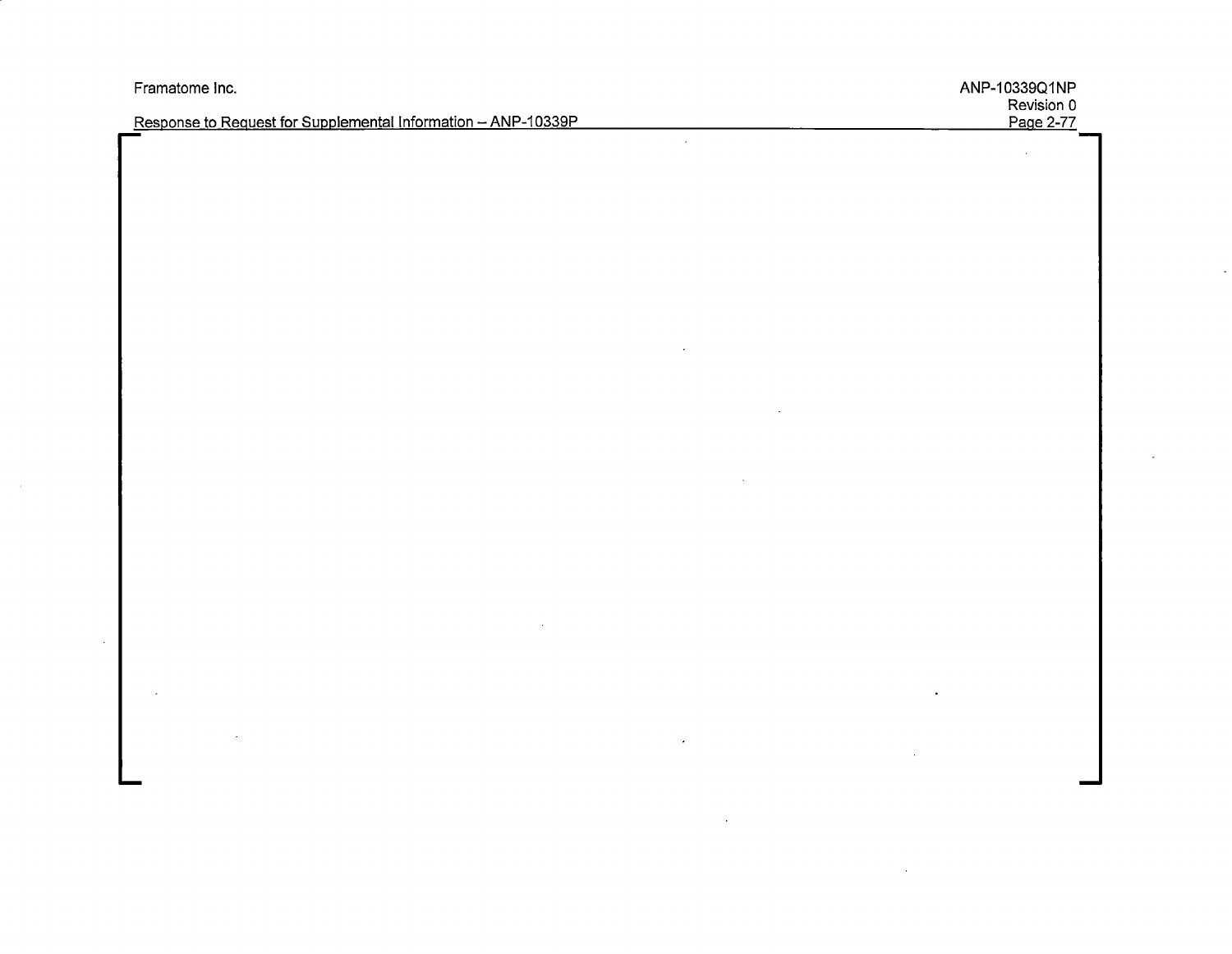Response to Request for Supplemental Information - ANP-10339P

ANP-10339Q1 NP Revision 0  $\ddot{\phantom{a}}$ Page 2-78

 $\pm$ 

|                                                                                                                             | $\mathcal{L}(\mathcal{L}^{\mathcal{L}})$ and $\mathcal{L}^{\mathcal{L}}$ are the set of the set of the set of $\mathcal{L}^{\mathcal{L}}$ |                                                                                                                                                        |  |
|-----------------------------------------------------------------------------------------------------------------------------|-------------------------------------------------------------------------------------------------------------------------------------------|--------------------------------------------------------------------------------------------------------------------------------------------------------|--|
|                                                                                                                             |                                                                                                                                           |                                                                                                                                                        |  |
|                                                                                                                             |                                                                                                                                           |                                                                                                                                                        |  |
|                                                                                                                             |                                                                                                                                           |                                                                                                                                                        |  |
|                                                                                                                             |                                                                                                                                           |                                                                                                                                                        |  |
|                                                                                                                             |                                                                                                                                           | $\mathcal{L}(\mathcal{L}(\mathcal{L}))$ and $\mathcal{L}(\mathcal{L}(\mathcal{L}))$ . The contribution of $\mathcal{L}(\mathcal{L})$                   |  |
|                                                                                                                             |                                                                                                                                           |                                                                                                                                                        |  |
|                                                                                                                             |                                                                                                                                           |                                                                                                                                                        |  |
|                                                                                                                             |                                                                                                                                           |                                                                                                                                                        |  |
|                                                                                                                             |                                                                                                                                           |                                                                                                                                                        |  |
|                                                                                                                             |                                                                                                                                           |                                                                                                                                                        |  |
|                                                                                                                             |                                                                                                                                           |                                                                                                                                                        |  |
|                                                                                                                             |                                                                                                                                           |                                                                                                                                                        |  |
|                                                                                                                             |                                                                                                                                           |                                                                                                                                                        |  |
|                                                                                                                             |                                                                                                                                           | $\mathcal{L}(\mathcal{L})$ and $\mathcal{L}(\mathcal{L})$ and $\mathcal{L}(\mathcal{L})$ and $\mathcal{L}(\mathcal{L})$ and $\mathcal{L}(\mathcal{L})$ |  |
| $\mathcal{L}(\mathcal{L}(\mathcal{L}))$ . The contract of $\mathcal{L}(\mathcal{L})$ is a set of $\mathcal{L}(\mathcal{L})$ |                                                                                                                                           |                                                                                                                                                        |  |
|                                                                                                                             |                                                                                                                                           |                                                                                                                                                        |  |
|                                                                                                                             |                                                                                                                                           |                                                                                                                                                        |  |
|                                                                                                                             |                                                                                                                                           |                                                                                                                                                        |  |
|                                                                                                                             |                                                                                                                                           |                                                                                                                                                        |  |

 $\mathcal{L}^{\text{max}}_{\text{max}}$  and  $\mathcal{L}^{\text{max}}_{\text{max}}$ 

 $\mathcal{A}^{\mathcal{A}}$ 

 $\label{eq:2.1} \frac{1}{\sqrt{2}}\sum_{i=1}^n\frac{1}{\sqrt{2}}\sum_{i=1}^n\frac{1}{\sqrt{2}}\sum_{i=1}^n\frac{1}{\sqrt{2}}\sum_{i=1}^n\frac{1}{\sqrt{2}}\sum_{i=1}^n\frac{1}{\sqrt{2}}\sum_{i=1}^n\frac{1}{\sqrt{2}}\sum_{i=1}^n\frac{1}{\sqrt{2}}\sum_{i=1}^n\frac{1}{\sqrt{2}}\sum_{i=1}^n\frac{1}{\sqrt{2}}\sum_{i=1}^n\frac{1}{\sqrt{2}}\sum_{i=1}^n\frac$ 

 $\bar{z}$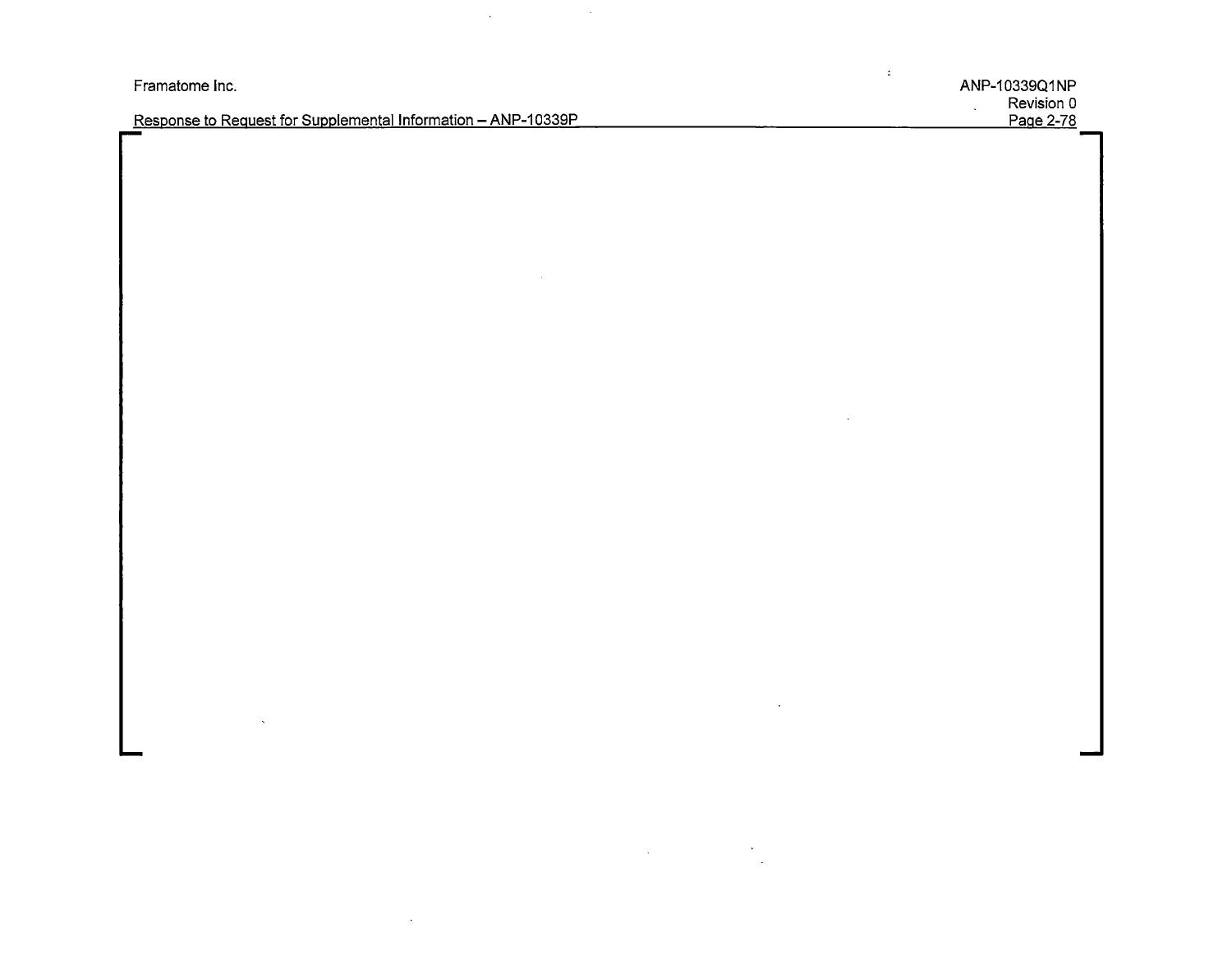$\sim$ 

Response to Request for Supplemental Information - ANP-10339P

 $\ddot{\phantom{a}}$ 

ANP-10339Q1 NP Revision 0 <u>Page 2-79</u>

|                                                                                          |                                                                                                                                                                                |                                                                                                                                                                             |                                                                                                                                                          | $\mathcal{L}(\mathcal{L}(\mathcal{L}(\mathcal{L}(\mathcal{L}(\mathcal{L}(\mathcal{L}(\mathcal{L}(\mathcal{L}(\mathcal{L}(\mathcal{L}(\mathcal{L}(\mathcal{L}(\mathcal{L}(\mathcal{L}(\mathcal{L}(\mathcal{L}(\mathcal{L}(\mathcal{L}(\mathcal{L}(\mathcal{L}(\mathcal{L}(\mathcal{L}(\mathcal{L}(\mathcal{L}(\mathcal{L}(\mathcal{L}(\mathcal{L}(\mathcal{L}(\mathcal{L}(\mathcal{L}(\mathcal{L}(\mathcal{L}(\mathcal{L}(\mathcal{L}(\mathcal{L}(\mathcal{$ |                      |
|------------------------------------------------------------------------------------------|--------------------------------------------------------------------------------------------------------------------------------------------------------------------------------|-----------------------------------------------------------------------------------------------------------------------------------------------------------------------------|----------------------------------------------------------------------------------------------------------------------------------------------------------|-------------------------------------------------------------------------------------------------------------------------------------------------------------------------------------------------------------------------------------------------------------------------------------------------------------------------------------------------------------------------------------------------------------------------------------------------------------|----------------------|
|                                                                                          |                                                                                                                                                                                |                                                                                                                                                                             |                                                                                                                                                          |                                                                                                                                                                                                                                                                                                                                                                                                                                                             | $\ddot{\phantom{0}}$ |
|                                                                                          |                                                                                                                                                                                |                                                                                                                                                                             | $\mathcal{L}(\mathcal{L}(\mathcal{L}))$ and $\mathcal{L}(\mathcal{L}(\mathcal{L}))$ . The contribution of the contribution of $\mathcal{L}(\mathcal{L})$ |                                                                                                                                                                                                                                                                                                                                                                                                                                                             |                      |
|                                                                                          |                                                                                                                                                                                |                                                                                                                                                                             |                                                                                                                                                          |                                                                                                                                                                                                                                                                                                                                                                                                                                                             |                      |
|                                                                                          | $\label{eq:2.1} \mathcal{L}(\mathcal{L}(\mathcal{L})) = \mathcal{L}(\mathcal{L}(\mathcal{L})) = \mathcal{L}(\mathcal{L}(\mathcal{L})) = \mathcal{L}(\mathcal{L}(\mathcal{L}))$ |                                                                                                                                                                             |                                                                                                                                                          | $\label{eq:2.1} \mathcal{L}(\mathcal{L}^{\mathcal{L}}_{\mathcal{L}}(\mathcal{L}^{\mathcal{L}}_{\mathcal{L}})) = \mathcal{L}(\mathcal{L}^{\mathcal{L}}_{\mathcal{L}}(\mathcal{L}^{\mathcal{L}}_{\mathcal{L}})) = \mathcal{L}(\mathcal{L}^{\mathcal{L}}_{\mathcal{L}}(\mathcal{L}^{\mathcal{L}}_{\mathcal{L}}))$                                                                                                                                              |                      |
|                                                                                          |                                                                                                                                                                                | $\mathcal{L}(\mathcal{L}(\mathcal{L}))$ and $\mathcal{L}(\mathcal{L}(\mathcal{L}))$ and $\mathcal{L}(\mathcal{L}(\mathcal{L}))$ and $\mathcal{L}(\mathcal{L}(\mathcal{L}))$ |                                                                                                                                                          |                                                                                                                                                                                                                                                                                                                                                                                                                                                             |                      |
|                                                                                          |                                                                                                                                                                                |                                                                                                                                                                             |                                                                                                                                                          |                                                                                                                                                                                                                                                                                                                                                                                                                                                             |                      |
|                                                                                          | $\mathcal{L}(\mathcal{L})$ and $\mathcal{L}(\mathcal{L})$ . The set of the set of $\mathcal{L}(\mathcal{L})$                                                                   |                                                                                                                                                                             |                                                                                                                                                          |                                                                                                                                                                                                                                                                                                                                                                                                                                                             |                      |
| $\mathcal{L}(\mathcal{L})$ and $\mathcal{L}(\mathcal{L})$ and $\mathcal{L}(\mathcal{L})$ |                                                                                                                                                                                |                                                                                                                                                                             |                                                                                                                                                          |                                                                                                                                                                                                                                                                                                                                                                                                                                                             |                      |
|                                                                                          |                                                                                                                                                                                |                                                                                                                                                                             | $\mathcal{L}(\mathcal{L}^{\mathcal{L}})$ and $\mathcal{L}(\mathcal{L}^{\mathcal{L}})$ and $\mathcal{L}(\mathcal{L}^{\mathcal{L}})$                       |                                                                                                                                                                                                                                                                                                                                                                                                                                                             |                      |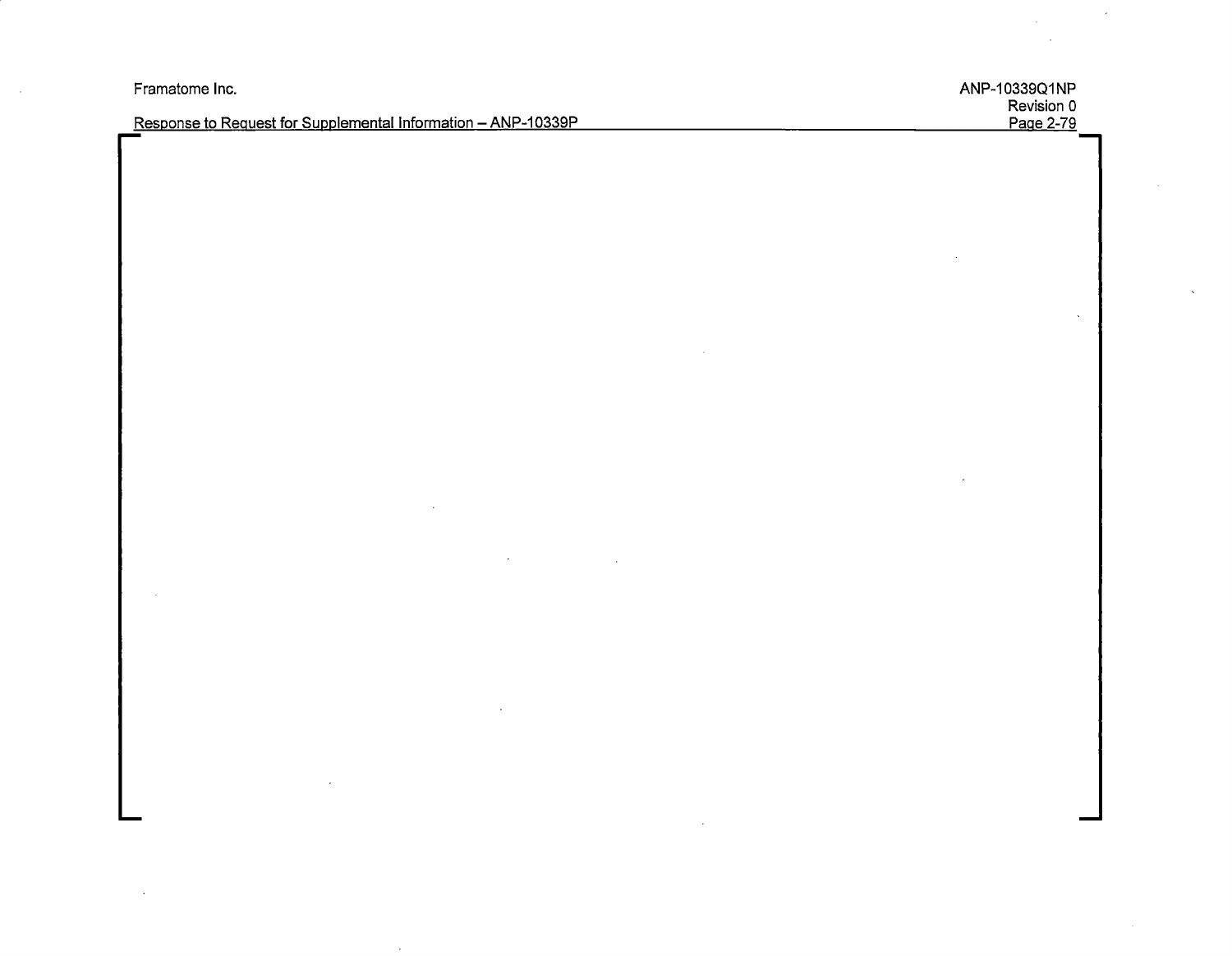$\bar{\lambda}$ 

Response to Request for Supplemental Information - ANP-10339P

 $\mathcal{L}$ 

 $\sim$ 

|                                                                                                                                                                                                                                                                                                                                                                                                                                                             | $\mathcal{L}(\mathcal{L}(\mathcal{L}(\mathcal{L}(\mathcal{L}(\mathcal{L}(\mathcal{L}(\mathcal{L}(\mathcal{L}(\mathcal{L}(\mathcal{L}(\mathcal{L}(\mathcal{L}(\mathcal{L}(\mathcal{L}(\mathcal{L}(\mathcal{L}(\mathcal{L}(\mathcal{L}(\mathcal{L}(\mathcal{L}(\mathcal{L}(\mathcal{L}(\mathcal{L}(\mathcal{L}(\mathcal{L}(\mathcal{L}(\mathcal{L}(\mathcal{L}(\mathcal{L}(\mathcal{L}(\mathcal{L}(\mathcal{L}(\mathcal{L}(\mathcal{L}(\mathcal{L}(\mathcal{$ |        |
|-------------------------------------------------------------------------------------------------------------------------------------------------------------------------------------------------------------------------------------------------------------------------------------------------------------------------------------------------------------------------------------------------------------------------------------------------------------|-------------------------------------------------------------------------------------------------------------------------------------------------------------------------------------------------------------------------------------------------------------------------------------------------------------------------------------------------------------------------------------------------------------------------------------------------------------|--------|
|                                                                                                                                                                                                                                                                                                                                                                                                                                                             |                                                                                                                                                                                                                                                                                                                                                                                                                                                             |        |
|                                                                                                                                                                                                                                                                                                                                                                                                                                                             |                                                                                                                                                                                                                                                                                                                                                                                                                                                             |        |
|                                                                                                                                                                                                                                                                                                                                                                                                                                                             |                                                                                                                                                                                                                                                                                                                                                                                                                                                             |        |
| $\mathcal{L}(\mathcal{L}(\mathcal{L}(\mathcal{L}(\mathcal{L}(\mathcal{L}(\mathcal{L}(\mathcal{L}(\mathcal{L}(\mathcal{L}(\mathcal{L}(\mathcal{L}(\mathcal{L}(\mathcal{L}(\mathcal{L}(\mathcal{L}(\mathcal{L}(\mathcal{L}(\mathcal{L}(\mathcal{L}(\mathcal{L}(\mathcal{L}(\mathcal{L}(\mathcal{L}(\mathcal{L}(\mathcal{L}(\mathcal{L}(\mathcal{L}(\mathcal{L}(\mathcal{L}(\mathcal{L}(\mathcal{L}(\mathcal{L}(\mathcal{L}(\mathcal{L}(\mathcal{L}(\mathcal{$ |                                                                                                                                                                                                                                                                                                                                                                                                                                                             |        |
|                                                                                                                                                                                                                                                                                                                                                                                                                                                             |                                                                                                                                                                                                                                                                                                                                                                                                                                                             |        |
|                                                                                                                                                                                                                                                                                                                                                                                                                                                             |                                                                                                                                                                                                                                                                                                                                                                                                                                                             |        |
|                                                                                                                                                                                                                                                                                                                                                                                                                                                             |                                                                                                                                                                                                                                                                                                                                                                                                                                                             | $\sim$ |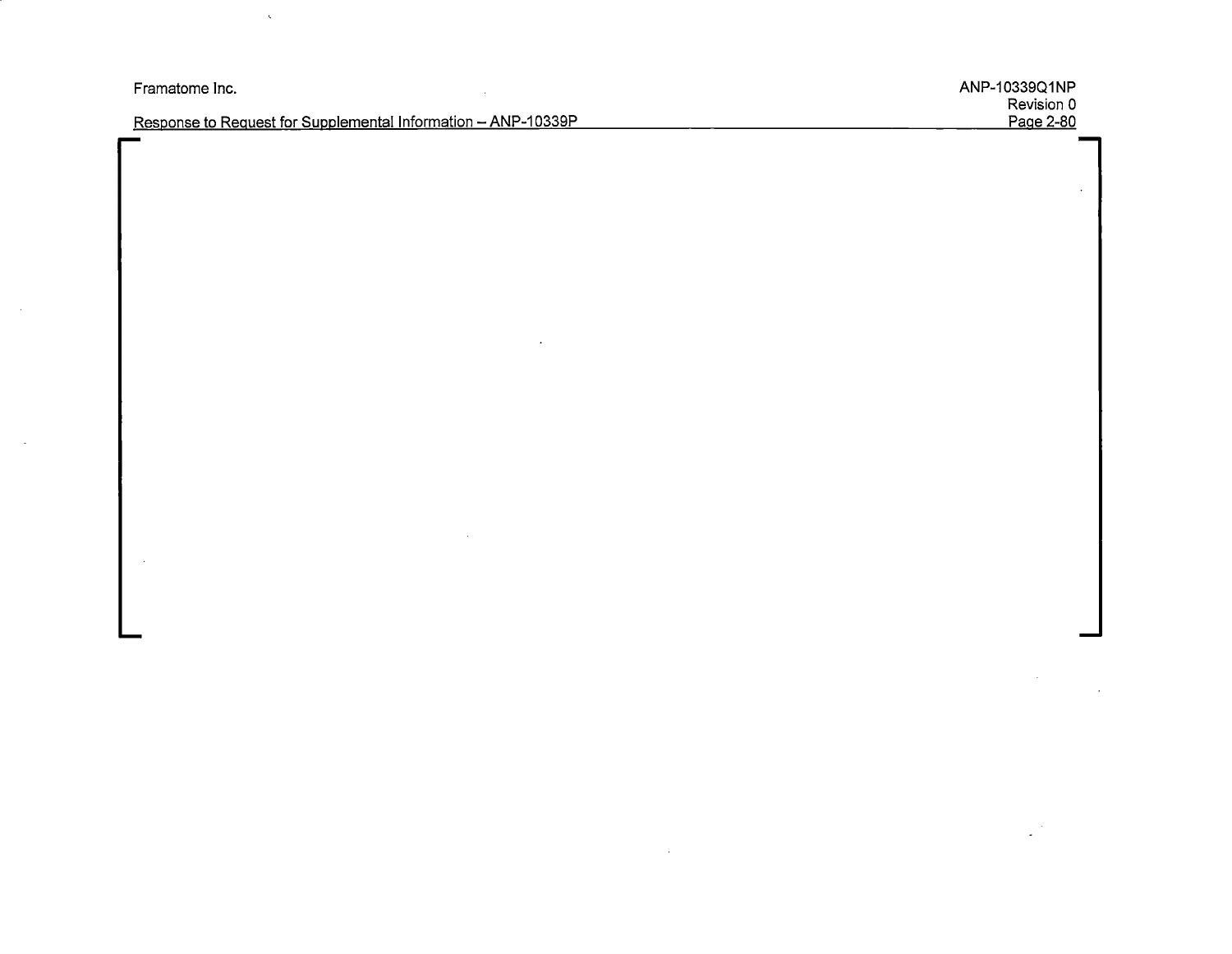Response to Request for Supplemental Information - ANP-10339P

ANP-10339Q1 NP Revision 0 Page 2-81

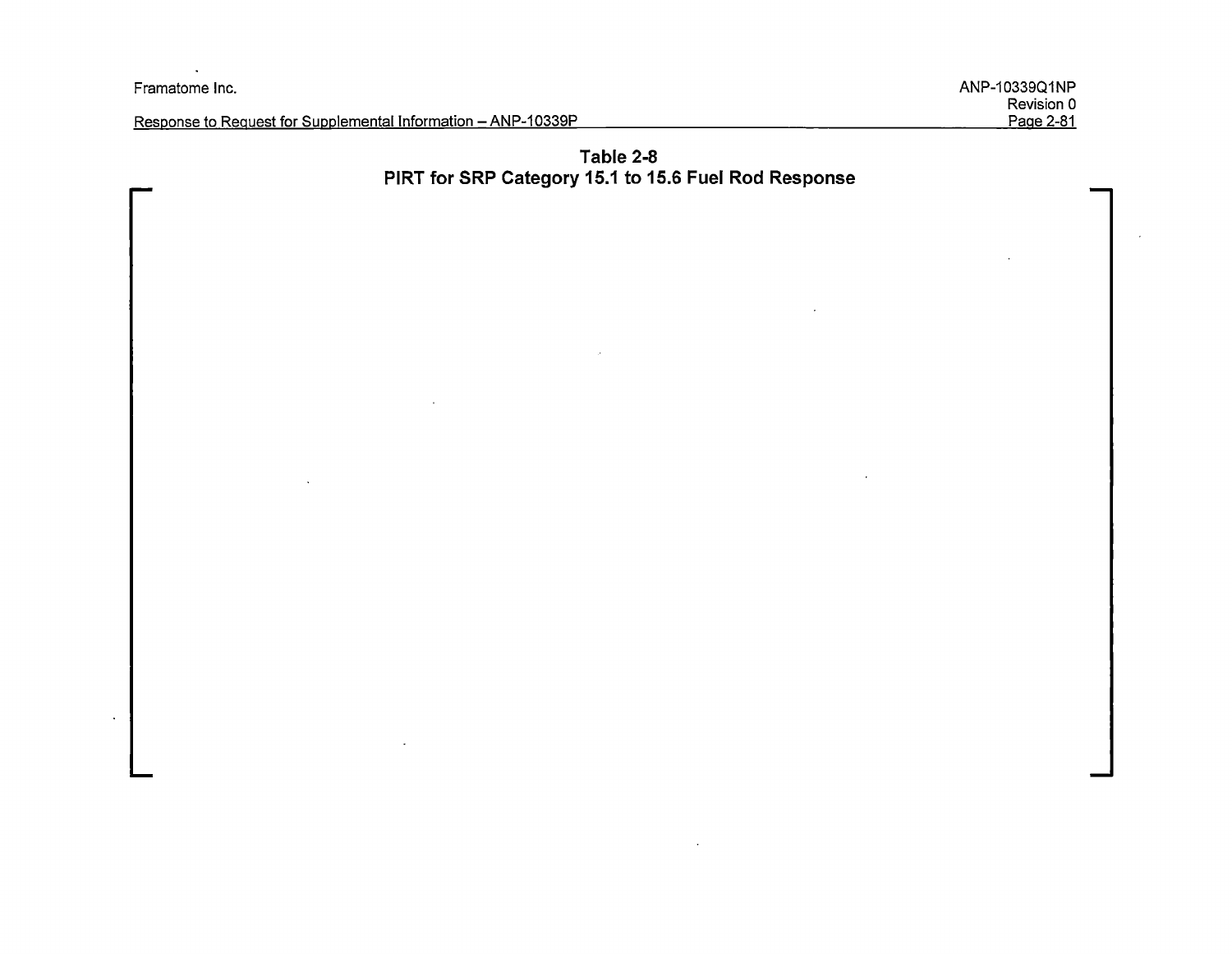$\mathcal{L}_{\mathcal{A}}$ 

Response to Request for Supplemental Information - ANP-10339P

ANP-10339Q1NP Revision 0 Page 2-82

|                                                                                                                                                                                                                                                                                                                                                                                                                                                             |                                                                                 | $\mathcal{L}(\mathcal{L}(\mathcal{L}(\mathcal{L}(\mathcal{L}(\mathcal{L}(\mathcal{L}(\mathcal{L}(\mathcal{L}(\mathcal{L}(\mathcal{L}(\mathcal{L}(\mathcal{L}(\mathcal{L}(\mathcal{L}(\mathcal{L}(\mathcal{L}(\mathcal{L}(\mathcal{L}(\mathcal{L}(\mathcal{L}(\mathcal{L}(\mathcal{L}(\mathcal{L}(\mathcal{L}(\mathcal{L}(\mathcal{L}(\mathcal{L}(\mathcal{L}(\mathcal{L}(\mathcal{L}(\mathcal{L}(\mathcal{L}(\mathcal{L}(\mathcal{L}(\mathcal{L}(\mathcal{$ |                                           |                                                                                                                                      |
|-------------------------------------------------------------------------------------------------------------------------------------------------------------------------------------------------------------------------------------------------------------------------------------------------------------------------------------------------------------------------------------------------------------------------------------------------------------|---------------------------------------------------------------------------------|-------------------------------------------------------------------------------------------------------------------------------------------------------------------------------------------------------------------------------------------------------------------------------------------------------------------------------------------------------------------------------------------------------------------------------------------------------------|-------------------------------------------|--------------------------------------------------------------------------------------------------------------------------------------|
|                                                                                                                                                                                                                                                                                                                                                                                                                                                             |                                                                                 |                                                                                                                                                                                                                                                                                                                                                                                                                                                             |                                           |                                                                                                                                      |
|                                                                                                                                                                                                                                                                                                                                                                                                                                                             |                                                                                 |                                                                                                                                                                                                                                                                                                                                                                                                                                                             |                                           |                                                                                                                                      |
| a de la construcción de la construcción de la construcción de la construcción de la construcción de la constru<br>En 1930, el construcción de la construcción de la construcción de la construcción de la construcción de la con                                                                                                                                                                                                                            |                                                                                 |                                                                                                                                                                                                                                                                                                                                                                                                                                                             |                                           |                                                                                                                                      |
|                                                                                                                                                                                                                                                                                                                                                                                                                                                             | the contract of the contract of the contract of the contract of the contract of |                                                                                                                                                                                                                                                                                                                                                                                                                                                             |                                           |                                                                                                                                      |
|                                                                                                                                                                                                                                                                                                                                                                                                                                                             |                                                                                 |                                                                                                                                                                                                                                                                                                                                                                                                                                                             |                                           |                                                                                                                                      |
| $\mathcal{L}(\mathcal{L}(\mathcal{L}(\mathcal{L}(\mathcal{L}(\mathcal{L}(\mathcal{L}(\mathcal{L}(\mathcal{L}(\mathcal{L}(\mathcal{L}(\mathcal{L}(\mathcal{L}(\mathcal{L}(\mathcal{L}(\mathcal{L}(\mathcal{L}(\mathcal{L}(\mathcal{L}(\mathcal{L}(\mathcal{L}(\mathcal{L}(\mathcal{L}(\mathcal{L}(\mathcal{L}(\mathcal{L}(\mathcal{L}(\mathcal{L}(\mathcal{L}(\mathcal{L}(\mathcal{L}(\mathcal{L}(\mathcal{L}(\mathcal{L}(\mathcal{L}(\mathcal{L}(\mathcal{$ |                                                                                 |                                                                                                                                                                                                                                                                                                                                                                                                                                                             |                                           |                                                                                                                                      |
|                                                                                                                                                                                                                                                                                                                                                                                                                                                             |                                                                                 |                                                                                                                                                                                                                                                                                                                                                                                                                                                             | the control of the control of the control |                                                                                                                                      |
| the contract of the contract of the contract of the contract of the contract of                                                                                                                                                                                                                                                                                                                                                                             |                                                                                 |                                                                                                                                                                                                                                                                                                                                                                                                                                                             |                                           | $\mathcal{L}(\mathcal{L}(\mathcal{L}))$ and $\mathcal{L}(\mathcal{L}(\mathcal{L}))$ . The contribution of $\mathcal{L}(\mathcal{L})$ |
|                                                                                                                                                                                                                                                                                                                                                                                                                                                             |                                                                                 |                                                                                                                                                                                                                                                                                                                                                                                                                                                             |                                           |                                                                                                                                      |

 $\sim$   $\sim$